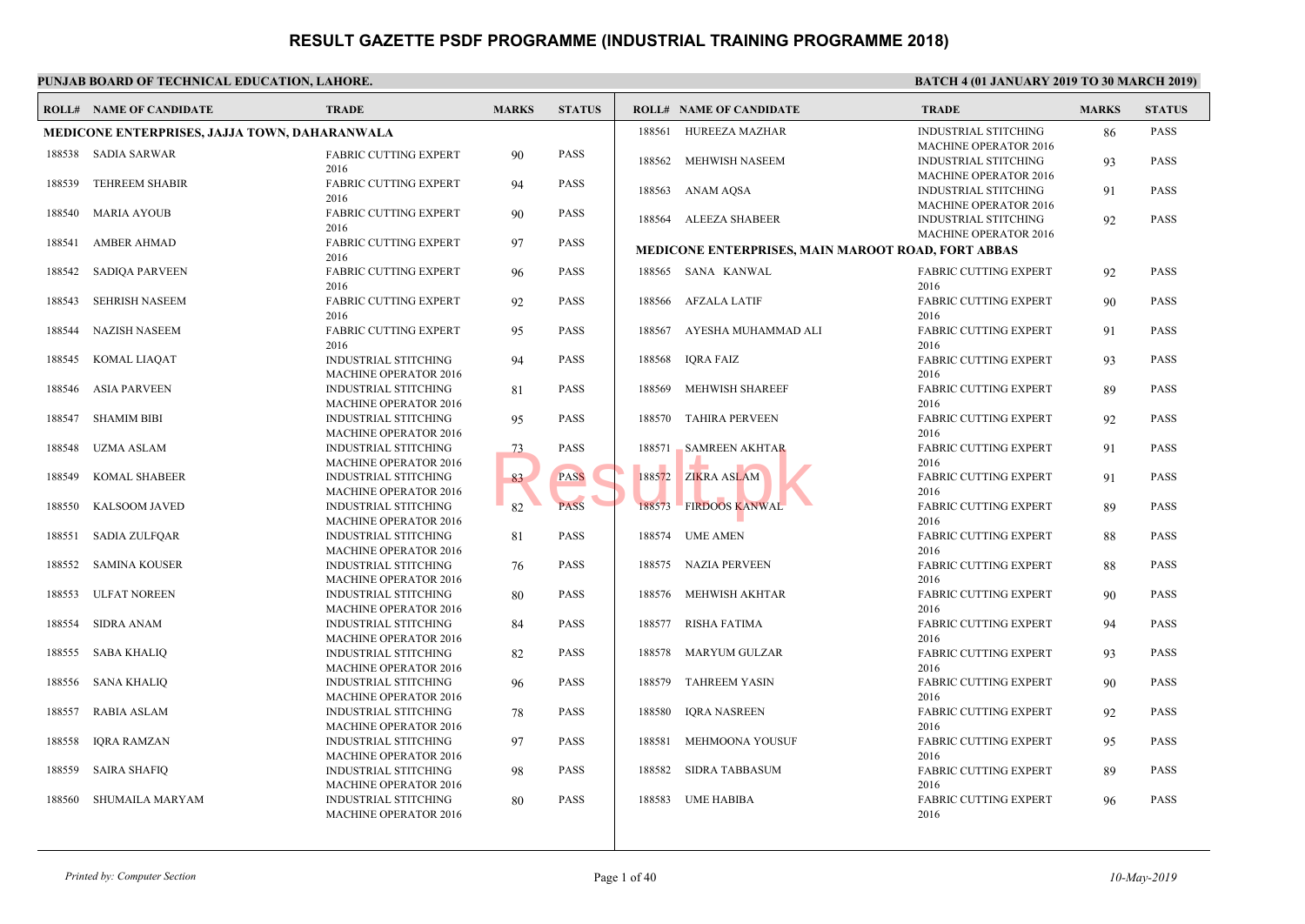| 188584<br><b>IQRA AMEEN</b><br><b>FABRIC CUTTING EXPERT</b><br>95<br><b>PASS</b><br>188608<br>THIRA KOSAR<br><b>INDUS</b><br><b>MACH</b><br>2016<br><b>IQRA LATIF</b><br><b>PASS</b><br>188609<br>KHURSHIDA BIBI<br>188585<br><b>FABRIC CUTTING EXPERT</b><br>89<br>2016<br><b>PASS</b><br><b>BUSHRA SHAHEEN</b><br><b>FABRIC CUTTING EXPERT</b><br>93<br>188610<br><b>SHAMEM AKHTAR</b><br>188586<br>2016<br><b>MARIA SALEEM</b><br><b>FABRIC CUTTING EXPERT</b><br><b>PASS</b><br>188611 SHAMA ARSHAD<br>188587<br>91<br>2016<br><b>KOMAL AMJAD</b><br><b>FABRIC CUTTING EXPERT</b><br>92<br><b>PASS</b><br>188612 RAQIA BIBI<br>188588<br>2016<br><b>TEHMENA SARWAR</b><br><b>FABRIC CUTTING EXPERT</b><br><b>PASS</b><br>188613 RAZIA BIBI<br>188589<br>92<br>2016<br><b>KISHWAR BIBI</b><br>HIRA RAZZAQ<br>188590<br><b>PASS</b><br>188614<br><b>INDUSTRIAL STITCHING</b><br>95<br><b>MACHINE OPERATOR 2016</b><br><b>INDUSTRIAL STITCHING</b><br><b>PASS</b><br>188615 ANSA NOOR<br>188591<br><b>NASMA LLYAS</b><br>94<br><b>MACHINE OPERATOR 2016</b><br><b>ASIA PERVEEN</b><br><b>INDUSTRIAL STITCHING</b><br><b>PASS</b><br>188592<br>96<br><b>MACHINE OPERATOR 2016</b><br><b>COMMERCIAL AREA,, BAHAWALPUR</b><br><b>NASRA PERVEEN</b><br>INDUSTRIAL STITCHING<br>92<br><b>PASS</b><br>188593<br>188616 FALAK SADEEQ<br><b>MACHINE OPERATOR 2016</b><br>188594<br><b>FARZANA RAFIQ</b><br>INDUSTRIAL STITCHING<br>93<br><b>PASS</b><br>188617 MUHAMMAD UMAR FAROOQ<br><b>MACHINE OPERATOR 2016</b><br><b>PASS</b><br>188595<br><b>IRAM MUMTAZ</b><br><b>INDUSTRIAL STITCHING</b><br>92<br>188618 AZHAR HUSSAIN<br><b>MACHINE OPERATOR 2016</b><br><b>PASS</b><br><b>AYESHA RAFIO</b><br>93<br>188596<br><b>INDUSTRIAL STITCHING</b><br>188619 ANSAR ALI<br><b>MACHINE OPERATOR 2016</b><br>188597<br>FARHANA<br><b>INDUSTRIAL STITCHING</b><br><b>PASS</b><br>93<br>188620<br>UMAR HA <mark>Y</mark> AT<br><b>MACHINE OPERATOR 2016</b><br>188598<br><b>FAIQA AZEEM</b><br>INDUSTRIAL STITCHING<br>90<br><b>PASS</b><br><b>IMRAN HAIDER</b><br>188621<br><b>MACHINE OPERATOR 2016</b><br>188599<br><b>SUMAIRA GULSHAN</b><br><b>INDUSTRIAL STITCHING</b><br><b>PASS</b><br>89<br>188622 ASIF<br><b>MACHINE OPERATOR 2016</b><br><b>CHEF</b><br><b>GULNAZ ARSHAD</b><br><b>PASS</b><br>188600<br><b>INDUSTRIAL STITCHING</b><br>93<br><b>CHAUDHARY &amp; SONS FOOD COMPANY, HERITAGE</b><br><b>MACHINE OPERATOR 2016</b><br><b>MODEL TOWN A., BAHAWALPUR</b><br><b>PASS</b><br>ZUNAIRA PERVEEN<br><b>INDUSTRIAL STITCHING</b><br>89<br>188601<br>188623 MUGEES AHMED SHAH<br><b>MACHINE OPERATOR 2016</b><br><b>HUMA SATTAR</b><br>INDUSTRIAL STITCHING<br>92<br><b>PASS</b><br>188602<br>188624<br>ARSLAN ARSHAD<br><b>MACHINE OPERATOR 2016</b><br><b>PASS</b><br>188603<br><b>ASFA LATIF</b><br>INDUSTRIAL STITCHING<br>90<br>188625<br>ABDUL RAUF<br><b>MACHINE OPERATOR 2016</b><br><b>SADIA BATOOL</b><br>INDUSTRIAL STITCHING<br>91<br><b>PASS</b><br>188604<br><b>GHULAM MUSTAFA</b><br>188626<br><b>MACHINE OPERATOR 2016</b><br><b>PASS</b><br>188605<br><b>GHAZALA SADIQ</b><br><b>INDUSTRIAL STITCHING</b><br>98<br>188627<br>MUHAMMAD KAMRAN HAMEED<br><b>MACHINE OPERATOR 2016</b><br><b>NASREEN BEGUM</b><br>INDUSTRIAL STITCHING<br><b>PASS</b><br>93<br>188606<br>188628<br><b>NAVEED HUSSAIN</b><br><b>MACHINE OPERATOR 2016</b><br>188607<br><b>SIDRA KOSAR</b><br>INDUSTRIAL STITCHING<br><b>PASS</b><br>95<br>MUHAMMAD YASIR<br>188629<br><b>MACHINE OPERATOR 2016</b> | <b>ROLL# NAME OF CANDIDATE</b> | <b>TRADE</b> | <b>MARKS</b> | <b>STATUS</b> | <b>ROLL# NAME OF CANDIDATE</b> | <b>TRAL</b> |
|------------------------------------------------------------------------------------------------------------------------------------------------------------------------------------------------------------------------------------------------------------------------------------------------------------------------------------------------------------------------------------------------------------------------------------------------------------------------------------------------------------------------------------------------------------------------------------------------------------------------------------------------------------------------------------------------------------------------------------------------------------------------------------------------------------------------------------------------------------------------------------------------------------------------------------------------------------------------------------------------------------------------------------------------------------------------------------------------------------------------------------------------------------------------------------------------------------------------------------------------------------------------------------------------------------------------------------------------------------------------------------------------------------------------------------------------------------------------------------------------------------------------------------------------------------------------------------------------------------------------------------------------------------------------------------------------------------------------------------------------------------------------------------------------------------------------------------------------------------------------------------------------------------------------------------------------------------------------------------------------------------------------------------------------------------------------------------------------------------------------------------------------------------------------------------------------------------------------------------------------------------------------------------------------------------------------------------------------------------------------------------------------------------------------------------------------------------------------------------------------------------------------------------------------------------------------------------------------------------------------------------------------------------------------------------------------------------------------------------------------------------------------------------------------------------------------------------------------------------------------------------------------------------------------------------------------------------------------------------------------------------------------------------------------------------------------------------------------------------------------------------------------------------------------------------------------------------------------------------------------------------------------------------------------------------------------------------------------------------------------------------------------------------------------------------------------------------------------------------------------------|--------------------------------|--------------|--------------|---------------|--------------------------------|-------------|
| <b>INDUS</b><br><b>MACH</b><br><b>CHEF</b><br><b>CHEF</b><br><b>CHEF</b><br><b>CHEF</b><br><b>CHEF</b><br><b>CHEF</b>                                                                                                                                                                                                                                                                                                                                                                                                                                                                                                                                                                                                                                                                                                                                                                                                                                                                                                                                                                                                                                                                                                                                                                                                                                                                                                                                                                                                                                                                                                                                                                                                                                                                                                                                                                                                                                                                                                                                                                                                                                                                                                                                                                                                                                                                                                                                                                                                                                                                                                                                                                                                                                                                                                                                                                                                                                                                                                                                                                                                                                                                                                                                                                                                                                                                                                                                                                                |                                |              |              |               |                                |             |
| <b>INDUS</b><br><b>MACH</b>                                                                                                                                                                                                                                                                                                                                                                                                                                                                                                                                                                                                                                                                                                                                                                                                                                                                                                                                                                                                                                                                                                                                                                                                                                                                                                                                                                                                                                                                                                                                                                                                                                                                                                                                                                                                                                                                                                                                                                                                                                                                                                                                                                                                                                                                                                                                                                                                                                                                                                                                                                                                                                                                                                                                                                                                                                                                                                                                                                                                                                                                                                                                                                                                                                                                                                                                                                                                                                                                          |                                |              |              |               |                                |             |
| <b>INDUS</b><br><b>MACH</b><br><b>INDUS</b><br><b>MACH</b><br><b>INDUS</b><br><b>MACH</b><br><b>INDUS</b><br><b>MACH</b><br><b>INDUS</b><br><b>MACH</b><br><b>CHAUDHARY &amp; SONS FOOD COMPANY, FRI CHICKS</b><br><b>PROFE</b><br><b>CHEF</b><br><b>PROFE</b><br><b>PROFE</b><br><b>CHEF</b><br><b>PROFE</b><br><b>CHEF</b><br><b>PROFE</b><br><b>CHEF</b><br><b>PROFE</b><br><b>PROFE</b><br><b>PROFE</b><br><b>CHEF</b><br><b>PROFE</b><br><b>PROFE</b><br><b>CHEF</b><br><b>PROFE</b><br><b>PROFE</b><br><b>PROFE</b><br><b>PROFE</b>                                                                                                                                                                                                                                                                                                                                                                                                                                                                                                                                                                                                                                                                                                                                                                                                                                                                                                                                                                                                                                                                                                                                                                                                                                                                                                                                                                                                                                                                                                                                                                                                                                                                                                                                                                                                                                                                                                                                                                                                                                                                                                                                                                                                                                                                                                                                                                                                                                                                                                                                                                                                                                                                                                                                                                                                                                                                                                                                                            |                                |              |              |               |                                |             |
|                                                                                                                                                                                                                                                                                                                                                                                                                                                                                                                                                                                                                                                                                                                                                                                                                                                                                                                                                                                                                                                                                                                                                                                                                                                                                                                                                                                                                                                                                                                                                                                                                                                                                                                                                                                                                                                                                                                                                                                                                                                                                                                                                                                                                                                                                                                                                                                                                                                                                                                                                                                                                                                                                                                                                                                                                                                                                                                                                                                                                                                                                                                                                                                                                                                                                                                                                                                                                                                                                                      |                                |              |              |               |                                |             |
|                                                                                                                                                                                                                                                                                                                                                                                                                                                                                                                                                                                                                                                                                                                                                                                                                                                                                                                                                                                                                                                                                                                                                                                                                                                                                                                                                                                                                                                                                                                                                                                                                                                                                                                                                                                                                                                                                                                                                                                                                                                                                                                                                                                                                                                                                                                                                                                                                                                                                                                                                                                                                                                                                                                                                                                                                                                                                                                                                                                                                                                                                                                                                                                                                                                                                                                                                                                                                                                                                                      |                                |              |              |               |                                |             |
|                                                                                                                                                                                                                                                                                                                                                                                                                                                                                                                                                                                                                                                                                                                                                                                                                                                                                                                                                                                                                                                                                                                                                                                                                                                                                                                                                                                                                                                                                                                                                                                                                                                                                                                                                                                                                                                                                                                                                                                                                                                                                                                                                                                                                                                                                                                                                                                                                                                                                                                                                                                                                                                                                                                                                                                                                                                                                                                                                                                                                                                                                                                                                                                                                                                                                                                                                                                                                                                                                                      |                                |              |              |               |                                |             |
|                                                                                                                                                                                                                                                                                                                                                                                                                                                                                                                                                                                                                                                                                                                                                                                                                                                                                                                                                                                                                                                                                                                                                                                                                                                                                                                                                                                                                                                                                                                                                                                                                                                                                                                                                                                                                                                                                                                                                                                                                                                                                                                                                                                                                                                                                                                                                                                                                                                                                                                                                                                                                                                                                                                                                                                                                                                                                                                                                                                                                                                                                                                                                                                                                                                                                                                                                                                                                                                                                                      |                                |              |              |               |                                |             |
|                                                                                                                                                                                                                                                                                                                                                                                                                                                                                                                                                                                                                                                                                                                                                                                                                                                                                                                                                                                                                                                                                                                                                                                                                                                                                                                                                                                                                                                                                                                                                                                                                                                                                                                                                                                                                                                                                                                                                                                                                                                                                                                                                                                                                                                                                                                                                                                                                                                                                                                                                                                                                                                                                                                                                                                                                                                                                                                                                                                                                                                                                                                                                                                                                                                                                                                                                                                                                                                                                                      |                                |              |              |               |                                |             |
|                                                                                                                                                                                                                                                                                                                                                                                                                                                                                                                                                                                                                                                                                                                                                                                                                                                                                                                                                                                                                                                                                                                                                                                                                                                                                                                                                                                                                                                                                                                                                                                                                                                                                                                                                                                                                                                                                                                                                                                                                                                                                                                                                                                                                                                                                                                                                                                                                                                                                                                                                                                                                                                                                                                                                                                                                                                                                                                                                                                                                                                                                                                                                                                                                                                                                                                                                                                                                                                                                                      |                                |              |              |               |                                |             |
|                                                                                                                                                                                                                                                                                                                                                                                                                                                                                                                                                                                                                                                                                                                                                                                                                                                                                                                                                                                                                                                                                                                                                                                                                                                                                                                                                                                                                                                                                                                                                                                                                                                                                                                                                                                                                                                                                                                                                                                                                                                                                                                                                                                                                                                                                                                                                                                                                                                                                                                                                                                                                                                                                                                                                                                                                                                                                                                                                                                                                                                                                                                                                                                                                                                                                                                                                                                                                                                                                                      |                                |              |              |               |                                |             |
|                                                                                                                                                                                                                                                                                                                                                                                                                                                                                                                                                                                                                                                                                                                                                                                                                                                                                                                                                                                                                                                                                                                                                                                                                                                                                                                                                                                                                                                                                                                                                                                                                                                                                                                                                                                                                                                                                                                                                                                                                                                                                                                                                                                                                                                                                                                                                                                                                                                                                                                                                                                                                                                                                                                                                                                                                                                                                                                                                                                                                                                                                                                                                                                                                                                                                                                                                                                                                                                                                                      |                                |              |              |               |                                |             |
|                                                                                                                                                                                                                                                                                                                                                                                                                                                                                                                                                                                                                                                                                                                                                                                                                                                                                                                                                                                                                                                                                                                                                                                                                                                                                                                                                                                                                                                                                                                                                                                                                                                                                                                                                                                                                                                                                                                                                                                                                                                                                                                                                                                                                                                                                                                                                                                                                                                                                                                                                                                                                                                                                                                                                                                                                                                                                                                                                                                                                                                                                                                                                                                                                                                                                                                                                                                                                                                                                                      |                                |              |              |               |                                |             |
|                                                                                                                                                                                                                                                                                                                                                                                                                                                                                                                                                                                                                                                                                                                                                                                                                                                                                                                                                                                                                                                                                                                                                                                                                                                                                                                                                                                                                                                                                                                                                                                                                                                                                                                                                                                                                                                                                                                                                                                                                                                                                                                                                                                                                                                                                                                                                                                                                                                                                                                                                                                                                                                                                                                                                                                                                                                                                                                                                                                                                                                                                                                                                                                                                                                                                                                                                                                                                                                                                                      |                                |              |              |               |                                |             |
|                                                                                                                                                                                                                                                                                                                                                                                                                                                                                                                                                                                                                                                                                                                                                                                                                                                                                                                                                                                                                                                                                                                                                                                                                                                                                                                                                                                                                                                                                                                                                                                                                                                                                                                                                                                                                                                                                                                                                                                                                                                                                                                                                                                                                                                                                                                                                                                                                                                                                                                                                                                                                                                                                                                                                                                                                                                                                                                                                                                                                                                                                                                                                                                                                                                                                                                                                                                                                                                                                                      |                                |              |              |               |                                |             |
|                                                                                                                                                                                                                                                                                                                                                                                                                                                                                                                                                                                                                                                                                                                                                                                                                                                                                                                                                                                                                                                                                                                                                                                                                                                                                                                                                                                                                                                                                                                                                                                                                                                                                                                                                                                                                                                                                                                                                                                                                                                                                                                                                                                                                                                                                                                                                                                                                                                                                                                                                                                                                                                                                                                                                                                                                                                                                                                                                                                                                                                                                                                                                                                                                                                                                                                                                                                                                                                                                                      |                                |              |              |               |                                |             |
|                                                                                                                                                                                                                                                                                                                                                                                                                                                                                                                                                                                                                                                                                                                                                                                                                                                                                                                                                                                                                                                                                                                                                                                                                                                                                                                                                                                                                                                                                                                                                                                                                                                                                                                                                                                                                                                                                                                                                                                                                                                                                                                                                                                                                                                                                                                                                                                                                                                                                                                                                                                                                                                                                                                                                                                                                                                                                                                                                                                                                                                                                                                                                                                                                                                                                                                                                                                                                                                                                                      |                                |              |              |               |                                |             |
|                                                                                                                                                                                                                                                                                                                                                                                                                                                                                                                                                                                                                                                                                                                                                                                                                                                                                                                                                                                                                                                                                                                                                                                                                                                                                                                                                                                                                                                                                                                                                                                                                                                                                                                                                                                                                                                                                                                                                                                                                                                                                                                                                                                                                                                                                                                                                                                                                                                                                                                                                                                                                                                                                                                                                                                                                                                                                                                                                                                                                                                                                                                                                                                                                                                                                                                                                                                                                                                                                                      |                                |              |              |               |                                |             |
|                                                                                                                                                                                                                                                                                                                                                                                                                                                                                                                                                                                                                                                                                                                                                                                                                                                                                                                                                                                                                                                                                                                                                                                                                                                                                                                                                                                                                                                                                                                                                                                                                                                                                                                                                                                                                                                                                                                                                                                                                                                                                                                                                                                                                                                                                                                                                                                                                                                                                                                                                                                                                                                                                                                                                                                                                                                                                                                                                                                                                                                                                                                                                                                                                                                                                                                                                                                                                                                                                                      |                                |              |              |               |                                |             |
|                                                                                                                                                                                                                                                                                                                                                                                                                                                                                                                                                                                                                                                                                                                                                                                                                                                                                                                                                                                                                                                                                                                                                                                                                                                                                                                                                                                                                                                                                                                                                                                                                                                                                                                                                                                                                                                                                                                                                                                                                                                                                                                                                                                                                                                                                                                                                                                                                                                                                                                                                                                                                                                                                                                                                                                                                                                                                                                                                                                                                                                                                                                                                                                                                                                                                                                                                                                                                                                                                                      |                                |              |              |               |                                |             |
|                                                                                                                                                                                                                                                                                                                                                                                                                                                                                                                                                                                                                                                                                                                                                                                                                                                                                                                                                                                                                                                                                                                                                                                                                                                                                                                                                                                                                                                                                                                                                                                                                                                                                                                                                                                                                                                                                                                                                                                                                                                                                                                                                                                                                                                                                                                                                                                                                                                                                                                                                                                                                                                                                                                                                                                                                                                                                                                                                                                                                                                                                                                                                                                                                                                                                                                                                                                                                                                                                                      |                                |              |              |               |                                |             |
|                                                                                                                                                                                                                                                                                                                                                                                                                                                                                                                                                                                                                                                                                                                                                                                                                                                                                                                                                                                                                                                                                                                                                                                                                                                                                                                                                                                                                                                                                                                                                                                                                                                                                                                                                                                                                                                                                                                                                                                                                                                                                                                                                                                                                                                                                                                                                                                                                                                                                                                                                                                                                                                                                                                                                                                                                                                                                                                                                                                                                                                                                                                                                                                                                                                                                                                                                                                                                                                                                                      |                                |              |              |               |                                |             |
|                                                                                                                                                                                                                                                                                                                                                                                                                                                                                                                                                                                                                                                                                                                                                                                                                                                                                                                                                                                                                                                                                                                                                                                                                                                                                                                                                                                                                                                                                                                                                                                                                                                                                                                                                                                                                                                                                                                                                                                                                                                                                                                                                                                                                                                                                                                                                                                                                                                                                                                                                                                                                                                                                                                                                                                                                                                                                                                                                                                                                                                                                                                                                                                                                                                                                                                                                                                                                                                                                                      |                                |              |              |               |                                |             |
|                                                                                                                                                                                                                                                                                                                                                                                                                                                                                                                                                                                                                                                                                                                                                                                                                                                                                                                                                                                                                                                                                                                                                                                                                                                                                                                                                                                                                                                                                                                                                                                                                                                                                                                                                                                                                                                                                                                                                                                                                                                                                                                                                                                                                                                                                                                                                                                                                                                                                                                                                                                                                                                                                                                                                                                                                                                                                                                                                                                                                                                                                                                                                                                                                                                                                                                                                                                                                                                                                                      |                                |              |              |               |                                |             |
|                                                                                                                                                                                                                                                                                                                                                                                                                                                                                                                                                                                                                                                                                                                                                                                                                                                                                                                                                                                                                                                                                                                                                                                                                                                                                                                                                                                                                                                                                                                                                                                                                                                                                                                                                                                                                                                                                                                                                                                                                                                                                                                                                                                                                                                                                                                                                                                                                                                                                                                                                                                                                                                                                                                                                                                                                                                                                                                                                                                                                                                                                                                                                                                                                                                                                                                                                                                                                                                                                                      |                                |              |              |               |                                | <b>CHEF</b> |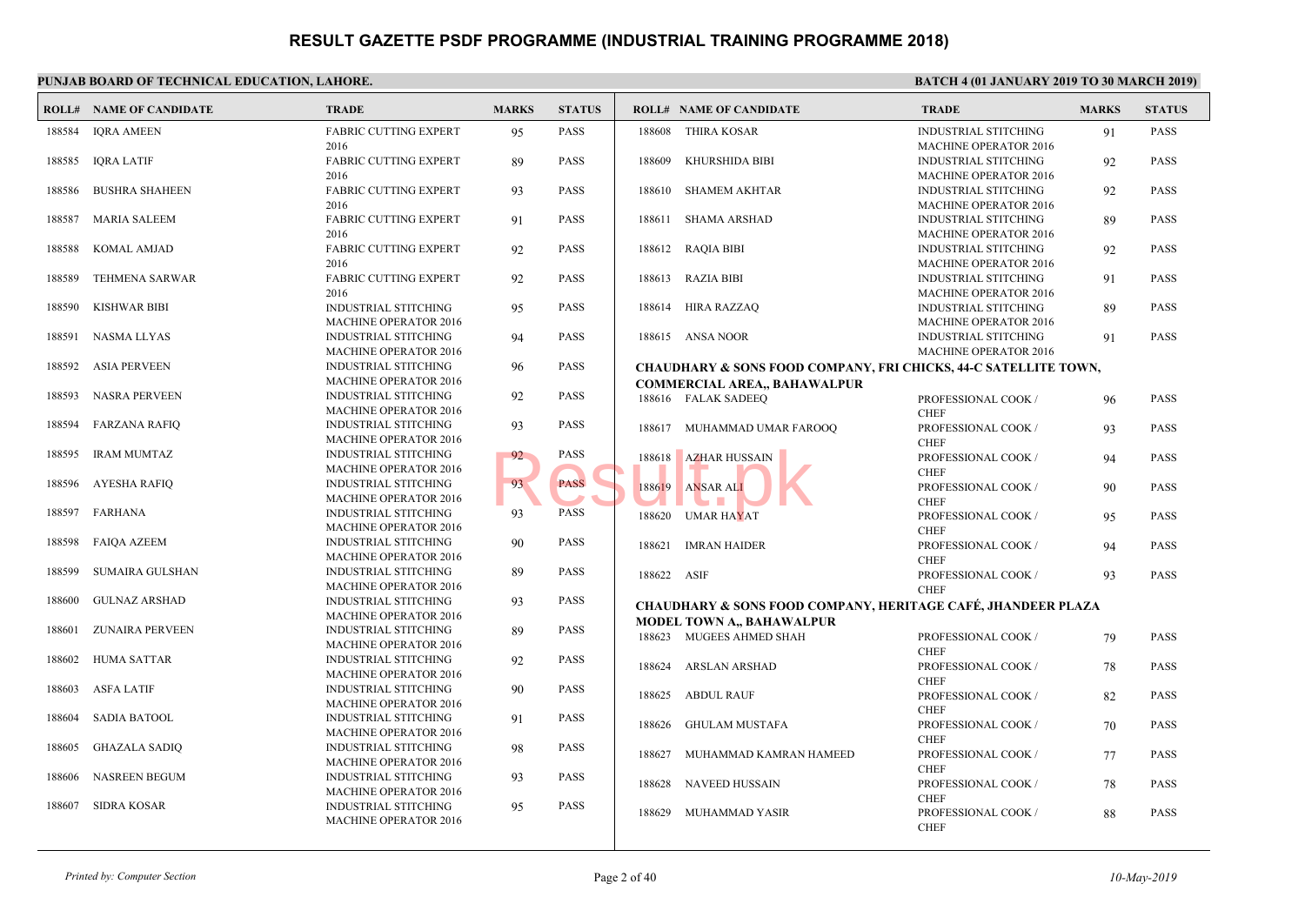|                   | <b>ROLL# NAME OF CANDIDATE</b>                                         | <b>TRADE</b>                                                | <b>MARKS</b> | <b>STATUS</b> |             | <b>ROLL# NAME OF CANDIDATE</b> | <b>TRAL</b>                 |
|-------------------|------------------------------------------------------------------------|-------------------------------------------------------------|--------------|---------------|-------------|--------------------------------|-----------------------------|
|                   | 188630 MUHAMMAD UMAIR SADEEQ                                           | PROFESSIONAL COOK /                                         | 79           | <b>PASS</b>   |             | 188658 ZEESHAN MUKHTAR         | <b>INDUS</b>                |
|                   | ABDULLAH AUTO WORKSHOP, 432-A, COMPANY BAGH ROAD, NEW CIVIL LINE,      | <b>CHEF</b>                                                 |              |               | 188659      | <b>MOHSIN ASHRAF</b>           | <b>MACH</b><br><b>INDUS</b> |
| <b>FAISALABAD</b> |                                                                        |                                                             |              |               |             |                                | <b>MACH</b>                 |
|                   | 188631 SAMEED UL HUSSAIN                                               | <b>AUTO ELECTRICIAN</b>                                     | 82           | <b>PASS</b>   | 188660      | MUHAMMAD ZAIN                  | <b>INDUS</b><br><b>MACH</b> |
| 188632            | MUHAMMAD BILAL                                                         | <b>AUTO ELECTRICIAN</b>                                     | 93           | PASS          | 188661      | <b>AMIR MUJTABA</b>            | <b>INDUS</b>                |
| 188633            | <b>SHAHROZ YOUSAF</b>                                                  | <b>AUTO ELECTRICIAN</b>                                     | 77           | <b>PASS</b>   |             |                                | <b>MACH</b>                 |
| 188634            | <b>MOHSIN ALI</b>                                                      | AUTO ELECTRICIAN                                            | 89           | <b>PASS</b>   | 188662      | MUHAMMAD NABEEL TAHIR          | <b>INDUS</b><br><b>MACH</b> |
| 188635            | MUHAMMAD HASSAN                                                        | <b>AUTO ELECTRICIAN</b>                                     | 76           | <b>PASS</b>   | 188663      | MUHAMMAD SHAKEEL               | <b>INDUS</b>                |
| 188636            | MUHAMMAD BILAL                                                         | <b>AUTO ELECTRICIAN</b>                                     | 77           | <b>PASS</b>   | 188664      | ALI RAZA                       | <b>MACH</b><br><b>INDUS</b> |
| 188638            | SHAHZAD ALI                                                            | <b>AUTO ELECTRICIAN</b>                                     | 95           | <b>PASS</b>   |             |                                | <b>MACH</b>                 |
| 188639            | <b>ISHTIAQ SALEEM</b>                                                  | <b>AUTO ELECTRICIAN</b>                                     | 85           | <b>PASS</b>   | 188665      | SAHAB ALI SHAN                 | <b>INDUS</b><br><b>MACH</b> |
| 188640            | <b>ZESHAN AHSAN</b>                                                    | AUTO MECHANIC (DIESEL)                                      | 78           | <b>PASS</b>   | 188666      | TABASSAM YAQOOB                | <b>INDUS</b>                |
| 188641            | MUZAFFAR HUSSAIN                                                       | AUTO MECHANIC (DIESEL)                                      | 73           | <b>PASS</b>   |             | MUHAMMAD UMAIR                 | <b>MACH</b><br><b>INDU:</b> |
| 188642            | <b>ZEESHAN BASHIR</b>                                                  | AUTO MECHANIC (DIESEL)                                      | 74           | <b>PASS</b>   | 188667      |                                | MACF                        |
| 188643            | <b>GHULAM GHOSE</b>                                                    | AUTO MECHANIC (DIESEL)                                      | 75           | <b>PASS</b>   | 188668      | MUHAMMAD BILAL                 | <b>INDUS</b>                |
| 188644            | MUHAMMAD KASHIF WASIM                                                  | AUTO MECHANIC (DIESEL)                                      | 81           | <b>PASS</b>   | 188669      | <b>ABDUL GHAFFAR</b>           | MACF<br><b>INDUS</b>        |
| 188645            | <b>USAMA EJAZ</b>                                                      | AUTO MECHANIC (DIESEL)                                      | 61           | <b>PASS</b>   |             |                                | <b>MACH</b>                 |
| 188646            | ZEESHAN ASLAM                                                          | AUTO MECHANIC (DIESEL)                                      | 68           | <b>PASS</b>   | 188670      | ALI RAZA                       | <b>INDUS</b><br><b>MACH</b> |
| 188647            | MUHAMMAD NOMAN ASLAM                                                   | AUTO MECHANIC (DIESEL)                                      | 73           | <b>PASS</b>   | 188671      | MUBEEN YASEEN                  | <b>INDUS</b>                |
| 188648            | MUHAMMAD SALEEM                                                        | AUTO MECHANIC (DIESEL)                                      | 74           | <b>PASS</b>   | 188672      | MUHAMMAD UMAR IDREES           | <b>MACH</b><br><b>INDU:</b> |
|                   | ABDULLAH AUTO WORKSHOP, KASHMIR ROAD, MAIN CANAL ROAD,,                |                                                             |              |               |             |                                | <b>MACH</b>                 |
| <b>FAISALABAD</b> |                                                                        |                                                             |              |               | 188673      | AZHAR ALI                      | <b>INDUS</b><br><b>MACH</b> |
|                   | 188649 MUHAMMAD USMAN                                                  | AUTO MECHANIC (DIESEL)                                      | 87           | <b>PASS</b>   | 188674      | MALIK ZARGAM                   | <b>INDUS</b>                |
|                   | 188650 ASIF ALI                                                        | AUTO MECHANIC (DIESEL)                                      | 91           | <b>PASS</b>   |             |                                | <b>MACH</b>                 |
| 188651            | ZEESHAN ALI                                                            | AUTO MECHANIC (DIESEL)                                      | 79           | <b>PASS</b>   | 188675      | MUHAMMAD SUFYAN                | <b>INDUS</b><br><b>MACH</b> |
| 188652            | YASIR MANZOOR                                                          | AUTO MECHANIC (DIESEL)                                      | 78           | <b>PASS</b>   | 188676      | MUHAMMAD USAMA ASIF            | <b>INDU:</b>                |
| 188653            | NABEEL RAMZAN                                                          | AUTO MECHANIC (DIESEL)                                      | 94           | <b>PASS</b>   | 188677      | MUHAMMAD ABRAR                 | <b>MACH</b><br><b>INDUS</b> |
|                   | KLASH (PVT) LTD, UNIT NO. 4,5 CHAK NO.117 J.B PAHARANG DRAINAGE MILLAT |                                                             |              |               | <b>MACF</b> |                                |                             |
|                   | ROAD, MILLAT TOWN, FAISALABAD                                          |                                                             |              |               | 188678      | MUHAMMAD FAIZAN                | <b>INDUS</b><br><b>MACH</b> |
|                   | 188654 SHIRAZ AKBAR                                                    | INDUSTRIAL STITCHING<br><b>MACHINE OPERATOR 2016</b>        | 88           | <b>PASS</b>   | 188679      | NOUMAN ALI                     | <b>INDUS</b>                |
|                   | 188655 ALI RAZA                                                        | <b>INDUSTRIAL STITCHING</b>                                 | 75           | <b>PASS</b>   | 188680      | ALI HUSSAIN                    | <b>MACH</b><br><b>INDUS</b> |
| 188656            | RIZWAN ASHRAF                                                          | <b>MACHINE OPERATOR 2016</b><br><b>INDUSTRIAL STITCHING</b> | 81           | <b>PASS</b>   |             |                                | <b>MACH</b>                 |
|                   |                                                                        | <b>MACHINE OPERATOR 2016</b>                                |              |               | 188681      | MUHAMMAD JAMEEL                | <b>INDUS</b><br><b>MACH</b> |
| 188657            | MUHAMMAD BILAL                                                         | <b>INDUSTRIAL STITCHING</b><br><b>MACHINE OPERATOR 2016</b> | 77           | <b>PASS</b>   |             |                                |                             |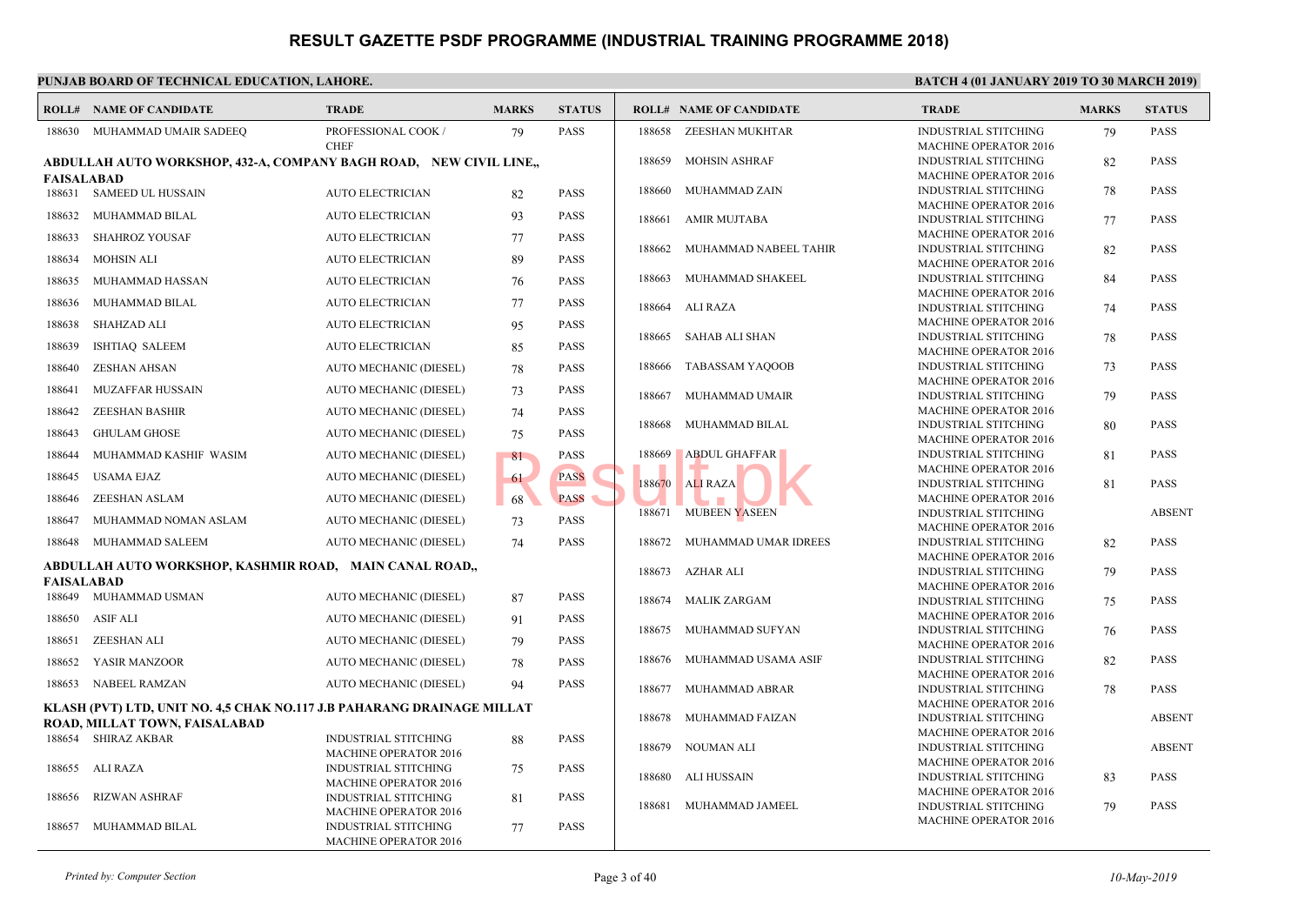|        | <b>ROLL# NAME OF CANDIDATE</b> | <b>TRADE</b>                                                | <b>MARKS</b> | <b>STATUS</b> |        | <b>ROLL# NAME OF CANDIDATE</b>                                                     | <b>TRAL</b>                                |
|--------|--------------------------------|-------------------------------------------------------------|--------------|---------------|--------|------------------------------------------------------------------------------------|--------------------------------------------|
| 188682 | <b>FAHAD JAVAID</b>            | <b>INDUSTRIAL STITCHING</b><br><b>MACHINE OPERATOR 2016</b> | 79           | <b>PASS</b>   |        | KLASH (PVT) LTD., UNIT NO. 2 (CHAK NO.117 J.B. PA<br>ROAD, MILLAT TOWN, FAISALABAD |                                            |
| 188683 | MUHAMMAD AMMAR                 | <b>INDUSTRIAL STITCHING</b><br><b>MACHINE OPERATOR 2016</b> | 77           | <b>PASS</b>   |        | 188706 MOHSIN RAZZAQ                                                               | <b>INDUS</b>                               |
| 188684 | ALI AHMAD                      | <b>INDUSTRIAL STITCHING</b><br><b>MACHINE OPERATOR 2016</b> | 82           | <b>PASS</b>   | 188707 | UZAIR AHMAD SHAH                                                                   | <b>MACH</b><br><b>INDUS</b>                |
| 188685 | MUHAMMAD NOOR AHMAD QADRI      | <b>INDUSTRIAL STITCHING</b><br><b>MACHINE OPERATOR 2016</b> |              | <b>ABSENT</b> | 188708 | <b>SAMEER ABBAS HAIDER</b>                                                         | <b>MACF</b><br><b>INDUS</b><br><b>MACH</b> |
| 188686 | MUHAMMAD NADEEM                | <b>INDUSTRIAL STITCHING</b><br><b>MACHINE OPERATOR 2016</b> | 83           | <b>PASS</b>   | 188709 | IMRAN YOUSAF                                                                       | <b>INDUS</b><br><b>MACH</b>                |
| 188687 | <b>SOHAIL AKRAM</b>            | <b>INDUSTRIAL STITCHING</b><br><b>MACHINE OPERATOR 2016</b> | 85           | <b>PASS</b>   | 188710 | MUHAMMAD SAJID RAFIO                                                               | <b>INDUS</b><br><b>MACH</b>                |
| 188688 | <b>JAMEEL ABBAS</b>            | <b>INDUSTRIAL STITCHING</b><br><b>MACHINE OPERATOR 2016</b> | 82           | <b>PASS</b>   |        | 188711 MUBASHIR ALI                                                                | <b>INDUS</b><br><b>MACH</b>                |
| 188689 | MUHAMMAD BILAL                 | INDUSTRIAL STITCHING<br><b>MACHINE OPERATOR 2016</b>        |              | <b>ABSENT</b> |        | 188712 HABIB UR REHMAN                                                             | <b>INDUS</b><br><b>MACH</b>                |
| 188690 | <b>SHABBIR ALI</b>             | <b>INDUSTRIAL STITCHING</b><br><b>MACHINE OPERATOR 2016</b> | 83           | <b>PASS</b>   | 188713 | <b>BABAR HUSSAIN</b>                                                               | <b>INDUS</b><br><b>MACF</b>                |
| 188691 | <b>FAZAL AKBAR</b>             | <b>INDUSTRIAL STITCHING</b><br><b>MACHINE OPERATOR 2016</b> | 78           | <b>PASS</b>   | 188714 | MUHAMMAD NADEEM                                                                    | <b>INDUS</b><br><b>MACH</b>                |
| 188692 | MUHAMMAD TANVEER               | <b>INDUSTRIAL STITCHING</b><br><b>MACHINE OPERATOR 2016</b> | 80           | <b>PASS</b>   | 188715 | <b>TAHIR ABBAS</b>                                                                 | <b>INDUS</b><br><b>MACH</b>                |
| 188693 | <b>ZEESHAN KHALID</b>          | <b>INDUSTRIAL STITCHING</b><br><b>MACHINE OPERATOR 2016</b> | 82           | <b>PASS</b>   | 188716 | <b>MUHAMMAD RAFIO</b>                                                              | <b>INDUS</b><br><b>MACH</b>                |
| 188694 | MUHAMMAD USMAN                 | <b>INDUSTRIAL STITCHING</b><br><b>MACHINE OPERATOR 2016</b> | 80           | <b>PASS</b>   | 188717 | <b>MUHAMMAD USMAN ALI</b>                                                          | <b>INDUS</b><br><b>MACH</b>                |
| 188695 | MUHAMMAD HAROON                | <b>INDUSTRIAL STITCHING</b><br><b>MACHINE OPERATOR 2016</b> | 82           | <b>PASS</b>   | 188718 | <b>ABDUL JABBAR</b>                                                                | <b>INDUS</b><br><b>MACH</b>                |
| 188696 | ALI HAMZA                      | <b>INDUSTRIAL STITCHING</b><br><b>MACHINE OPERATOR 2016</b> | 85           | <b>PASS</b>   | 188719 | MUHAMMAD QASIM ASHRAF                                                              | <b>INDUS</b><br><b>MACH</b>                |
| 188697 | <b>MAJID HUSSAIN</b>           | <b>INDUSTRIAL STITCHING</b><br><b>MACHINE OPERATOR 2016</b> | 79           | <b>PASS</b>   | 188720 | <b>SAOLAIN ABBAS</b>                                                               | <b>INDUS</b><br><b>MACH</b>                |
| 188698 | MUHAMMAD UMAIR'                | INDUSTRIAL STITCHING<br><b>MACHINE OPERATOR 2016</b>        | 74           | <b>PASS</b>   |        | 188721 ALI RAZA                                                                    | <b>INDUS</b><br><b>MACH</b>                |
| 188699 | MUHAMMAD NOUMAN ASHRAF         | <b>INDUSTRIAL STITCHING</b><br><b>MACHINE OPERATOR 2016</b> | 70           | <b>PASS</b>   | 188722 | MUHAMMAD REHMAN ZAL HASSAN                                                         | <b>INDUS</b><br><b>MACF</b>                |
| 188700 | <b>USMAN ASHRAF</b>            | <b>INDUSTRIAL STITCHING</b><br><b>MACHINE OPERATOR 2016</b> | 77           | <b>PASS</b>   | 188723 | <b>ABDUL REHMAN</b>                                                                | <b>INDUS</b><br><b>MACH</b>                |
| 188701 | MUHAMMAD SOHAIB AKRAM          | <b>INDUSTRIAL STITCHING</b><br><b>MACHINE OPERATOR 2016</b> | 77           | <b>PASS</b>   | 188724 | MUHAMMAD FIAZ                                                                      | <b>INDUS</b><br><b>MACH</b>                |
| 188702 | <b>REHMAN TOUFEEQ</b>          | <b>INDUSTRIAL STITCHING</b><br><b>MACHINE OPERATOR 2016</b> | 78           | <b>PASS</b>   |        | 188725 IMRAN ALI                                                                   | <b>INDUS</b><br><b>MACF</b>                |
| 188703 | <b>SHAHBAN RAZA</b>            | <b>INDUSTRIAL STITCHING</b><br><b>MACHINE OPERATOR 2016</b> | 84           | <b>PASS</b>   | 188726 | SHAH FAISAL                                                                        | <b>INDUS</b><br><b>MACH</b>                |
| 188704 | SYED SALEEM HUSNAIN BUKHARI    | <b>INDUSTRIAL STITCHING</b><br><b>MACHINE OPERATOR 2016</b> |              | <b>ABSENT</b> | 188727 | NOUMAN FARZAND                                                                     | <b>INDUS</b><br><b>MACF</b>                |
| 188705 | MUHAMMAD TALHA                 | <b>INDUSTRIAL STITCHING</b><br><b>MACHINE OPERATOR 2016</b> | 80           | <b>PASS</b>   | 188728 | USAMA ALI                                                                          | <b>INDUS</b><br><b>MACH</b>                |
|        |                                |                                                             |              |               |        |                                                                                    |                                            |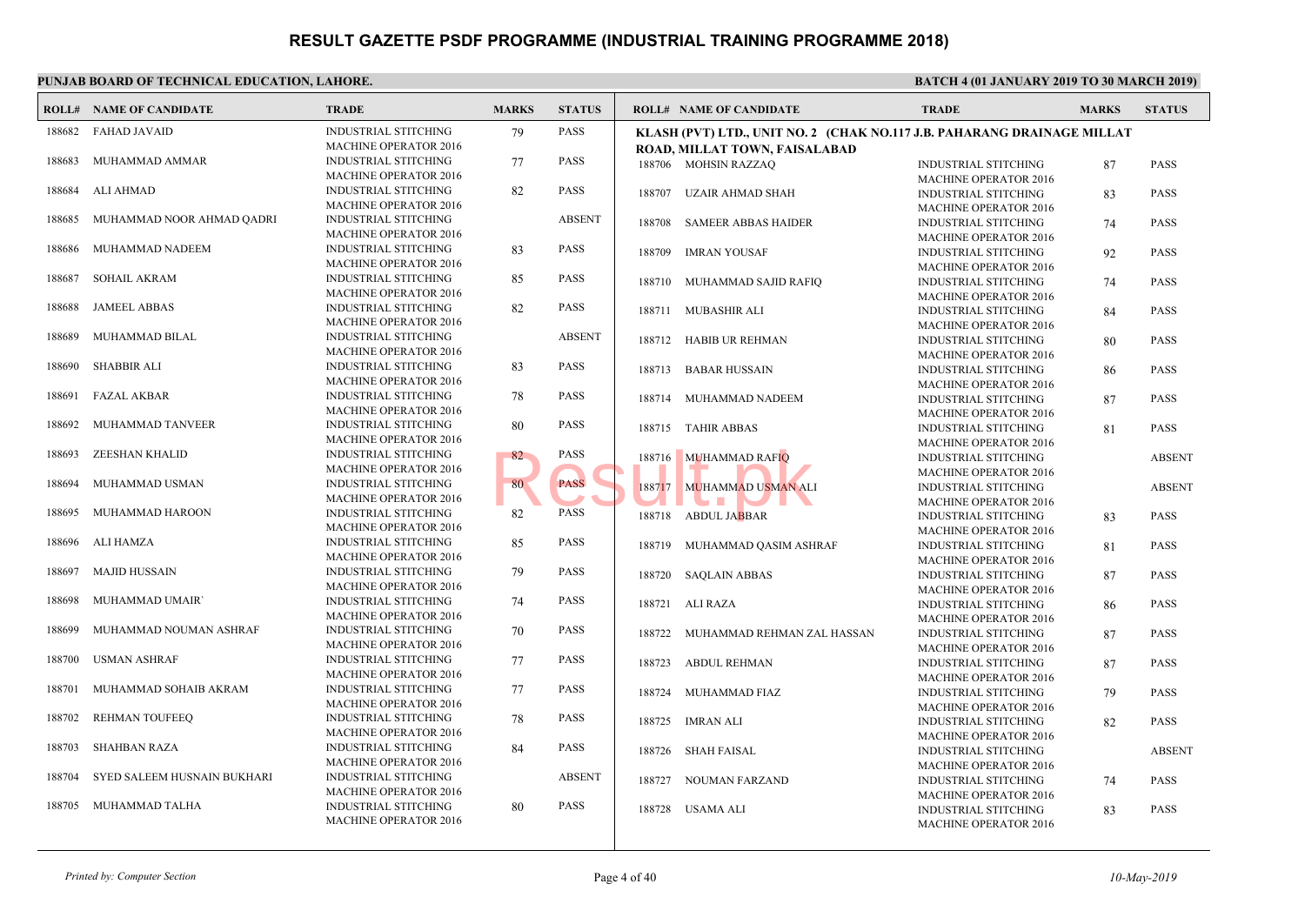|        | <b>ROLL# NAME OF CANDIDATE</b> | <b>TRADE</b>                                                | <b>MARKS</b> | <b>STATUS</b> | <b>ROLL# NAME OF CANDIDATE</b>                                   | <b>TRAL</b>                  |
|--------|--------------------------------|-------------------------------------------------------------|--------------|---------------|------------------------------------------------------------------|------------------------------|
| 188729 | UMAR ALI                       | <b>INDUSTRIAL STITCHING</b><br>MACHINE OPERATOR 2016        | 87           | <b>PASS</b>   | M/S AKMAL ENTERPRISES, MILLAT ROAD, AZAD CH<br><b>FAISALABAD</b> |                              |
| 188730 | ALI RAZA                       | <b>INDUSTRIAL STITCHING</b><br><b>MACHINE OPERATOR 2016</b> | 81           | <b>PASS</b>   | 188753 RASHID SHAHZAD                                            | <b>KNITT</b><br>OPERA        |
| 188731 | MUHAMMAD FAISAL MUSHTAQ        | <b>INDUSTRIAL STITCHING</b><br><b>MACHINE OPERATOR 2016</b> | 74           | <b>PASS</b>   | 188754<br>UMAR FAROOQ                                            | <b>KNITT</b><br>OPER/        |
| 188732 | SHAN ALI                       | <b>INDUSTRIAL STITCHING</b><br><b>MACHINE OPERATOR 2016</b> | 83           | <b>PASS</b>   | HAFIZ MUHAMMAD MUSHTAQ<br>188755                                 | <b>KNITT</b><br>OPER/        |
| 188733 | HAMMAD ALI                     | INDUSTRIAL STITCHING<br><b>MACHINE OPERATOR 2016</b>        | 87           | <b>PASS</b>   | 188756 ABDUL RAUF                                                | <b>KNITT</b><br>OPER/        |
| 188734 | MUHAMMAD SAFDAR                | <b>INDUSTRIAL STITCHING</b><br><b>MACHINE OPERATOR 2016</b> | 88           | <b>PASS</b>   | 188757<br>BILAL                                                  | <b>KNITT</b><br>OPERA        |
| 188735 | MUHAMMAD ISMAIL                | <b>INDUSTRIAL STITCHING</b><br><b>MACHINE OPERATOR 2016</b> | 87           | <b>PASS</b>   | 188758 HAMZA TARIQ                                               | <b>KNITT</b><br>OPERA        |
| 188736 | SHIRAZ ALI                     | <b>INDUSTRIAL STITCHING</b><br><b>MACHINE OPERATOR 2016</b> | 88           | <b>PASS</b>   | 188759<br>AKRAM UL HAQ                                           | <b>KNITT</b><br><b>OPERA</b> |
| 188737 | <b>RIZWAN ALI</b>              | <b>INDUSTRIAL STITCHING</b><br><b>MACHINE OPERATOR 2016</b> | 81           | <b>PASS</b>   | 188760 ASAD ALI                                                  | <b>KNITT</b><br><b>OPERA</b> |
| 188738 | <b>USMAN RASHEED</b>           | <b>INDUSTRIAL STITCHING</b><br><b>MACHINE OPERATOR 2016</b> | 85           | <b>PASS</b>   | 188761 ALI AKBAR                                                 | <b>KNITT</b><br>OPERA        |
| 188739 | <b>ANJUM SHAHZAD</b>           | <b>INDUSTRIAL STITCHING</b><br><b>MACHINE OPERATOR 2016</b> | 80           | <b>PASS</b>   | <b>SAJID MEHMOOD</b><br>188762                                   | <b>KNITT</b><br>OPER/        |
| 188740 | MUHAMMAD USMAN                 | <b>INDUSTRIAL STITCHING</b><br><b>MACHINE OPERATOR 2016</b> | 70.          | <b>PASS</b>   | 188763<br><b>MUHAMMAD ZUBAIR</b>                                 | <b>KNITT</b><br>OPER/        |
| 188741 | AZEEM MAHI UD DIN              | <b>INDUSTRIAL STITCHING</b><br><b>MACHINE OPERATOR 2016</b> | 87           | <b>PASS</b>   | 188764<br><b>MUJAHID MEHMOOD</b>                                 | <b>KNITT</b><br>OPERA        |
| 188742 | NADEEM AKRAM                   | <b>INDUSTRIAL STITCHING</b><br><b>MACHINE OPERATOR 2016</b> | 81           | <b>PASS</b>   | 188765<br>QAZI MUHAMMAD AHMAD                                    | <b>KNITT</b><br>OPERA        |
| 188743 | EHTISHAM UL HAO                | <b>INDUSTRIAL STITCHING</b><br><b>MACHINE OPERATOR 2016</b> | 88           | <b>PASS</b>   | 188766<br>HANAN KHALID                                           | <b>KNITT</b><br><b>OPERA</b> |
| 188744 | <b>QAZI MUHAMMAD SARMAD</b>    | <b>INDUSTRIAL STITCHING</b><br><b>MACHINE OPERATOR 2016</b> | 86           | <b>PASS</b>   | 188767<br>ALI ARSLAN                                             | <b>KNITT</b><br>OPERA        |
| 188745 | MUHAMMAD ADNAN AMJAD           | <b>INDUSTRIAL STITCHING</b><br><b>MACHINE OPERATOR 2016</b> | 83           | <b>PASS</b>   | 188768<br>MUHAMMAD WAQAS                                         | <b>KNITT</b><br><b>OPERA</b> |
| 188746 | <b>QAISER AZEEM</b>            | <b>INDUSTRIAL STITCHING</b><br><b>MACHINE OPERATOR 2016</b> | 74           | <b>PASS</b>   | <b>ZESHAN AHMAD</b><br>188769                                    | <b>KNITT</b><br>OPER/        |
| 188747 | <b>CHAND MASEEH</b>            | <b>INDUSTRIAL STITCHING</b><br><b>MACHINE OPERATOR 2016</b> | 83           | <b>PASS</b>   | 188770<br><b>SOHAIB SADDIQ</b>                                   | <b>KNITT</b><br>OPER/        |
| 188748 | JUMMA KHAN                     | <b>INDUSTRIAL STITCHING</b><br><b>MACHINE OPERATOR 2016</b> | 87           | <b>PASS</b>   | 188771<br>NABEEL AHMAD                                           | <b>KNITT</b><br><b>OPERA</b> |
| 188749 | <b>AALIM SHER</b>              | <b>INDUSTRIAL STITCHING</b><br><b>MACHINE OPERATOR 2016</b> | 84           | <b>PASS</b>   | 188772<br>ALI HASSAN                                             | <b>KNITT</b><br><b>OPERA</b> |
| 188750 | MUHAMMAD BILAL NASIR           | <b>INDUSTRIAL STITCHING</b><br><b>MACHINE OPERATOR 2016</b> | 82           | <b>PASS</b>   | MUHAMMAD ARIF<br>188773                                          | <b>KNITT</b><br><b>OPERA</b> |
| 188751 | MUHAMMAD MUNEEB                | <b>INDUSTRIAL STITCHING</b><br><b>MACHINE OPERATOR 2016</b> | 72           | <b>PASS</b>   | 188774 FAHAD ALI                                                 | <b>KNITT</b><br>OPERA        |
| 188752 | MUHAMMAD MUJAHID               | <b>INDUSTRIAL STITCHING</b><br><b>MACHINE OPERATOR 2016</b> |              | <b>ABSENT</b> | 188775 MUHAMMAD MOAZ                                             | <b>KNITT</b><br>OPERA        |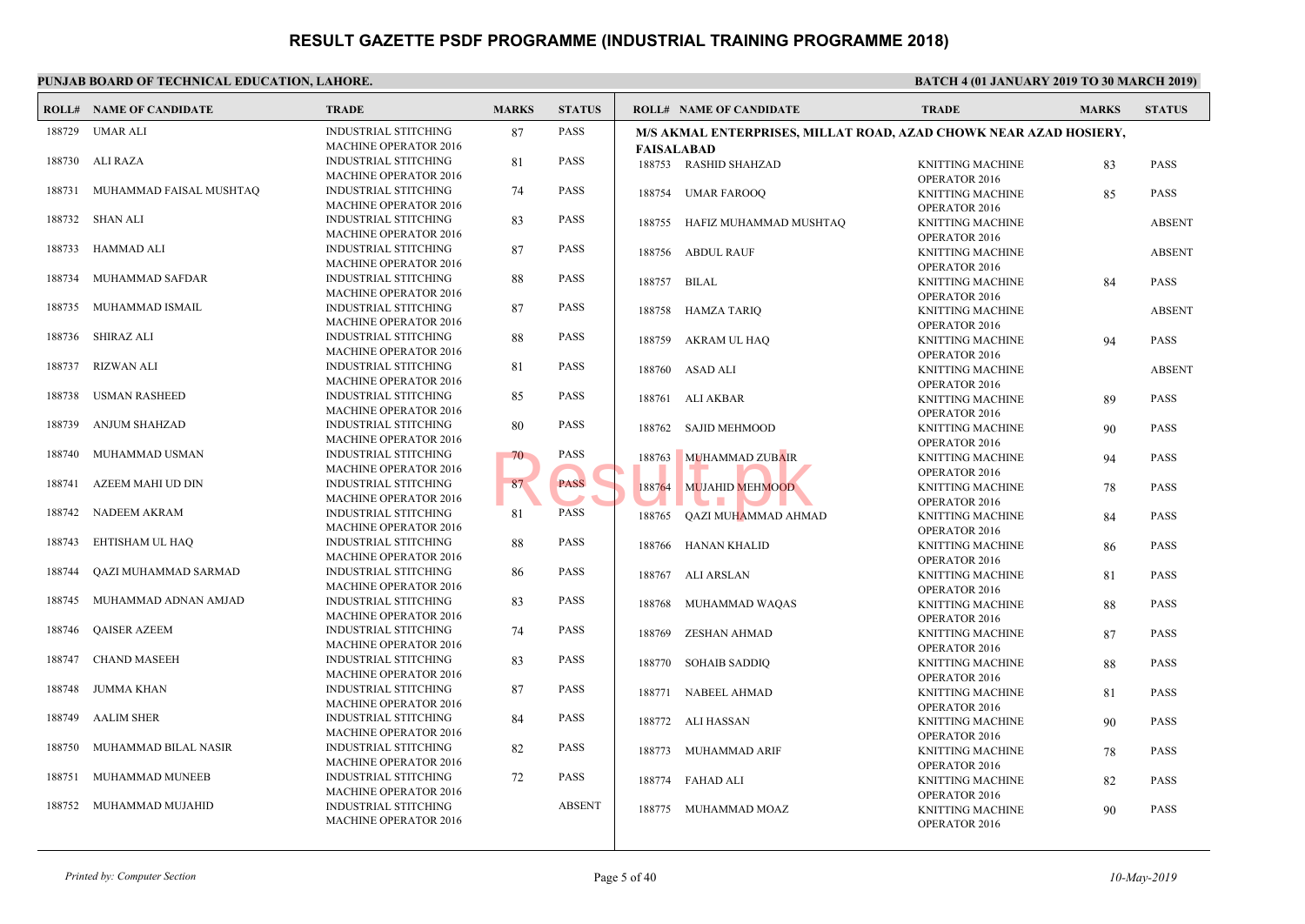#### **PUNJAB BOARD OF TECHNICAL EDUCATION, LAHORE.** BATCH 4 (01 JANUARY 2019) **BATCH 2019 ISLAMUARY 2019 ISLAMUARY 2019 ROLL# NAME OF CANDIDATE TRADE MARKS STATUS ROLL# NAME OF CANDIDATE TRADE MARKS STATUS** KNITTING MACHINE ABSENT OPERATOR 2016 188776 FIAZ HUSSAIN KNITTING MACHINE 72 PASS OPERATOR 2016 188777 MUHAMMAD ZEESHAN KNITTING MACHINE 74 PASS OPERATOR 2016 188778 MUHAMMAD BILAL **AMERICAN AUTOMOBILE SERVICES, RED C PLAZA LETHRAR ROAD, NEAR KHANNA PULL,, ISLAMABAD** 188779 ADIL EHSAN AUTO ELECTRICIAN 67 PASS 188780 AHSAN MEHMOOD AUTO ELECTRICIAN ABSENT 188781 MOHAMMAD KASHIF ASGHAR AUTO ELECTRICIAN 62 PASS 188782 MANSOOR WAHEEM AUTO ELECTRICIAN 89 PASS 188783 TAIMUR ZEESHAN AHMED AUTO ELECTRICIAN 89 PASS 188784 MUHAMMAD NAJEEB AUTO ELECTRICIAN FAIL 188785 MUHAMMAD USMAN AUTO ELECTRICIAN FAIL 188786 MUHAMMAD WASEEM AUTO ELECTRICIAN FAIL 188787 ASIM SHAHZAD SATTI AUTO ELECTRICIAN FAIL 188788 ADEEL ASGHAR AUTO ELECTRICIAN ABSENT 188789 MUHAMMAD FAIZAN AUTO ELECTRICIAN AUTO ELECTRICIAN 188790 HAMZA ALI MALIK AUTO ELECTRICIAN 68 PASS 188791 MUHAMMAD ZULNRAIN AUTO ELECTRICIAN 69 PASS 188792 HAMZA MONSHAD AUTO ELECTRICIAN FAIL 188793 USMAN AHMED AUTO ELECTRICIAN 65 PASS 188794 JUNAID JAMEEL AUTO ELECTRICIAN 75 PASS 188795 JUNAID ASGHAR AUTO ELECTRICIAN FAIL 188796 MUHAMMAD SOHAIL AUTO ELECTRICIAN 71 PASS 188797 MUHAMMAD DANIAL ADREES AUTO ELECTRICIAN FAIL 188798 FAIZAN ALI TARIQ AUTO ELECTRICIAN 74 PASS 188799 ZEESHAN IJAZ AUTO ELECTRICIAN ABSENT 188800 LIAQAT HUSSAIN AUTO ELECTRICIAN 76 PASS 188801 MUHAMMAD NAUMAN ARSHAD AUTO ELECTRICIAN ABSENT 188802 AZHAR SHABBIR AUTO ELECTRICIAN ABSENT 188803 MUJEEB UR RAHMAN ABBASI AUTO ELECTRICIAN 70 PASS 188804 RAJA JAHANZAIB ARSHAD AUTO ELECTRICIAN 67 PASS 188805 MUHAMMAD NABEEL KIANI AUTO MECHANIC (DIESEL) ABSENT 188806 MUHAMMAD ALI HASSAN AUTO 188807 MALIK JABRAN ARIF AUTO 188808 AHSAN MUMTAZ AUTO 188809 HAMZA SHABBIR ABBASI AUTO 188810 MOHSIN HAFEEZ AUTO 188811 MUHAMMAD NABEEL AUTO 188812 ALI HAMZA AUTO 188813 HASSAN RAZA AUTO 188814 MUHAMMAD ZAID BIN ZAFAR AUTO 188815 MUDASSAR HUSSAIN AUTO 188816 SALMAN AHMAD SABIR AUTO 188817 ADIL AUTO 188818 MUHAMMAD ADNAN AUTO 188819 ARSLAN AUTO 188820 MUHAMMAD USMAN AUTO 188821 AMEER HAMZA AUTO 188822 USAMA REHMAT AUTO 188823 SAQAIB JAVED AUTO 188824 HAMID HUSSAIN AUTO 188825 MUHAMMAD ADREES AUTO 188826 MUHAMMAD IRFAN AUTO 188827 ABID GUL AUTO 188828 MUHAMMAD UMAIR FAROOQ AUTO AUTO 2016 188829 LAEEQ AHMED AUTO 2016 188830 MUHAMMAD HASEEB AUTO 2016 188831 SHAHZAD ZAFAR AUTO 2016 188832 AHSAN SULEMAN AUTO 2016 188833 MUHAMMAD SIRAJ AUTO 2016 188834 WAQAS UMAR AUTO 2016 188835 FARHAN SHOUKAT ABSENT 188821 AMEER HAMZA<br>
FAIL 188822 USAMA REHMAT<br>
69 PASS 188823 SAQAIB JAVED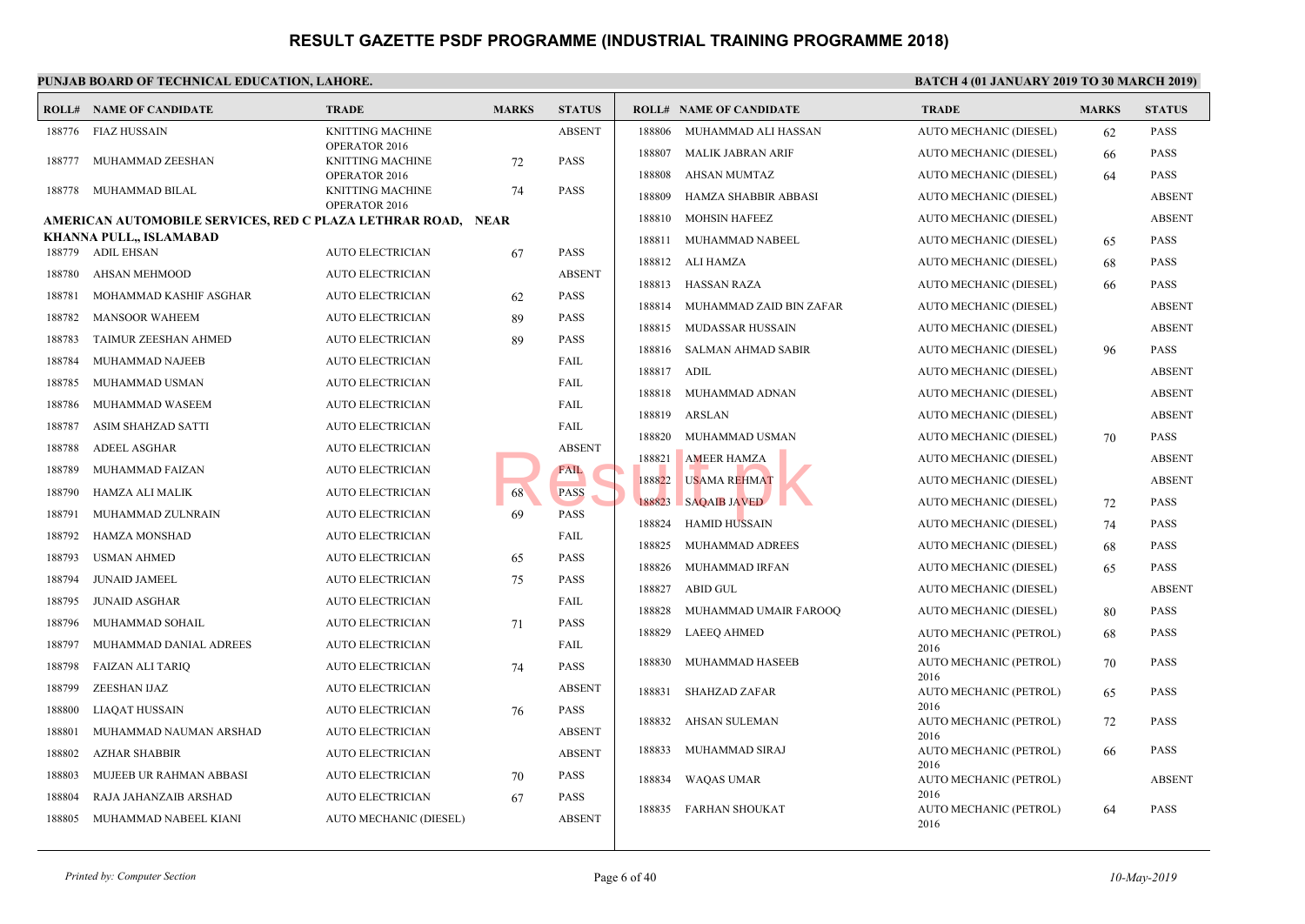|                  | <b>ROLL# NAME OF CANDIDATE</b>                                                                                      | <b>TRADE</b>                                 | <b>MARKS</b>           | <b>STATUS</b>       |        | <b>ROLL# NAME OF CANDIDATE</b> | <b>TRAL</b>                  |
|------------------|---------------------------------------------------------------------------------------------------------------------|----------------------------------------------|------------------------|---------------------|--------|--------------------------------|------------------------------|
|                  | 188836 HASSAN RAZA                                                                                                  | AUTO MECHANIC (PETROL)                       | 68                     | <b>PASS</b>         |        | 188861 AHTISHAM UL HAQ         | <b>INDUS</b>                 |
| 188837           | <b>ISRAR UL HAQ</b>                                                                                                 | 2016<br>AUTO MECHANIC (PETROL)<br>2016       | 75                     | <b>PASS</b>         | 188862 | <b>WAQAR AHMAD</b>             | 2016<br><b>INDUS</b><br>2016 |
| 188838           | MUHAMMAD FARHAN ZAHID                                                                                               | AUTO MECHANIC (PETROL)<br>2016               | 65                     | <b>PASS</b>         | 188863 | <b>SHERAZ RAFI</b>             | <b>INDUS</b><br>2016         |
| 188839           | TAJAMMAL MEHMOOD                                                                                                    | AUTO MECHANIC (PETROL)<br>2016               | 70                     | <b>PASS</b>         | 188864 | <b>FAZAIL HALEEM</b>           | <b>INDUS</b><br>2016         |
| 188840           | <b>HAMMAD BASIT</b>                                                                                                 | AUTO MECHANIC (PETROL)<br>2016               | 67                     | <b>PASS</b>         | 188865 | MUHAMMAD WAQAS UL HAQ          | <b>INDUS</b><br>2016         |
| 188841           | MUHAMMAD SAFEER                                                                                                     | AUTO MECHANIC (PETROL)<br>2016               | 75                     | <b>PASS</b>         | 188866 | MUHAMMAD AYOUB                 | <b>INDUS</b><br>2016         |
| 188842           | IBRAR AKHLAQ ABBASI                                                                                                 | AUTO MECHANIC (PETROL)<br>2016               | 62                     | PASS                | 188867 | RASHID MEHMOOD                 | <b>INDUS</b><br>2016         |
| 188843           | HASSAN SARDAR                                                                                                       | AUTO MECHANIC (PETROL)<br>2016               | 64                     | <b>PASS</b>         | 188868 | SAMI UR REHMAN KIYANI          | <b>INDUS</b><br>2016         |
| 188844           | <b>ARSLAN HASEEB</b>                                                                                                | AUTO MECHANIC (PETROL)<br>2016               | 70                     | <b>PASS</b>         | 188869 | MUHAMMAD NOMAN DURANI          | <b>INDUS</b><br>2016         |
| 188845           | <b>BILAL AZAM</b>                                                                                                   | AUTO MECHANIC (PETROL)<br>2016               | 72                     | <b>PASS</b>         |        | 188870 SYED SHERAZ ALI SHAH    | <b>INDUS</b><br>2016         |
| 188846           | RAJA FAISAL MEHMOOD                                                                                                 | AUTO MECHANIC (PETROL)<br>2016               | 68                     | <b>PASS</b>         |        | 188871 ARSLAN AHMED            | <b>INDUS</b><br>2016         |
| 188847           | <b>ADNAN ASLAM</b>                                                                                                  | AUTO MECHANIC (PETROL)<br>2016               |                        | <b>ABSENT</b>       | 188872 | <b>HARIS</b>                   | <b>INDUS</b><br>2016         |
| 188848           | SAGAR EMMANUEL                                                                                                      | AUTO MECHANIC (PETROL)<br>2016               |                        | <b>ABSENT</b>       | 188873 | <b>KABEER AHMED</b>            | <b>INDUS</b><br>2016         |
| 188849           | WALEED AHMED SATTI                                                                                                  | AUTO MECHANIC (PETROL)<br>2016               | 65                     | <b>PASS</b>         |        | 188874 SHAHYAR AHMAD ABBASI    | <b>INDUS</b><br>2016         |
| 188850           | MUHAMMAD ALI                                                                                                        | AUTO MECHANIC (PETROL)<br>2016               | 73                     | <b>PASS</b>         | 188875 | ARSLAN IFTIKHAR                | <b>INDUS</b><br>2016         |
| 188851           | MUHAMMAD ALI                                                                                                        | AUTO MECHANIC (PETROL)<br>2016               | 71                     | <b>PASS</b>         | 188876 | FAIZ ULAH KHAN                 | <b>INDUS</b><br>2016         |
|                  | CASTPRO ENGINEERING, 3219/270 IJP ROAD,, ISLAMABAD                                                                  |                                              |                        |                     | 188877 | KASHIF MEHMOOD ABBASI          | <b>INDUS</b>                 |
|                  | 188852 NOMAN UZ ZAMAN                                                                                               | <b>CNC MACHINE OPERATOR</b>                  | 91                     | <b>PASS</b>         |        | 188878 GUL ZAMEER              | 2016<br><b>INDUS</b>         |
| 188853<br>188854 | MEHRAN SHABBIR<br><b>MUTAHIR UD DIN</b>                                                                             | CNC MACHINE OPERATOR<br>CNC MACHINE OPERATOR | 78<br>73               | PASS<br><b>PASS</b> | 188879 | MUHAMMAD NOMAN ABBASI          | 2016<br><b>INDUS</b>         |
| 188855           | MUHAMMAD DANIYAL                                                                                                    | CNC MACHINE OPERATOR                         | 84                     | <b>PASS</b>         | 188880 | ADIL MEHMOOD                   | 2016<br><b>INDUS</b>         |
| 188856           | MURSALEEN                                                                                                           | CNC MACHINE OPERATOR                         | 71                     | <b>PASS</b>         |        | 188881 FAISAL ABBAS            | 2016<br><b>INDUS</b>         |
| 188857           | MUHAMMAD MUQADDAS                                                                                                   | CNC MACHINE OPERATOR                         |                        | <b>ABSENT</b>       |        |                                | 2016                         |
| 188858           | <b>USMAN GHANI</b>                                                                                                  | <b>CNC MACHINE OPERATOR</b>                  | 81                     | <b>PASS</b>         |        | 188882 ABDUL HAYEE             | <b>INDUS</b><br>2016         |
| 188859           | <b>ABDUL WAHAB</b>                                                                                                  | CNC MACHINE OPERATOR                         | 90                     | <b>PASS</b>         | 188883 | MUHAMMAD ADEEL                 | <b>INDUS</b>                 |
|                  | 188860 MUDASSAR ISMAIL                                                                                              | CNC MACHINE OPERATOR                         | 66                     | <b>PASS</b>         | 188884 | <b>HUSSAIN RAMZAN</b>          | 2016<br>SHUT <sup>®</sup>    |
|                  | PHALIA INTERNATIONAL (PVT) LIMITED, PLOT NO 19 STREET NO 02 COL AMAN<br>ULLAH ROAD MUNGO TOWN BHARA KAHU, ISLAMABAD | 188885                                       | MUHAMMAD JAHANGIR KHAN | <b>SHUTT</b>        |        |                                |                              |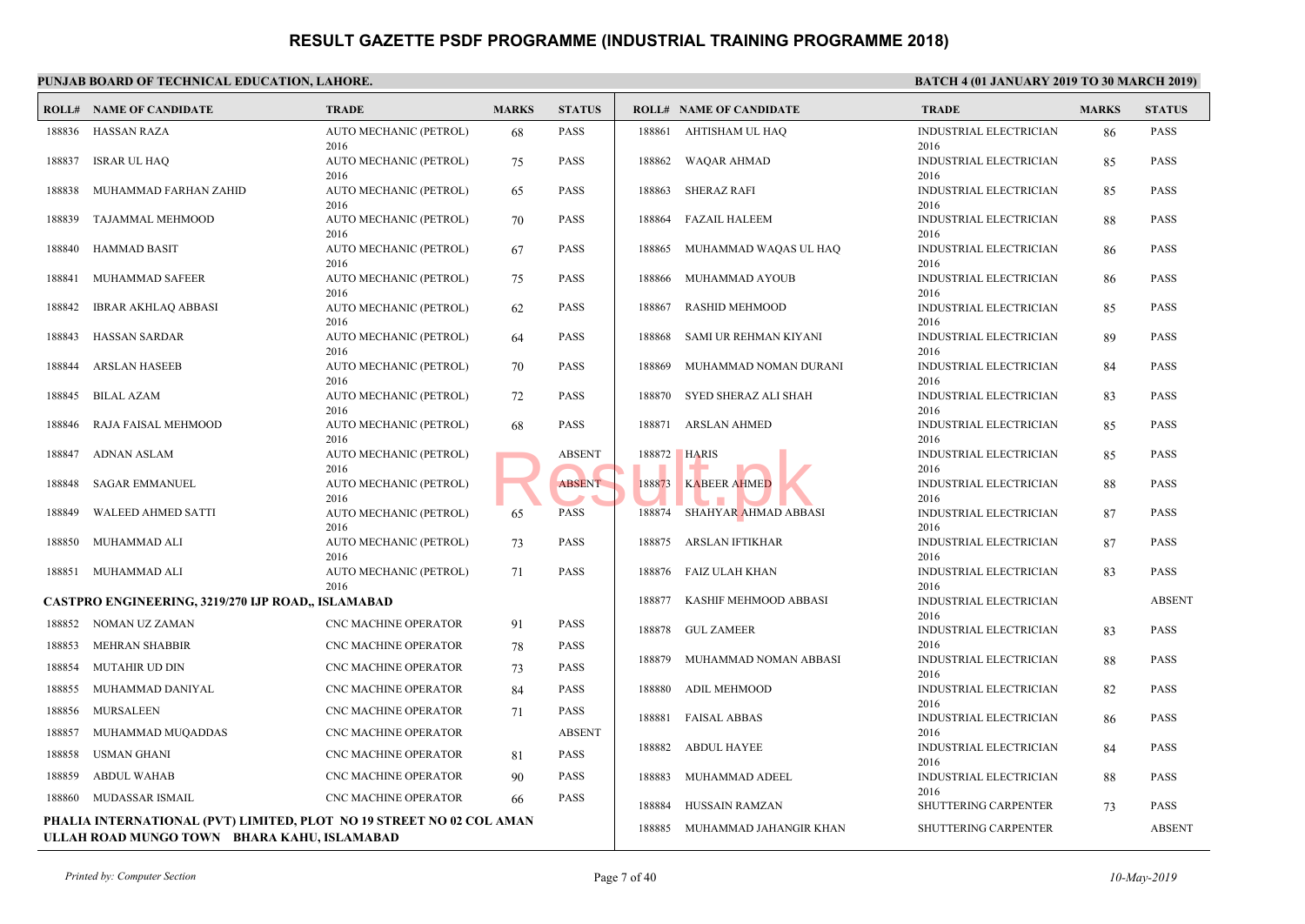|        | <b>ROLL# NAME OF CANDIDATE</b> | <b>TRADE</b>                                 | <b>MARKS</b> | <b>STATUS</b> |        | <b>ROLL# NAME OF CANDIDATE</b> | <b>TRAL</b>                  |
|--------|--------------------------------|----------------------------------------------|--------------|---------------|--------|--------------------------------|------------------------------|
| 188886 | <b>SHAHZAD AHMED</b>           | <b>SHUTTERING CARPENTER</b>                  | 77           | <b>PASS</b>   | 188915 | HIRA ABBASI                    | <b>SOLAI</b>                 |
| 188887 | <b>SALAH UD DIN ALVI</b>       | <b>SHUTTERING CARPENTER</b>                  | 75           | <b>PASS</b>   |        | 188916 SAVEERA SALEEM ABBASI   | <b>TRAIN</b><br><b>SOLAI</b> |
| 188888 | <b>ADNAN TARIQ</b>             | SHUTTERING CARPENTER                         | 80           | <b>PASS</b>   |        |                                | <b>TRAIN</b>                 |
| 188889 | MUHAMMAD ABBAS                 | <b>SHUTTERING CARPENTER</b>                  |              | <b>ABSENT</b> | 188917 | KIRAN JABBAR                   | <b>SOLAI</b>                 |
| 188890 | YASIR SARFRAZ                  | <b>SHUTTERING CARPENTER</b>                  |              | <b>PASS</b>   | 188918 |                                | <b>TRAIN</b><br><b>SOLAI</b> |
|        |                                |                                              | 77           |               |        | KOMAL AFTAB                    | <b>TRAIN</b>                 |
| 188891 | <b>AFAQ SHAHID</b>             | <b>SHUTTERING CARPENTER</b>                  | 80           | <b>PASS</b>   | 188919 | <b>SHAMSA AFTAB</b>            | <b>SOLAI</b>                 |
| 188892 | USAMA KAMRAN                   | <b>SHUTTERING CARPENTER</b>                  | 71           | PASS          |        |                                | <b>TRAIN</b>                 |
| 188893 | <b>MOHSIN NAWAZ</b>            | SHUTTERING CARPENTER                         | 73           | <b>PASS</b>   | 188920 | <b>HIRA PERVIZ</b>             | <b>SOLAI</b><br><b>TRAIN</b> |
| 188894 | <b>AHSAN MEHTAB</b>            | <b>SHUTTERING CARPENTER</b>                  | 80           | <b>PASS</b>   | 188921 | <b>MADHIA PERVIZ</b>           | <b>SOLAI</b>                 |
| 188895 | MUHAMMAD BILAL FAROOQ          | SHUTTERING CARPENTER                         | 71           | <b>PASS</b>   |        |                                | <b>TRAIN</b>                 |
| 188896 | MUHAMMAD BILAL                 | SHUTTERING CARPENTER                         | 77           | <b>PASS</b>   | 188922 | <b>MAIRA WAHEED</b>            | <b>SOLAI</b><br><b>TRAIN</b> |
| 188897 | MUHAMMAD SHAFQAT REHMAN        | <b>SHUTTERING CARPENTER</b>                  | 69           | PASS          | 188923 | <b>SAIRA WAHEED</b>            | <b>SOLAI</b>                 |
| 188898 | <b>ABDUL BASIT</b>             | SHUTTERING CARPENTER                         | 79           | <b>PASS</b>   | 188924 | <b>SHAMMA ABID</b>             | <b>TRAIN</b><br><b>SOLAI</b> |
| 188899 | MUHAMMAD UMER ABBASI           | <b>SHUTTERING CARPENTER</b>                  | 71           | <b>PASS</b>   |        |                                | <b>TRAIN</b>                 |
| 188900 | ABDUL QADIR                    | <b>SHUTTERING CARPENTER</b>                  |              | <b>ABSENT</b> | 188925 | <b>SUMRA ZAHID</b>             | <b>SOLAI</b><br>TRAIN        |
| 188901 | <b>ABDULLAH ABBASI</b>         | SHUTTERING CARPENTER                         | 77           | <b>PASS</b>   | 188926 | <b>PERVEEN AKHTAR</b>          | <b>SOLAI</b>                 |
| 188902 | MUHAMMAD REHAN SHAKOOR         | <b>SHUTTERING CARPENTER</b>                  | 69           | <b>PASS</b>   | 188927 | <b>MAIDA NOOR GILANI</b>       | TRAIN<br><b>SOLAI</b>        |
| 188903 | <b>ASIM AZHAR</b>              | <b>SHUTTERING CARPENTER</b>                  | 75           | <b>PASS</b>   |        |                                | <b>TRAIN</b>                 |
| 188904 | <b>ABDUL QADIR</b>             | <b>SHUTTERING CARPENTER</b>                  | 79           | <b>PASS</b>   | 188928 | AQSA SALEEM                    | <b>SOLAI</b><br><b>TRAIN</b> |
| 188905 | <b>ADILA IFTIKHAR</b>          | SOLAR PHOTOVOLTAIC                           | 85           | <b>PASS</b>   | 188929 | MAIRA HAMID                    | <b>SOLAI</b>                 |
|        |                                | <b>TRAINING</b>                              |              |               |        |                                | <b>TRAIN</b>                 |
| 188906 | <b>ADILA FAROOQ</b>            | SOLAR PHOTOVOLTAIC                           | 87           | <b>PASS</b>   | 188930 | <b>TAHIRA BIBI</b>             | <b>SOLAI</b><br><b>TRAIN</b> |
| 188907 | <b>SONIA BIBI</b>              | <b>TRAINING</b><br>SOLAR PHOTOVOLTAIC        | 83           | <b>PASS</b>   | 188931 | HASHIR FARAZ QURESHI           | <b>STEEL</b>                 |
|        |                                | <b>TRAINING</b>                              |              |               | 188932 | <b>ISRAR AHMED</b>             | <b>STEEL</b>                 |
| 188908 | <b>NAILA PARVEEN</b>           | <b>SOLAR PHOTOVOLTAIC</b><br><b>TRAINING</b> | 81           | <b>PASS</b>   | 188933 | QASIM IQBAL                    | <b>STEEL</b>                 |
| 188909 | <b>ANUM MAJEED</b>             | <b>SOLAR PHOTOVOLTAIC</b>                    | 89           | <b>PASS</b>   | 188934 | MUHAMMAD UMAR                  | <b>STEEL</b>                 |
| 188910 | <b>SUNDAS MALIK</b>            | <b>TRAINING</b><br><b>SOLAR PHOTOVOLTAIC</b> | 88           | <b>PASS</b>   | 188935 | <b>ANEES MANZOOR</b>           | <b>STEEL</b>                 |
|        |                                | <b>TRAINING</b>                              |              |               | 188936 | ZAFRAN YASEEN JANJUA           | <b>STEEL</b>                 |
| 188911 | SADIA MUKHTIAZ                 | SOLAR PHOTOVOLTAIC                           | 86           | <b>PASS</b>   | 188937 | <b>AZHAR NASEEM</b>            | <b>STEEL</b>                 |
| 188912 | SHANZA MUKHTIAZ                | <b>TRAINING</b><br><b>SOLAR PHOTOVOLTAIC</b> | 84           | <b>PASS</b>   | 188938 | ZUBAIR AHMED HASHMI            | <b>STEEL</b>                 |
|        |                                | <b>TRAINING</b>                              |              |               | 188939 |                                | <b>STEEL</b>                 |
| 188913 | SANA HABIB                     | <b>SOLAR PHOTOVOLTAIC</b>                    | 94           | <b>PASS</b>   |        | RAJA SHARYAR                   |                              |
| 188914 | <b>MARYAM BIBI</b>             | <b>TRAINING</b><br><b>SOLAR PHOTOVOLTAIC</b> | 87           | <b>PASS</b>   | 188940 | <b>MOON MASIH</b>              | <b>STEEL</b>                 |
|        |                                | <b>TRAINING</b>                              |              |               | 188941 | NOORAN SAEED                   | <b>STEEL</b>                 |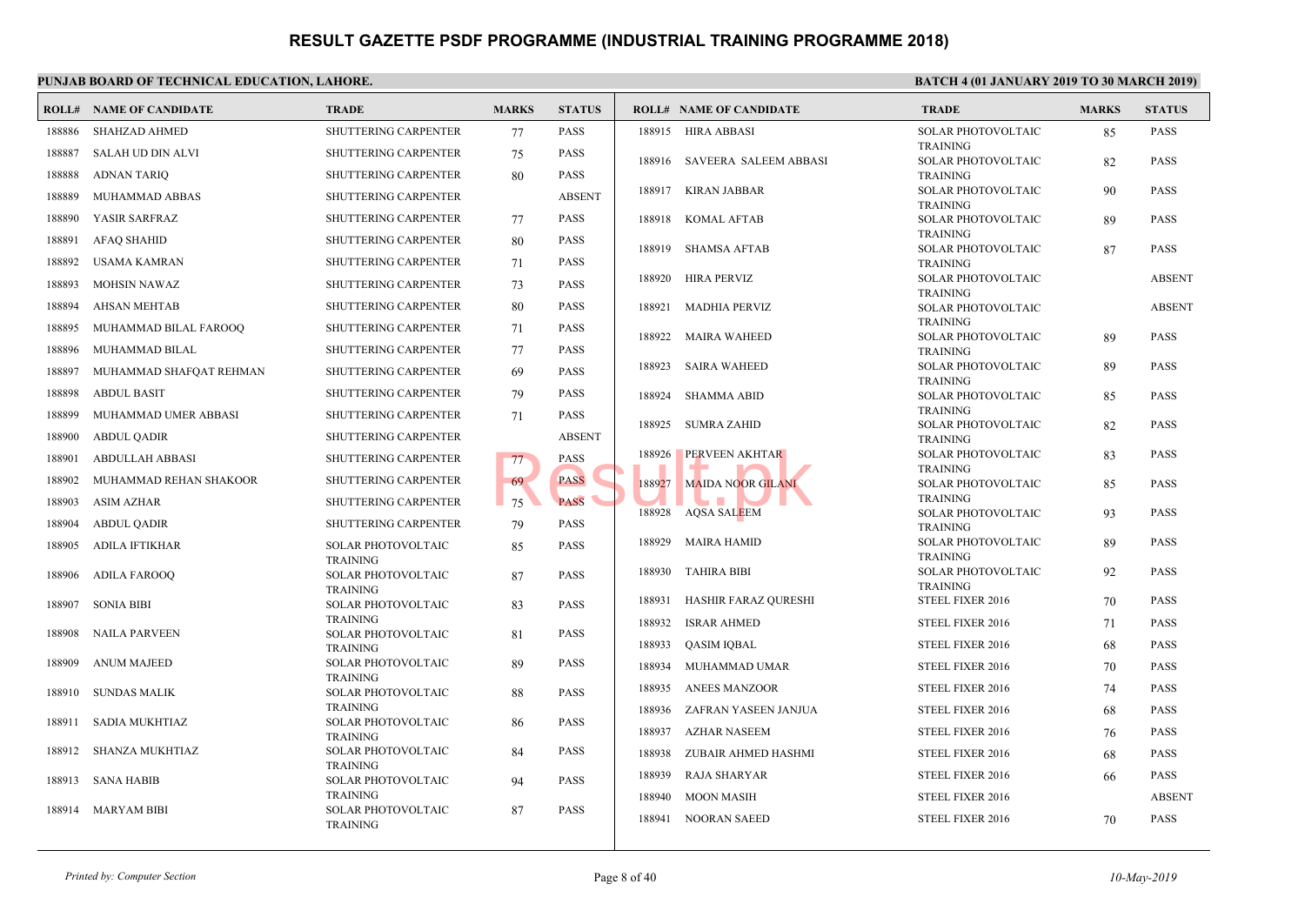#### **PUNJAB BOARD OF TECHNICAL EDUCATION, LAHORE.** BATCH 4 (01 JANUARY 2019) **BATCH 2019 ISLAMUARY 2019 ISLAMUARY 2019 ROLL# NAME OF CANDIDATE TRADE MARKS STATUS ROLL# NAME OF CANDIDATE TRADE MARKS STATUS** 188942 NAVEED UR REHMAN STEEL FIXER 2016 76 PASS 188943 MUHAMMAD IRFAN STEEL FIXER 2016 66 PASS 188944 SULEMAN MUSHTAQ STEEL FIXER 2016 ABSENT 188945 HASSAN IQBAL STEEL FIXER 2016 ABSENT 188946 TALHA TARIQ STEEL FIXER 2016 72 PASS 188947 AQIB MEHMOOD STEEL FIXER 2016 69 PASS **RAJPUT ENTERPRISES INTERNATIONAL, NASIR PLAZA, MAIN LEHTRAR ROAD NEAR KHANNAH PUL, ISLAMABAD** 188948 SAIRA YASMEEN AUTO CAD (CIVIL) 84 PASS 188949 NIMBRA BATOOL AUTO CAD (CIVIL) 87 PASS 188950 AMINA MUSHTAQ KHAN AUTO CAD (CIVIL) 88 PASS 188951 AYESHA HAROON AUTO CAD (CIVIL) 81 PASS 188952 MAIMOONA BIBI AUTO CAD (CIVIL) 72 PASS 188953 FARKHANDA MALIK AUTO CAD (CIVIL) 76 PASS 188954 HADIQA FATIMA AUTO CAD (CIVIL) 79 PASS 188955 NADIA SALEEM AUTO CAD (CIVIL) 85 PASS 188956 ANAM SHAHZADI AUTO CAD (CIVIL) 84 PASS 188957 AMBER MUSTAFA AUTO CAD (CIVIL) 80 PASS 188958 FATIMA NAWAZ AUTO CAD (CIVIL) 83 PASS 188959 RADIA MURTAZA AUTO CAD (CIVIL) 77 PASS 188960 FAIZA SHAHEEN AUTO CAD (CIVIL) 84 PASS 188961 SUNDAS SHAHZADI AUTO CAD (CIVIL) 85 PASS 188962 SIDRA ZULFIQAR AUTO CAD (CIVIL) 83 PASS 188963 KHAYAM RAZA STEEL FIXER 2016 ABSENT 188964 USMAN NASEER STEEL FIXER 2016 78 PASS 188965 MOAZZIM ALI STEEL FIXER 2016 80 PASS 188966 SAQIB NAWAZ STEEL FIXER 2016 84 PASS 188967 SYED MUHAMMAD ARSALAN KAZMI STEEL FIXER 2016 75 PASS 188968 SHAHID ZAFAR STEEL FIXER 2016 77 PASS 188969 JAWAD AHMED ABBASSI STEEL FIXER 2016 82 PASS 188970 USAMA MALIK STEEL FIXER 2016 79 PASS 188971 SARMAD HUSSAIN STEEL FIXER 2016 87 PASS 188972 ASAD HUSSAIN STEEL FIXER 2016 78 PASS 188973 MOIN EJAZ STEEL 188974 MUBASHAR JAMAL STEEL 188975 MUHAMMAD UMER STEEL 188976 HARIS KAMRAN STEEL 188977 ADNAN HUSSAINH STEEL **SHAQURRI TRAINING FACILITIES & SERVICES (PRI INTERNATIONAL), PLOT NO. 194, STREET NO. 01 I-**188978 MUHAMMAD NADEEM AUTO 188979 ARSLAN AZIZ AUTO 188980 ZEESHAN ABBASI AUTO 188981 MUHAMMAD ASIM HANIF KHAN AUTO 188982 ROOMAN MANZOOR AUTO 188983 RAMEEZ RIAZ AUTO 188984 MUHAMMAD RAHEEL KHAN AUTO 188985 TAUQEER AHMED AUTO 188986 SHAKEEL AHMED AUTO 188987 RAJA UMAIR ZAMAN AUTO 1889<mark>88 MUHAMMAD ADEEL PERVAIZ</mark> AUTO 188989 MUHAMMAD FAIZAN AUTO 188990 IBAD UR REHMAN AUTO 188991 RIZWAN ALI AUTO ELECTRICIAN 80 PASS 188992 KHANAN ZEESHAN AUTO 188993 SANAWAR MASIH AUTO 188994 MUHAMMAD RAMZAN AUTO 188995 MUHAMMAD DANIYAL BHATTI AUTO 188996 MUZAFFAR HUSSAIN AUTO 188997 IRFAN ABBAS KHAN AUTO 188998 MUHAMMAD HAMMAD AUTO 188999 MUHAMMAD ADEEL AUTO 189000 RAHIB HASSAN AUTO 189001 SAIF ULLAH KHAN AUTO 189002 MUHAMMAD KHALIL AUTO 189003 USAMA ZAFAR AUTO EXAMPLE BRAID NUTRAIN NO PASS NE RAJA UMAIR ZAMAN NE RAJA UMAIR ZAMAN NE RAJA UMAIR ZAMAN NE RAJA UMAIR ZAMAN NE RESULTAN NE RAJA UMAIR ZAMAN NE RESULTAN NE RAJA UMAIR ZAMAN NE RESULTAN NE RAJA UMAIR ZAMAN NE RESULTAN NE R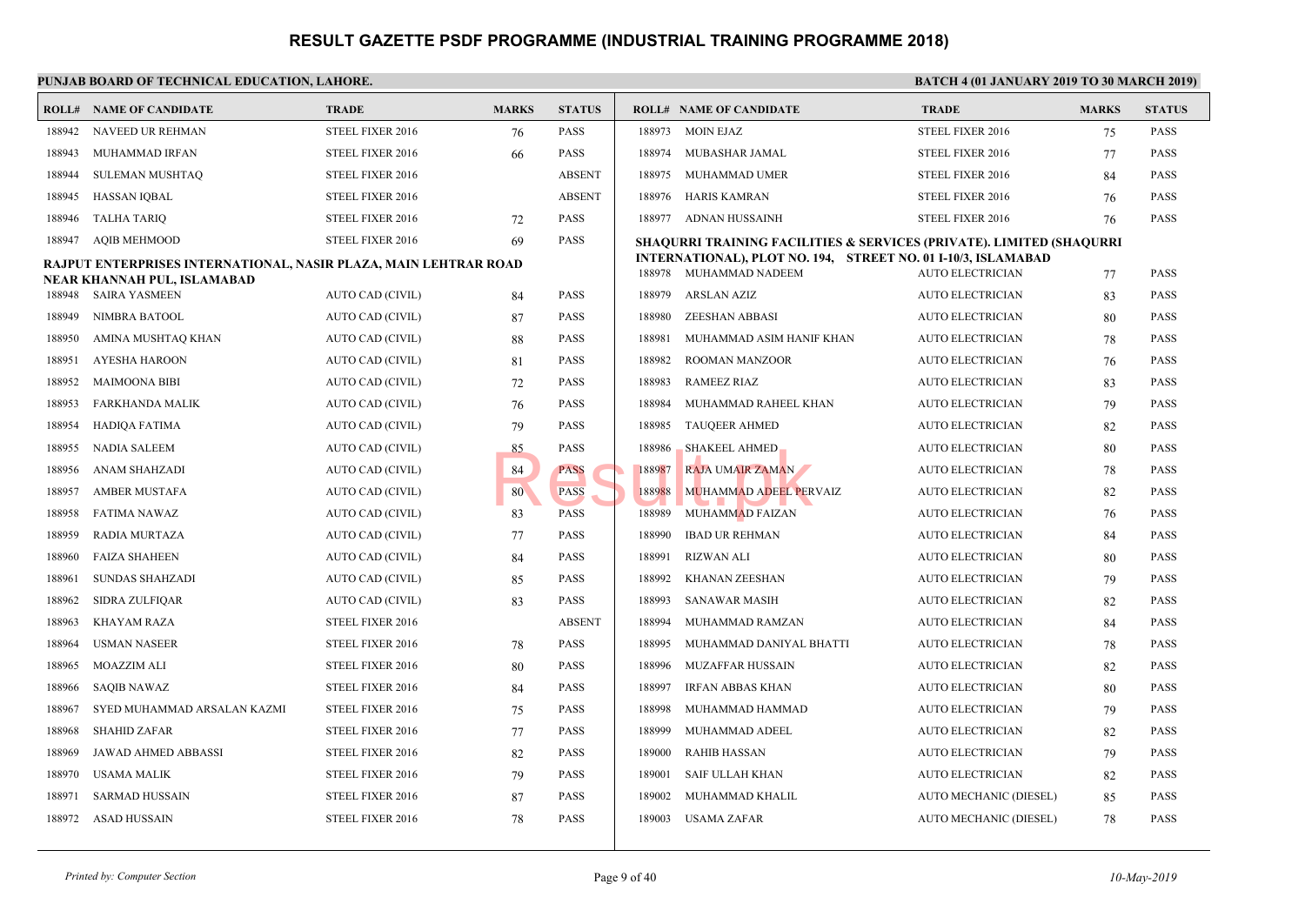| ROLL#  | NAME OF CANDIDATE         | <b>TRADE</b>                   | <b>MARKS</b> | <b>STATUS</b> |        | <b>ROLL# NAME OF CANDIDATE</b>               | <b>TRAL</b>         |
|--------|---------------------------|--------------------------------|--------------|---------------|--------|----------------------------------------------|---------------------|
| 189004 | TAIMUR ABBAS GHAKKAR      | AUTO MECHANIC (DIESEL)         | 75           | <b>PASS</b>   |        | 189033 MUHAMMAD JAMSHAID                     | <b>AUTO</b>         |
| 189005 | MUHAMMAD AMIR             | AUTO MECHANIC (DIESEL)         | 77           | <b>PASS</b>   |        |                                              | 2016                |
| 189006 | <b>AWAIS ISHTIAQ</b>      | AUTO MECHANIC (DIESEL)         | 78           | <b>PASS</b>   |        | 189034 IRFAN SAGHIR                          | <b>AUTO</b><br>2016 |
| 189007 | <b>MOEIZ UR REHMAN</b>    | AUTO MECHANIC (DIESEL)         | 74           | <b>PASS</b>   | 189035 | MUHAMMAD KASHIF                              | <b>AUTO</b>         |
|        |                           |                                |              |               |        |                                              | 2016                |
| 189008 | MUBASHIR RAZA             | AUTO MECHANIC (DIESEL)         | 85           | <b>PASS</b>   |        | 189036 UMER SIDDIQUE                         | <b>AUTO</b>         |
| 189009 | MUHAMMAD BILAL            | AUTO MECHANIC (DIESEL)         | 80           | <b>PASS</b>   | 189037 | MUHAMMAD RAMZAN                              | 2016<br><b>AUTO</b> |
| 189010 | <b>IKRAM UL HAQ</b>       | AUTO MECHANIC (DIESEL)         | 80           | <b>PASS</b>   |        |                                              | 2016                |
| 189011 | MUHAMMAD SAJJAD           | AUTO MECHANIC (DIESEL)         | 79           | <b>PASS</b>   | 189038 | GHULAM YASIN                                 | <b>AUTO</b><br>2016 |
| 189012 | SHAMS UR REHMAN           | AUTO MECHANIC (DIESEL)         | 85           | <b>PASS</b>   | 189039 | MURAD KHAN                                   | <b>AUTO</b>         |
| 189013 | MUHAMMAD MAJID            | AUTO MECHANIC (DIESEL)         | 80           | <b>PASS</b>   |        |                                              | 2016                |
|        |                           |                                |              |               | 189040 | WAQAS ALI                                    | <b>AUTO</b>         |
| 189014 | ZESHAN MAQBOOL            | AUTO MECHANIC (DIESEL)         | 78           | <b>PASS</b>   | 189041 | SAAD ASHRAF SHAH                             | 2016<br><b>AUTO</b> |
| 189015 | MUHAMMAD ASIF             | AUTO MECHANIC (DIESEL)         | 80           | <b>PASS</b>   |        |                                              | 2016                |
| 189016 | KHURRAM SADDIQUE          | AUTO MECHANIC (DIESEL)         | 85           | <b>PASS</b>   | 189042 | GHULAM MUSTAFA                               | <b>AUTO</b>         |
| 189017 | USAMA JAILANI             | AUTO MECHANIC (DIESEL)         | 70           | <b>PASS</b>   | 189043 | HAMMAD UL ISLAM                              | 2016<br><b>AUTO</b> |
| 189018 | <b>EHTISHAM</b>           | AUTO MECHANIC (DIESEL)         | 75           | <b>PASS</b>   |        |                                              | 2016                |
| 189019 | <b>FARHAN ASLAM</b>       | AUTO MECHANIC (DIESEL)         | 82           | <b>PASS</b>   | 189044 | <b>SHAHID ALLAH DITTA</b>                    | <b>AUTO</b>         |
| 189020 | <b>HASSAN AKHTAR</b>      | AUTO MECHANIC (DIESEL)         | 80           | <b>PASS</b>   | 189045 | <b>HAMZA MURTAZA</b>                         | 2016<br><b>AUTO</b> |
| 189021 | NAQASH BIN FIAZ           | AUTO MECHANIC (DIESEL)         | 78           | PASS          |        |                                              | 2016                |
|        |                           |                                |              |               |        | 189046 MUHAMMAD HAMAIL ZAIGHAM               | <b>AUTO</b>         |
| 189022 | <b>QAISER KHURSHID</b>    | AUTO MECHANIC (DIESEL)         | 77           | <b>PASS</b>   |        |                                              | 2016                |
| 189023 | MUHAMMAD IRFAN            | AUTO MECHANIC (DIESEL)         | 79           | <b>PASS</b>   | 189047 | SAAD KHAN                                    | <b>AUTO</b><br>2016 |
| 189024 | MUHAMMAD REHMAN           | AUTO MECHANIC (PETROL)         | 89           | <b>PASS</b>   |        | 189048 MALIK MUHAMMAD MURSALEEN              | <b>AUTO</b>         |
| 189025 | <b>MUZAMMIL SAJID</b>     | 2016<br>AUTO MECHANIC (PETROL) | 90           | <b>PASS</b>   |        |                                              | 2016                |
|        |                           | 2016                           |              |               |        | WARRIACH BUILDERS, FRASH TOWN, PHASE II, ISL |                     |
| 189026 | NAVEED ANJUM              | AUTO MECHANIC (PETROL)         | 82           | <b>PASS</b>   |        | 189049 SAIF UR REHMAN                        | <b>STEEL</b>        |
| 189027 | MUHAMMAD YASIR SHAH NAQVI | 2016<br>AUTO MECHANIC (PETROL) | 88           | <b>PASS</b>   | 189050 | MUHAMMAD ADEEL                               | <b>STEEL</b>        |
|        |                           | 2016                           |              |               | 189051 | ARBAB HAFEEZ KHOKHAR                         | <b>STEEL</b>        |
| 189028 | MUSLIM TABRAIZ            | AUTO MECHANIC (PETROL)         | 87           | <b>PASS</b>   | 189052 | MUHAMMAD BILAL                               | <b>STEEL</b>        |
| 189029 | TAYYAB ALI                | 2016<br>AUTO MECHANIC (PETROL) | 83           | <b>PASS</b>   | 189053 | HAFIZ ABDUL RASHEED                          | <b>STEEL</b>        |
|        |                           | 2016                           |              |               | 189054 | MUHAMMAD MUNEEM                              | <b>STEEL</b>        |
| 189030 | HAMMAD                    | AUTO MECHANIC (PETROL)         | 85           | <b>PASS</b>   |        |                                              |                     |
|        |                           | 2016<br>AUTO MECHANIC (PETROL) |              |               | 189055 | <b>OSAAM SAFEER</b>                          | <b>STEEL</b>        |
| 189031 | ADNAN AZAD                | 2016                           | 87           | <b>PASS</b>   | 189056 | QAZI USAMA BIN NASEER                        | <b>STEEL</b>        |
| 189032 | <b>RIZWAN YOUSAF</b>      | AUTO MECHANIC (PETROL)         | 83           | <b>PASS</b>   | 189057 | ABDUL QADUS                                  | <b>STEEL</b>        |
|        |                           | 2016                           |              |               | 189058 | MUHAMMAD KAMRAN                              | <b>STEEL</b>        |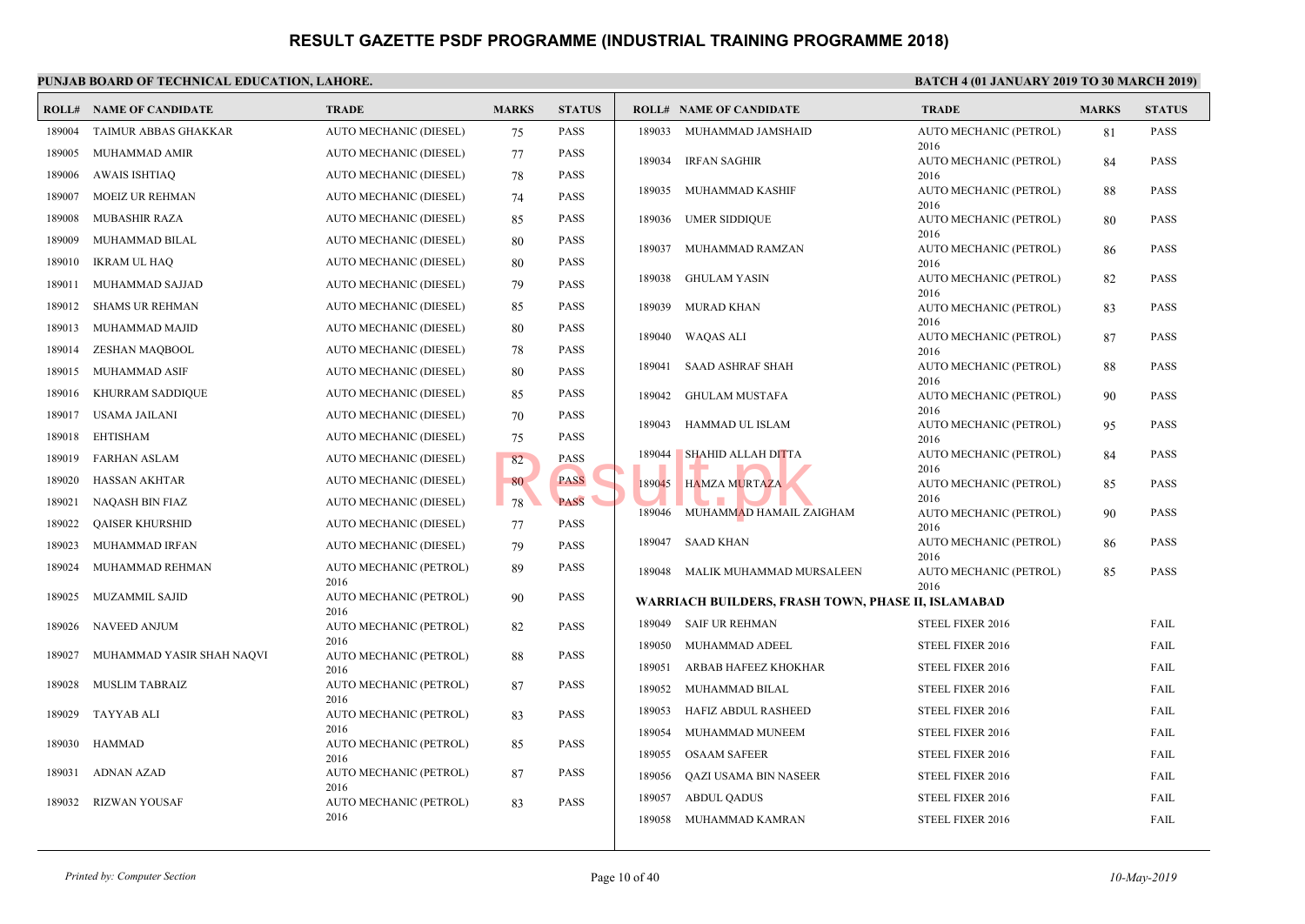|             | <b>ROLL# NAME OF CANDIDATE</b>                              | <b>TRADE</b>                             | <b>MARKS</b> | <b>STATUS</b> |              | <b>ROLL# NAME OF CANDIDATE</b>            | <b>TRAL</b>           |
|-------------|-------------------------------------------------------------|------------------------------------------|--------------|---------------|--------------|-------------------------------------------|-----------------------|
| 189059      | MUHAMMAD JAWAD ZAHOOR                                       | STEEL FIXER 2016                         |              | FAIL          |              | 189086 AYESHA                             | <b>SEWIN</b>          |
| 189060      | MALIK NADEEM HUSSAIN AWAN                                   | STEEL FIXER 2016                         |              | FAIL          |              |                                           | OPER/                 |
| 189061      | MUHAMMAD SAAD                                               | STEEL FIXER 2016                         |              | FAIL          | 189087       | SOBIA                                     | <b>SEWIN</b><br>OPER/ |
|             |                                                             |                                          |              |               | 189088       | JAWERIA YOUSAF                            | <b>SEWIN</b>          |
| 189062      | MUHAMMAD BILAL                                              | STEEL FIXER 2016                         |              | FAIL          |              |                                           | OPER/                 |
| 189063      | MUHAMMAD USMAN                                              | STEEL FIXER 2016                         |              | FAIL          | 189089       | ANUM RAFIQUE                              | <b>SEWIN</b>          |
| 189064      | <b>ZAIN UR REHMAN</b>                                       | STEEL FIXER 2016                         |              | FAIL          | 189090       | YASMEEN ASHRAF                            | OPER/<br><b>SEWIN</b> |
| 189065      | <b>HAMID MUKHTAR</b>                                        | STEEL FIXER 2016                         |              | FAIL          |              |                                           | OPER/                 |
| 189066      | <b>SHAHID IQBAL</b>                                         | STEEL FIXER 2016                         |              | FAIL          | 189091       | ZAIBA                                     | <b>SEWIN</b>          |
| 189067      | <b>UMAIR SALEEM</b>                                         | STEEL FIXER 2016                         |              | FAIL          | 189092       | AZRA BIBI                                 | OPER/<br><b>SEWIN</b> |
|             |                                                             |                                          |              |               |              |                                           | OPER/                 |
| 189068      | SYED AFZAL HUSSAIN SHAH                                     | STEEL FIXER 2016                         |              | FAIL          | 189093       | SAKINA BI BI                              | <b>SEWIN</b>          |
| 189069      | <b>RASHID MEHMOOD</b>                                       | STEEL FIXER 2016                         |              | FAIL          |              |                                           | OPER/                 |
| 189070      | MUHAMMAD NAVEED ABBASI                                      | STEEL FIXER 2016                         |              | FAIL          | 189094       | SAMINA KOSAR                              | <b>SEWIN</b><br>OPER/ |
| 189071      | MUHAMMAD ADIL                                               | STEEL FIXER 2016                         |              | FAIL          |              | 189095 SHUMAILA                           | <b>SEWIN</b>          |
| 189072      | <b>MUHAMMAD ZAFEER</b>                                      | STEEL FIXER 2016                         |              | FAIL          |              |                                           | OPER/                 |
| 189073      | <b>SALEEM AHMED</b>                                         | STEEL FIXER 2016                         |              | FAIL          | 189096       | <b>BUSHRA JAVAID</b>                      | <b>SEWIN</b><br>OPER/ |
|             |                                                             |                                          |              |               | 189097       | <b>MAFIA PARVEEN</b>                      | <b>SEWIN</b>          |
|             | <b>SHE 9 COLLECTIONS, HUSSAIN KHAN WALLA VILLAGE, KASUR</b> |                                          |              |               |              |                                           | OPER/                 |
|             | 189074 SAMINA YAQOOB                                        | <b>SEWING MACHINE</b>                    | 84           | <b>PASS</b>   | 189098       | <b>AFSHAN KIRAN</b>                       | <b>SEWIN</b>          |
| 189075      | JAWERIA HAMEED                                              | <b>OPERATOR</b><br><b>SEWING MACHINE</b> | 89           | <b>PASS</b>   | 189099       | <b>SHAMEEM AKHATAR</b>                    | OPER/<br><b>SEWIN</b> |
|             |                                                             | <b>OPERATOR</b>                          |              |               |              |                                           | OPER/                 |
|             | 189076 UZMA RANI                                            | <b>SEWING MACHINE</b>                    | 80           | PASS          |              | 189100 SEEMA BIBI                         | <b>SEWIN</b>          |
|             |                                                             | <b>OPERATOR</b>                          |              |               |              |                                           | OPER/                 |
| 189077 SABA |                                                             | <b>SEWING MACHINE</b><br><b>OPERATOR</b> | 86           | <b>PASS</b>   |              | 189101 SURIYA BIBI                        | <b>SEWIN</b><br>OPER/ |
| 189078      | NAJMA YASMEEN                                               | <b>SEWING MACHINE</b>                    | 86           | PASS          |              | SHE 9 COLLECTIONS, ALI AHMED SHAH COLONY, |                       |
|             |                                                             | <b>OPERATOR</b>                          |              |               | <b>KASUR</b> |                                           |                       |
| 189079      | <b>NUSRAT BIBI</b>                                          | <b>SEWING MACHINE</b>                    | 85           | <b>PASS</b>   |              | 189102 IRAM BIBI                          | <b>SEWIN</b>          |
| 189080      | <b>SHEEDAN BIBI</b>                                         | <b>OPERATOR</b><br><b>SEWING MACHINE</b> | 78           | <b>PASS</b>   |              |                                           | OPER/                 |
|             |                                                             | <b>OPERATOR</b>                          |              |               | 189103       | RIFFAT TASNEEM                            | <b>SEWIN</b>          |
| 189081      | MUNAZZA PARVEEN                                             | <b>SEWING MACHINE</b>                    | 90           | PASS          | 189104       | AQSA                                      | OPER/<br><b>SEWIN</b> |
|             |                                                             | <b>OPERATOR</b>                          |              |               |              |                                           | OPER/                 |
| 189082      | FATIMA HADAYAT                                              | <b>SEWING MACHINE</b><br><b>OPERATOR</b> | 76           | PASS          |              | 189105 FARHAT JABEEN                      | <b>SEWIN</b>          |
| 189083      | <b>SALMA BIBI</b>                                           | <b>SEWING MACHINE</b>                    | 76           | PASS          |              |                                           | OPER/                 |
|             |                                                             | <b>OPERATOR</b>                          |              |               |              | 189106 AQSA SALEEM                        | <b>SEWIN</b><br>OPER/ |
| 189084      | <b>MARIA BIBI</b>                                           | <b>SEWING MACHINE</b>                    | 79           | <b>PASS</b>   |              | 189107 HINA SARWAR                        | <b>SEWIN</b>          |
|             |                                                             | <b>OPERATOR</b>                          |              |               |              |                                           | OPER/                 |
| 189085      | NASREEN NUSRAT                                              | <b>SEWING MACHINE</b><br><b>OPERATOR</b> | 76           | PASS          |              | 189108 SAKINA BI BI                       | <b>SEWIN</b>          |
|             |                                                             |                                          |              |               |              |                                           | OPER/                 |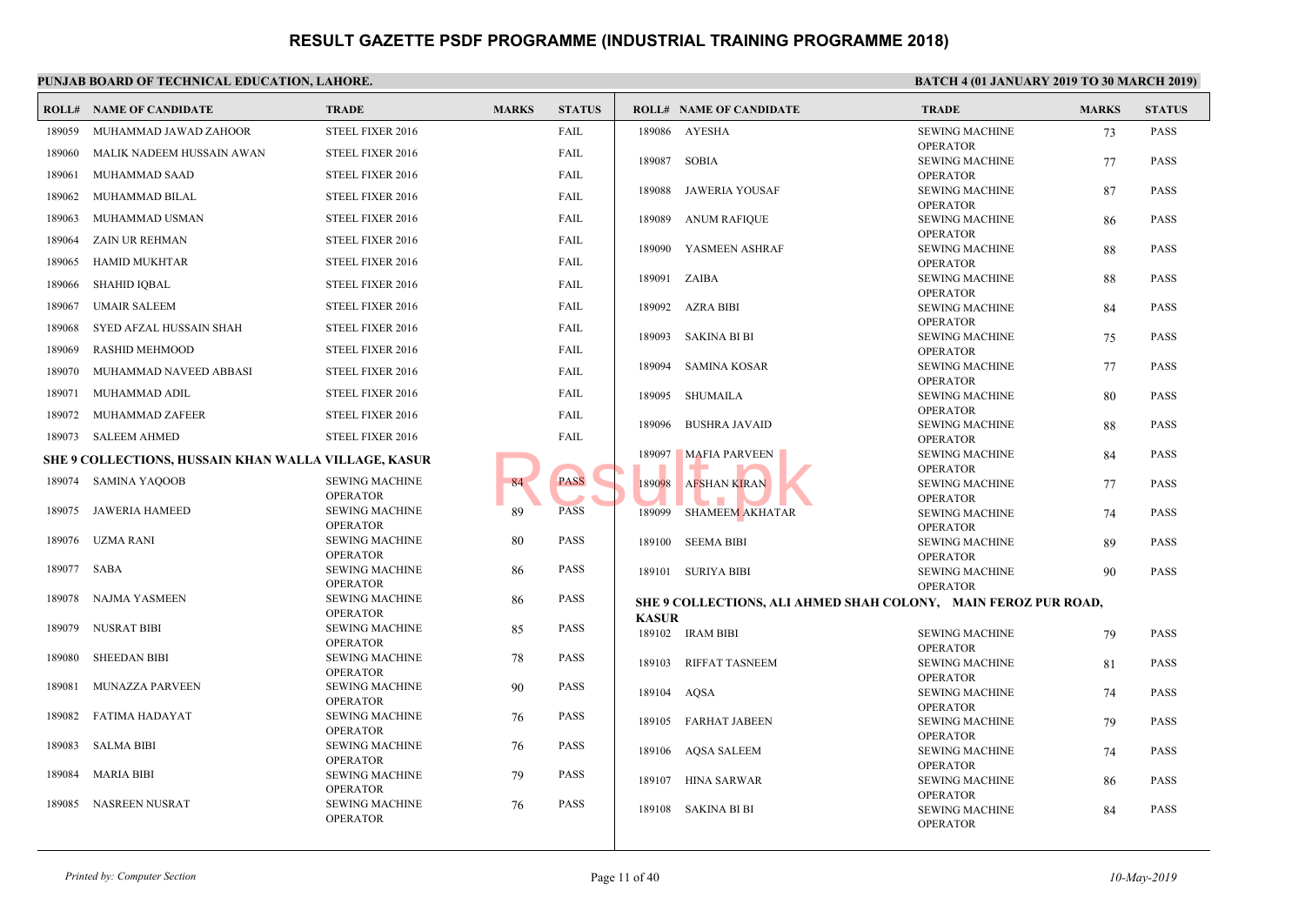|        | <b>ROLL# NAME OF CANDIDATE</b>                       | <b>TRADE</b>                             | <b>MARKS</b> | <b>STATUS</b> |        | <b>ROLL# NAME OF CANDIDATE</b> | <b>TRAL</b>  |
|--------|------------------------------------------------------|------------------------------------------|--------------|---------------|--------|--------------------------------|--------------|
| 189109 | NOOREN FATIMA                                        | <b>SEWING MACHINE</b>                    | 73           | PASS          | 189134 | UMM-E-KALSOOM                  | COOK         |
|        |                                                      | <b>OPERATOR</b>                          |              |               | 189135 | <b>NOSHINA SADEEQ</b>          | COOK         |
|        | 189110 SAMINA                                        | <b>SEWING MACHINE</b><br><b>OPERATOR</b> | 72           | <b>PASS</b>   | 189136 | RABIA ASGHAR                   | COOK         |
|        | 189111 ZAINAB ALTAF                                  | <b>SEWING MACHINE</b>                    | 88           | <b>PASS</b>   |        |                                |              |
|        |                                                      | <b>OPERATOR</b>                          |              |               | 189137 | QURAT-UL-AIN                   | COOK         |
|        | 189112 HADIA ABID                                    | <b>SEWING MACHINE</b>                    | 87           | <b>PASS</b>   | 189138 | SONIA                          | <b>COOK</b>  |
| 189113 | SADIA SHOUKAT                                        | <b>OPERATOR</b><br><b>SEWING MACHINE</b> | 86           | <b>PASS</b>   |        | 189139 AHSAN MUSTAFA           | COOK         |
|        |                                                      | <b>OPERATOR</b>                          |              |               |        | 189140 MARIA RAUF              | COOK         |
| 189114 | IQRA MAJEED                                          | <b>SEWING MACHINE</b>                    | 81           | <b>PASS</b>   | 189141 | ANSA SHEHZADI                  | COOK         |
|        |                                                      | <b>OPERATOR</b>                          |              |               |        |                                |              |
|        | 189115 SAMINA BIBI                                   | <b>SEWING MACHINE</b>                    | 81           | <b>PASS</b>   |        | 189142 ANEETA ABBAS            | COOK         |
|        | 189116 ZUMAR                                         | <b>OPERATOR</b><br><b>SEWING MACHINE</b> | 87           | <b>PASS</b>   | 189143 | <b>IQRA AKRAM</b>              | <b>COOK</b>  |
|        |                                                      | <b>OPERATOR</b>                          |              |               |        | 189144 MARIA KHAN              | <b>COOK</b>  |
|        | 189117 AASMA BI BI                                   | <b>SEWING MACHINE</b>                    | 83           | <b>PASS</b>   |        | 189145 NIGHAT YASMEEN          | <b>COOK</b>  |
|        |                                                      | <b>OPERATOR</b>                          |              |               |        |                                |              |
|        | 189118 LAIBA AMIN                                    | <b>SEWING MACHINE</b>                    | 77           | <b>PASS</b>   |        | 189146 SANAWAR ABBAS           | <b>COOK</b>  |
|        | 189119 SADIA PARVEEN                                 | <b>OPERATOR</b><br><b>SEWING MACHINE</b> | 88           | <b>PASS</b>   |        | 189147 AMNA SARWAR             | COOK         |
|        |                                                      | <b>OPERATOR</b>                          |              |               |        | 189148 MAOSOOD AHMAD           | <b>COOK</b>  |
| 189120 | <b>IQRA JABEEN</b>                                   | <b>SEWING MACHINE</b>                    | 76           | PASS          | 189149 | <b>GULL LALAH</b>              | <b>COOK</b>  |
|        |                                                      | <b>OPERATOR</b>                          |              | <b>PASS</b>   | 189150 | <b>SHAKEEL GHAFFAR</b>         | <b>COOK</b>  |
| 189121 | <b>AKHTAR BIBI</b>                                   | <b>SEWING MACHINE</b><br><b>OPERATOR</b> | 75           |               |        |                                |              |
| 189122 | SONAM SHEHZADI                                       | <b>SEWING MACHINE</b>                    | 80           | <b>PASS</b>   |        | 189151 AQSA SIDDIQUE           | <b>COOK</b>  |
|        |                                                      | <b>OPERATOR</b>                          |              |               |        | 189152 AYESHA HUSSAIN          | <b>COOK</b>  |
| 189123 | <b>SANA IKRAM</b>                                    | <b>SEWING MACHINE</b>                    | 90           | <b>PASS</b>   | 189153 | MUHAMMAD RASHID JAVED          | COOK         |
| 189124 | <b>SAIRA SHAKEEL</b>                                 | <b>OPERATOR</b><br><b>SEWING MACHINE</b> | 73           | <b>PASS</b>   | 189154 | <b>NAZISH RASHEED</b>          | <b>WAITE</b> |
|        |                                                      | <b>OPERATOR</b>                          |              |               |        | 189155 ASMA SHAFEE             | <b>WAITH</b> |
| 189125 | <b>SAMINA BIBI</b>                                   | <b>SEWING MACHINE</b>                    | 80           | <b>PASS</b>   |        |                                |              |
|        |                                                      | <b>OPERATOR</b>                          |              |               | 189156 | IQRA MADIHA SHAFI              | <b>WAITE</b> |
| 189126 | RANI BIBI                                            | <b>SEWING MACHINE</b><br><b>OPERATOR</b> | 79           | <b>PASS</b>   | 189157 | SHAHLA KHALID                  | WAITI        |
| 189127 | <b>FAREEDA JAHNGIR</b>                               | <b>SEWING MACHINE</b>                    | 78           | <b>PASS</b>   | 189158 | SABA                           | WAITI        |
|        |                                                      | <b>OPERATOR</b>                          |              |               |        | 189159 SUBHAN AHMAD            | <b>WAITI</b> |
| 189128 | SHUMAILA GULFAM                                      | <b>SEWING MACHINE</b>                    | 86           | <b>PASS</b>   |        | 189160 NIDA ISLAM              | <b>WAITI</b> |
|        |                                                      | <b>OPERATOR</b>                          |              |               |        |                                |              |
|        | M/S CHEEZIOUS, SHAHEED ROAD JAMAL CHOWK, MIAN CHANNU |                                          |              |               | 189161 | <b>SULEMAN ASHIQ</b>           | <b>WAITI</b> |
| 189129 | <b>IRAM ADREES</b>                                   | <b>COOK</b>                              | 81           | <b>PASS</b>   |        | 189162 ALI RAZA                | <b>WAITE</b> |
| 189130 | ANAM GHULAM NABI                                     | COOK                                     | 79           | PASS          |        | 189163 SADAF MIRAJ             | <b>WAITI</b> |
| 189131 | ANAM BABAR                                           | COOK                                     | 80           | <b>PASS</b>   | 189164 | ABDUL REHMAN                   | WAITI        |
| 189132 | <b>AYESHA</b>                                        | COOK                                     | 87           | PASS          | 189165 | MUHAMMAD FAISAL ASHRAF         | WAITI        |
|        | 189133 SAMINA NAWAZ                                  | COOK                                     | 78           | <b>PASS</b>   |        | 189166 MUHAMMAD HAMZA UMAR     | <b>WAITI</b> |
|        |                                                      |                                          |              |               |        |                                |              |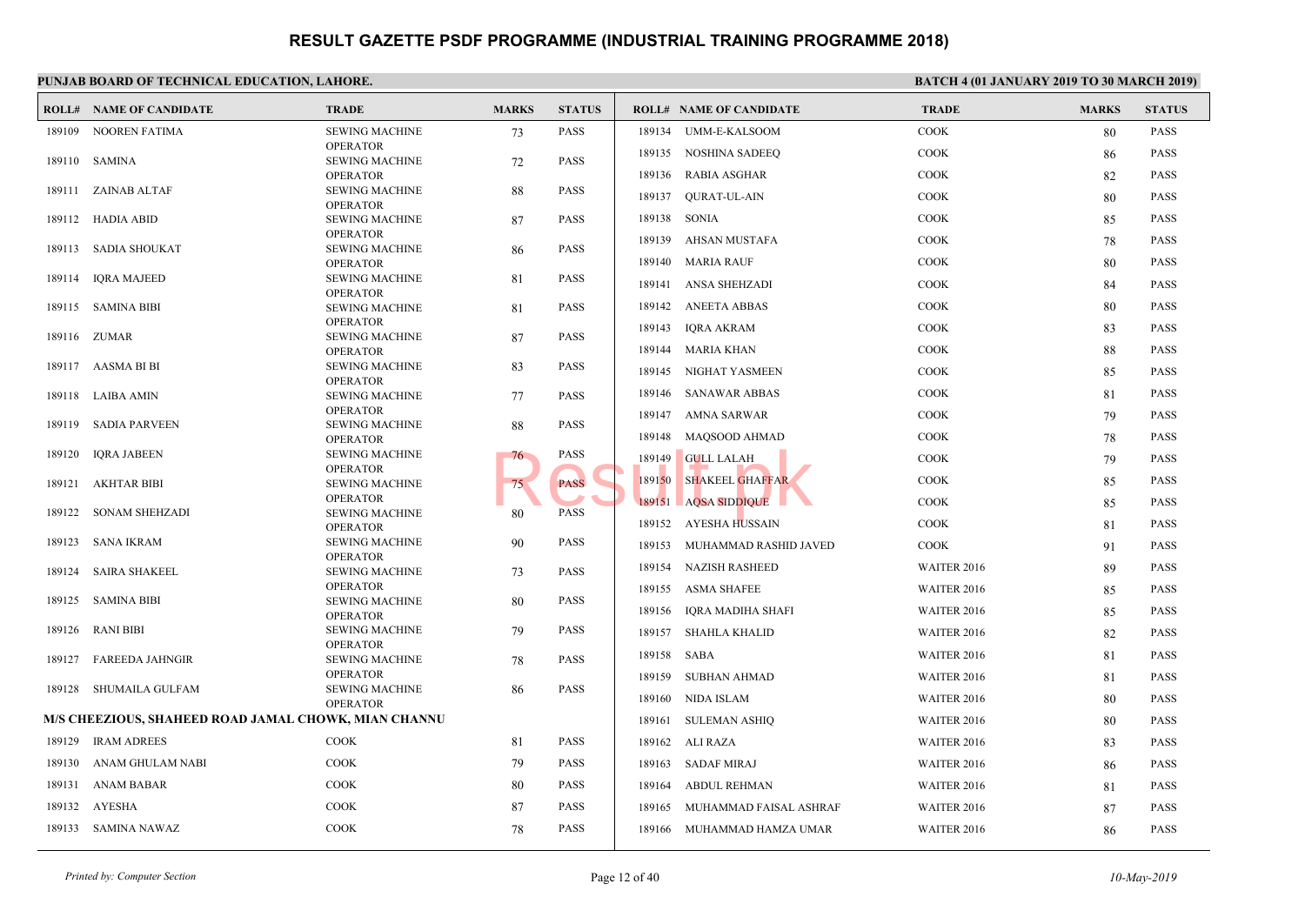|        | t chomb bomb of Technical EbechTion, Emploi                                  |                                              |              |               |               |                                                   | .                            |
|--------|------------------------------------------------------------------------------|----------------------------------------------|--------------|---------------|---------------|---------------------------------------------------|------------------------------|
|        | <b>ROLL# NAME OF CANDIDATE</b>                                               | <b>TRADE</b>                                 | <b>MARKS</b> | <b>STATUS</b> |               | <b>ROLL# NAME OF CANDIDATE</b>                    | TRAD                         |
| 189167 | MUHAMMAD USMAN ARIF                                                          | <b>WAITER 2016</b>                           | 86           | <b>PASS</b>   |               | 189194 SAJID HUSSAIN                              | <b>CLOSE</b>                 |
| 189168 | <b>WAQAS ISRAR</b>                                                           | WAITER 2016                                  | 84           | <b>PASS</b>   |               |                                                   | <b>TECHI</b>                 |
| 189169 | <b>ASIF BILAL</b>                                                            | <b>WAITER 2016</b>                           | 81           | <b>PASS</b>   |               | 189195 WAHEED AHMED                               | <b>CLOSE</b><br><b>TECHI</b> |
|        |                                                                              |                                              |              |               |               | 189196 MUHAMMAD AFZAL                             | <b>CLOSE</b>                 |
| 189170 | HAMZA FAQEER AALAM                                                           | <b>WAITER 2016</b>                           | 83           | <b>PASS</b>   |               |                                                   | <b>TECHI</b>                 |
| 189171 | MUHAMMAD QASIM                                                               | WAITER 2016                                  | 81           | <b>PASS</b>   |               | 189197 MUHAMMAD IMRAN                             | <b>CLOSE</b>                 |
|        | 189172 NADIA PERVEEN                                                         | <b>WAITER 2016</b>                           | 85           | <b>PASS</b>   |               | 189198 ABID ALI                                   | <b>TECHN</b><br><b>CLOSE</b> |
|        | 189173 MARYAM NAVEED                                                         | <b>WAITER 2016</b>                           | 85           | <b>PASS</b>   |               |                                                   | <b>TECHI</b>                 |
| 189174 | <b>ADNAN ASLAM</b>                                                           | <b>WAITER 2016</b>                           | 79           | <b>PASS</b>   |               | 189199 MUHAMMAD WARIS                             | <b>CLOSE</b>                 |
| 189175 | <b>USMAN MEHMOOD</b>                                                         | WAITER 2016                                  |              | <b>ABSENT</b> | 189200        | MUHAMMAD BHOOTA                                   | <b>TECHI</b><br><b>CLOSE</b> |
| 189176 | MUDASAR ZEESHAN                                                              | WAITER 2016                                  | 80           | <b>PASS</b>   |               |                                                   | <b>TECHN</b>                 |
|        |                                                                              |                                              |              |               | 189201        | MUHAMMAD ASLAM                                    | <b>CLOSE</b>                 |
| 189177 | MUHAMMAD WAQAS                                                               | <b>WAITER 2016</b>                           | 85           | <b>PASS</b>   |               | 189202 MUHAMMAD BHOOTA                            | <b>TECHN</b><br><b>CLOSE</b> |
| 189178 | SOHAIL SARWAR                                                                | <b>WAITER 2016</b>                           | 80           | <b>PASS</b>   |               |                                                   | <b>TECHN</b>                 |
| 189179 | <b>UMER HAYAAT</b>                                                           | WAITER 2016                                  |              | <b>ABSENT</b> |               | 189203 AWAIS ZULFIQAR                             | <b>CLOSE</b>                 |
| 189180 | <b>USMAN RAUF</b>                                                            | <b>WAITER 2016</b>                           | 82           | <b>PASS</b>   |               | <b>GRACE EVENT COMPLEX, 460-461 G4 KHOKHAR CH</b> | <b>TECHN</b>                 |
|        | 189181 MUHAMMAD FAISAL LATIF                                                 | WAITER 2016                                  | 85           | <b>PASS</b>   | <b>LAHORE</b> |                                                   |                              |
|        | <b>FAST ENGINEERING SOLUTIONS (PRIVATE) LIMITED, LETS BUILDING, OPPOSITE</b> |                                              |              |               |               | 189204 ZAHRA ABDUL WAHEED                         | COOK                         |
|        | ZAINAB HOSPITAL,MULTAN ROAD, LAHORE                                          |                                              |              |               | 189205        | <b>SAFIA AZAM</b>                                 | COOK                         |
|        | 189182 MATI UR REHMAN                                                        | CLOSE CIRCUIT TV (CCTV)                      | 90           | <b>PASS</b>   |               | 189206 ANISA NAZIR                                | <b>COOK</b>                  |
| 189183 | MUHAMMAD ATHAR                                                               | <b>TECHNICIAN</b><br>CLOSE CIRCUIT TV (CCTV) | 89           | <b>PASS</b>   |               | 189207 AURANGZAIB                                 | <b>COOK</b>                  |
|        |                                                                              | <b>TECHNICIAN</b>                            |              |               |               |                                                   |                              |
| 189184 | <b>AMEER HAMZA</b>                                                           | CLOSE CIRCUIT TV (CCTV)                      | 90           | <b>PASS</b>   | 189208        | LUBNA KIYANI                                      | <b>COOK</b>                  |
| 189185 | MUHAMMAD FAHEEM                                                              | <b>TECHNICIAN</b>                            |              | <b>PASS</b>   | 189209        | <b>RAHAT PARVEEN</b>                              | <b>COOK</b>                  |
|        |                                                                              | CLOSE CIRCUIT TV (CCTV)<br><b>TECHNICIAN</b> | 89           |               |               | 189210 HEENA BASIT                                | <b>COOK</b>                  |
| 189186 | MUHAMMAD WASEEM SAJJAD                                                       | CLOSE CIRCUIT TV (CCTV)                      | 89           | <b>PASS</b>   | 189211        | MAJIDA KULSOOM                                    | <b>COOK</b>                  |
| 189187 | AFZAL HASAN                                                                  | <b>TECHNICIAN</b><br>CLOSE CIRCUIT TV (CCTV) | 89           | <b>PASS</b>   |               | 189212 AMNA SALEEM                                | <b>COOK</b>                  |
|        |                                                                              | <b>TECHNICIAN</b>                            |              |               |               | 189213 ZARA ZAMEER                                | <b>COOK</b>                  |
| 189188 | ZAKA ULLAH                                                                   | CLOSE CIRCUIT TV (CCTV)                      | 89           | <b>PASS</b>   |               | 189214 SALEHA ZAHID                               | <b>COOK</b>                  |
| 189189 | ALI HAMZA                                                                    | <b>TECHNICIAN</b><br>CLOSE CIRCUIT TV (CCTV) | 86           | <b>PASS</b>   |               | 189215 HUMAIRA ARSHAD                             | <b>COOK</b>                  |
|        |                                                                              | <b>TECHNICIAN</b>                            |              |               |               |                                                   |                              |
| 189190 | MOHSIN ALI SHAD                                                              | CLOSE CIRCUIT TV (CCTV)                      | 94           | <b>PASS</b>   |               | 189216 SADIA WASEEM                               | <b>COOK</b>                  |
| 189191 | YAR MUHAMMAD KHAN                                                            | <b>TECHNICIAN</b><br>CLOSE CIRCUIT TV (CCTV) | 84           | <b>PASS</b>   |               | 189217 TANZILA ARIF                               | COOK                         |
|        |                                                                              | <b>TECHNICIAN</b>                            |              |               |               | 189218 AYESHA WASEEM                              | COOK                         |
|        | 189192 MOHID ZAFAR                                                           | CLOSE CIRCUIT TV (CCTV)                      | 93           | <b>PASS</b>   |               | 189219 NASRULLAH                                  | COOK                         |
| 189193 | <b>UMAIR FALAK</b>                                                           | <b>TECHNICIAN</b><br>CLOSE CIRCUIT TV (CCTV) | 93           | <b>PASS</b>   | 189220        | SYED HUSSAIN                                      | COOK                         |
|        |                                                                              | <b>TECHNICIAN</b>                            |              |               |               | 189221 ALI HAMZA                                  | <b>COOK</b>                  |
|        |                                                                              |                                              |              |               |               |                                                   |                              |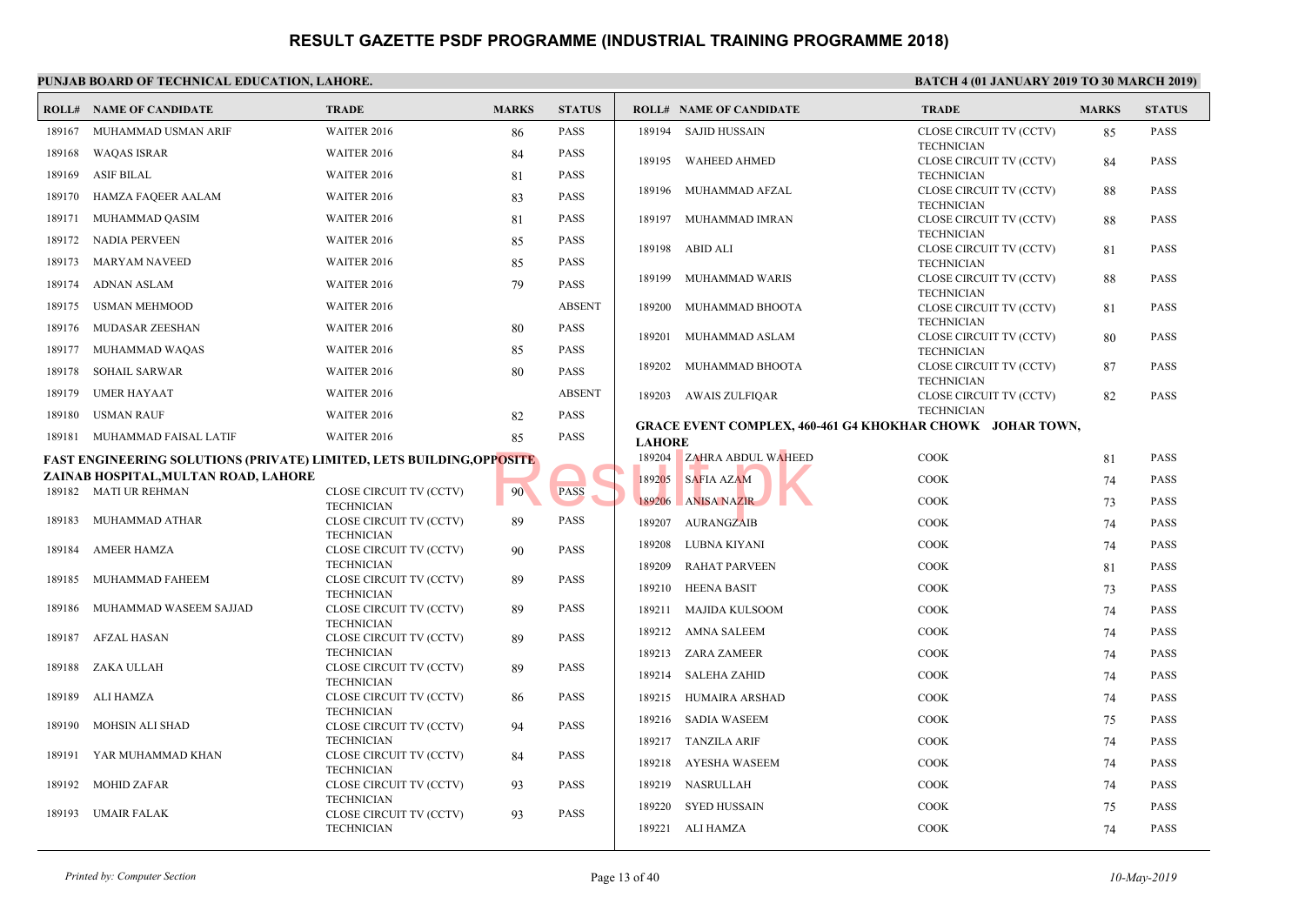|        | <b>ROLL# NAME OF CANDIDATE</b> | <b>TRADE</b> | <b>MARKS</b> | <b>STATUS</b> |        | <b>ROLL# NAME OF CANDIDATE</b>               | <b>TRAL</b>  |
|--------|--------------------------------|--------------|--------------|---------------|--------|----------------------------------------------|--------------|
| 189222 | ZAIB UN NISA                   | <b>COOK</b>  | 81           | <b>PASS</b>   | 189255 | HAFIZ ABDUL BASIT                            | WAITI        |
| 189223 | AYESHA ZAFAR                   | <b>COOK</b>  | 73           | <b>PASS</b>   | 189256 | ALI HASSSAN                                  | <b>WAITI</b> |
| 189224 | <b>AMNA SHAHID</b>             | <b>COOK</b>  | 74           | <b>PASS</b>   | 189257 | <b>KASHIF MAHMOOD</b>                        | <b>WAITI</b> |
| 189225 | ROMA AMJAD                     | <b>COOK</b>  | 82           | <b>PASS</b>   | 189258 | MUHAMMAD ATIF                                | WAITI        |
| 189226 | <b>BHARAWAN BIBI</b>           | <b>COOK</b>  | 73           | <b>PASS</b>   | 189259 | ZEESHAN ALI                                  | <b>WAITI</b> |
| 189227 | <b>JAMEELA BIBI</b>            | <b>COOK</b>  | 73           | <b>PASS</b>   | 189260 | SHAHID SOHAIL ASHRAF                         | <b>WAITI</b> |
| 189228 | ANAM MAZHAR                    | <b>COOK</b>  | 75           | <b>PASS</b>   | 189261 | MUHAMMAD NOMAN                               | <b>WAITI</b> |
| 189229 | <b>SHAZIA ARIF</b>             | <b>COOK</b>  | 74           | PASS          | 189262 | MUHAMMAD ABUBAKAR                            | <b>WAITI</b> |
| 189230 | ZAHRA FAYYAZ                   | <b>COOK</b>  | 75           | <b>PASS</b>   | 189263 | <b>ZAHEER AHMAD</b>                          | <b>WAITI</b> |
| 189231 | <b>PARVEEN GUL</b>             | <b>COOK</b>  | 74           | <b>PASS</b>   | 189264 | MUHAMMAD ASIF KHURSHEED                      | <b>WAITI</b> |
| 189232 | <b>AMNA SHAHID</b>             | COOK         | 73           | <b>PASS</b>   | 189265 | SYED AMMAR AHMAD BUKHARI                     | <b>WAITI</b> |
| 189233 | <b>IRAM BUTT</b>               | <b>COOK</b>  | 74           | <b>PASS</b>   | 189266 | MUHAMMAD IRFAN                               | <b>WAITI</b> |
| 189234 | SYEDA MAIRA REHMAN             | <b>COOK</b>  | 75           | <b>PASS</b>   | 189267 | MUHAMMAD ABDULLAH                            | WAITI        |
| 189235 | <b>AMNA WASEEM</b>             | <b>COOK</b>  | 81           | <b>PASS</b>   | 189268 | MUHAMMAD FAROOQ BUTT                         | <b>WAITI</b> |
| 189236 | <b>SUMERA KOSAR</b>            | <b>COOK</b>  | 83           | <b>PASS</b>   | 189269 | MUHAMMAD ADEEL                               | <b>WAITI</b> |
| 189237 | <b>MEHWISH ALI</b>             | <b>COOK</b>  | 73           | <b>PASS</b>   | 189270 | MUHAMMAD ABDUL QADIR                         | <b>WAITI</b> |
| 189238 | <b>IQRA</b>                    | <b>COOK</b>  | 74           | <b>PASS</b>   | 189271 | MUHAMMAD ALI HUSNAIN JELANI                  | <b>WAITI</b> |
| 189239 | <b>TASKEEN ZAHRA</b>           | <b>COOK</b>  | 75           | <b>PASS</b>   | 189272 | NAEEM AKHTAR                                 | <b>WAITI</b> |
| 189240 | ASIYA                          | <b>COOK</b>  | 76           | <b>PASS</b>   | 189273 | MIAN MUHAMMAD SABOOR                         | WAITI        |
| 189241 | <b>NADIA AFZAL</b>             | <b>COOK</b>  | 74           | <b>PASS</b>   | 189274 | <b>FAHAD WAHEED</b>                          | <b>WAITI</b> |
| 189242 | AMNA SALEEM                    | <b>COOK</b>  | 75           | <b>PASS</b>   | 189275 | ADIL RASHEED                                 | <b>WAITI</b> |
| 189243 | SUMERA NASIR ALI               | <b>COOK</b>  | 74           | <b>PASS</b>   | 189276 | <b>MIAN MUNEEB</b>                           | <b>WAITI</b> |
| 189244 | <b>BAKHTAWAR IQBAL</b>         | <b>COOK</b>  | 74           | <b>PASS</b>   | 189277 | MIAN MOHAMMAD ROHEEL                         | <b>WAITI</b> |
| 189245 | <b>NIDA SAEED</b>              | COOK         | 75           | <b>PASS</b>   | 189278 | MUHAMMAD AMMAR NADEEM                        | <b>WAITI</b> |
| 189246 | NIDA RIZWAN                    | <b>COOK</b>  | 74           | <b>PASS</b>   | 189279 | <b>WASEEM WALAYET</b>                        | <b>WAITI</b> |
| 189247 | <b>ALLAH RAKHI</b>             | <b>COOK</b>  | 73           | <b>PASS</b>   | 189280 | MUHAMMAD FAISAL                              | WAITI        |
| 189248 | <b>SUMAIRA</b>                 | <b>COOK</b>  | 74           | <b>PASS</b>   | 189281 | ALI RAZA                                     | WAITI        |
| 189249 | <b>SIDRA TARIO</b>             | <b>COOK</b>  | 75           | <b>PASS</b>   | 189282 | MUHAMMAD SHAFIQ                              | <b>WAITI</b> |
| 189250 | SHUGFTA MUZAMMIL               | <b>COOK</b>  | 75           | <b>PASS</b>   | 189283 | MUJAHID ALI                                  | <b>WAITI</b> |
| 189251 | ROMEELA MEHBOOB                | <b>COOK</b>  | 75           | <b>PASS</b>   | 189284 | <b>SHAHID ANWAR</b>                          | WAITI        |
| 189252 | <b>SHAZIA ZAMAN</b>            | COOK         | 74           | <b>PASS</b>   | 189285 | HAFIZ MUHAMMAD KHURRAM                       | WAITI        |
| 189253 | <b>ADNAN JAMEEL</b>            | WAITER 2016  | 96           | <b>PASS</b>   |        | 189286 MOHSIN NADEEM                         | WAITI        |
| 189254 | MIRZA SHAHZAIB MASOOD          | WAITER 2016  | 97           | <b>PASS</b>   |        | INFINITY ENGINEERING (PVT) LTD, 13KM/18KM SH |              |
|        |                                |              |              |               |        |                                              |              |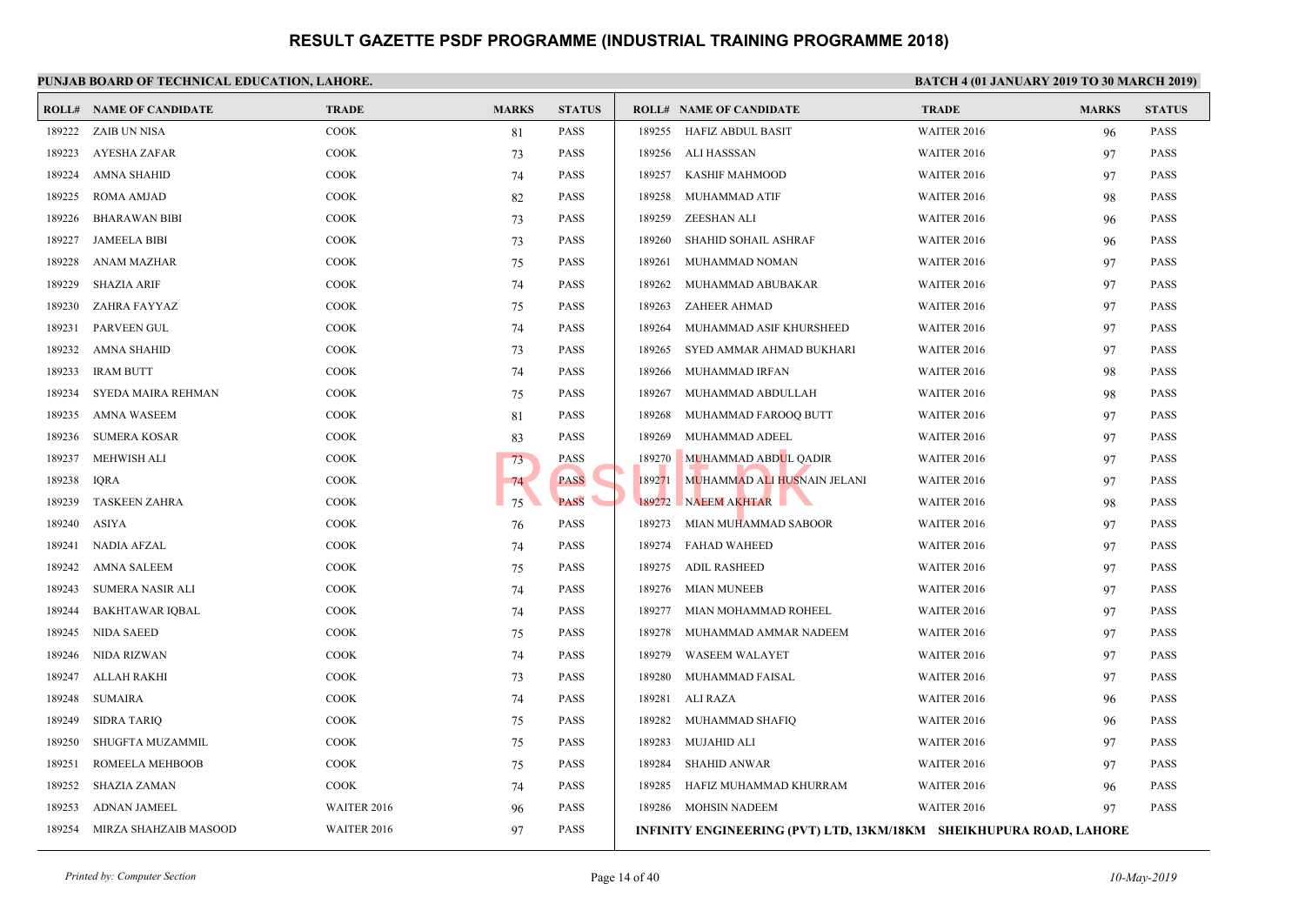|        | <b>ROLL# NAME OF CANDIDATE</b> | <b>TRADE</b>                | <b>MARKS</b> | <b>STATUS</b> |        | <b>ROLL# NAME OF CANDIDATE</b> | <b>TRAL</b>      |
|--------|--------------------------------|-----------------------------|--------------|---------------|--------|--------------------------------|------------------|
| 189287 | MUHAMMAD TAYYAB                | CNC MACHINE OPERATOR        | 90           | <b>PASS</b>   |        | 189320 YAHYA BIN ZAHEER        | CNC <sub>N</sub> |
| 189288 | MUHAMMAD ASFAND                | <b>CNC MACHINE OPERATOR</b> | 89           | <b>PASS</b>   | 189321 | MUHAMMAD HAMZA AZAM            | CNC <sub>N</sub> |
| 189289 | <b>ZAHID KHAN</b>              | <b>CNC MACHINE OPERATOR</b> | 79           | <b>PASS</b>   | 189322 | <b>FAISAL GHAFFAR</b>          | CNC <sub>N</sub> |
| 189290 | <b>ABDUR REHMAN</b>            | CNC MACHINE OPERATOR        | 94           | <b>PASS</b>   | 189323 | MUHAMMAD MAQBOOL               | CNC <sub>N</sub> |
| 189291 | MUHAMMAD AHMAD RAZA            | CNC MACHINE OPERATOR        | 86           | <b>PASS</b>   | 189324 | SYED MOAZAM EHSAN              | CNC <sub>N</sub> |
| 189292 | <b>SHAMAS ZIA SATTI</b>        | CNC MACHINE OPERATOR        | 89           | <b>PASS</b>   | 189325 | MUHAMMAD SHOAIB                | CNC <sub>N</sub> |
| 189293 | <b>MUDASAR ABBAS</b>           | <b>CNC MACHINE OPERATOR</b> | 93           | <b>PASS</b>   | 189326 | MUHAMMAD SAFAN                 | CNC <sub>N</sub> |
| 189294 | <b>ABAAD ALI</b>               | CNC MACHINE OPERATOR        | 96           | <b>PASS</b>   | 189327 | MUIHAMMAD BASIT ALI            | CNC <sub>N</sub> |
| 189295 | KHURAM SHAHZAD                 | CNC MACHINE OPERATOR        | 88           | <b>PASS</b>   | 189328 | WALEED MUBSHAR AHMAD           | CNC <sub>N</sub> |
| 189296 | AQIB ALI                       | CNC MACHINE OPERATOR        | 90           | <b>PASS</b>   | 189329 | FAISAL KHAN                    | CNC <sub>N</sub> |
| 189297 | MUHAMMAD AWAIS                 | CNC MACHINE OPERATOR        | 85           | <b>PASS</b>   | 189330 | <b>GUL JAMEEL</b>              | CNC <sub>N</sub> |
| 189298 | MUHAMMAD AZAM KHAN             | <b>CNC MACHINE OPERATOR</b> | 86           | <b>PASS</b>   | 189331 | MUHAMMAD RIZWAN                | CNC <sub>N</sub> |
| 189299 | <b>ASAD KHALID</b>             | CNC MACHINE OPERATOR        | 89           | <b>PASS</b>   | 189332 | <b>UMAR HUSSAIN</b>            | CNC <sub>N</sub> |
| 189300 | ADNAN MASIH                    | CNC MACHINE OPERATOR        | 87           | <b>PASS</b>   | 189333 | HASEEB UR REHMAN               | CNC <sub>N</sub> |
| 189301 | ALI RAZA HAROON                | CNC MACHINE OPERATOR        | 93           | <b>PASS</b>   | 189334 | USAMA ABID                     | CNC M            |
| 189302 | HAFIZ MUHAMMAD TAHA            | <b>CNC MACHINE OPERATOR</b> | 82           | <b>PASS</b>   | 189335 | <b>MUHAMMAD SHOAIB</b>         | CNC <sub>N</sub> |
| 189303 | <b>TARIQ WAHEED</b>            | CNC MACHINE OPERATOR        | 86           | <b>PASS</b>   | 189336 | MOHAMMAD ABDULLAH              | CNC <sub>N</sub> |
| 189304 | MUHAMMAD AMEEN                 | CNC MACHINE OPERATOR        | 89           | <b>PASS</b>   | 189337 | MUDASSAR ALI                   | CNC <sub>N</sub> |
| 189305 | MUHAMMAD NAEEM                 | CNC MACHINE OPERATOR        | 83           | <b>PASS</b>   | 189338 | <b>RAZA HUSSAIN</b>            | CNC <sub>N</sub> |
| 189306 | ZAMAN ALI                      | <b>CNC MACHINE OPERATOR</b> | 91           | <b>PASS</b>   | 189339 | <b>ASAD YASEEN</b>             | CNC <sub>N</sub> |
| 189307 | MUHAMMAD BILAL                 | <b>CNC MACHINE OPERATOR</b> | 95           | <b>PASS</b>   | 189340 | QAMAR UZ ZAMAN CHADDHAR        | CNC <sub>N</sub> |
| 189308 | MUHAMMAD FAHAD                 | <b>CNC MACHINE OPERATOR</b> | 83           | <b>PASS</b>   | 189341 | QAMAR MAQSOOD                  | CNC <sub>N</sub> |
| 189309 | MUHAMMAD AWAIS                 | CNC MACHINE OPERATOR        | 88           | PASS          |        | 189342 SAAD AHMED              | CNC <sub>N</sub> |
| 189310 | <b>TAMOOR AHMAD</b>            | CNC MACHINE OPERATOR        | 86           | <b>PASS</b>   | 189343 | MUHAMMAD AHMAD                 | CNC <sub>N</sub> |
| 189311 | HAFIZ MUHAMMAD AHSAN JAVED     | <b>CNC MACHINE OPERATOR</b> | 95           | <b>PASS</b>   | 189344 | <b>AFZAAL HUSSAIN</b>          | CNC <sub>N</sub> |
| 189312 | MUDDASAR ALI                   | CNC MACHINE OPERATOR        | 85           | <b>PASS</b>   | 189345 | AHMER SHAHZAD                  | CNC <sub>N</sub> |
| 189313 | NAVEED AHMAD                   | CNC MACHINE OPERATOR        | 90           | <b>PASS</b>   | 189346 | <b>BABAR ALI</b>               | CNC <sub>N</sub> |
| 189314 | MUHAMMAD IJAZ                  | CNC MACHINE OPERATOR        |              | <b>ABSENT</b> | 189347 | ALI NAWAZ                      | CNC <sub>N</sub> |
| 189315 | MUHAMMAD RIZWAN SHAHADAT       | <b>CNC MACHINE OPERATOR</b> | 88           | <b>PASS</b>   | 189348 | MUHAMMAD SAFYAN                | CNC <sub>N</sub> |
| 189316 | MUHAMMAD MUBEEN                | CNC MACHINE OPERATOR        | 92           | <b>PASS</b>   | 189349 | <b>SAEED SARWAR</b>            | CNC <sub>N</sub> |
| 189317 | ALI RAZA HASHME                | CNC MACHINE OPERATOR        | 84           | <b>PASS</b>   | 189350 | ALI HASSAN                     | CNC <sub>N</sub> |
| 189318 | SHARAFAT ALI                   | CNC MACHINE OPERATOR        | 88           | PASS          | 189351 | MUHAMMAD AWAIS HANIF           | CNC <sub>N</sub> |
|        | 189319 SHAHER YAR              | CNC MACHINE OPERATOR        | 84           | <b>PASS</b>   |        | 189352 ZAIN TARIQ              | CNC <sub>N</sub> |
|        |                                |                             |              |               |        |                                |                  |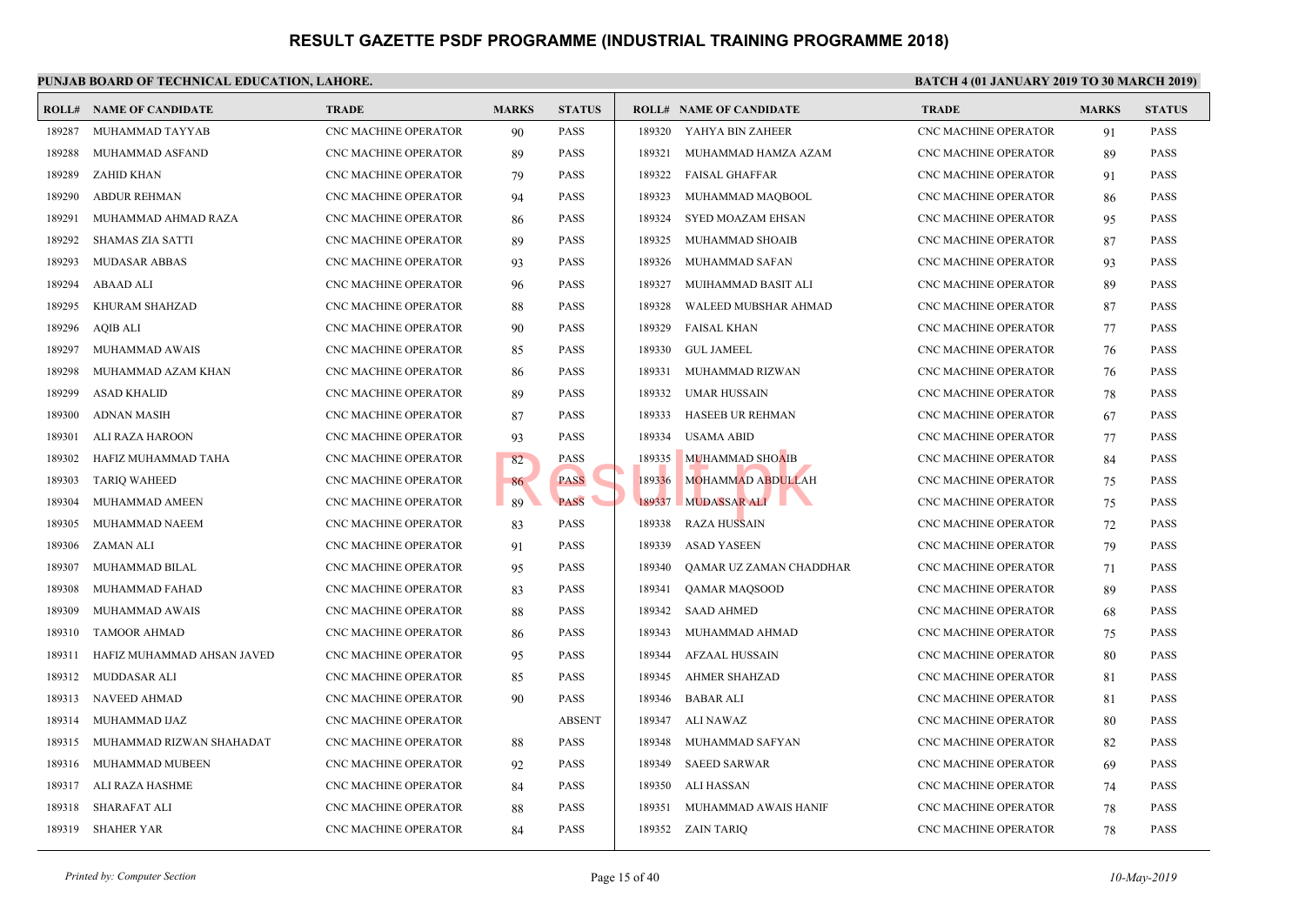|        | <b>ROLL# NAME OF CANDIDATE</b> | <b>TRADE</b>                                | <b>MARKS</b> | <b>STATUS</b> |               | <b>ROLL# NAME OF CANDIDATE</b>              | <b>TRAL</b>                 |
|--------|--------------------------------|---------------------------------------------|--------------|---------------|---------------|---------------------------------------------|-----------------------------|
| 189353 | <b>MOHSIN MUNEER</b>           | CNC MACHINE OPERATOR                        | 90           | <b>PASS</b>   | 189382        | BILAL                                       | <b>MOLD</b>                 |
| 189354 | ZULQARNAIN                     | <b>CNC MACHINE OPERATOR</b>                 | 73           | <b>PASS</b>   |               |                                             | <b>TECHN</b>                |
|        | NAJEEB ULLAH MALIK             | <b>CNC MACHINE OPERATOR</b>                 |              |               | 189383        | ZAHID SARFARAZ                              | <b>MOLD</b>                 |
| 189355 |                                |                                             | 82           | <b>PASS</b>   | 189384        | MUHAMMAD UMAR RASHEED                       | <b>TECHI</b><br><b>MOLD</b> |
| 189356 | <b>TANZEEL</b>                 | <b>CNC MACHINE OPERATOR</b>                 | 90           | <b>PASS</b>   |               |                                             | <b>TECHN</b>                |
| 189357 | ARSHAD ALI                     | <b>CNC MACHINE OPERATOR</b>                 | 84           | <b>PASS</b>   | 189385        | MUHAMMAD ASIF                               | <b>MOLD</b>                 |
| 189358 | ANWAR HUSSAIN                  | <b>CNC MACHINE OPERATOR</b>                 | 90           | <b>PASS</b>   | 189386        | MUHAMMAD USMAN                              | <b>TECHN</b><br><b>MOLD</b> |
| 189359 | MUHAMMAD YOUSAF                | <b>CNC MACHINE OPERATOR</b>                 | 72           | <b>PASS</b>   |               |                                             | <b>TECHI</b>                |
| 189360 | KASHIF MEHMOOD                 | CNC MACHINE OPERATOR                        | 72           | <b>PASS</b>   | 189387        | RANA ATTA UR REHMAN                         | <b>MOLD</b>                 |
|        |                                |                                             |              |               |               |                                             | <b>TECHI</b>                |
| 189361 | <b>SHAHZAIB KHAN</b>           | CNC MACHINE OPERATOR                        | 72           | <b>PASS</b>   | 189388        | FAISAL RAMZAN                               | <b>MOLD</b><br><b>TECHN</b> |
| 189362 | <b>KASHIF ALI</b>              | CNC MACHINE OPERATOR                        | 88           | <b>PASS</b>   | 189389        | <b>SHAHZAIB</b>                             | MOLD                        |
| 189363 | MUHAMMAD NASIR AKRAM           | <b>CNC MACHINE OPERATOR</b>                 | 80           | <b>PASS</b>   |               |                                             | <b>TECHN</b>                |
| 189364 | <b>ASIM MEHMOOD</b>            | CNC MACHINE OPERATOR                        | 69           | <b>PASS</b>   | 189390        | RANA ABEER UL HASSAN                        | MOLD                        |
| 189365 | ZEESHAN ALI                    | <b>CNC MACHINE OPERATOR</b>                 | 82           | <b>PASS</b>   | 189391        | <b>BABAR AMEEN</b>                          | <b>TECHI</b><br><b>MOLD</b> |
| 189366 | MUHAMMAD MOHSIN                | <b>CNC MACHINE OPERATOR</b>                 | 73           | <b>PASS</b>   |               |                                             | <b>TECHN</b>                |
| 189367 | <b>TANVEER AHMED</b>           | <b>CNC MACHINE OPERATOR</b>                 | 77           | <b>PASS</b>   |               | 189392 ANSAR ALI                            | <b>MOLD</b><br><b>TECHN</b> |
|        |                                |                                             |              |               | 189393        | <b>MUZAMMIL</b>                             | <b>MOLD</b>                 |
| 189368 | MUHAMMAD UMAIR AKRAM           | CNC MACHINE OPERATOR                        | 67           | <b>PASS</b>   |               |                                             | <b>TECHN</b>                |
| 189369 | EHTSHAM UL HAQ                 | <b>CNC MACHINE OPERATOR</b>                 | 79           | <b>PASS</b>   | 189394        | MUHAMMAD ARBAB MUNIR                        | <b>MOLD</b>                 |
| 189370 | AFTAB AHMAD                    | <b>CNC MACHINE OPERATOR</b>                 | 79           | <b>PASS</b>   |               | 189395 RAZA ELAHI                           | <b>TECHN</b><br><b>MOLD</b> |
| 189371 | <b>UMAR FAROOQ</b>             | <b>MOLDING &amp; CASTING</b>                | 80           | <b>PASS</b>   |               |                                             | <b>TECHI</b>                |
|        |                                | <b>TECHNOLOGY 2016</b>                      |              |               |               | 189396 UMER SOHAIB                          | <b>MOLD</b>                 |
| 189372 | MUHAMMAD RASHID                | MOLDING & CASTING<br><b>TECHNOLOGY 2016</b> | 88           | PASS          |               |                                             | <b>TECHN</b>                |
| 189373 | MUHAMMAD TAHIR                 | MOLDING & CASTING                           | 81           | <b>PASS</b>   |               | KNITTEX APPAREL (PVT) LTD, 20-G MAIN BOULEV |                             |
|        |                                | TECHNOLOGY 2016                             |              |               | <b>LAHORE</b> | 189397 FOUZIA JAMIL                         | FABRI                       |
| 189374 | AWAIS AHMAD                    | MOLDING & CASTING                           | 91           | <b>PASS</b>   |               |                                             | 2016                        |
| 189375 | SAJID ALI                      | <b>TECHNOLOGY 2016</b><br>MOLDING & CASTING |              | <b>PASS</b>   | 189398        | NABEELA KHURAM                              | FABRI                       |
|        |                                | <b>TECHNOLOGY 2016</b>                      | 69           |               |               |                                             | 2016                        |
| 189376 | HASSAN RAZA                    | MOLDING & CASTING                           | 78           | <b>PASS</b>   | 189399        | RUKHSANA ASLAM                              | FABRI<br>2016               |
|        |                                | <b>TECHNOLOGY 2016</b>                      |              |               | 189400        | <b>ASMA</b>                                 | FABRI                       |
| 189377 | <b>ABDUL REHMAN</b>            | MOLDING & CASTING<br><b>TECHNOLOGY 2016</b> | 67           | <b>PASS</b>   |               |                                             | 2016                        |
| 189378 | MUHAMMAD MUJHAID               | <b>MOLDING &amp; CASTING</b>                | 60           | <b>PASS</b>   | 189401        | SABA ANWAR                                  | FABRI                       |
|        |                                | <b>TECHNOLOGY 2016</b>                      |              |               | 189402        | <b>ISHRAT ZAMAN</b>                         | 2016<br>FABRI               |
| 189379 | MUHAMMAD AMIR                  | MOLDING & CASTING                           | 70           | <b>PASS</b>   |               |                                             | 2016                        |
| 189380 | MUHAMMAD ZOHAIB ALI            | <b>TECHNOLOGY 2016</b><br>MOLDING & CASTING | 73           | <b>PASS</b>   | 189403        | SADIA ZAFAR                                 | FABRI                       |
|        |                                | <b>TECHNOLOGY 2016</b>                      |              |               |               |                                             | 2016                        |
| 189381 | ABDUL REHMAN                   | MOLDING & CASTING                           | 83           | <b>PASS</b>   | 189404        | <b>ARHAM SAFDAR</b>                         | FABRI<br>2016               |
|        |                                | TECHNOLOGY 2016                             |              |               |               |                                             |                             |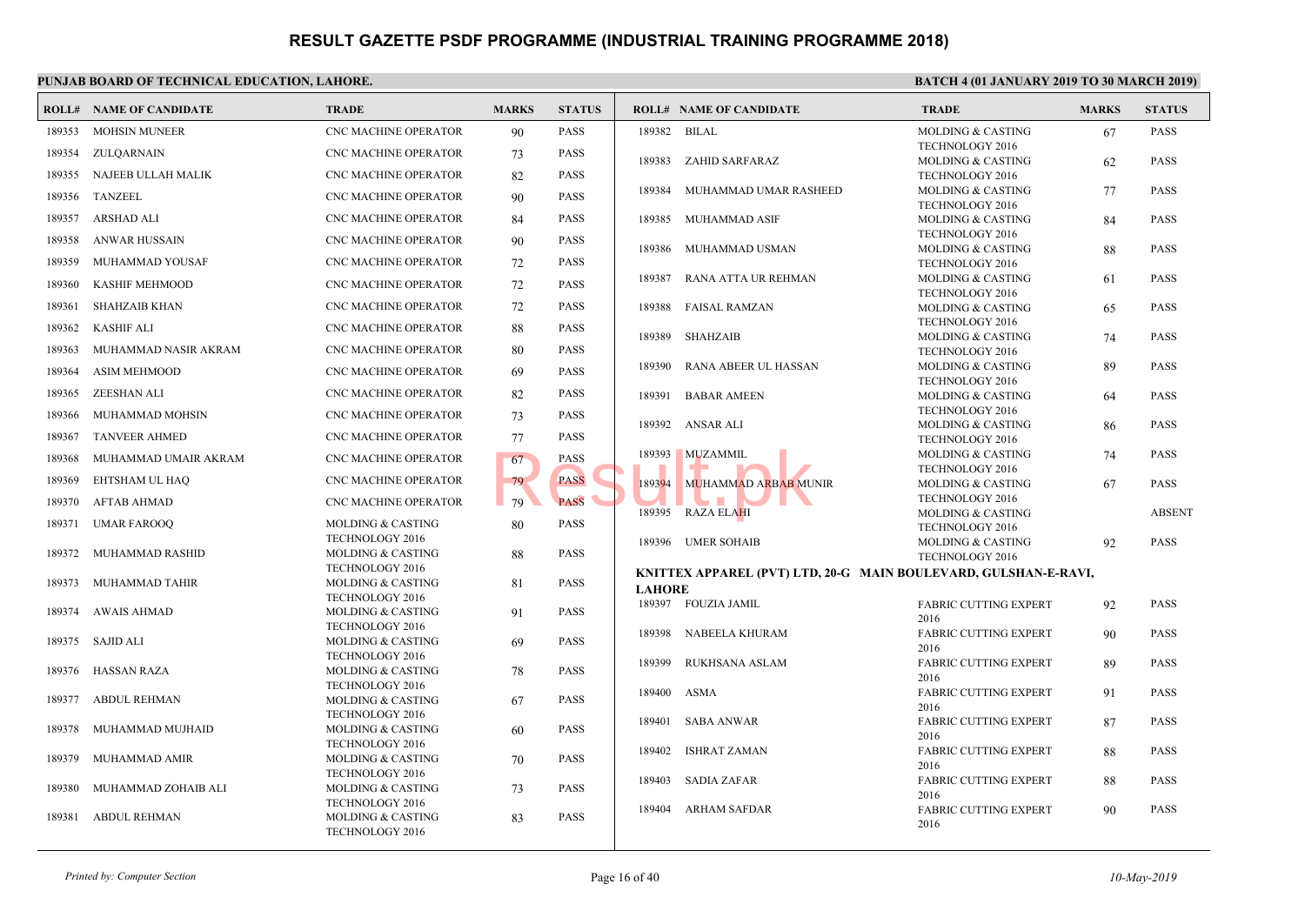|        | <b>ROLL# NAME OF CANDIDATE</b>                                | <b>TRADE</b>                                         | <b>MARKS</b> | <b>STATUS</b> |        | <b>ROLL# NAME OF CANDIDATE</b> | <b>TRAL</b>                 |
|--------|---------------------------------------------------------------|------------------------------------------------------|--------------|---------------|--------|--------------------------------|-----------------------------|
| 189405 | SHABANA NAILA KHAN                                            | <b>FABRIC CUTTING EXPERT</b><br>2016                 | 84           | <b>PASS</b>   |        | 189429 HASHAM ALI              | <b>INDUS</b><br><b>MACH</b> |
| 189406 | REHANA KAUSAR                                                 | <b>FABRIC CUTTING EXPERT</b>                         | 86           | <b>PASS</b>   |        | 189430 SAFDAR ALI              | <b>INDUS</b>                |
| 189407 | MOZMA                                                         | 2016<br><b>FABRIC CUTTING EXPERT</b>                 | 86           | <b>PASS</b>   | 189431 | MUHAMMAD ARSLAN                | <b>MACH</b><br><b>INDUS</b> |
| 189408 | NEHA AMIR                                                     | 2016<br><b>FABRIC CUTTING EXPERT</b>                 | 84           | <b>PASS</b>   |        | 189432 DANISH MASIH            | <b>MACH</b><br><b>INDUS</b> |
| 189409 | SONIA                                                         | 2016<br><b>FABRIC CUTTING EXPERT</b>                 | 90           | <b>PASS</b>   |        | 189433 ALI RAZA                | <b>MACH</b><br><b>INDUS</b> |
|        | 189410 SUMBAL                                                 | 2016<br><b>FABRIC CUTTING EXPERT</b>                 | 90           | <b>PASS</b>   |        | 189434 BABAR ALI               | <b>MACH</b><br><b>INDUS</b> |
|        | 189411 KHADIJA                                                | 2016<br><b>FABRIC CUTTING EXPERT</b>                 | 89           | <b>PASS</b>   |        | 189435 FAIZAN AHMAD            | <b>MACH</b><br><b>INDUS</b> |
| 189412 | <b>TASLEEM BIBI</b>                                           | 2016<br><b>FABRIC CUTTING EXPERT</b>                 |              | <b>ABSENT</b> |        | 189436 HANZLA SHAMAS           | <b>MACH</b><br><b>INDUS</b> |
| 189413 | QAMAR SHEHZADI                                                | 2016<br><b>FABRIC CUTTING EXPERT</b>                 | 91           | PASS          |        | 189437 MUHAMMAD IMRAN ISHFAQ   | <b>MACH</b><br><b>INDUS</b> |
|        | 189415 EMAN AZAM                                              | 2016<br><b>FABRIC CUTTING EXPERT</b>                 | 87           | <b>PASS</b>   |        | 189438 ABID ALI                | <b>MACH</b><br><b>INDUS</b> |
|        | 189416 SAFIA ASHIQ                                            | 2016<br>FABRIC CUTTING EXPERT                        | 87           | <b>PASS</b>   |        | 189439 NUHAMMAD AZAM           | <b>MACH</b><br><b>INDUS</b> |
|        | 189417 AROOBA SHAFIQUE                                        | 2016<br>FABRIC CUTTING EXPERT                        | 84           | PASS          | 189440 | <b>SHABAN HUSSAIN</b>          | <b>MACH</b><br><b>INDUS</b> |
| 189418 | SIDRA JAMIL                                                   | 2016<br><b>FABRIC CUTTING EXPERT</b>                 |              | <b>ABSENT</b> | 189441 | <b>ADEEL ASLAM</b>             | <b>MACH</b><br><b>INDUS</b> |
| 189419 | MUNAZA                                                        | 2016<br><b>FABRIC CUTTING EXPERT</b>                 | 84           | <b>PASS</b>   |        | 189442 MUHAMMAD SAJID          | <b>MACH</b><br><b>INDUS</b> |
| 189420 | HIRA                                                          | 2016<br><b>FABRIC CUTTING EXPERT</b>                 | 84           | <b>PASS</b>   | 189443 | <b>AKASH ANJUM</b>             | <b>MACH</b><br><b>INDUS</b> |
| 189421 | KANWAL GHULAM RASOOL                                          | 2016<br><b>FABRIC CUTTING EXPERT</b>                 | 90           | <b>PASS</b>   | 189444 | <b>SAEED ALLAH</b>             | <b>MACH</b><br><b>INDUS</b> |
| 189422 | <b>SHAGUFTA ASGHAR</b>                                        | 2016<br><b>FABRIC CUTTING EXPERT</b>                 | 90           | <b>PASS</b>   | 189445 | MUHAMMAD NAWAZ                 | <b>MACH</b><br><b>INDUS</b> |
| 189423 | RABIA GULL                                                    | 2016<br><b>FABRIC CUTTING EXPERT</b>                 | 88           | <b>PASS</b>   | 189446 | MUHAMMAD HAQ NAWAZ             | <b>MACH</b><br><b>INDUS</b> |
| 189424 | LALMEENA                                                      | 2016<br><b>FABRIC CUTTING EXPERT</b>                 | 88           | <b>PASS</b>   | 189447 | MUHAMMAD KAMRAN                | <b>MACH</b><br><b>INDUS</b> |
|        | KNITTEX APPAREL (PVT) LTD, 10-KM MULTAN ROAD, SHAHPUR, LAHORE | 2016                                                 |              |               | 189448 | MUHAMMAD UMAIR                 | <b>MACH</b><br><b>INDUS</b> |
|        | 189425 MUHAMMAD SAJJAD                                        | <b>INDUSTRIAL STITCHING</b><br>MACHINE OPERATOR 2016 | 87           | <b>PASS</b>   | 189449 | <b>ZOHAIB RAZA</b>             | <b>MACH</b><br><b>INDUS</b> |
|        | 189426 MAQSOOD AHMAD                                          | <b>INDUSTRIAL STITCHING</b><br>MACHINE OPERATOR 2016 | 85           | PASS          | 189450 | MUHAMMAD ZAIN                  | <b>MACH</b><br><b>INDUS</b> |
| 189427 | MUHAMMAD SHOAIB                                               | INDUSTRIAL STITCHING<br>MACHINE OPERATOR 2016        | 85           | <b>PASS</b>   | 189451 | MUHAMMAD BOOTA                 | <b>MACH</b><br><b>INDUS</b> |
| 189428 | MUHAMMAD HAYAT                                                | <b>INDUSTRIAL STITCHING</b><br>MACHINE OPERATOR 2016 | 76           | <b>PASS</b>   |        | 189452 MUHAMMAD AWAIS          | <b>MACH</b><br><b>INDUS</b> |
|        |                                                               |                                                      |              |               |        |                                | <b>MACH</b>                 |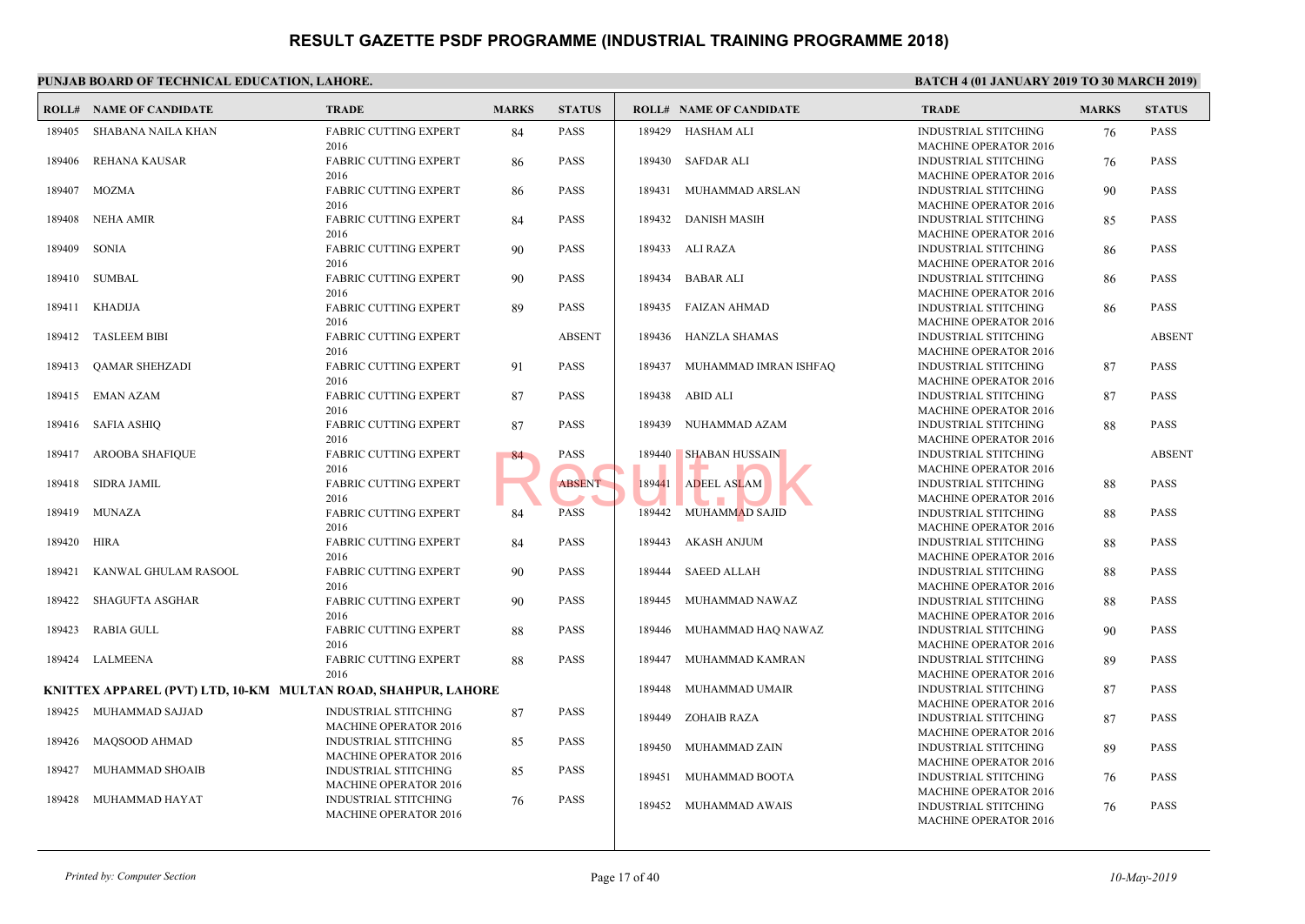|        | <b>ROLL# NAME OF CANDIDATE</b> | <b>TRADE</b>                                                | <b>MARKS</b> | <b>STATUS</b> |        | <b>ROLL# NAME OF CANDIDATE</b>             | <b>TRAL</b>  |
|--------|--------------------------------|-------------------------------------------------------------|--------------|---------------|--------|--------------------------------------------|--------------|
| 189453 | ARSLAN ALI                     | <b>INDUSTRIAL STITCHING</b>                                 | 76           | <b>PASS</b>   |        | 189477 NADAR MASIH                         | <b>KNITT</b> |
|        |                                | <b>MACHINE OPERATOR 2016</b>                                |              |               |        |                                            | OPER/        |
| 189454 | MUHAMMAD SALMAN                | <b>INDUSTRIAL STITCHING</b>                                 | 78           | <b>PASS</b>   | 189478 | MUHAMMAD TANZEEL                           | <b>KNITT</b> |
|        |                                | <b>MACHINE OPERATOR 2016</b>                                |              |               |        |                                            | OPER/        |
| 189455 | MAQSOOD AHMAD                  | <b>INDUSTRIAL STITCHING</b>                                 | 78           | <b>PASS</b>   | 189479 | <b>RASHID HUSSAIN</b>                      | <b>KNITT</b> |
|        |                                | <b>MACHINE OPERATOR 2016</b>                                |              |               |        |                                            | OPER/        |
| 189456 | ASAD ALI                       | <b>INDUSTRIAL STITCHING</b>                                 | 78           | <b>PASS</b>   | 189480 | MOON ALI                                   | <b>KNITT</b> |
|        |                                | <b>MACHINE OPERATOR 2016</b>                                |              |               |        |                                            | OPER/        |
| 189457 | SHAHID MEHMOOD                 | <b>INDUSTRIAL STITCHING</b>                                 | 85           | <b>PASS</b>   | 189481 | MUHAMMAD NAQI                              | <b>KNITT</b> |
|        |                                | <b>MACHINE OPERATOR 2016</b>                                |              |               |        |                                            | OPER/        |
| 189458 | <b>DANISH SAFDAR</b>           | <b>INDUSTRIAL STITCHING</b>                                 | 78           | <b>PASS</b>   | 189482 | MUHAMMAD WASEEM ARSHAD                     | <b>KNITT</b> |
|        |                                | MACHINE OPERATOR 2016                                       |              |               |        |                                            | OPER/        |
| 189459 | MUHAMMAD SHEHZAD ASLAM         | <b>INDUSTRIAL STITCHING</b>                                 | 78           | <b>PASS</b>   | 189483 | MUHAMMAD AWAIS                             | <b>KNITT</b> |
|        |                                | MACHINE OPERATOR 2016                                       |              |               |        |                                            | OPER/        |
| 189460 | <b>BOAZ PATRAS</b>             | <b>INDUSTRIAL STITCHING</b>                                 | 80           | <b>PASS</b>   | 189484 | <b>MOHSIN RAZA</b>                         | <b>KNITT</b> |
|        |                                | <b>MACHINE OPERATOR 2016</b>                                |              |               |        |                                            | OPER/        |
| 189461 | <b>FAROOQ MASIH</b>            | <b>INDUSTRIAL STITCHING</b>                                 | 82           | <b>PASS</b>   | 189485 | <b>RIFAT MALIK</b>                         | <b>KNITT</b> |
|        |                                | <b>MACHINE OPERATOR 2016</b>                                |              |               |        |                                            | OPER/        |
| 189462 | MUHAMMAD AZAM                  | <b>INDUSTRIAL STITCHING</b>                                 | 82           | <b>PASS</b>   | 189486 | MUHAMMAD AZEEM RASHEED                     | <b>KNITT</b> |
|        |                                | <b>MACHINE OPERATOR 2016</b>                                |              |               |        |                                            | OPER/        |
| 189463 | MUHAMMAD BOOTA                 | <b>INDUSTRIAL STITCHING</b>                                 | 82           | <b>PASS</b>   | 189487 | ALLAH BAKHSH                               | <b>KNITT</b> |
|        |                                | <b>MACHINE OPERATOR 2016</b>                                |              |               |        |                                            | OPER/        |
| 189464 | ALI RAZA                       | <b>INDUSTRIAL STITCHING</b>                                 | 83           | <b>PASS</b>   | 189488 | ALI ABBAS AWAN                             | <b>KNITT</b> |
|        |                                | <b>MACHINE OPERATOR 2016</b>                                |              |               |        |                                            | OPER/        |
| 189465 | MUHAMMAD ZUBAIR                | <b>INDUSTRIAL STITCHING</b>                                 | 83           | <b>PASS</b>   | 189489 | <b>MUDDASSAR MASIH</b>                     | <b>KNITT</b> |
|        |                                | <b>MACHINE OPERATOR 2016</b>                                |              |               |        |                                            | OPER/        |
| 189466 | <b>SAJID HUSSAIN</b>           | <b>INDUSTRIAL STITCHING</b>                                 | 83           | <b>PASS</b>   |        | 189490 MUHAMMAD ARSHAD                     | <b>KNITT</b> |
|        |                                | MACHINE OPERATOR 2016                                       |              |               |        |                                            | OPER/        |
| 189467 | <b>IRFAN HAIDAR</b>            | <b>INDUSTRIAL STITCHING</b>                                 | 84           | <b>PASS</b>   | 189491 | LUOMAN ALI                                 | <b>KNITT</b> |
|        |                                | <b>MACHINE OPERATOR 2016</b>                                |              |               |        |                                            | OPER/        |
| 189468 | MUHAMMAD IRFAN                 | <b>INDUSTRIAL STITCHING</b>                                 | 84           | <b>PASS</b>   | 189492 | SHAN MASIH SOHTRA                          | <b>KNITT</b> |
|        |                                | MACHINE OPERATOR 2016                                       |              |               |        |                                            | OPER/        |
| 189469 | <b>KHIZAR HAYAT</b>            | <b>INDUSTRIAL STITCHING</b>                                 | 74           | <b>PASS</b>   | 189493 | <b>ABDUL KHALIQ</b>                        | <b>KNITT</b> |
|        |                                | <b>MACHINE OPERATOR 2016</b>                                |              |               |        |                                            | OPER/        |
| 189470 | <b>NOUMAN</b>                  | <b>INDUSTRIAL STITCHING</b>                                 | 84           | <b>PASS</b>   | 189494 | MAQSOOD ALI                                | <b>KNITT</b> |
|        |                                | <b>MACHINE OPERATOR 2016</b>                                |              |               |        |                                            | OPER/        |
| 189471 | <b>IRFAN RAMZAN</b>            | <b>INDUSTRIAL STITCHING</b>                                 | 89           | <b>PASS</b>   | 189495 | <b>GHULAM RASOOL</b>                       | <b>KNITT</b> |
|        |                                | <b>MACHINE OPERATOR 2016</b>                                |              |               |        |                                            | OPER/        |
| 189472 | <b>ADEEL JAVAID</b>            | <b>INDUSTRIAL STITCHING</b>                                 | 89           | <b>PASS</b>   | 189496 | ADNAN                                      | <b>KNITT</b> |
|        |                                |                                                             |              |               |        |                                            | OPER/        |
| 189473 | <b>KHURAM SIDDIQUE</b>         | <b>MACHINE OPERATOR 2016</b><br><b>INDUSTRIAL STITCHING</b> |              | <b>PASS</b>   | 189497 | <b>NAEEM MASIH</b>                         | <b>KNITT</b> |
|        |                                | MACHINE OPERATOR 2016                                       | 89           |               |        |                                            | OPER/        |
| 189474 | MUDDASAR AHMAD                 |                                                             |              | <b>PASS</b>   | 189498 | NASEEM BASHARAT                            |              |
|        |                                | <b>KNITTING MACHINE</b>                                     | 79           |               |        |                                            | <b>KNITT</b> |
|        |                                | <b>OPERATOR 2016</b>                                        |              |               |        |                                            | OPER/        |
| 189475 | ALI HASSAN                     | <b>KNITTING MACHINE</b>                                     | 75           | <b>PASS</b>   |        | SHE 9 COLLECTIONS, STOP #25 SHAHDARA MOR,, |              |
|        |                                | OPERATOR 2016                                               |              |               | 189499 | <b>ABIDA BIBI</b>                          | <b>SEWIN</b> |
| 189476 | MUHAMMAD WASEEM                | <b>KNITTING MACHINE</b>                                     | 83           | <b>PASS</b>   |        |                                            | OPER/        |
|        |                                | OPERATOR 2016                                               |              |               |        |                                            |              |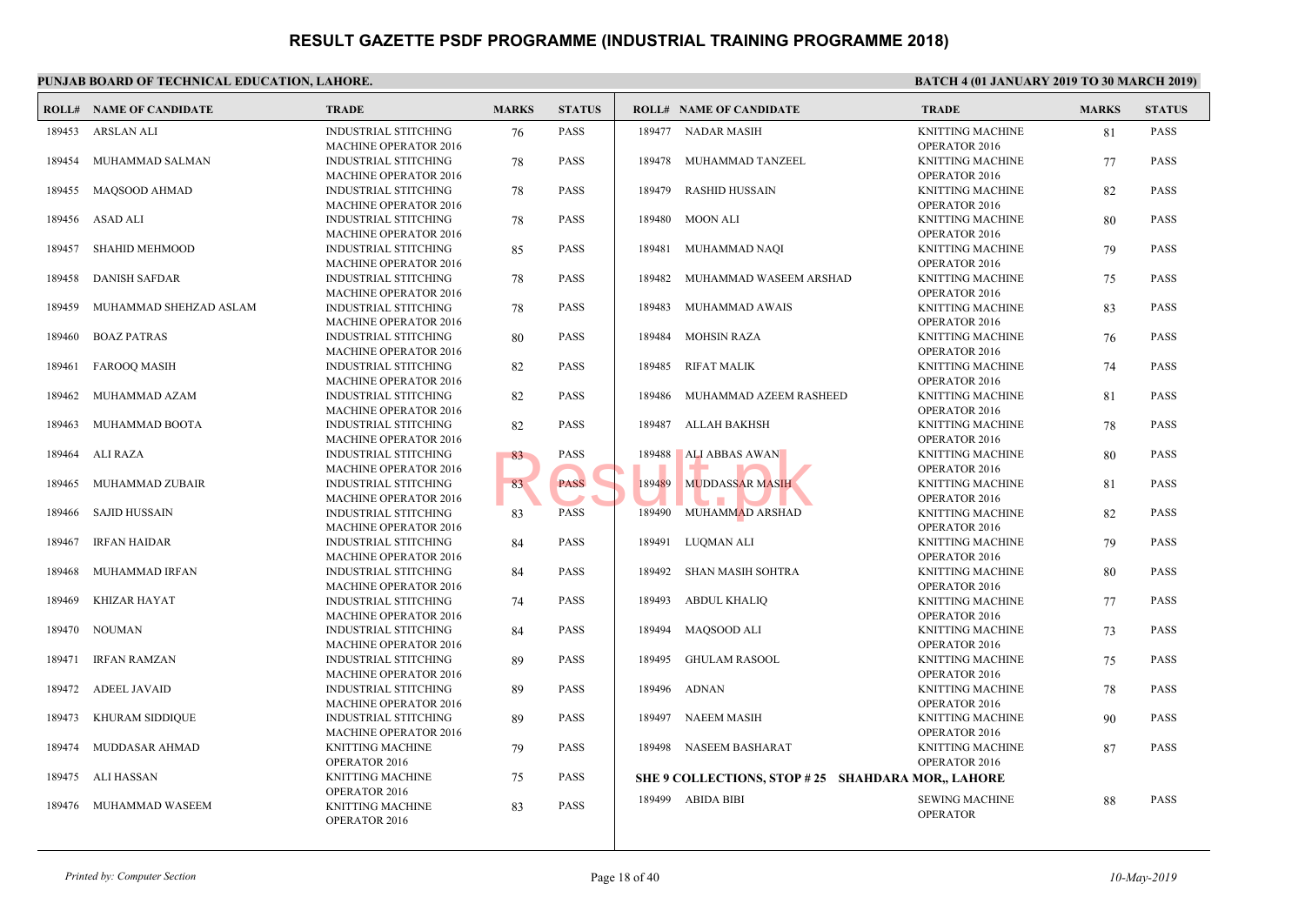|             | <b>ROLL# NAME OF CANDIDATE</b>                               | <b>TRADE</b>          | <b>MARKS</b> | <b>STATUS</b> |        | <b>ROLL# NAME OF CANDIDATE</b>             | <b>TRAL</b>  |
|-------------|--------------------------------------------------------------|-----------------------|--------------|---------------|--------|--------------------------------------------|--------------|
| 189500      | SANA ZUBAIR                                                  | <b>SEWING MACHINE</b> | 80           | <b>PASS</b>   |        | 189523 MEHWISH RANI                        | <b>SEWIN</b> |
|             |                                                              | <b>OPERATOR</b>       |              |               |        |                                            | OPER/        |
| 189501      | <b>ROBINA BIBI</b>                                           | <b>SEWING MACHINE</b> | 77           | <b>PASS</b>   |        | 189524 ZUBAIDA BIBI                        | <b>SEWIN</b> |
|             |                                                              | <b>OPERATOR</b>       |              |               |        |                                            | OPER/        |
| 189502      | ANIQA BIBI                                                   | <b>SEWING MACHINE</b> | 77           | PASS          |        | 189525 RABIYA BIBI                         | <b>SEWIN</b> |
|             |                                                              | <b>OPERATOR</b>       |              |               |        |                                            | OPER/        |
| 189503      | <b>SOBIA BIBI</b>                                            | <b>SEWING MACHINE</b> | 80           | <b>PASS</b>   |        | 189526 SHAZIA                              | <b>SEWIN</b> |
|             |                                                              | <b>OPERATOR</b>       |              |               |        |                                            | OPER/        |
| 189504      | YASMEEN BIBI                                                 | <b>SEWING MACHINE</b> | 77           | <b>PASS</b>   |        | 189527 LINTA                               | <b>SEWIN</b> |
|             |                                                              | <b>OPERATOR</b>       |              |               |        |                                            | OPER/        |
| 189505      | RUBINA YOUNAS                                                | <b>SEWING MACHINE</b> | 78           | <b>PASS</b>   |        | 189528 MAHAM JAMEEL                        | <b>SEWIN</b> |
|             |                                                              | <b>OPERATOR</b>       |              |               |        |                                            | OPER/        |
| 189506      | SIDRAH KHALID                                                | <b>SEWING MACHINE</b> | 77           | <b>PASS</b>   |        | 189529 NOOR FATIMA                         | <b>SEWIN</b> |
|             |                                                              | <b>OPERATOR</b>       |              |               |        |                                            | OPER/        |
| 189507      | MUBEEN ASGHAR                                                | <b>SEWING MACHINE</b> | 85           | <b>PASS</b>   |        | 189530 REHANA                              | <b>SEWIN</b> |
|             |                                                              | <b>OPERATOR</b>       |              |               |        |                                            | OPER/        |
| 189508      | IQRA HANIF                                                   | <b>SEWING MACHINE</b> | 78           | <b>PASS</b>   |        | 189531 REFIT NAZZ                          | <b>SEWIN</b> |
|             |                                                              | <b>OPERATOR</b>       |              |               |        |                                            | OPER/        |
| 189509      | <b>SAMINA BIBI</b>                                           | <b>SEWING MACHINE</b> | 71           | <b>PASS</b>   |        | 189532 ZATOON BIBI                         | <b>SEWIN</b> |
|             |                                                              | <b>OPERATOR</b>       |              |               |        |                                            | OPER/        |
| 189510      | <b>SADIA NOREEN</b>                                          | <b>SEWING MACHINE</b> | 70           | <b>PASS</b>   |        | 189533 FARAH BIBI                          | <b>SEWIN</b> |
|             |                                                              | <b>OPERATOR</b>       |              |               |        |                                            | OPER/        |
| 189511 SABA |                                                              | <b>SEWING MACHINE</b> | 77           | PASS          | 189534 | <b>SAIMA JAMEEL</b>                        | <b>SEWIN</b> |
|             |                                                              | <b>OPERATOR</b>       |              |               |        |                                            | OPER/        |
| 189512      | <b>HUMAIRA IBRAR</b>                                         | <b>SEWING MACHINE</b> | 78           | <b>PASS</b>   | 189535 | <b>SHAZEEM</b>                             | <b>SEWIN</b> |
|             |                                                              | <b>OPERATOR</b>       |              |               |        |                                            | OPER/        |
| 189513 SANA |                                                              | <b>SEWING MACHINE</b> | 75           | <b>PASS</b>   |        | 189536 IQRA IJAZ                           | <b>SEWIN</b> |
|             |                                                              | <b>OPERATOR</b>       |              |               |        |                                            | OPER/        |
|             | 189514 WAJEEHA SHAFIQ                                        | <b>SEWING MACHINE</b> | 75           | <b>PASS</b>   |        | 189537 SARDARAN BIBI                       | <b>SEWIN</b> |
|             |                                                              | <b>OPERATOR</b>       |              |               |        |                                            | OPER/        |
|             | 189515 SABA SHOUKAT                                          | <b>SEWING MACHINE</b> | 77           | <b>PASS</b>   |        | 189538 NANKI                               | <b>SEWIN</b> |
|             |                                                              | <b>OPERATOR</b>       |              |               |        |                                            | OPER/        |
|             | 189516 FARIA                                                 | <b>SEWING MACHINE</b> | 70           | <b>PASS</b>   |        | 189539 IORA SHAHZAD                        | <b>SEWIN</b> |
|             |                                                              | <b>OPERATOR</b>       |              |               |        |                                            | OPERA        |
|             | 189517 KOMAL ISHFAQ                                          | <b>SEWING MACHINE</b> | 75           | <b>PASS</b>   |        | ALLAWAISAYA TEXTILE & FINISHING MILLS LTD, |              |
|             |                                                              | <b>OPERATOR</b>       |              |               |        | 189540 AHMAD SAEED                         | <b>INDUS</b> |
|             | SHE 9 COLLECTIONS, PECO ROAD PINDI STOP KOT LAKHPAT,, LAHORE |                       |              |               |        |                                            | 2016         |
|             | 189518 KALSOOM ASHRAF                                        | <b>SEWING MACHINE</b> | 94           | <b>PASS</b>   |        | 189541 ALI HUSNAIN SAEED                   | <b>INDUS</b> |
|             |                                                              | <b>OPERATOR</b>       |              |               |        |                                            | 2016         |
|             | 189519 SHAMEEM                                               | <b>SEWING MACHINE</b> | 91           | <b>PASS</b>   |        | 189542 REHMAN MADNI                        | <b>INDUS</b> |
|             |                                                              | <b>OPERATOR</b>       |              |               |        |                                            | 2016         |
| 189520      | <b>KANIYAT</b>                                               | <b>SEWING MACHINE</b> | 94           | <b>PASS</b>   |        | 189543 HAFIZ ABDUL RAUF                    | <b>INDUS</b> |
|             |                                                              | <b>OPERATOR</b>       |              |               |        |                                            | 2016         |
| 189521      | <b>FARAH MANZOOR</b>                                         | <b>SEWING MACHINE</b> | 93           | <b>PASS</b>   | 189544 | <b>MOHSIN HAYAT</b>                        | <b>INDUS</b> |
|             |                                                              | <b>OPERATOR</b>       |              |               |        |                                            | 2016         |
| 189522      | SARIA                                                        | <b>SEWING MACHINE</b> | 94           | <b>PASS</b>   |        | 189545 RAO FAHEEM ANJUM                    | <b>INDUS</b> |
|             |                                                              | <b>OPERATOR</b>       |              |               |        |                                            | 2016         |
|             |                                                              |                       |              |               |        |                                            |              |
|             |                                                              |                       |              |               |        |                                            |              |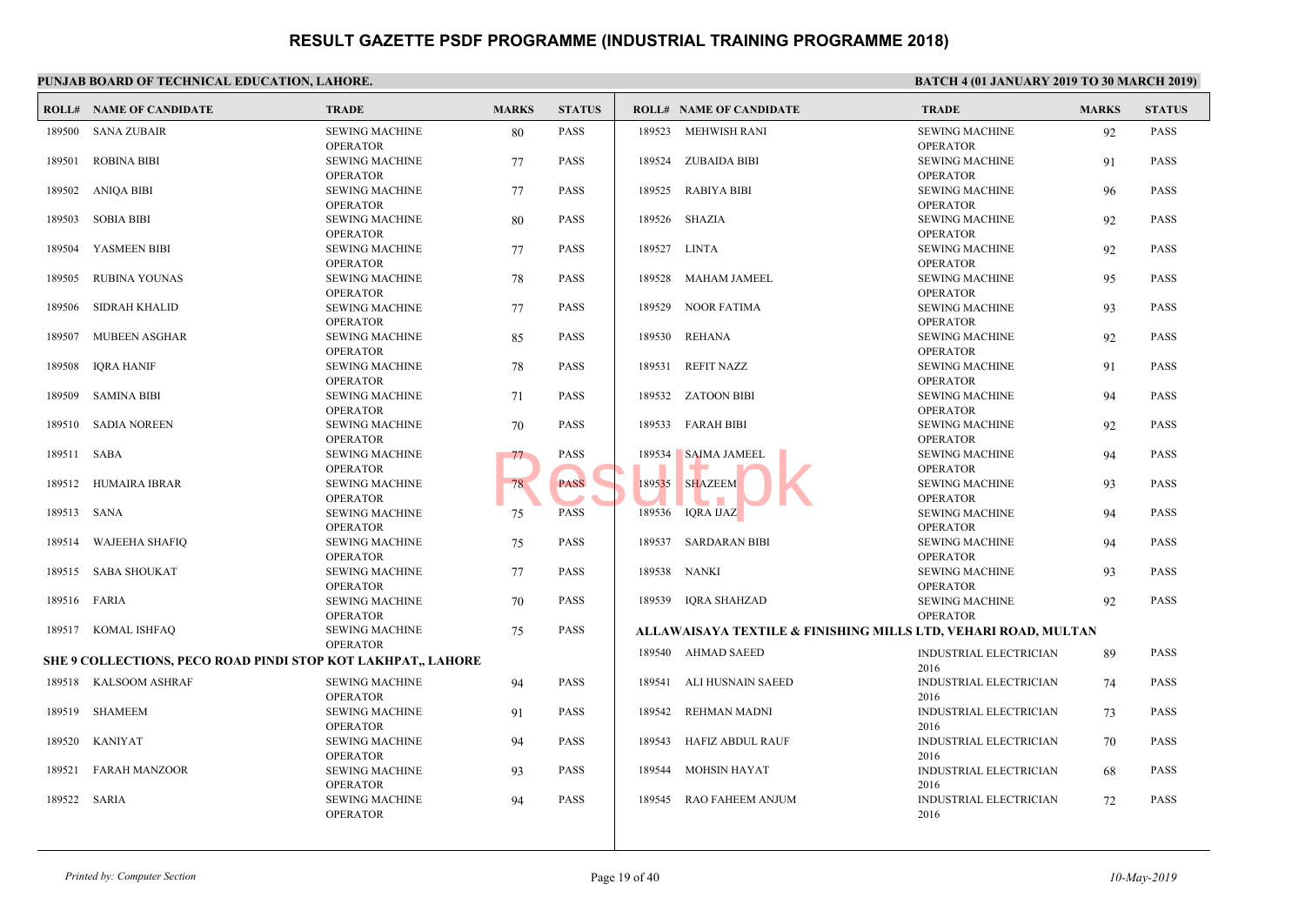|        | <b>ROLL# NAME OF CANDIDATE</b> | <b>TRADE</b>                          | <b>MARKS</b> | <b>STATUS</b> |               | <b>ROLL# NAME OF CANDIDATE</b>             | <b>TRAL</b>                  |
|--------|--------------------------------|---------------------------------------|--------------|---------------|---------------|--------------------------------------------|------------------------------|
| 189546 | DILAWAR HUSSAIN                | <b>INDUSTRIAL ELECTRICIAN</b><br>2016 | 81           | PASS          | 189574        | <b>RAZA ALI ABID</b>                       | <b>MOTO</b>                  |
| 189547 | YOUSAF IQBAL                   | INDUSTRIAL ELECTRICIAN                | 83           | PASS          | 189575        | MUHAMMAD ALI                               | <b>MOTO</b>                  |
|        |                                | 2016                                  |              |               | 189576        | <b>DANIAL ARSHAD</b>                       | <b>MOTO</b>                  |
| 189548 | UMAR ASIF                      | <b>INDUSTRIAL ELECTRICIAN</b><br>2016 | 85           | <b>PASS</b>   | 189577        | MUHAMMAD FAIZAN                            | <b>MOTO</b>                  |
| 189549 | NOMAN ALI                      | INDUSTRIAL ELECTRICIAN                | 63           | <b>PASS</b>   | 189578        | <b>IFTIKHAR AHMED</b>                      | <b>MOTO</b>                  |
| 189550 | <b>TAHIR MUSTAFA</b>           | 2016<br>INDUSTRIAL ELECTRICIAN        | 71           | PASS          | 189579        | NADEEM IRFAN                               | <b>MOTO</b>                  |
|        |                                | 2016                                  |              |               | 189580        | NAUMAN ALTAF                               | <b>MOTO</b>                  |
| 189551 | MUHAMMAD IMRAN                 | <b>INDUSTRIAL ELECTRICIAN</b><br>2016 | 71           | PASS          | 189581        | <b>MOHSIN KHAN</b>                         | <b>MOTO</b>                  |
| 189552 | ZAHID MUSTAFA                  | <b>INDUSTRIAL ELECTRICIAN</b>         | 65           | PASS          | 189582        | TAJAMMUL HUSSAIN                           | <b>MOTO</b>                  |
|        |                                | 2016                                  |              |               |               | ALLAWAISAYA TEXTILE & FINISHING MILLS LTD, |                              |
| 189553 | MUHAMMAD REHMAT ALI            | INDUSTRIAL ELECTRICIAN<br>2016        | 64           | PASS          |               | MUMTAZABAD, MULTAN                         |                              |
| 189554 | MUHAMAMD SHOAIB HASHMI         | INDUSTRIAL ELECTRICIAN                | 74           | <b>PASS</b>   |               | 189583 ABDUL REHMAN                        | <b>MOTO</b>                  |
| 189555 | MUHAMMAD EHSAN                 | 2016<br><b>INDUSTRIAL ELECTRICIAN</b> | 78           | <b>PASS</b>   | 189584        | MUHAMMAD IBRAR                             | <b>MOTO</b>                  |
|        |                                | 2016                                  |              |               | 189585        | NOUMAN EJAZ                                | <b>MOTO</b>                  |
| 189556 | MUHAMMAD TALHA HASHMI          | INDUSTRIAL ELECTRICIAN                | 75           | PASS          | 189586        | MIR HASEEF SHAHID                          | <b>MOTO</b>                  |
| 189557 | MUHAMMAD WASEEM                | 2016<br>INDUSTRIAL ELECTRICIAN        | 74           | PASS          | 189587        | <b>ABDUL RAHMAN</b>                        | <b>MOTO</b>                  |
|        |                                | 2016                                  |              |               | 189588        | MUHAMMAD FARUKH                            | <b>MOTO</b>                  |
| 189558 | USMAN YOUSAF                   | INDUSTRIAL ELECTRICIAN<br>2016        | 77           | <b>PASS</b>   | 189589        | <b>ADNAN ABBAS</b>                         | <b>MOTO</b>                  |
| 189559 | <b>GOHAR ABBAS</b>             | <b>INDUSTRIAL ELECTRICIAN</b>         | 63           | PASS          | 189590        | MUHAMMAD RAMZAN                            | <b>MOTO</b>                  |
| 189560 | <b>SAQIB HUSSAIN</b>           | 2016<br><b>MOTOR WINDER</b>           | 86           | PASS          | 189591        | MUHAMMAD SHAHBAZ                           | <b>MOTO</b>                  |
| 189561 | <b>UMAR ZAIB</b>               | <b>MOTOR WINDER</b>                   |              | PASS          | 189592        | HABIB ULLAH DITTA                          | <b>MOTO</b>                  |
|        |                                |                                       | 87           |               | 189593        | YASIR NAWAZ                                | <b>MOTO</b>                  |
| 189562 | MUHAMMAD YASIR                 | <b>MOTOR WINDER</b>                   | 80           | <b>PASS</b>   | 189594        | MUHAMMAD KASHIF RIAZ                       | <b>MOTO</b>                  |
| 189563 | <b>MUBASHIR SHARIF</b>         | <b>MOTOR WINDER</b>                   | 83           | <b>PASS</b>   | 189595        | MUHAMMAD UMER PIRZADA                      | <b>MOTO</b>                  |
| 189564 | AWAIS ALI                      | <b>MOTOR WINDER</b>                   | 87           | PASS          | 189596        | <b>JUNAID KHALID</b>                       | <b>MOTO</b>                  |
| 189565 | MUHAMMAD ABDUL RAHMAN          | <b>MOTOR WINDER</b>                   |              | <b>ABSENT</b> | 189597        | MUHAMMAD ASIM                              | <b>MOTO</b>                  |
| 189566 | SYED BABAR HUSSAIN SHAH        | <b>MOTOR WINDER</b>                   | 84           | PASS          | 189598        | MALIK MUHAMMAD ZUBAIR                      | <b>MOTO</b>                  |
| 189567 | MUHAMMAD RAFAY                 | <b>MOTOR WINDER</b>                   | 89           | <b>PASS</b>   |               |                                            |                              |
| 189568 | MUHAMMAD SAQIB                 | <b>MOTOR WINDER</b>                   | 84           | PASS          | 189599        | <b>UMER SHAHID</b>                         | <b>MOTO</b>                  |
| 189569 | <b>AQIB HUSSAIN</b>            | <b>MOTOR WINDER</b>                   | 84           | PASS          |               | 189600 ABDUL WAHEED                        | <b>MOTO</b>                  |
| 189570 | ALI MUZAMMIL                   | <b>MOTOR WINDER</b>                   | 82           | PASS          | <b>MULTAN</b> | KHADI CRAFTS DEVELOPMENT COMPANY PVT LTI   |                              |
| 189571 | ATTA UR REHMAN                 | <b>MOTOR WINDER</b>                   | 73           | PASS          |               | 189601 AMNA MAI                            | FABRI                        |
| 189572 | MUHAMMAD YASEEN                | <b>MOTOR WINDER</b>                   | 76           | PASS          |               |                                            | <b>INSPE</b>                 |
|        | 189573 HAFIZ IMRAN MUGHAL      | <b>MOTOR WINDER</b>                   | 72           | <b>PASS</b>   |               | 189602 SURIYA MAI                          | <b>FABRI</b><br><b>INSPE</b> |
|        |                                |                                       |              |               |               |                                            |                              |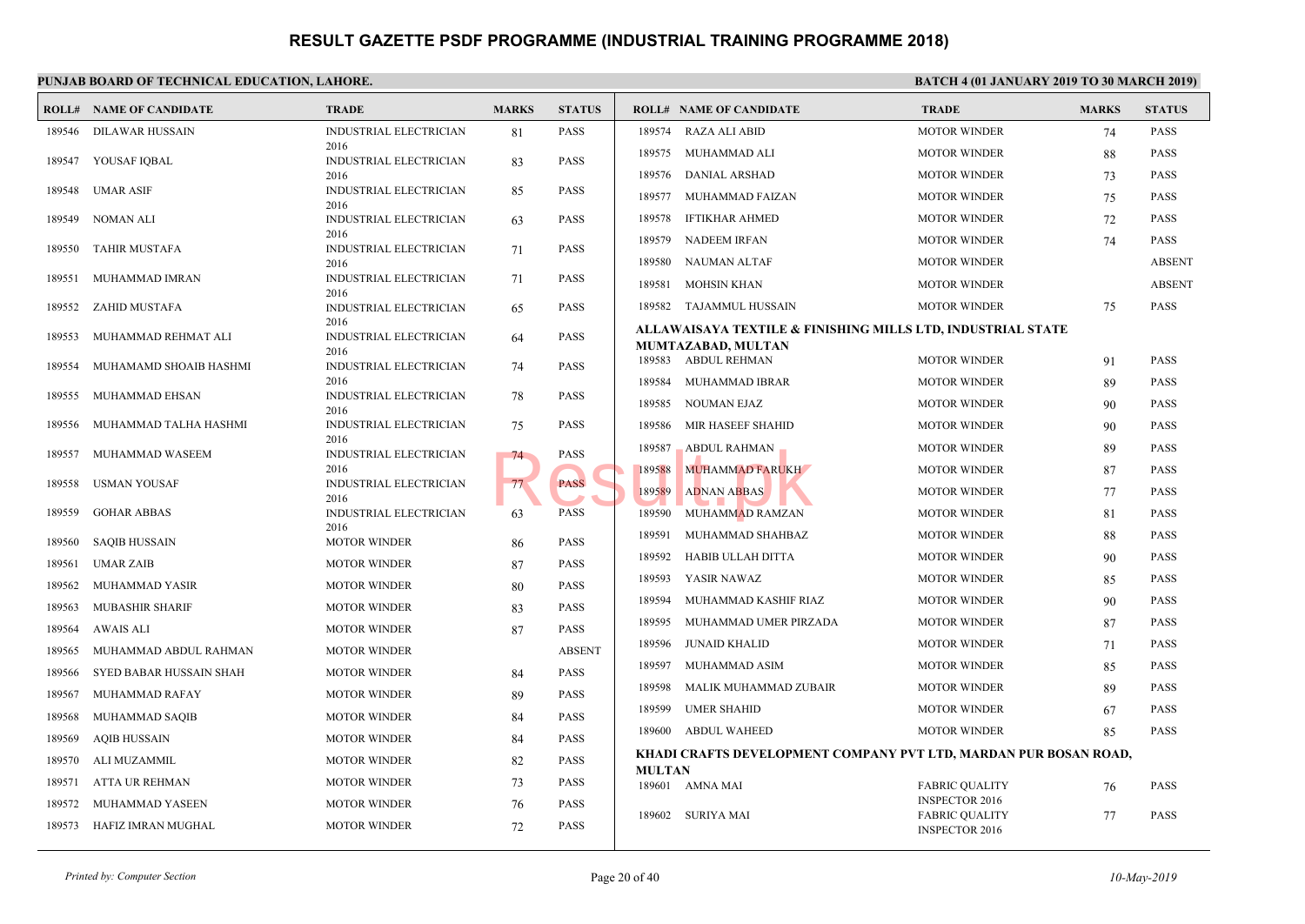|        | <b>ROLL# NAME OF CANDIDATE</b> | <b>TRADE</b>                 | <b>MARKS</b> | <b>STATUS</b> |        | <b>ROLL# NAME OF CANDIDATE</b> | <b>TRAL</b>  |
|--------|--------------------------------|------------------------------|--------------|---------------|--------|--------------------------------|--------------|
| 189603 | NASREEN MAI                    | <b>FABRIC QUALITY</b>        | 83           | <b>PASS</b>   | 189627 | RUKHSANA MAI                   | <b>INDUS</b> |
|        |                                | <b>INSPECTOR 2016</b>        |              |               |        |                                | <b>MACH</b>  |
| 189604 | GULLZAIB                       | <b>FABRIC QUALITY</b>        | 80           | <b>PASS</b>   | 189628 | <b>FOZIA BIBI</b>              | <b>INDUS</b> |
|        |                                | <b>INSPECTOR 2016</b>        |              |               |        |                                | <b>MACH</b>  |
|        | 189605 LAILA                   | <b>FABRIC OUALITY</b>        | 88           | <b>PASS</b>   | 189629 | <b>ASIA BIBI</b>               | <b>INDUS</b> |
|        |                                | <b>INSPECTOR 2016</b>        |              |               |        |                                | <b>MACH</b>  |
| 189606 | MARIA MAI                      | <b>FABRIC QUALITY</b>        | 82           | <b>PASS</b>   | 189630 | RIFAT BIBI                     | <b>INDUS</b> |
|        |                                | <b>INSPECTOR 2016</b>        |              |               |        |                                | <b>MACH</b>  |
| 189607 | <b>SALMA MAI</b>               | <b>FABRIC QUALITY</b>        | 87           | <b>PASS</b>   | 189631 | SADIA YASIR                    | <b>INDUS</b> |
|        |                                | <b>INSPECTOR 2016</b>        |              |               |        |                                | <b>MACH</b>  |
| 189608 | <b>SAIRA ZAFFAR</b>            | <b>FABRIC QUALITY</b>        | 86           | <b>PASS</b>   | 189632 | <b>RABIA BIBI</b>              | <b>INDUS</b> |
|        |                                | <b>INSPECTOR 2016</b>        |              |               |        |                                | <b>MACH</b>  |
| 189609 | <b>HAFSA</b>                   | <b>FABRIC QUALITY</b>        | 86           | <b>PASS</b>   | 189633 | <b>MEHWISH MAI</b>             | <b>INDUS</b> |
|        |                                | <b>INSPECTOR 2016</b>        |              |               |        |                                | <b>MACH</b>  |
| 189610 | <b>SAIMA MAI</b>               | <b>FABRIC QUALITY</b>        | 84           | <b>PASS</b>   | 189634 | SONIA MAI                      | <b>INDUS</b> |
|        |                                | <b>INSPECTOR 2016</b>        |              |               |        |                                | <b>MACH</b>  |
| 189611 | <b>AQEELA IQBAL</b>            | <b>FABRIC QUALITY</b>        | 65           | <b>PASS</b>   |        | 189635 RIFAT BIBI              | <b>INDUS</b> |
|        |                                | <b>INSPECTOR 2016</b>        |              |               |        |                                | <b>MACH</b>  |
| 189612 | SHAKEELA IQBAL                 | <b>FABRIC QUALITY</b>        | 70           | <b>PASS</b>   | 189636 | SHUMAILA MAI                   | <b>INDUS</b> |
|        |                                | <b>INSPECTOR 2016</b>        |              |               |        |                                | <b>MACH</b>  |
|        | 189613 SABA QASIM              | <b>FABRIC QUALITY</b>        | 67           | <b>PASS</b>   |        | 189637 AMINA BIBI              | <b>INDUS</b> |
|        |                                | <b>INSPECTOR 2016</b>        |              |               |        |                                | <b>MACH</b>  |
| 189614 | <b>SHAHIDA PARVEEN</b>         | <b>FABRIC QUALITY</b>        | $72^{\circ}$ | <b>PASS</b>   | 189638 | <b>SHAHEENA MAI</b>            | <b>INDUS</b> |
|        |                                | <b>INSPECTOR 2016</b>        |              |               |        |                                | <b>MACH</b>  |
|        | 189615 ASIA MAI                | <b>FABRIC QUALITY</b>        | 71           | <b>PASS</b>   | 189639 | <b>SOBIA JABIN</b>             | <b>INDUS</b> |
|        |                                | <b>INSPECTOR 2016</b>        |              |               |        |                                | <b>MACH</b>  |
| 189616 | LUBNA BIBI                     | <b>FABRIC QUALITY</b>        | 71           | <b>PASS</b>   |        | 189640 SUMAIRA BIBI            | <b>INDUS</b> |
|        |                                | <b>INSPECTOR 2016</b>        |              |               |        |                                | <b>MACH</b>  |
| 189617 | <b>ASIA BIBI</b>               | <b>FABRIC QUALITY</b>        | 73           | <b>PASS</b>   | 189641 | <b>RAMZANA BIBI</b>            | <b>INDUS</b> |
|        |                                | <b>INSPECTOR 2016</b>        |              |               |        |                                | <b>MACH</b>  |
| 189618 | <b>SHAFQAT LATIF</b>           | <b>FABRIC QUALITY</b>        | 72           | <b>PASS</b>   | 189642 | YASMEEN BIBI                   | <b>INDUS</b> |
|        |                                | <b>INSPECTOR 2016</b>        |              |               |        |                                | <b>MACH</b>  |
| 189619 | <b>KALSOOM BIBI</b>            | <b>FABRIC QUALITY</b>        | 74           | <b>PASS</b>   | 189643 | <b>MUSARRAT MAI</b>            | <b>INDUS</b> |
|        |                                | <b>INSPECTOR 2016</b>        |              |               |        |                                | <b>MACH</b>  |
| 189620 | <b>SONIA BIBI</b>              | <b>FABRIC QUALITY</b>        | 76           | <b>PASS</b>   | 189644 | <b>SAIMA BIBI</b>              | <b>INDUS</b> |
|        |                                | <b>INSPECTOR 2016</b>        |              |               |        |                                | <b>MACH</b>  |
| 189621 | SAMINA                         | <b>FABRIC QUALITY</b>        | 77           | <b>PASS</b>   |        | 189645 FOUZIA BIBI             | <b>INDUS</b> |
|        |                                | <b>INSPECTOR 2016</b>        |              |               |        |                                | <b>MACH</b>  |
| 189622 | AYESHA KANWAL                  | <b>FABRIC QUALITY</b>        | 74           | <b>PASS</b>   | 189646 | <b>RAZIA BIBI</b>              | <b>INDUS</b> |
|        |                                | <b>INSPECTOR 2016</b>        |              |               |        |                                | <b>MACH</b>  |
| 189623 | <b>NOSHEEN TAHIR</b>           | <b>FABRIC QUALITY</b>        | 86           | <b>PASS</b>   | 189647 | ABIDA                          | <b>INDUS</b> |
|        |                                | <b>INSPECTOR 2016</b>        |              |               |        |                                | <b>MACH</b>  |
| 189624 | <b>PARVEEN BIBI</b>            | <b>FABRIC QUALITY</b>        | 86           | <b>PASS</b>   |        | 189648 SONIA MAI               | <b>INDUS</b> |
|        |                                | <b>INSPECTOR 2016</b>        |              |               |        |                                | <b>MACH</b>  |
| 189625 | YASMEEN MAI                    | <b>FABRIC QUALITY</b>        | 71           | <b>PASS</b>   | 189649 | <b>HALEEMA MAI</b>             | <b>INDUS</b> |
|        |                                | <b>INSPECTOR 2016</b>        |              |               |        |                                | <b>MACH</b>  |
|        | 189626 MAKIYA SHAKEEL          | INDUSTRIAL STITCHING         | 73           | <b>PASS</b>   |        | 189650 MUMTAZ                  | <b>INDUS</b> |
|        |                                | <b>MACHINE OPERATOR 2016</b> |              |               |        |                                | <b>MACH</b>  |
|        |                                |                              |              |               | 189651 | SUMERA RAB NAWAZ               | <b>SCREE</b> |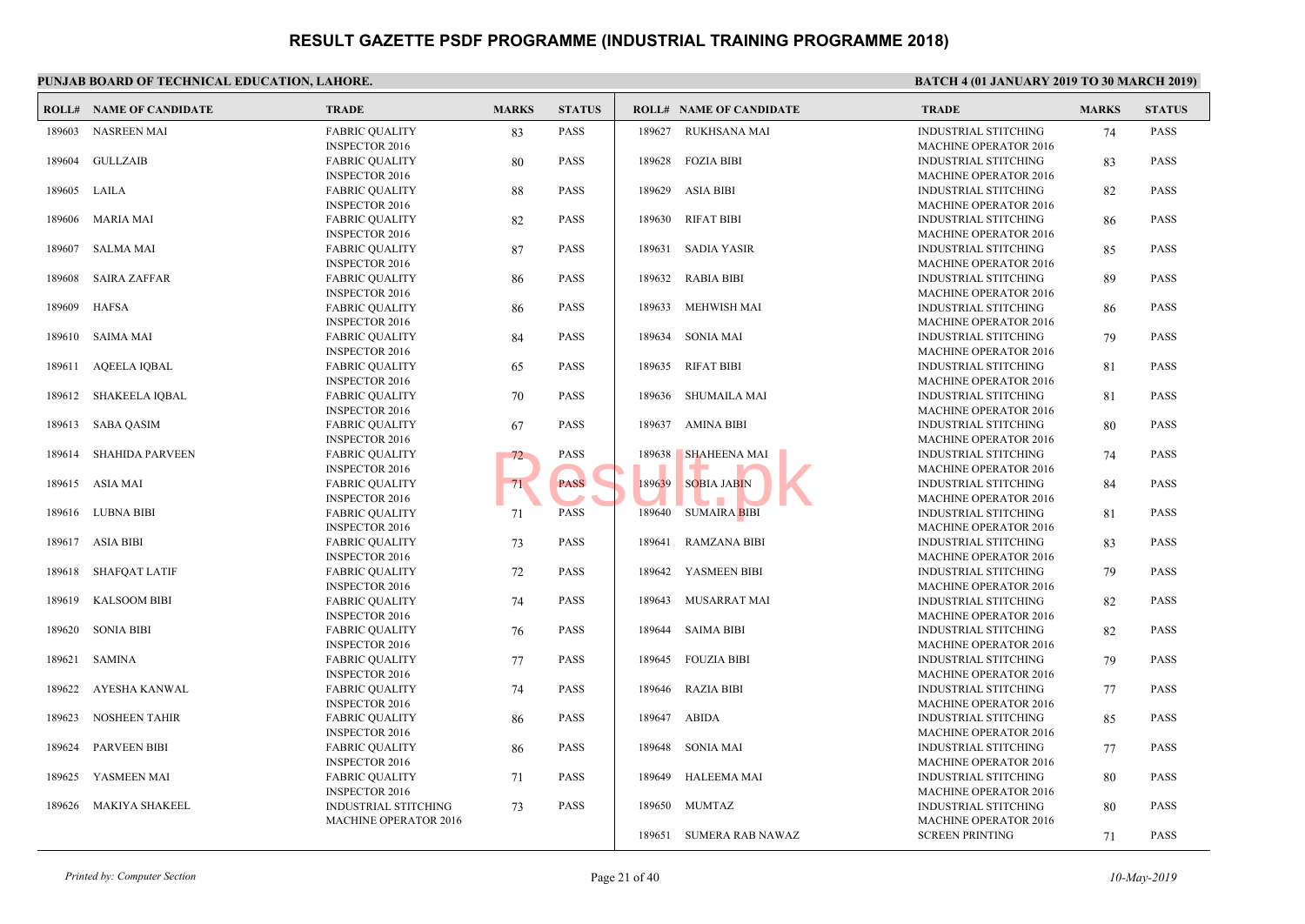|        | <b>ROLL# NAME OF CANDIDATE</b> | <b>TRADE</b>                                     | <b>MARKS</b> | <b>STATUS</b> |        | <b>ROLL# NAME OF CANDIDATE</b>           | <b>TRAL</b>                |
|--------|--------------------------------|--------------------------------------------------|--------------|---------------|--------|------------------------------------------|----------------------------|
| 189652 | <b>GULSHAD BIBI</b>            | <b>SCREEN PRINTING</b>                           | 68           | <b>PASS</b>   | 189682 | IQRA AFZAL                               | <b>WARP</b>                |
| 189653 | <b>NAHEED QADIR</b>            | <b>SCREEN PRINTING</b>                           | 73           | <b>PASS</b>   |        |                                          | <b>MACH</b>                |
| 189654 | <b>SHAZIA</b>                  | <b>SCREEN PRINTING</b>                           | 67           | <b>PASS</b>   | 189683 | SUMAIRA BIBI                             | <b>WARP</b><br><b>MACH</b> |
|        |                                |                                                  |              |               | 189684 | ASIA BIBI                                | <b>WARP</b>                |
| 189655 | <b>SONIA BIBI</b>              | <b>SCREEN PRINTING</b>                           | 72           | <b>PASS</b>   |        |                                          | <b>MACH</b>                |
| 189656 | TASLEEM                        | <b>SCREEN PRINTING</b>                           | 81           | <b>PASS</b>   |        | 189685 UZMA BIBI                         | <b>WARP</b>                |
| 189657 | <b>HUMERA MAI</b>              | <b>SCREEN PRINTING</b>                           | 75           | <b>PASS</b>   |        |                                          | <b>MACH</b>                |
| 189658 | ASIA MAI                       | <b>SCREEN PRINTING</b>                           | 70           | <b>PASS</b>   |        | 189686 AMNA BIBI                         | <b>WARP</b><br><b>MACH</b> |
|        |                                |                                                  |              |               | 189687 | <b>BHIRAWAN BIBI</b>                     | <b>WARP</b>                |
| 189659 | <b>SUMERA MAI</b>              | <b>SCREEN PRINTING</b>                           | 77           | <b>PASS</b>   |        |                                          | MACH                       |
| 189660 | SURAIYA BIBI                   | <b>SCREEN PRINTING</b>                           | 71           | <b>PASS</b>   | 189688 | TAHIRA BIBI                              | <b>WARP</b>                |
| 189661 | <b>SEHNAZ BIBI</b>             | <b>SCREEN PRINTING</b>                           | 71           | <b>PASS</b>   |        |                                          | <b>MACH</b>                |
| 189662 | NAGINA MUZAFFAR                | <b>SCREEN PRINTING</b>                           | 75           | <b>PASS</b>   | 189689 | RAMSHA MAI                               | <b>WARP</b><br><b>MACH</b> |
|        |                                |                                                  |              |               | 189690 | <b>RANI BIBI</b>                         | <b>WARP</b>                |
| 189663 | <b>SAIMA BIBI</b>              | <b>SCREEN PRINTING</b>                           | 74           | <b>PASS</b>   |        |                                          | <b>MACH</b>                |
| 189664 | <b>SHAZIA BIBI</b>             | <b>SCREEN PRINTING</b>                           | 72           | <b>PASS</b>   | 189691 | HASEENA ZAFFAR                           | <b>WARP</b>                |
| 189665 | <b>FOZIA SHAREEF</b>           | <b>SCREEN PRINTING</b>                           | 75           | <b>PASS</b>   |        |                                          | <b>MACH</b>                |
| 189666 | <b>SIDRA BIBI</b>              | <b>SCREEN PRINTING</b>                           | 79           | <b>PASS</b>   | 189692 | <b>RUKHSANA BIBI</b>                     | <b>WARP</b><br><b>MACH</b> |
| 189667 | <b>ZUBAIDA BIBI</b>            | <b>SCREEN PRINTING</b>                           | 72           | <b>PASS</b>   | 189693 | <b>WAKEELA BIBI</b>                      | <b>WARP</b>                |
| 189668 | <b>YASMEEN</b>                 | <b>SCREEN PRINTING</b>                           | 69           | <b>PASS</b>   |        |                                          | <b>MACH</b>                |
|        |                                |                                                  |              | <b>PASS</b>   | 189694 | <b>ZINNAT PARVEEN</b>                    | <b>WARP</b><br><b>MACH</b> |
| 189669 | <b>NASREEN BIBI</b>            | <b>SCREEN PRINTING</b>                           | 74           |               | 189695 | SUMAIRA BIBI                             | <b>WARP</b>                |
| 189670 | NAZIA MAI                      | <b>SCREEN PRINTING</b>                           | 72           | <b>PASS</b>   |        |                                          | <b>MACH</b>                |
| 189671 | <b>SUMAIRA BIBI</b>            | <b>SCREEN PRINTING</b>                           | 73           | <b>PASS</b>   | 189696 | SHUMAILA MURTAZA                         | <b>WARP</b>                |
| 189672 | JATTO MAI                      | <b>SCREEN PRINTING</b>                           | 79           | <b>PASS</b>   | 189697 | <b>BHARAWAN TAHZEEL</b>                  | <b>MACH</b><br><b>WARP</b> |
| 189673 | NAZIA MAI                      | <b>SCREEN PRINTING</b>                           | 74           | <b>PASS</b>   |        |                                          | <b>MACH</b>                |
|        |                                |                                                  |              |               | 189698 | ZAHIDA SULTANA                           | <b>WARP</b>                |
| 189674 | <b>SHAMIM BASHEER</b>          | <b>SCREEN PRINTING</b>                           | 72           | <b>PASS</b>   |        |                                          | <b>MACH</b>                |
| 189675 | <b>HUMA KHALID</b>             | <b>SCREEN PRINTING</b>                           | 71           | <b>PASS</b>   | 189699 | AMINA BIBI                               | <b>WARP</b><br>MACH        |
| 189676 | <b>SAIMA PERVEEN</b>           | WARPER/WARPING                                   | 88           | <b>PASS</b>   | 189700 | BAKHTAWAR AKRAM                          | <b>WARP</b>                |
|        |                                | <b>MACHINE OPERATOR</b>                          |              |               |        |                                          | <b>MACH</b>                |
| 189677 | AMNA TARIQ                     | WARPER/WARPING<br><b>MACHINE OPERATOR</b>        | 68           | <b>PASS</b>   |        | KHADI CRAFTS DEVELOPMENT COMPANY PVT LTI |                            |
| 189678 | <b>IRUM BIBI</b>               | WARPER/WARPING                                   | 86           | <b>PASS</b>   |        | <b>ROAD, MULTAN</b>                      |                            |
|        |                                | <b>MACHINE OPERATOR</b>                          |              |               |        | 189701 NADIA BIBI                        | FABRI                      |
| 189679 | MUSARRAT BANO                  | <b>WARPER/WARPING</b>                            | 81           | <b>PASS</b>   |        | 189702 ABIDA MAI                         | <b>INSPE</b>               |
|        |                                | <b>MACHINE OPERATOR</b>                          |              |               |        |                                          | FABRI<br><b>INSPE</b>      |
| 189680 | <b>SHAKEELA MAI</b>            | <b>WARPER/WARPING</b>                            | 99           | <b>PASS</b>   | 189703 | AFSHAN BIBI                              | <b>FABRI</b>               |
| 189681 | <b>SHAMSHAD BIBI</b>           | <b>MACHINE OPERATOR</b><br><b>WARPER/WARPING</b> | 75           | <b>PASS</b>   |        |                                          | <b>INSPE</b>               |
|        |                                | <b>MACHINE OPERATOR</b>                          |              |               | 189704 | SHAMIM MAI                               | <b>FABRI</b>               |
|        |                                |                                                  |              |               |        |                                          | <b>INSPE</b>               |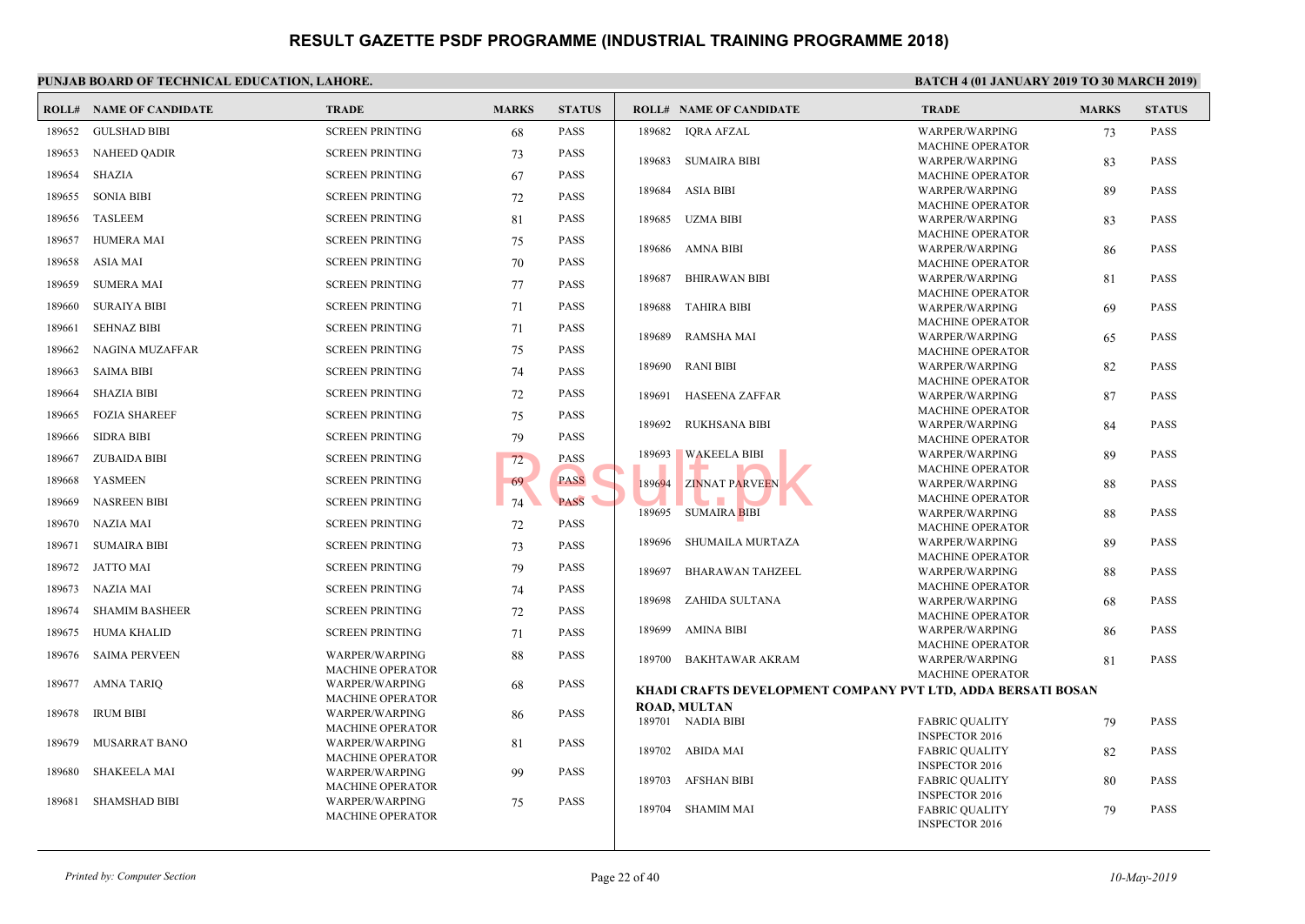|        | <b>ROLL# NAME OF CANDIDATE</b> | <b>TRADE</b>                                                | <b>MARKS</b> | <b>STATUS</b> |        | <b>ROLL# NAME OF CANDIDATE</b> | <b>TRAL</b>                 |
|--------|--------------------------------|-------------------------------------------------------------|--------------|---------------|--------|--------------------------------|-----------------------------|
|        | 189705 FARZANA BIBI            | <b>FABRIC QUALITY</b>                                       | 82           | <b>PASS</b>   |        | 189729 MEHNAZ BIBI             | <b>INDUS</b>                |
| 189706 | SHAZIA MAI                     | <b>INSPECTOR 2016</b><br><b>FABRIC QUALITY</b>              |              | <b>PASS</b>   |        | 189730 ASIA AKRAM              | <b>MACH</b><br><b>INDUS</b> |
|        |                                | <b>INSPECTOR 2016</b>                                       | 76           |               |        |                                | <b>MACH</b>                 |
| 189707 | <b>SHAHIDA BIBI</b>            | <b>FABRIC QUALITY</b>                                       | 81           | <b>PASS</b>   |        | 189731 NASEEM MAI              | <b>INDUS</b>                |
|        |                                | <b>INSPECTOR 2016</b>                                       |              |               |        |                                | <b>MACH</b>                 |
| 189708 | AYESHA BIBI                    | <b>FABRIC QUALITY</b>                                       | 82           | <b>PASS</b>   |        | 189732 NAZIA BIBI              | <b>INDUS</b>                |
|        |                                | <b>INSPECTOR 2016</b>                                       |              |               |        |                                | <b>MACH</b>                 |
| 189709 | <b>ROBINA BIBI</b>             | <b>FABRIC QUALITY</b>                                       | 79           | <b>PASS</b>   | 189733 | NOREEN AKRAM                   | <b>INDUS</b>                |
|        |                                | <b>INSPECTOR 2016</b>                                       |              |               |        |                                | <b>MACH</b>                 |
| 189710 | <b>SOBIA MAI</b>               | <b>FABRIC QUALITY</b>                                       | 76           | <b>PASS</b>   | 189734 | <b>ABIDA BIBI</b>              | <b>INDUS</b>                |
|        |                                | <b>INSPECTOR 2016</b>                                       |              |               |        |                                | <b>MACH</b>                 |
| 189711 | <b>NASEEM BIBI</b>             | <b>FABRIC QUALITY</b>                                       | 73           | <b>PASS</b>   |        | 189735 SAJIDA MAI              | <b>INDUS</b>                |
|        |                                | <b>INSPECTOR 2016</b>                                       |              |               |        |                                | <b>MACH</b>                 |
| 189712 | AQSA BIBI                      | <b>FABRIC QUALITY</b>                                       | 78           | <b>PASS</b>   | 189736 | SAMIA KANWAL                   | <b>INDUS</b>                |
|        |                                | <b>INSPECTOR 2016</b>                                       |              |               |        |                                | <b>MACH</b>                 |
| 189713 | SADIA BIBI                     | <b>FABRIC QUALITY</b>                                       | 77           | <b>PASS</b>   | 189737 | ALLAH RAKHI                    | <b>INDUS</b>                |
| 189714 | <b>SUMAIRA MAI</b>             | <b>INSPECTOR 2016</b><br><b>FABRIC QUALITY</b>              | 77           | <b>PASS</b>   | 189738 | <b>MUSSARAT MAI</b>            | <b>MACH</b><br><b>INDUS</b> |
|        |                                | <b>INSPECTOR 2016</b>                                       |              |               |        |                                | <b>MACH</b>                 |
| 189715 | SHAHINAH MAI                   | <b>FABRIC QUALITY</b>                                       | 72           | <b>PASS</b>   |        | 189739 MISBAH BIBI             | <b>INDUS</b>                |
|        |                                | <b>INSPECTOR 2016</b>                                       |              |               |        |                                | <b>MACH</b>                 |
|        | 189716 NASREEN BIBI            | <b>FABRIC QUALITY</b>                                       | 66           | <b>PASS</b>   | 189740 | <b>ANEESA BIBI</b>             | <b>INDUS</b>                |
|        |                                | <b>INSPECTOR 2016</b>                                       |              |               |        |                                | <b>MACH</b>                 |
| 189717 | SHAHBANA KOSAR                 | <b>FABRIC QUALITY</b>                                       | 73           | <b>PASS</b>   | 189741 | <b>PARVEEN BIBI</b>            | <b>INDUS</b>                |
|        |                                | <b>INSPECTOR 2016</b>                                       |              |               |        |                                | <b>MACH</b>                 |
|        | 189718 AQSA BIBI               | <b>FABRIC QUALITY</b>                                       | 79           | <b>PASS</b>   |        | 189742 NAGINA BIBI             | <b>INDUS</b>                |
|        |                                | <b>INSPECTOR 2016</b>                                       |              |               |        |                                | <b>MACH</b>                 |
| 189719 | SAKINA BIBI                    | <b>FABRIC QUALITY</b>                                       | 83           | <b>PASS</b>   |        | 189743 AQEELA YASMEEN          | <b>INDUS</b>                |
|        |                                | <b>INSPECTOR 2016</b>                                       |              |               |        |                                | <b>MACH</b>                 |
| 189720 | <b>SHAGUFTA SHAHEEN</b>        | <b>FABRIC QUALITY</b>                                       | 79           | <b>PASS</b>   | 189744 | <b>ROZINA PARVEEN</b>          | <b>SCREE</b>                |
|        |                                | <b>INSPECTOR 2016</b>                                       |              |               |        | 189745 JAVERIA BIBI            | <b>SCREE</b>                |
| 189721 | <b>IRAM HASSAN</b>             | <b>FABRIC QUALITY</b>                                       | 80           | <b>PASS</b>   |        |                                |                             |
|        |                                | <b>INSPECTOR 2016</b>                                       |              |               |        | 189746 KALSOOM BIBI            | <b>SCREE</b>                |
| 189722 | <b>SADIA MAI</b>               | <b>FABRIC QUALITY</b>                                       | 79           | <b>PASS</b>   |        | 189747 ASMA BIBI               | <b>SCREE</b>                |
|        |                                | <b>INSPECTOR 2016</b>                                       |              |               | 189748 |                                |                             |
| 189723 | <b>SHAZIA BIBI</b>             | <b>INDUSTRIAL STITCHING</b>                                 | 82           | <b>PASS</b>   |        | <b>SAJIDA BIBI</b>             | <b>SCREE</b>                |
| 189724 | <b>MAJIDA BIBI</b>             | <b>MACHINE OPERATOR 2016</b><br><b>INDUSTRIAL STITCHING</b> | 85           | <b>PASS</b>   | 189749 | RAZIA ASGHAR                   | <b>SCREE</b>                |
|        |                                | <b>MACHINE OPERATOR 2016</b>                                |              |               | 189750 | <b>SAMIA BIBI</b>              | <b>SCREE</b>                |
| 189725 | <b>ROHINA BIBI</b>             | INDUSTRIAL STITCHING                                        | 85           | <b>PASS</b>   |        |                                |                             |
|        |                                | <b>MACHINE OPERATOR 2016</b>                                |              |               | 189751 | <b>SHAMSHAD AMEEN</b>          | <b>SCREE</b>                |
|        | 189726 SAJIDA                  | INDUSTRIAL STITCHING                                        | 83           | <b>PASS</b>   | 189752 | SHUMAILA BIBI                  | <b>SCREE</b>                |
|        |                                | <b>MACHINE OPERATOR 2016</b>                                |              |               |        |                                |                             |
| 189727 | AMNA MAI                       | <b>INDUSTRIAL STITCHING</b>                                 | 85           | <b>PASS</b>   | 189753 | SAJIDA BIBI                    | <b>SCREE</b>                |
|        |                                | <b>MACHINE OPERATOR 2016</b>                                |              |               | 189754 | ZAKIA PARVEEN                  | <b>SCREE</b>                |
|        | 189728 ZAKIA BIBI              | INDUSTRIAL STITCHING                                        | 89           | <b>PASS</b>   | 189755 | ABIDA BIBI                     | <b>SCREE</b>                |
|        |                                | <b>MACHINE OPERATOR 2016</b>                                |              |               |        |                                |                             |
|        |                                |                                                             |              |               | 189756 | <b>ROBINA SHAHBEER</b>         | <b>SCREE</b>                |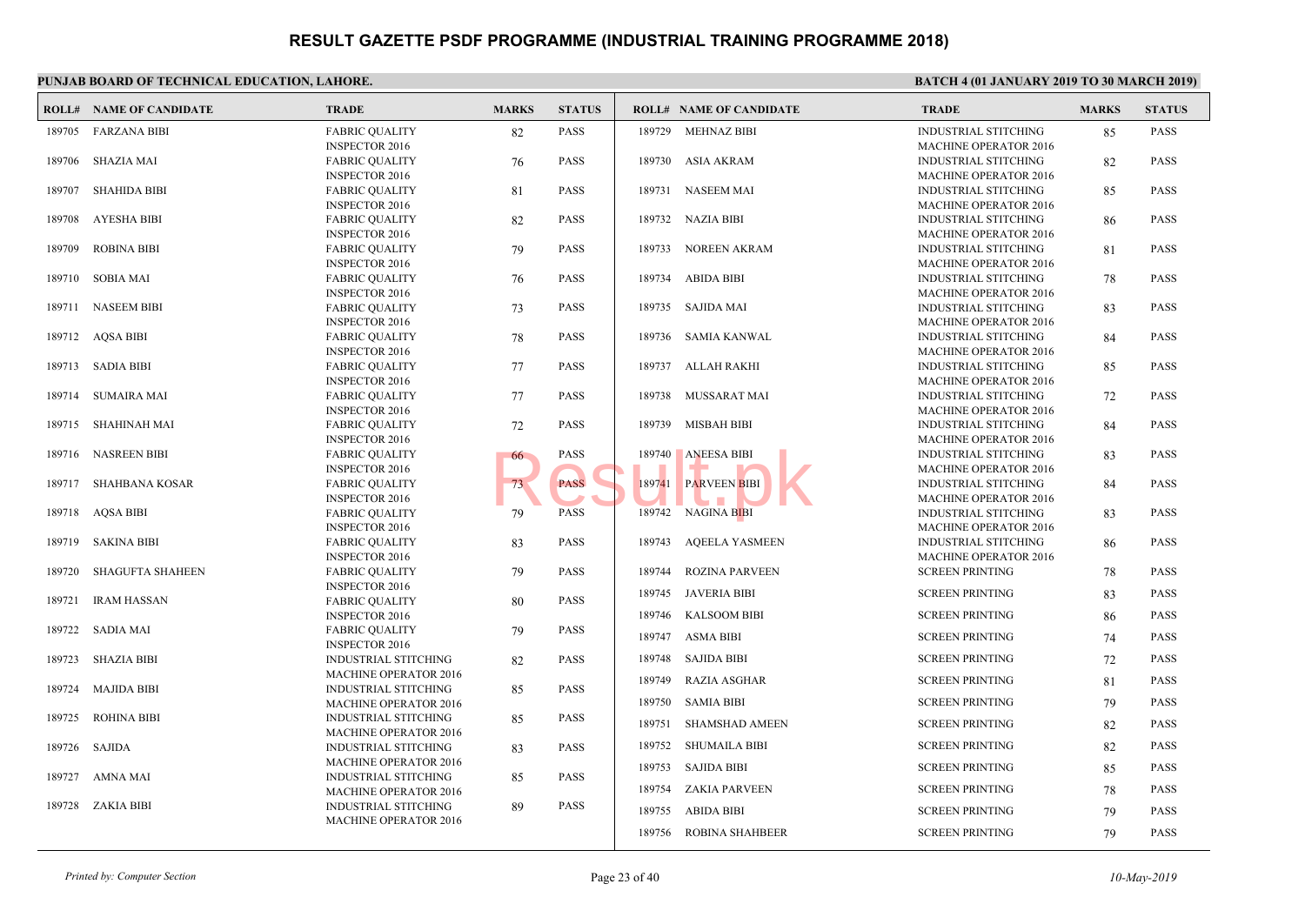|        | <b>ROLL# NAME OF CANDIDATE</b> | <b>TRADE</b>                              | <b>MARKS</b> | <b>STATUS</b> |               | <b>ROLL# NAME OF CANDIDATE</b>           | <b>TRAL</b>           |
|--------|--------------------------------|-------------------------------------------|--------------|---------------|---------------|------------------------------------------|-----------------------|
| 189757 | <b>FOZIA PARVEEN</b>           | <b>SCREEN PRINTING</b>                    | 82           | <b>PASS</b>   |               | 189783 FARZANA BIBI                      | <b>WARP</b>           |
|        |                                |                                           |              |               |               |                                          | <b>MACH</b>           |
| 189758 | <b>SADIA BIBI</b>              | <b>SCREEN PRINTING</b>                    | 81           | <b>PASS</b>   | 189784        | SONIA AKRAM                              | <b>WARP</b>           |
| 189759 | RUKHSANA BATOOL                | <b>SCREEN PRINTING</b>                    | 83           | <b>PASS</b>   |               |                                          | <b>MACH</b>           |
| 189760 | <b>JAVERIA MAI</b>             | <b>SCREEN PRINTING</b>                    | 83           | <b>PASS</b>   |               | 189785 TEHMINA RAMZAN                    | <b>WARP</b>           |
|        |                                |                                           |              |               |               |                                          | <b>MACH</b>           |
| 189761 | <b>TABBASSUM TOUFIQUE</b>      | <b>SCREEN PRINTING</b>                    | 82           | <b>PASS</b>   |               | KHADI CRAFTS DEVELOPMENT COMPANY PVT LTD |                       |
| 189762 | <b>KIRAN BIBI</b>              | <b>SCREEN PRINTING</b>                    | 81           | <b>PASS</b>   | <b>MULTAN</b> |                                          |                       |
| 189763 | <b>KIRAN</b>                   | <b>SCREEN PRINTING</b>                    | 89           | <b>PASS</b>   |               | 189786 MUQADAS                           | FABRI<br><b>INSPE</b> |
|        | <b>MUMTAZ BIBI</b>             |                                           |              | <b>PASS</b>   |               | 189787 AMENA BASHEER                     | FABRI                 |
| 189764 |                                | WARPER/WARPING<br><b>MACHINE OPERATOR</b> | 91           |               |               |                                          | <b>INSPE</b>          |
| 189765 | <b>HASEENA BIBI</b>            | WARPER/WARPING                            | 93           | <b>PASS</b>   | 189788        | MEHWISH KANWAL                           | FABRI                 |
|        |                                | <b>MACHINE OPERATOR</b>                   |              |               |               |                                          | <b>INSPE</b>          |
| 189766 | <b>ROBINA BIBI</b>             | <b>WARPER/WARPING</b>                     | 78           | <b>PASS</b>   | 189789        | SAWAIRA ARSHAD                           | FABRI                 |
|        |                                | <b>MACHINE OPERATOR</b>                   |              |               |               |                                          | <b>INSPE</b>          |
| 189767 | <b>IMTIAZ MAI</b>              | <b>WARPER/WARPING</b>                     | 87           | <b>PASS</b>   | 189790        | <b>SHAGUFTA BIBI</b>                     | FABRI                 |
|        |                                | <b>MACHINE OPERATOR</b>                   |              |               |               |                                          | <b>INSPE</b>          |
| 189768 | AMNA BIBI                      | <b>WARPER/WARPING</b>                     | 87           | <b>PASS</b>   | 189791        | AMINA PARVEEN                            | FABRI                 |
|        |                                | <b>MACHINE OPERATOR</b>                   |              |               |               |                                          | <b>INSPE</b>          |
| 189769 | ISHRAT MAI                     | WARPER/WARPING                            | 87           | <b>PASS</b>   | 189792        | SHAMIM BIBI                              | FABRI                 |
|        |                                | <b>MACHINE OPERATOR</b>                   |              |               | 189793        | <b>SHAHEEN AHMAD</b>                     | <b>INSPE</b>          |
| 189770 | LAL BIBI                       | WARPER/WARPING                            | 82           | <b>PASS</b>   |               |                                          | FABRI<br><b>INSPE</b> |
|        |                                | <b>MACHINE OPERATOR</b>                   |              |               | 189794        | <b>KOUSAR PARVEEN</b>                    | FABRI                 |
| 189771 | <b>ROBINA PARVEEN</b>          | <b>WARPER/WARPING</b>                     | 82           | <b>PASS</b>   |               |                                          | <b>INSPE</b>          |
| 189772 | <b>SALMA BIBI</b>              | <b>MACHINE OPERATOR</b><br>WARPER/WARPING | 68           | <b>PASS</b>   |               | 189795 SAMINA BIBI                       | FABRI                 |
|        |                                | <b>MACHINE OPERATOR</b>                   |              |               |               |                                          | <b>INSPE</b>          |
| 189773 | KHURSHEED BIBI                 | WARPER/WARPING                            | 95           | <b>PASS</b>   | 189796        | SONIA LIYAQAT                            | FABRI                 |
|        |                                | <b>MACHINE OPERATOR</b>                   |              |               |               |                                          | <b>INSPE</b>          |
| 189774 | <b>SUMAIRA MAI</b>             | WARPER/WARPING                            | 86           | <b>PASS</b>   | 189797        | <b>SIDRA SHOUKAT</b>                     | FABRI                 |
|        |                                | <b>MACHINE OPERATOR</b>                   |              |               |               |                                          | <b>INSPE</b>          |
| 189775 | <b>HALEEMA MAI</b>             | WARPER/WARPING                            | 91           | <b>PASS</b>   | 189798        | <b>RABIA BIBI</b>                        | FABRI                 |
|        |                                | <b>MACHINE OPERATOR</b>                   |              |               |               |                                          | <b>INSPE</b>          |
| 189776 | <b>IRAM NASREEN</b>            | <b>WARPER/WARPING</b>                     | 87           | <b>PASS</b>   | 189799        | <b>ASMA BIBI</b>                         | FABRI                 |
|        |                                | <b>MACHINE OPERATOR</b>                   |              |               | 189800        |                                          | <b>INSPE</b>          |
| 189777 | <b>KOSAR SAMREEN</b>           | <b>WARPER/WARPING</b>                     | 68           | <b>PASS</b>   |               | <b>AFEERA BASHEER</b>                    | FABRI<br><b>INSPE</b> |
|        |                                | <b>MACHINE OPERATOR</b>                   |              |               | 189801        | <b>SUMAIRA BIBI</b>                      | FABRI                 |
| 189778 | <b>AMNA BIBI</b>               | WARPER/WARPING<br><b>MACHINE OPERATOR</b> | 89           | <b>PASS</b>   |               |                                          | <b>INSPE</b>          |
| 189779 | <b>RABIA BIBI</b>              | <b>WARPER/WARPING</b>                     | 73           | <b>PASS</b>   | 189802        | MARIA LIYAQAT                            | FABRI                 |
|        |                                | <b>MACHINE OPERATOR</b>                   |              |               |               |                                          | <b>INSPE</b>          |
| 189780 | <b>SHAZIA PERVEEN</b>          | <b>WARPER/WARPING</b>                     | 81           | <b>PASS</b>   | 189803        | MEMOONA SHAHEEN                          | FABRI                 |
|        |                                | <b>MACHINE OPERATOR</b>                   |              |               |               |                                          | <b>INSPE</b>          |
| 189781 | <b>SUMAIYA BIBI</b>            | <b>WARPER/WARPING</b>                     | 75           | <b>PASS</b>   | 189804        | FATIMA                                   | FABRI                 |
|        |                                | <b>MACHINE OPERATOR</b>                   |              |               |               |                                          | <b>INSPE</b>          |
| 189782 | <b>FOUZIA BIBI</b>             | <b>WARPER/WARPING</b>                     | 74           | <b>PASS</b>   |               | 189805 SHAMIM MUBARAK                    | FABRI                 |
|        |                                | <b>MACHINE OPERATOR</b>                   |              |               |               |                                          | <b>INSPE</b>          |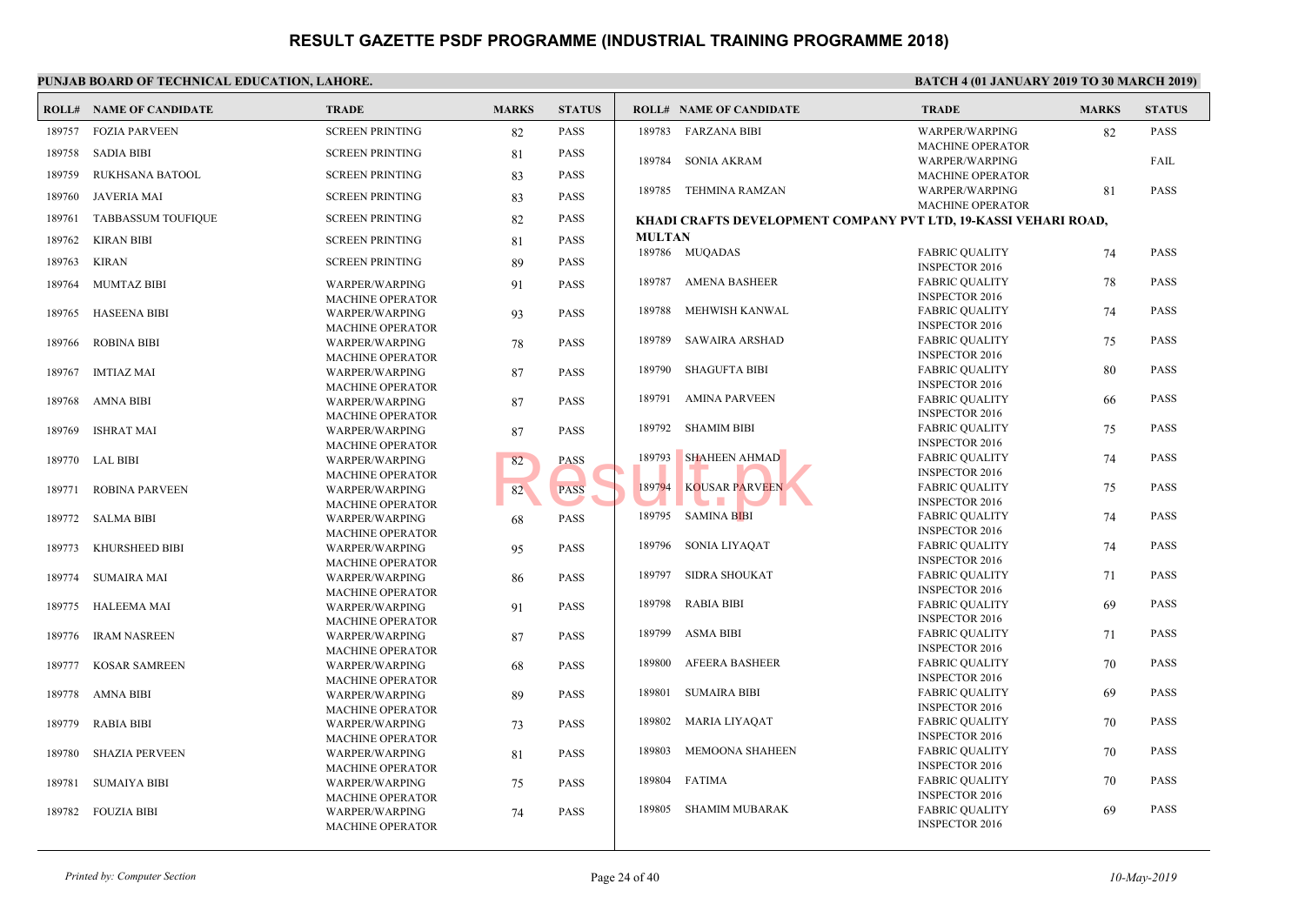| 189806<br>SHAZIA BIBI<br><b>FABRIC QUALITY</b><br><b>PASS</b><br>189830 SONIA<br>81<br><b>INSPECTOR 2016</b><br><b>PASS</b><br>189807<br>KASHMALA KHADIM<br>189831<br>MUNAZA<br><b>FABRIC QUALITY</b><br>84<br><b>INSPECTOR 2016</b><br>YASMIN<br><b>FABRIC QUALITY</b><br>77<br><b>PASS</b><br>189832<br><b>SHEHILA PARVEEN</b><br>189808<br><b>INSPECTOR 2016</b><br><b>SUMAIRA IQBAL</b><br>189809<br><b>KALSOOM BIBI</b><br><b>FABRIC QUALITY</b><br><b>PASS</b><br>189833<br>80<br><b>INSPECTOR 2016</b><br>NADIA BIBI<br><b>FABRIC QUALITY</b><br>80<br><b>PASS</b><br>189834<br><b>FAREEHA SIDDIQUE</b><br>189810<br><b>INSPECTOR 2016</b><br><b>INDUSTRIAL STITCHING</b><br><b>PASS</b><br><b>NAGINA BIBI</b><br>189811<br><b>TAHIRA BIBI</b><br>189835<br>88<br><b>MACHINE OPERATOR 2016</b><br>KIRAN KAMAL<br><b>PASS</b><br>189836<br>RUMAISHA TARIQ<br>189812<br><b>INDUSTRIAL STITCHING</b><br>85<br><b>MACHINE OPERATOR 2016</b><br><b>SHAHEEN BIBI</b><br>189837<br>189813<br><b>SHAISTA BIBI</b><br><b>INDUSTRIAL STITCHING</b><br>85<br><b>PASS</b><br>189838<br><b>AQEELA BIBI</b><br><b>MACHINE OPERATOR 2016</b><br><b>TAHIRA PARVEEN</b><br>189814<br><b>INDUSTRIAL STITCHING</b><br>83<br><b>PASS</b><br>189839<br><b>SAMREEN HAYYAT</b><br><b>MACHINE OPERATOR 2016</b><br><b>AMEENA</b><br>189840<br>189815 AROOSA<br><b>INDUSTRIAL STITCHING</b><br>80<br><b>PASS</b><br><b>MACHINE OPERATOR 2016</b><br>189841<br>AROOJ AJMAL<br>189816 NAZIA BIBI<br><b>PASS</b><br><b>INDUSTRIAL STITCHING</b><br>77<br>189842<br><b>HASNA SHAHEEN</b><br><b>MACHINE OPERATOR 2016</b><br>189817 NAZIA BIBI<br><b>PASS</b><br><b>INDUSTRIAL STITCHING</b><br>99<br>189843<br><b>HINA MUSHTAAQ</b><br><b>MACHINE OPERATOR 2016</b><br><b>AYESHA NAVEED</b><br>189844<br><b>PASS</b><br>189818<br>SHAHINA MAI<br><b>INDUSTRIAL STITCHING</b><br>81<br><b>MACHINE OPERATOR 2016</b><br><b>IQRA ASLAM</b><br>189845<br>189819<br><b>ANEELA IQBAL</b><br><b>INDUSTRIAL STITCHING</b><br><b>PASS</b><br>99<br>189846<br><b>SALMA ISHFAAO</b><br><b>MACHINE OPERATOR 2016</b><br>SANBAL<br><b>PASS</b><br>189820<br><b>INDUSTRIAL STITCHING</b><br>80<br>189847<br><b>SAKINA BIBI</b><br>MACHINE OPERATOR 2016<br>189848<br>AMINA RAMZAN<br>YASMEEN BIBI<br><b>PASS</b><br>189821<br><b>INDUSTRIAL STITCHING</b><br>87<br><b>MACHINE OPERATOR 2016</b><br>189849<br><b>KISHWAR BIBI</b><br>189822<br><b>SANAM BIBI</b><br><b>PASS</b><br><b>INDUSTRIAL STITCHING</b><br>85<br>189850<br><b>RAZIA NASREEN</b><br><b>MACHINE OPERATOR 2016</b><br><b>INDUSTRIAL STITCHING</b><br><b>PASS</b><br>189823<br>SAIMA BIBI<br>85<br>189851<br>SHUMAILA UMAR<br><b>MACHINE OPERATOR 2016</b><br>189852<br><b>ABIDA PARVEEN</b><br>189824<br><b>SIDRA BIBI</b><br><b>INDUSTRIAL STITCHING</b><br><b>PASS</b><br>83<br>MACHINE OPERATOR 2016<br>189853<br><b>SUMAIRA AKBAR</b><br><b>SONIA SULTAN</b><br>INDUSTRIAL STITCHING<br>189825<br>77<br><b>PASS</b><br>189854<br><b>MAIRA FAREED</b><br><b>MACHINE OPERATOR 2016</b><br><b>HINA BAKSH</b><br><b>INDUSTRIAL STITCHING</b><br><b>PASS</b><br>189826<br>98<br>189855<br><b>SHABANA BIBI</b><br><b>MACHINE OPERATOR 2016</b><br>189856<br>FAKHRA MUSHTAQ<br><b>SAFIA BIBI</b><br><b>PASS</b><br>189827<br><b>INDUSTRIAL STITCHING</b><br>81<br><b>MACHINE OPERATOR 2016</b><br>189857<br><b>KIRAN ZAFFAR</b><br>189828<br><b>AROOJ BIBI</b><br><b>INDUSTRIAL STITCHING</b><br><b>PASS</b><br>91<br>189858<br><b>RABIA NASIR</b><br><b>MACHINE OPERATOR 2016</b><br>189829<br><b>RABIA IQBAL</b><br><b>INDUSTRIAL STITCHING</b><br>FAIL<br><b>MEMOONA PARVEEN</b><br>189859<br><b>MACHINE OPERATOR 2016</b><br>189860<br>HUMA RAMZAN | <b>ROLL# NAME OF CANDIDATE</b> | <b>TRADE</b> | <b>MARKS</b> | <b>STATUS</b> | <b>ROLL# NAME OF CANDIDATE</b> | <b>TRAL</b>  |
|------------------------------------------------------------------------------------------------------------------------------------------------------------------------------------------------------------------------------------------------------------------------------------------------------------------------------------------------------------------------------------------------------------------------------------------------------------------------------------------------------------------------------------------------------------------------------------------------------------------------------------------------------------------------------------------------------------------------------------------------------------------------------------------------------------------------------------------------------------------------------------------------------------------------------------------------------------------------------------------------------------------------------------------------------------------------------------------------------------------------------------------------------------------------------------------------------------------------------------------------------------------------------------------------------------------------------------------------------------------------------------------------------------------------------------------------------------------------------------------------------------------------------------------------------------------------------------------------------------------------------------------------------------------------------------------------------------------------------------------------------------------------------------------------------------------------------------------------------------------------------------------------------------------------------------------------------------------------------------------------------------------------------------------------------------------------------------------------------------------------------------------------------------------------------------------------------------------------------------------------------------------------------------------------------------------------------------------------------------------------------------------------------------------------------------------------------------------------------------------------------------------------------------------------------------------------------------------------------------------------------------------------------------------------------------------------------------------------------------------------------------------------------------------------------------------------------------------------------------------------------------------------------------------------------------------------------------------------------------------------------------------------------------------------------------------------------------------------------------------------------------------------------------------------------------------------------------------------------------------------------------------------------------------------------------------------------------------------------------------------------------------------------------------------------------------------------------------------------------------------------------------------------------------------------------------------------------------------------------------------------------------------------------------------------------|--------------------------------|--------------|--------------|---------------|--------------------------------|--------------|
| <b>MACH</b><br><b>INDUS</b><br><b>MACH</b><br><b>SCREE</b><br><b>SCREE</b><br><b>SCREE</b><br><b>SCREE</b><br><b>SCREE</b><br><b>SCREE</b><br><b>SCREE</b><br><b>SCREE</b><br><b>SCREE</b><br><b>SCREE</b><br><b>SCREE</b><br><b>SCREE</b>                                                                                                                                                                                                                                                                                                                                                                                                                                                                                                                                                                                                                                                                                                                                                                                                                                                                                                                                                                                                                                                                                                                                                                                                                                                                                                                                                                                                                                                                                                                                                                                                                                                                                                                                                                                                                                                                                                                                                                                                                                                                                                                                                                                                                                                                                                                                                                                                                                                                                                                                                                                                                                                                                                                                                                                                                                                                                                                                                                                                                                                                                                                                                                                                                                                                                                                                                                                                                                         |                                |              |              |               |                                | <b>INDUS</b> |
|                                                                                                                                                                                                                                                                                                                                                                                                                                                                                                                                                                                                                                                                                                                                                                                                                                                                                                                                                                                                                                                                                                                                                                                                                                                                                                                                                                                                                                                                                                                                                                                                                                                                                                                                                                                                                                                                                                                                                                                                                                                                                                                                                                                                                                                                                                                                                                                                                                                                                                                                                                                                                                                                                                                                                                                                                                                                                                                                                                                                                                                                                                                                                                                                                                                                                                                                                                                                                                                                                                                                                                                                                                                                                    |                                |              |              |               |                                | <b>MACH</b>  |
|                                                                                                                                                                                                                                                                                                                                                                                                                                                                                                                                                                                                                                                                                                                                                                                                                                                                                                                                                                                                                                                                                                                                                                                                                                                                                                                                                                                                                                                                                                                                                                                                                                                                                                                                                                                                                                                                                                                                                                                                                                                                                                                                                                                                                                                                                                                                                                                                                                                                                                                                                                                                                                                                                                                                                                                                                                                                                                                                                                                                                                                                                                                                                                                                                                                                                                                                                                                                                                                                                                                                                                                                                                                                                    |                                |              |              |               |                                | <b>INDUS</b> |
|                                                                                                                                                                                                                                                                                                                                                                                                                                                                                                                                                                                                                                                                                                                                                                                                                                                                                                                                                                                                                                                                                                                                                                                                                                                                                                                                                                                                                                                                                                                                                                                                                                                                                                                                                                                                                                                                                                                                                                                                                                                                                                                                                                                                                                                                                                                                                                                                                                                                                                                                                                                                                                                                                                                                                                                                                                                                                                                                                                                                                                                                                                                                                                                                                                                                                                                                                                                                                                                                                                                                                                                                                                                                                    |                                |              |              |               |                                | <b>MACH</b>  |
|                                                                                                                                                                                                                                                                                                                                                                                                                                                                                                                                                                                                                                                                                                                                                                                                                                                                                                                                                                                                                                                                                                                                                                                                                                                                                                                                                                                                                                                                                                                                                                                                                                                                                                                                                                                                                                                                                                                                                                                                                                                                                                                                                                                                                                                                                                                                                                                                                                                                                                                                                                                                                                                                                                                                                                                                                                                                                                                                                                                                                                                                                                                                                                                                                                                                                                                                                                                                                                                                                                                                                                                                                                                                                    |                                |              |              |               |                                | <b>INDUS</b> |
|                                                                                                                                                                                                                                                                                                                                                                                                                                                                                                                                                                                                                                                                                                                                                                                                                                                                                                                                                                                                                                                                                                                                                                                                                                                                                                                                                                                                                                                                                                                                                                                                                                                                                                                                                                                                                                                                                                                                                                                                                                                                                                                                                                                                                                                                                                                                                                                                                                                                                                                                                                                                                                                                                                                                                                                                                                                                                                                                                                                                                                                                                                                                                                                                                                                                                                                                                                                                                                                                                                                                                                                                                                                                                    |                                |              |              |               |                                | <b>MACH</b>  |
|                                                                                                                                                                                                                                                                                                                                                                                                                                                                                                                                                                                                                                                                                                                                                                                                                                                                                                                                                                                                                                                                                                                                                                                                                                                                                                                                                                                                                                                                                                                                                                                                                                                                                                                                                                                                                                                                                                                                                                                                                                                                                                                                                                                                                                                                                                                                                                                                                                                                                                                                                                                                                                                                                                                                                                                                                                                                                                                                                                                                                                                                                                                                                                                                                                                                                                                                                                                                                                                                                                                                                                                                                                                                                    |                                |              |              |               |                                | <b>INDUS</b> |
|                                                                                                                                                                                                                                                                                                                                                                                                                                                                                                                                                                                                                                                                                                                                                                                                                                                                                                                                                                                                                                                                                                                                                                                                                                                                                                                                                                                                                                                                                                                                                                                                                                                                                                                                                                                                                                                                                                                                                                                                                                                                                                                                                                                                                                                                                                                                                                                                                                                                                                                                                                                                                                                                                                                                                                                                                                                                                                                                                                                                                                                                                                                                                                                                                                                                                                                                                                                                                                                                                                                                                                                                                                                                                    |                                |              |              |               |                                | <b>MACH</b>  |
|                                                                                                                                                                                                                                                                                                                                                                                                                                                                                                                                                                                                                                                                                                                                                                                                                                                                                                                                                                                                                                                                                                                                                                                                                                                                                                                                                                                                                                                                                                                                                                                                                                                                                                                                                                                                                                                                                                                                                                                                                                                                                                                                                                                                                                                                                                                                                                                                                                                                                                                                                                                                                                                                                                                                                                                                                                                                                                                                                                                                                                                                                                                                                                                                                                                                                                                                                                                                                                                                                                                                                                                                                                                                                    |                                |              |              |               |                                | <b>INDUS</b> |
|                                                                                                                                                                                                                                                                                                                                                                                                                                                                                                                                                                                                                                                                                                                                                                                                                                                                                                                                                                                                                                                                                                                                                                                                                                                                                                                                                                                                                                                                                                                                                                                                                                                                                                                                                                                                                                                                                                                                                                                                                                                                                                                                                                                                                                                                                                                                                                                                                                                                                                                                                                                                                                                                                                                                                                                                                                                                                                                                                                                                                                                                                                                                                                                                                                                                                                                                                                                                                                                                                                                                                                                                                                                                                    |                                |              |              |               |                                |              |
|                                                                                                                                                                                                                                                                                                                                                                                                                                                                                                                                                                                                                                                                                                                                                                                                                                                                                                                                                                                                                                                                                                                                                                                                                                                                                                                                                                                                                                                                                                                                                                                                                                                                                                                                                                                                                                                                                                                                                                                                                                                                                                                                                                                                                                                                                                                                                                                                                                                                                                                                                                                                                                                                                                                                                                                                                                                                                                                                                                                                                                                                                                                                                                                                                                                                                                                                                                                                                                                                                                                                                                                                                                                                                    |                                |              |              |               |                                |              |
|                                                                                                                                                                                                                                                                                                                                                                                                                                                                                                                                                                                                                                                                                                                                                                                                                                                                                                                                                                                                                                                                                                                                                                                                                                                                                                                                                                                                                                                                                                                                                                                                                                                                                                                                                                                                                                                                                                                                                                                                                                                                                                                                                                                                                                                                                                                                                                                                                                                                                                                                                                                                                                                                                                                                                                                                                                                                                                                                                                                                                                                                                                                                                                                                                                                                                                                                                                                                                                                                                                                                                                                                                                                                                    |                                |              |              |               |                                |              |
|                                                                                                                                                                                                                                                                                                                                                                                                                                                                                                                                                                                                                                                                                                                                                                                                                                                                                                                                                                                                                                                                                                                                                                                                                                                                                                                                                                                                                                                                                                                                                                                                                                                                                                                                                                                                                                                                                                                                                                                                                                                                                                                                                                                                                                                                                                                                                                                                                                                                                                                                                                                                                                                                                                                                                                                                                                                                                                                                                                                                                                                                                                                                                                                                                                                                                                                                                                                                                                                                                                                                                                                                                                                                                    |                                |              |              |               |                                |              |
|                                                                                                                                                                                                                                                                                                                                                                                                                                                                                                                                                                                                                                                                                                                                                                                                                                                                                                                                                                                                                                                                                                                                                                                                                                                                                                                                                                                                                                                                                                                                                                                                                                                                                                                                                                                                                                                                                                                                                                                                                                                                                                                                                                                                                                                                                                                                                                                                                                                                                                                                                                                                                                                                                                                                                                                                                                                                                                                                                                                                                                                                                                                                                                                                                                                                                                                                                                                                                                                                                                                                                                                                                                                                                    |                                |              |              |               |                                | <b>SCREE</b> |
|                                                                                                                                                                                                                                                                                                                                                                                                                                                                                                                                                                                                                                                                                                                                                                                                                                                                                                                                                                                                                                                                                                                                                                                                                                                                                                                                                                                                                                                                                                                                                                                                                                                                                                                                                                                                                                                                                                                                                                                                                                                                                                                                                                                                                                                                                                                                                                                                                                                                                                                                                                                                                                                                                                                                                                                                                                                                                                                                                                                                                                                                                                                                                                                                                                                                                                                                                                                                                                                                                                                                                                                                                                                                                    |                                |              |              |               |                                |              |
|                                                                                                                                                                                                                                                                                                                                                                                                                                                                                                                                                                                                                                                                                                                                                                                                                                                                                                                                                                                                                                                                                                                                                                                                                                                                                                                                                                                                                                                                                                                                                                                                                                                                                                                                                                                                                                                                                                                                                                                                                                                                                                                                                                                                                                                                                                                                                                                                                                                                                                                                                                                                                                                                                                                                                                                                                                                                                                                                                                                                                                                                                                                                                                                                                                                                                                                                                                                                                                                                                                                                                                                                                                                                                    |                                |              |              |               |                                |              |
|                                                                                                                                                                                                                                                                                                                                                                                                                                                                                                                                                                                                                                                                                                                                                                                                                                                                                                                                                                                                                                                                                                                                                                                                                                                                                                                                                                                                                                                                                                                                                                                                                                                                                                                                                                                                                                                                                                                                                                                                                                                                                                                                                                                                                                                                                                                                                                                                                                                                                                                                                                                                                                                                                                                                                                                                                                                                                                                                                                                                                                                                                                                                                                                                                                                                                                                                                                                                                                                                                                                                                                                                                                                                                    |                                |              |              |               |                                | <b>SCREE</b> |
|                                                                                                                                                                                                                                                                                                                                                                                                                                                                                                                                                                                                                                                                                                                                                                                                                                                                                                                                                                                                                                                                                                                                                                                                                                                                                                                                                                                                                                                                                                                                                                                                                                                                                                                                                                                                                                                                                                                                                                                                                                                                                                                                                                                                                                                                                                                                                                                                                                                                                                                                                                                                                                                                                                                                                                                                                                                                                                                                                                                                                                                                                                                                                                                                                                                                                                                                                                                                                                                                                                                                                                                                                                                                                    |                                |              |              |               |                                |              |
|                                                                                                                                                                                                                                                                                                                                                                                                                                                                                                                                                                                                                                                                                                                                                                                                                                                                                                                                                                                                                                                                                                                                                                                                                                                                                                                                                                                                                                                                                                                                                                                                                                                                                                                                                                                                                                                                                                                                                                                                                                                                                                                                                                                                                                                                                                                                                                                                                                                                                                                                                                                                                                                                                                                                                                                                                                                                                                                                                                                                                                                                                                                                                                                                                                                                                                                                                                                                                                                                                                                                                                                                                                                                                    |                                |              |              |               |                                |              |
|                                                                                                                                                                                                                                                                                                                                                                                                                                                                                                                                                                                                                                                                                                                                                                                                                                                                                                                                                                                                                                                                                                                                                                                                                                                                                                                                                                                                                                                                                                                                                                                                                                                                                                                                                                                                                                                                                                                                                                                                                                                                                                                                                                                                                                                                                                                                                                                                                                                                                                                                                                                                                                                                                                                                                                                                                                                                                                                                                                                                                                                                                                                                                                                                                                                                                                                                                                                                                                                                                                                                                                                                                                                                                    |                                |              |              |               |                                | <b>SCREE</b> |
|                                                                                                                                                                                                                                                                                                                                                                                                                                                                                                                                                                                                                                                                                                                                                                                                                                                                                                                                                                                                                                                                                                                                                                                                                                                                                                                                                                                                                                                                                                                                                                                                                                                                                                                                                                                                                                                                                                                                                                                                                                                                                                                                                                                                                                                                                                                                                                                                                                                                                                                                                                                                                                                                                                                                                                                                                                                                                                                                                                                                                                                                                                                                                                                                                                                                                                                                                                                                                                                                                                                                                                                                                                                                                    |                                |              |              |               |                                |              |
|                                                                                                                                                                                                                                                                                                                                                                                                                                                                                                                                                                                                                                                                                                                                                                                                                                                                                                                                                                                                                                                                                                                                                                                                                                                                                                                                                                                                                                                                                                                                                                                                                                                                                                                                                                                                                                                                                                                                                                                                                                                                                                                                                                                                                                                                                                                                                                                                                                                                                                                                                                                                                                                                                                                                                                                                                                                                                                                                                                                                                                                                                                                                                                                                                                                                                                                                                                                                                                                                                                                                                                                                                                                                                    |                                |              |              |               |                                |              |
|                                                                                                                                                                                                                                                                                                                                                                                                                                                                                                                                                                                                                                                                                                                                                                                                                                                                                                                                                                                                                                                                                                                                                                                                                                                                                                                                                                                                                                                                                                                                                                                                                                                                                                                                                                                                                                                                                                                                                                                                                                                                                                                                                                                                                                                                                                                                                                                                                                                                                                                                                                                                                                                                                                                                                                                                                                                                                                                                                                                                                                                                                                                                                                                                                                                                                                                                                                                                                                                                                                                                                                                                                                                                                    |                                |              |              |               |                                |              |
|                                                                                                                                                                                                                                                                                                                                                                                                                                                                                                                                                                                                                                                                                                                                                                                                                                                                                                                                                                                                                                                                                                                                                                                                                                                                                                                                                                                                                                                                                                                                                                                                                                                                                                                                                                                                                                                                                                                                                                                                                                                                                                                                                                                                                                                                                                                                                                                                                                                                                                                                                                                                                                                                                                                                                                                                                                                                                                                                                                                                                                                                                                                                                                                                                                                                                                                                                                                                                                                                                                                                                                                                                                                                                    |                                |              |              |               |                                | <b>SCREE</b> |
|                                                                                                                                                                                                                                                                                                                                                                                                                                                                                                                                                                                                                                                                                                                                                                                                                                                                                                                                                                                                                                                                                                                                                                                                                                                                                                                                                                                                                                                                                                                                                                                                                                                                                                                                                                                                                                                                                                                                                                                                                                                                                                                                                                                                                                                                                                                                                                                                                                                                                                                                                                                                                                                                                                                                                                                                                                                                                                                                                                                                                                                                                                                                                                                                                                                                                                                                                                                                                                                                                                                                                                                                                                                                                    |                                |              |              |               |                                |              |
|                                                                                                                                                                                                                                                                                                                                                                                                                                                                                                                                                                                                                                                                                                                                                                                                                                                                                                                                                                                                                                                                                                                                                                                                                                                                                                                                                                                                                                                                                                                                                                                                                                                                                                                                                                                                                                                                                                                                                                                                                                                                                                                                                                                                                                                                                                                                                                                                                                                                                                                                                                                                                                                                                                                                                                                                                                                                                                                                                                                                                                                                                                                                                                                                                                                                                                                                                                                                                                                                                                                                                                                                                                                                                    |                                |              |              |               |                                |              |
|                                                                                                                                                                                                                                                                                                                                                                                                                                                                                                                                                                                                                                                                                                                                                                                                                                                                                                                                                                                                                                                                                                                                                                                                                                                                                                                                                                                                                                                                                                                                                                                                                                                                                                                                                                                                                                                                                                                                                                                                                                                                                                                                                                                                                                                                                                                                                                                                                                                                                                                                                                                                                                                                                                                                                                                                                                                                                                                                                                                                                                                                                                                                                                                                                                                                                                                                                                                                                                                                                                                                                                                                                                                                                    |                                |              |              |               |                                | <b>SCREE</b> |
|                                                                                                                                                                                                                                                                                                                                                                                                                                                                                                                                                                                                                                                                                                                                                                                                                                                                                                                                                                                                                                                                                                                                                                                                                                                                                                                                                                                                                                                                                                                                                                                                                                                                                                                                                                                                                                                                                                                                                                                                                                                                                                                                                                                                                                                                                                                                                                                                                                                                                                                                                                                                                                                                                                                                                                                                                                                                                                                                                                                                                                                                                                                                                                                                                                                                                                                                                                                                                                                                                                                                                                                                                                                                                    |                                |              |              |               |                                |              |
|                                                                                                                                                                                                                                                                                                                                                                                                                                                                                                                                                                                                                                                                                                                                                                                                                                                                                                                                                                                                                                                                                                                                                                                                                                                                                                                                                                                                                                                                                                                                                                                                                                                                                                                                                                                                                                                                                                                                                                                                                                                                                                                                                                                                                                                                                                                                                                                                                                                                                                                                                                                                                                                                                                                                                                                                                                                                                                                                                                                                                                                                                                                                                                                                                                                                                                                                                                                                                                                                                                                                                                                                                                                                                    |                                |              |              |               |                                |              |
|                                                                                                                                                                                                                                                                                                                                                                                                                                                                                                                                                                                                                                                                                                                                                                                                                                                                                                                                                                                                                                                                                                                                                                                                                                                                                                                                                                                                                                                                                                                                                                                                                                                                                                                                                                                                                                                                                                                                                                                                                                                                                                                                                                                                                                                                                                                                                                                                                                                                                                                                                                                                                                                                                                                                                                                                                                                                                                                                                                                                                                                                                                                                                                                                                                                                                                                                                                                                                                                                                                                                                                                                                                                                                    |                                |              |              |               |                                | <b>SCREE</b> |
|                                                                                                                                                                                                                                                                                                                                                                                                                                                                                                                                                                                                                                                                                                                                                                                                                                                                                                                                                                                                                                                                                                                                                                                                                                                                                                                                                                                                                                                                                                                                                                                                                                                                                                                                                                                                                                                                                                                                                                                                                                                                                                                                                                                                                                                                                                                                                                                                                                                                                                                                                                                                                                                                                                                                                                                                                                                                                                                                                                                                                                                                                                                                                                                                                                                                                                                                                                                                                                                                                                                                                                                                                                                                                    |                                |              |              |               |                                |              |
|                                                                                                                                                                                                                                                                                                                                                                                                                                                                                                                                                                                                                                                                                                                                                                                                                                                                                                                                                                                                                                                                                                                                                                                                                                                                                                                                                                                                                                                                                                                                                                                                                                                                                                                                                                                                                                                                                                                                                                                                                                                                                                                                                                                                                                                                                                                                                                                                                                                                                                                                                                                                                                                                                                                                                                                                                                                                                                                                                                                                                                                                                                                                                                                                                                                                                                                                                                                                                                                                                                                                                                                                                                                                                    |                                |              |              |               |                                |              |
|                                                                                                                                                                                                                                                                                                                                                                                                                                                                                                                                                                                                                                                                                                                                                                                                                                                                                                                                                                                                                                                                                                                                                                                                                                                                                                                                                                                                                                                                                                                                                                                                                                                                                                                                                                                                                                                                                                                                                                                                                                                                                                                                                                                                                                                                                                                                                                                                                                                                                                                                                                                                                                                                                                                                                                                                                                                                                                                                                                                                                                                                                                                                                                                                                                                                                                                                                                                                                                                                                                                                                                                                                                                                                    |                                |              |              |               |                                | <b>SCREE</b> |
|                                                                                                                                                                                                                                                                                                                                                                                                                                                                                                                                                                                                                                                                                                                                                                                                                                                                                                                                                                                                                                                                                                                                                                                                                                                                                                                                                                                                                                                                                                                                                                                                                                                                                                                                                                                                                                                                                                                                                                                                                                                                                                                                                                                                                                                                                                                                                                                                                                                                                                                                                                                                                                                                                                                                                                                                                                                                                                                                                                                                                                                                                                                                                                                                                                                                                                                                                                                                                                                                                                                                                                                                                                                                                    |                                |              |              |               |                                | <b>SCREE</b> |
|                                                                                                                                                                                                                                                                                                                                                                                                                                                                                                                                                                                                                                                                                                                                                                                                                                                                                                                                                                                                                                                                                                                                                                                                                                                                                                                                                                                                                                                                                                                                                                                                                                                                                                                                                                                                                                                                                                                                                                                                                                                                                                                                                                                                                                                                                                                                                                                                                                                                                                                                                                                                                                                                                                                                                                                                                                                                                                                                                                                                                                                                                                                                                                                                                                                                                                                                                                                                                                                                                                                                                                                                                                                                                    |                                |              |              |               |                                |              |
|                                                                                                                                                                                                                                                                                                                                                                                                                                                                                                                                                                                                                                                                                                                                                                                                                                                                                                                                                                                                                                                                                                                                                                                                                                                                                                                                                                                                                                                                                                                                                                                                                                                                                                                                                                                                                                                                                                                                                                                                                                                                                                                                                                                                                                                                                                                                                                                                                                                                                                                                                                                                                                                                                                                                                                                                                                                                                                                                                                                                                                                                                                                                                                                                                                                                                                                                                                                                                                                                                                                                                                                                                                                                                    |                                |              |              |               |                                |              |
|                                                                                                                                                                                                                                                                                                                                                                                                                                                                                                                                                                                                                                                                                                                                                                                                                                                                                                                                                                                                                                                                                                                                                                                                                                                                                                                                                                                                                                                                                                                                                                                                                                                                                                                                                                                                                                                                                                                                                                                                                                                                                                                                                                                                                                                                                                                                                                                                                                                                                                                                                                                                                                                                                                                                                                                                                                                                                                                                                                                                                                                                                                                                                                                                                                                                                                                                                                                                                                                                                                                                                                                                                                                                                    |                                |              |              |               |                                | <b>SCREE</b> |
|                                                                                                                                                                                                                                                                                                                                                                                                                                                                                                                                                                                                                                                                                                                                                                                                                                                                                                                                                                                                                                                                                                                                                                                                                                                                                                                                                                                                                                                                                                                                                                                                                                                                                                                                                                                                                                                                                                                                                                                                                                                                                                                                                                                                                                                                                                                                                                                                                                                                                                                                                                                                                                                                                                                                                                                                                                                                                                                                                                                                                                                                                                                                                                                                                                                                                                                                                                                                                                                                                                                                                                                                                                                                                    |                                |              |              |               |                                |              |
|                                                                                                                                                                                                                                                                                                                                                                                                                                                                                                                                                                                                                                                                                                                                                                                                                                                                                                                                                                                                                                                                                                                                                                                                                                                                                                                                                                                                                                                                                                                                                                                                                                                                                                                                                                                                                                                                                                                                                                                                                                                                                                                                                                                                                                                                                                                                                                                                                                                                                                                                                                                                                                                                                                                                                                                                                                                                                                                                                                                                                                                                                                                                                                                                                                                                                                                                                                                                                                                                                                                                                                                                                                                                                    |                                |              |              |               |                                |              |
|                                                                                                                                                                                                                                                                                                                                                                                                                                                                                                                                                                                                                                                                                                                                                                                                                                                                                                                                                                                                                                                                                                                                                                                                                                                                                                                                                                                                                                                                                                                                                                                                                                                                                                                                                                                                                                                                                                                                                                                                                                                                                                                                                                                                                                                                                                                                                                                                                                                                                                                                                                                                                                                                                                                                                                                                                                                                                                                                                                                                                                                                                                                                                                                                                                                                                                                                                                                                                                                                                                                                                                                                                                                                                    |                                |              |              |               |                                | <b>SCREE</b> |
|                                                                                                                                                                                                                                                                                                                                                                                                                                                                                                                                                                                                                                                                                                                                                                                                                                                                                                                                                                                                                                                                                                                                                                                                                                                                                                                                                                                                                                                                                                                                                                                                                                                                                                                                                                                                                                                                                                                                                                                                                                                                                                                                                                                                                                                                                                                                                                                                                                                                                                                                                                                                                                                                                                                                                                                                                                                                                                                                                                                                                                                                                                                                                                                                                                                                                                                                                                                                                                                                                                                                                                                                                                                                                    |                                |              |              |               |                                |              |
|                                                                                                                                                                                                                                                                                                                                                                                                                                                                                                                                                                                                                                                                                                                                                                                                                                                                                                                                                                                                                                                                                                                                                                                                                                                                                                                                                                                                                                                                                                                                                                                                                                                                                                                                                                                                                                                                                                                                                                                                                                                                                                                                                                                                                                                                                                                                                                                                                                                                                                                                                                                                                                                                                                                                                                                                                                                                                                                                                                                                                                                                                                                                                                                                                                                                                                                                                                                                                                                                                                                                                                                                                                                                                    |                                |              |              |               |                                |              |
|                                                                                                                                                                                                                                                                                                                                                                                                                                                                                                                                                                                                                                                                                                                                                                                                                                                                                                                                                                                                                                                                                                                                                                                                                                                                                                                                                                                                                                                                                                                                                                                                                                                                                                                                                                                                                                                                                                                                                                                                                                                                                                                                                                                                                                                                                                                                                                                                                                                                                                                                                                                                                                                                                                                                                                                                                                                                                                                                                                                                                                                                                                                                                                                                                                                                                                                                                                                                                                                                                                                                                                                                                                                                                    |                                |              |              |               |                                | <b>SCREE</b> |
|                                                                                                                                                                                                                                                                                                                                                                                                                                                                                                                                                                                                                                                                                                                                                                                                                                                                                                                                                                                                                                                                                                                                                                                                                                                                                                                                                                                                                                                                                                                                                                                                                                                                                                                                                                                                                                                                                                                                                                                                                                                                                                                                                                                                                                                                                                                                                                                                                                                                                                                                                                                                                                                                                                                                                                                                                                                                                                                                                                                                                                                                                                                                                                                                                                                                                                                                                                                                                                                                                                                                                                                                                                                                                    |                                |              |              |               |                                |              |
|                                                                                                                                                                                                                                                                                                                                                                                                                                                                                                                                                                                                                                                                                                                                                                                                                                                                                                                                                                                                                                                                                                                                                                                                                                                                                                                                                                                                                                                                                                                                                                                                                                                                                                                                                                                                                                                                                                                                                                                                                                                                                                                                                                                                                                                                                                                                                                                                                                                                                                                                                                                                                                                                                                                                                                                                                                                                                                                                                                                                                                                                                                                                                                                                                                                                                                                                                                                                                                                                                                                                                                                                                                                                                    |                                |              |              |               |                                |              |
|                                                                                                                                                                                                                                                                                                                                                                                                                                                                                                                                                                                                                                                                                                                                                                                                                                                                                                                                                                                                                                                                                                                                                                                                                                                                                                                                                                                                                                                                                                                                                                                                                                                                                                                                                                                                                                                                                                                                                                                                                                                                                                                                                                                                                                                                                                                                                                                                                                                                                                                                                                                                                                                                                                                                                                                                                                                                                                                                                                                                                                                                                                                                                                                                                                                                                                                                                                                                                                                                                                                                                                                                                                                                                    |                                |              |              |               |                                | <b>SCREE</b> |
|                                                                                                                                                                                                                                                                                                                                                                                                                                                                                                                                                                                                                                                                                                                                                                                                                                                                                                                                                                                                                                                                                                                                                                                                                                                                                                                                                                                                                                                                                                                                                                                                                                                                                                                                                                                                                                                                                                                                                                                                                                                                                                                                                                                                                                                                                                                                                                                                                                                                                                                                                                                                                                                                                                                                                                                                                                                                                                                                                                                                                                                                                                                                                                                                                                                                                                                                                                                                                                                                                                                                                                                                                                                                                    |                                |              |              |               |                                | <b>SCREE</b> |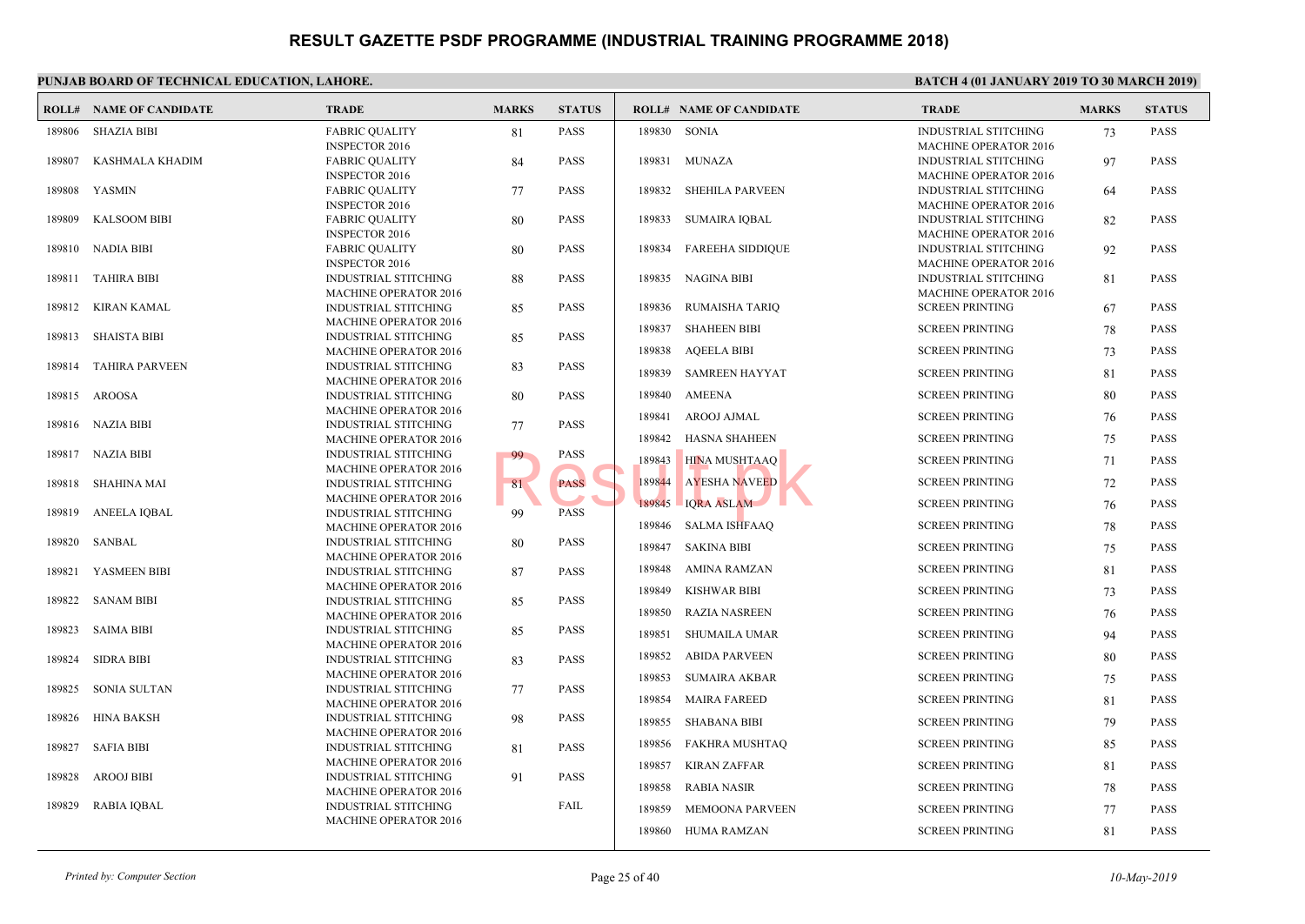|        | <b>ROLL# NAME OF CANDIDATE</b> | <b>TRADE</b>                              | <b>MARKS</b> | <b>STATUS</b> |        | <b>ROLL# NAME OF CANDIDATE</b>                    | <b>TRAL</b>  |
|--------|--------------------------------|-------------------------------------------|--------------|---------------|--------|---------------------------------------------------|--------------|
| 189861 | <b>NASEEM BIBI</b>             | <b>WARPER/WARPING</b>                     | 84           | <b>PASS</b>   |        | 189885 SHAKEELA BIBI                              | <b>WARP</b>  |
|        |                                | <b>MACHINE OPERATOR</b>                   |              | <b>PASS</b>   |        |                                                   | <b>MACH</b>  |
| 189862 | MEHNAZ ALLAH YAR               | WARPER/WARPING<br><b>MACHINE OPERATOR</b> | 83           |               |        | <b>RAINBOW INDUSTRIES PVT LTD, 810-A KHANEWAI</b> |              |
| 189863 | <b>SAIRA BANO</b>              | <b>WARPER/WARPING</b>                     | 81           | <b>PASS</b>   |        | 189886 SAMINA IMAM                                | FABRI        |
|        |                                | <b>MACHINE OPERATOR</b>                   |              |               |        |                                                   | <b>INSPE</b> |
| 189864 | NADIA YOUNAIS                  | WARPER/WARPING                            | 81           | <b>PASS</b>   | 189887 | SAIMA ZAHOOR                                      | <b>FABRI</b> |
|        |                                | <b>MACHINE OPERATOR</b>                   |              |               |        |                                                   | <b>INSPE</b> |
| 189865 | <b>ISHRAT BIBI</b>             | <b>WARPER/WARPING</b>                     | 77           | <b>PASS</b>   | 189888 | NAILA KANWAL                                      | FABRI        |
|        |                                | <b>MACHINE OPERATOR</b>                   |              |               |        |                                                   | <b>INSPE</b> |
| 189866 | MEHWISH                        | <b>WARPER/WARPING</b>                     | 81           | <b>PASS</b>   | 189889 | NAILA NOREEN                                      | FABRI        |
|        |                                | <b>MACHINE OPERATOR</b>                   |              |               |        |                                                   | <b>INSPE</b> |
| 189867 | <b>IRSHAD BIBI</b>             | <b>WARPER/WARPING</b>                     | 83           | <b>PASS</b>   | 189890 | NARJIS BATOOL                                     | <b>FABRI</b> |
|        |                                | <b>MACHINE OPERATOR</b>                   |              |               |        |                                                   | <b>INSPE</b> |
| 189868 | <b>SADIA KANWAL</b>            | <b>WARPER/WARPING</b>                     | 86           | <b>PASS</b>   | 189891 | <b>SAMINA SAEED</b>                               | FABRI        |
|        |                                | <b>MACHINE OPERATOR</b>                   |              |               |        |                                                   | <b>INSPE</b> |
| 189869 | BUSHRA MUHAMMAD BAKSH          | WARPER/WARPING                            | 87           | <b>PASS</b>   |        | 189892 NAILA ABBAS                                | FABRI        |
|        |                                | <b>MACHINE OPERATOR</b>                   |              |               |        |                                                   | <b>INSPE</b> |
| 189870 | <b>SONIA BIBI</b>              | WARPER/WARPING                            | 78           | <b>PASS</b>   |        | 189893 NIDA IJAZ                                  | <b>FABRI</b> |
|        |                                | <b>MACHINE OPERATOR</b>                   |              |               |        |                                                   | <b>INSPE</b> |
| 189871 | ANAM SHAHZADI                  | WARPER/WARPING                            | 87           | <b>PASS</b>   |        | 189894 ASIA PARVEEN                               | FABRI        |
|        |                                | <b>MACHINE OPERATOR</b>                   |              |               |        |                                                   | <b>INSPE</b> |
| 189872 | HUMA KANWAL                    | WARPER/WARPING                            | 83           | <b>PASS</b>   | 189895 | <b>AQSA TAHIR</b>                                 | FABRI        |
|        |                                | <b>MACHINE OPERATOR</b>                   |              |               |        |                                                   | <b>INSPE</b> |
| 189873 | HINA YAQOOB                    | <b>WARPER/WARPING</b>                     | 85           | <b>PASS</b>   | 189896 | <b>ROBINA NAWAB</b>                               | <b>FABRI</b> |
|        |                                | <b>MACHINE OPERATOR</b>                   |              |               |        |                                                   | <b>INSPE</b> |
| 189874 | SABA YAQOOB                    | <b>WARPER/WARPING</b>                     | 86           | <b>PASS</b>   |        | 189897 UZMA RAIZ                                  | FABRI        |
|        |                                | <b>MACHINE OPERATOR</b>                   |              |               |        |                                                   | <b>INSPE</b> |
| 189875 | NOSHEEN MANZOOR                | WARPER/WARPING                            | 82           | <b>PASS</b>   |        | 189898 ANAM BIBI                                  | FABRI        |
|        |                                | <b>MACHINE OPERATOR</b>                   |              |               |        |                                                   | <b>INSPE</b> |
| 189876 | NIMRA RUBAB                    | <b>WARPER/WARPING</b>                     | 91           | <b>PASS</b>   | 189899 | <b>SABA SALEEM</b>                                | FABRI        |
|        |                                | <b>MACHINE OPERATOR</b>                   |              |               |        |                                                   | <b>INSPE</b> |
| 189877 | NOREEN ZULFIQAR                | WARPER/WARPING                            | 79           | <b>PASS</b>   | 189900 | SHAZIA BIBI                                       | FABRI        |
|        |                                | <b>MACHINE OPERATOR</b>                   |              |               |        |                                                   | <b>INSPE</b> |
| 189878 | <b>SABRA ARSHAD</b>            | WARPER/WARPING                            | 83           | <b>PASS</b>   | 189901 | HUMAIRA KANWAL                                    | FABRI        |
|        |                                | <b>MACHINE OPERATOR</b>                   |              |               |        |                                                   | <b>INSPE</b> |
| 189879 | <b>SHAZIA NOREEN</b>           | <b>WARPER/WARPING</b>                     | 81           | <b>PASS</b>   | 189902 | RAKHSHANDA QAISAR                                 | FABRI        |
|        |                                | <b>MACHINE OPERATOR</b>                   |              |               |        |                                                   | <b>INSPE</b> |
| 189880 | <b>SUMAIRA BIBI</b>            | <b>WARPER/WARPING</b>                     | 97           | <b>PASS</b>   | 189903 | <b>SUMEERA NASIR</b>                              | FABRI        |
|        |                                | <b>MACHINE OPERATOR</b>                   |              |               |        |                                                   | <b>INSPE</b> |
| 189881 | <b>SUMAIRA BIBI</b>            | WARPER/WARPING                            | 81           | <b>PASS</b>   | 189904 | GHAZALA NASIR                                     | FABRI        |
|        |                                | <b>MACHINE OPERATOR</b>                   |              |               |        |                                                   | <b>INSPE</b> |
| 189882 | MISBAH SARDAR                  | <b>WARPER/WARPING</b>                     | 80           | <b>PASS</b>   | 189905 | PALWASHA MANZOOR                                  | FABRI        |
|        |                                | <b>MACHINE OPERATOR</b>                   |              |               |        |                                                   | <b>INSPE</b> |
| 189883 | <b>FARHAT PARVEEN</b>          | WARPER/WARPING                            | 82           | <b>PASS</b>   | 189906 | SUMBAL                                            | FABRI        |
|        |                                | <b>MACHINE OPERATOR</b>                   |              |               |        |                                                   | <b>INSPE</b> |
| 189884 | NADIA BIBI                     | <b>WARPER/WARPING</b>                     | 80           | <b>PASS</b>   | 189907 | <b>IFFAT MUNIR</b>                                | FABRI        |
|        |                                | <b>MACHINE OPERATOR</b>                   |              |               |        |                                                   | <b>INSPE</b> |
|        |                                |                                           |              |               |        |                                                   |              |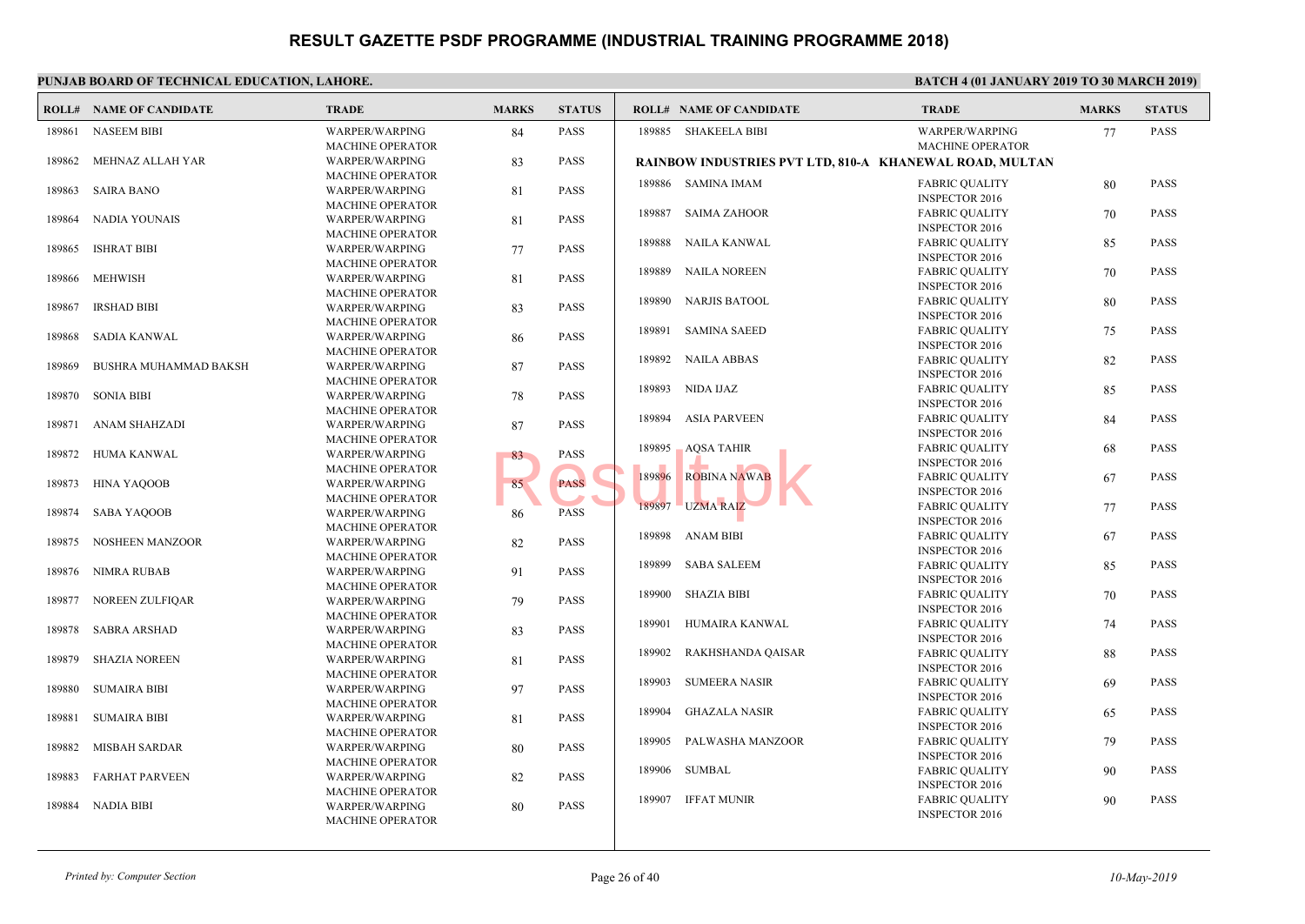|        | <b>ROLL# NAME OF CANDIDATE</b> | <b>TRADE</b>                                                | <b>MARKS</b> | <b>STATUS</b> |               | <b>ROLL# NAME OF CANDIDATE</b>                 | <b>TRAL</b>                 |
|--------|--------------------------------|-------------------------------------------------------------|--------------|---------------|---------------|------------------------------------------------|-----------------------------|
| 189908 | AFSHAN KANWAL                  | <b>FABRIC QUALITY</b>                                       | 87           | <b>PASS</b>   |               | 189932 KIRAN BIBI                              | <b>INDUS</b>                |
|        |                                | <b>INSPECTOR 2016</b>                                       |              |               |               |                                                | <b>MACH</b>                 |
| 189909 | MOBEENA SHARIF                 | <b>FABRIC QUALITY</b><br><b>INSPECTOR 2016</b>              | 89           | <b>PASS</b>   |               | 189933 SHUMILA                                 | <b>INDUS</b><br><b>MACH</b> |
| 189910 | SYEDA ASIFA BATOOL             | <b>FABRIC QUALITY</b>                                       | 87           | <b>PASS</b>   |               | RIFSONS FOOD (PVT) LIMITED, PLOT NO.192, INDUS |                             |
|        |                                | <b>INSPECTOR 2016</b>                                       |              |               | <b>MULTAN</b> |                                                |                             |
| 189911 | <b>SHAGUFTA ABBAS</b>          | <b>FABRIC QUALITY</b>                                       | 83           | <b>PASS</b>   |               | 189934 IMRAN QAISAR                            | <b>SALES</b>                |
|        |                                | <b>INSPECTOR 2016</b>                                       |              |               | 189935        | <b>DILAWAR ABBAS</b>                           | <b>SALES</b>                |
| 189912 | SANA IQBAL                     | <b>FABRIC QUALITY</b><br><b>INSPECTOR 2016</b>              | 64           | <b>PASS</b>   |               |                                                |                             |
| 189913 | SUMAIRA SHAFI                  | <b>INDUSTRIAL STITCHING</b>                                 | 85           | <b>PASS</b>   | 189936        | MUHAMMAD MUDASSIR                              | <b>SALES</b>                |
|        |                                | <b>MACHINE OPERATOR 2016</b>                                |              |               | 189937        | MUHAMMAD ZEESHAN                               | <b>SALES</b>                |
| 189914 | <b>RASHDA</b>                  | <b>INDUSTRIAL STITCHING</b>                                 | 95           | <b>PASS</b>   | 189938        | MUHAMMAD MUMTAZ                                | <b>SALES</b>                |
|        |                                | <b>MACHINE OPERATOR 2016</b>                                |              |               |               |                                                |                             |
| 189915 | <b>ASMA MUSHTAQ</b>            | <b>INDUSTRIAL STITCHING</b>                                 | 95           | <b>PASS</b>   | 189939        | HASSAN ALI                                     | <b>SALES</b>                |
|        |                                | <b>MACHINE OPERATOR 2016</b>                                |              |               | 189940        | NOOR MUSTAFA                                   | <b>SALES</b>                |
| 189916 | <b>MAHNOOR JAVED</b>           | <b>INDUSTRIAL STITCHING</b>                                 | 85           | <b>PASS</b>   | 189941        | MUHAMMAD ABBAS                                 | <b>SALES</b>                |
|        |                                | <b>MACHINE OPERATOR 2016</b>                                |              |               |               |                                                |                             |
| 189917 | <b>FAKHIRA BIBI</b>            | <b>INDUSTRIAL STITCHING</b>                                 | 81           | <b>PASS</b>   | 189942        | <b>AQIB RAZZAQ</b>                             | <b>SALES</b>                |
|        |                                | <b>MACHINE OPERATOR 2016</b>                                |              |               | 189943        | <b>HASSAN RAZA</b>                             | <b>SALES</b>                |
| 189918 | AMINA BIBI                     | <b>INDUSTRIAL STITCHING</b>                                 | 78           | <b>PASS</b>   |               |                                                |                             |
| 189919 | <b>FAIZA FAREED</b>            | <b>MACHINE OPERATOR 2016</b>                                |              | <b>PASS</b>   | 189944        | AMJAD HUSSAIN SHAH                             | <b>SALES</b>                |
|        |                                | <b>INDUSTRIAL STITCHING</b><br><b>MACHINE OPERATOR 2016</b> | 82           |               | 189945        | <b>MUHAMMAD ISMAIL</b>                         | <b>SALES</b>                |
| 189920 | <b>SABRA AYUB</b>              | <b>INDUSTRIAL STITCHING</b>                                 | 80           | <b>PASS</b>   | 189946        | <b>UMAIR ALI</b>                               | <b>SALES</b>                |
|        |                                | <b>MACHINE OPERATOR 2016</b>                                |              |               |               |                                                |                             |
| 189921 | <b>NAILA MAZHAR</b>            | <b>INDUSTRIAL STITCHING</b>                                 | 80           | <b>PASS</b>   | 189947        | <b>MUHAMMAD NASIR</b>                          | <b>SALES</b>                |
|        |                                | <b>MACHINE OPERATOR 2016</b>                                |              |               | 189948        | <b>HASHIM ZAFAR</b>                            | <b>SALES</b>                |
| 189922 | <b>SAIRA BANO</b>              | <b>INDUSTRIAL STITCHING</b>                                 | 81           | <b>PASS</b>   |               |                                                |                             |
|        |                                | <b>MACHINE OPERATOR 2016</b>                                |              |               | 189949        | MUHAMMAD FIAZ                                  | <b>SALES</b>                |
| 189923 | <b>NAILA AMIR</b>              | <b>INDUSTRIAL STITCHING</b>                                 | 83           | <b>PASS</b>   | 189950        | MUHAMMAD SHAHBAZ BHUTT                         | <b>SALES</b>                |
|        |                                | <b>MACHINE OPERATOR 2016</b>                                |              |               | 189951        | QASWAR NAWAZ                                   | <b>SALES</b>                |
| 189924 | NOSHABA JAFFAR                 | <b>INDUSTRIAL STITCHING</b>                                 | 85           | <b>PASS</b>   |               |                                                |                             |
|        |                                | <b>MACHINE OPERATOR 2016</b>                                |              |               | 189952        | <b>RAHMAN ARSHAD</b>                           | <b>SALES</b>                |
| 189925 | ASIA KIRAN                     | <b>INDUSTRIAL STITCHING</b>                                 | 96           | <b>PASS</b>   | 189953        | MUHAMMAD ISMAIL                                | <b>SALES</b>                |
| 189926 | <b>KOMAL FAIZ</b>              | <b>MACHINE OPERATOR 2016</b><br><b>INDUSTRIAL STITCHING</b> |              | <b>PASS</b>   | 189954        | MOHAMMAD AMEER HAMZA                           | <b>SALES</b>                |
|        |                                | <b>MACHINE OPERATOR 2016</b>                                | 88           |               |               |                                                |                             |
| 189927 | <b>NAGINA BIBI</b>             | <b>INDUSTRIAL STITCHING</b>                                 | 87           | <b>PASS</b>   | 189955        | NAEEM ULLAH KHAN                               | <b>SALES</b>                |
|        |                                | <b>MACHINE OPERATOR 2016</b>                                |              |               | 189956        | YASIR SAEED                                    | <b>SALES</b>                |
| 189928 | HUMA NAZ                       | <b>INDUSTRIAL STITCHING</b>                                 | 93           | <b>PASS</b>   |               |                                                |                             |
|        |                                | MACHINE OPERATOR 2016                                       |              |               | 189957        | MUHAMMAD NOMAN                                 | <b>SALES</b>                |
| 189929 | <b>NASEEM BIBI</b>             | <b>INDUSTRIAL STITCHING</b>                                 | 80           | <b>PASS</b>   | 189958        | MUHAMMAD IRFAN                                 | <b>SALES</b>                |
|        |                                | <b>MACHINE OPERATOR 2016</b>                                |              |               |               |                                                |                             |
| 189930 | <b>SAIRA FAIF</b>              | <b>INDUSTRIAL STITCHING</b>                                 | 71           | <b>PASS</b>   |               | SOUTHERN PUNJAB EMBROIDERY INDUSTRIES PVT      |                             |
|        |                                | <b>MACHINE OPERATOR 2016</b>                                |              |               |               | <b>ROAD, MULTAN</b>                            |                             |
| 189931 | AMBAR NAZ                      | <b>INDUSTRIAL STITCHING</b>                                 | 75           | <b>PASS</b>   |               | 189959 SURIYA BIBI                             | FABRI                       |
|        |                                | <b>MACHINE OPERATOR 2016</b>                                |              |               |               |                                                | 2016                        |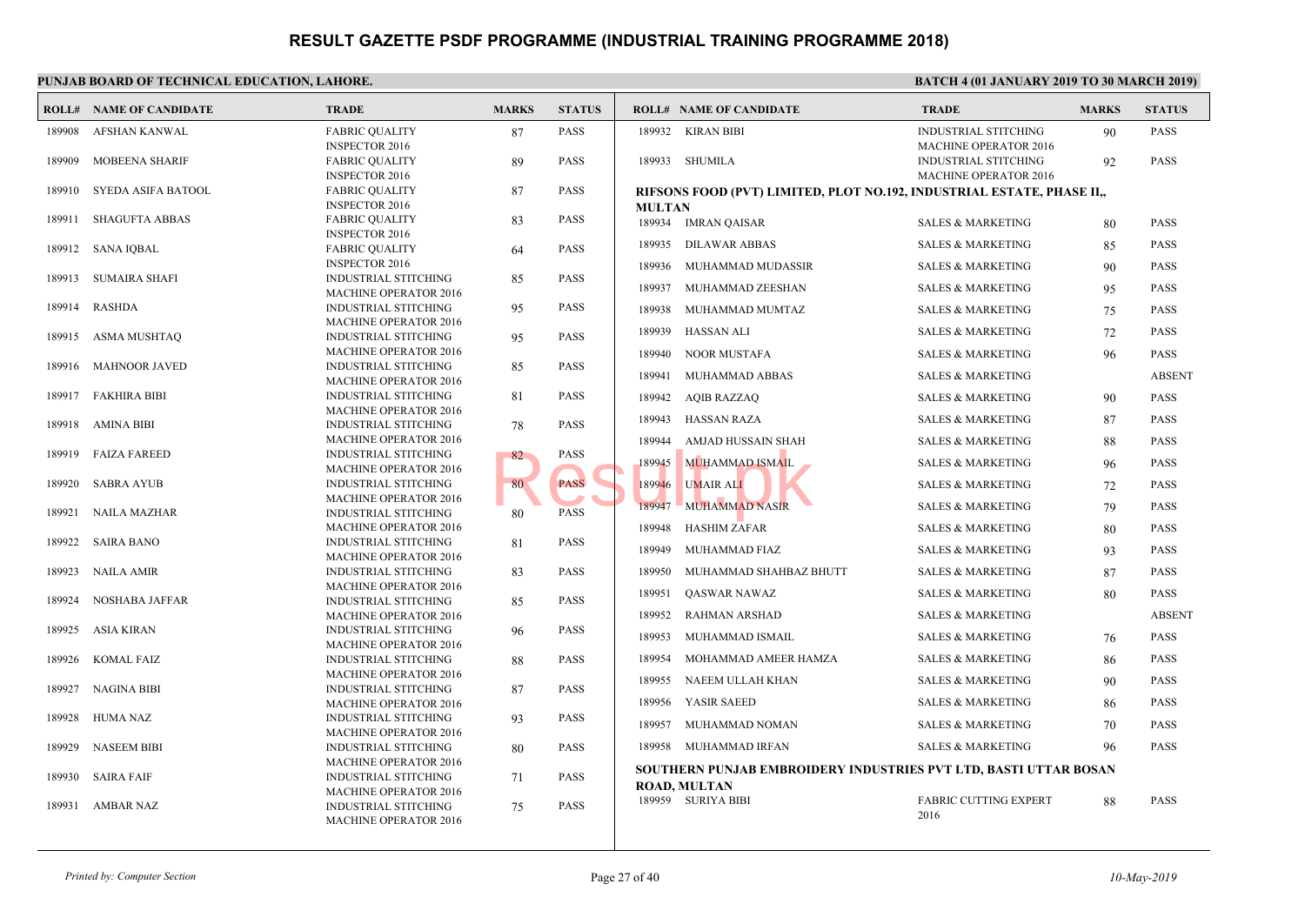|        | <b>ROLL# NAME OF CANDIDATE</b> | <b>TRADE</b>                         | <b>MARKS</b> | <b>STATUS</b> |        | <b>ROLL# NAME OF CANDIDATE</b> | <b>TRAL</b>                 |
|--------|--------------------------------|--------------------------------------|--------------|---------------|--------|--------------------------------|-----------------------------|
|        |                                |                                      |              |               |        |                                |                             |
|        | 189960 FARZANA YASEEN          | FABRIC CUTTING EXPERT<br>2016        | 88           | <b>PASS</b>   |        | 189984 MARWA                   | <b>INDUS</b><br><b>MACH</b> |
|        | 189961 FOZIA BIBI              | FABRIC CUTTING EXPERT                | 86           | <b>PASS</b>   |        | 189985 SHAHEENA MAI            | <b>INDUS</b>                |
|        |                                | 2016                                 |              |               |        |                                | <b>MACH</b>                 |
|        | 189962 ZAHRA BIBI              | <b>FABRIC CUTTING EXPERT</b>         | 78           | <b>PASS</b>   |        | 189986 SHAZIA                  | <b>INDUS</b>                |
|        |                                | 2016                                 |              |               |        |                                | <b>MACH</b>                 |
| 189963 | RUBINA BIBI                    | <b>FABRIC CUTTING EXPERT</b>         | 88           | <b>PASS</b>   |        | 189987 ASIA BIBI               | <b>INDUS</b>                |
|        |                                | 2016                                 |              |               |        |                                | <b>MACH</b>                 |
| 189964 | SAJDA                          | <b>FABRIC CUTTING EXPERT</b>         | 83           | <b>PASS</b>   |        | 189988 ZARINA BIBI             | <b>INDUS</b>                |
|        |                                | 2016                                 |              |               |        |                                | <b>MACH</b>                 |
| 189965 | NABILA ASRIF                   | <b>FABRIC CUTTING EXPERT</b><br>2016 | 74           | <b>PASS</b>   | 189989 | SUMAIRA BIBI                   | <b>INDUS</b><br><b>MACH</b> |
| 189966 | ZAHIDA PARVEEN                 | <b>FABRIC CUTTING EXPERT</b>         | 88           | <b>PASS</b>   | 189990 | SOBIA                          | <b>INDUS</b>                |
|        |                                | 2016                                 |              |               |        |                                | <b>MACH</b>                 |
| 189967 | <b>ROBINA BIBI</b>             | <b>FABRIC CUTTING EXPERT</b>         | 89           | <b>PASS</b>   | 189991 | AROOSA JAVAID                  | <b>INDUS</b>                |
|        |                                | 2016                                 |              |               |        |                                | <b>MACH</b>                 |
| 189968 | <b>SAIEED BIBI</b>             | <b>FABRIC CUTTING EXPERT</b>         | 89           | <b>PASS</b>   |        | 189992 FOUZIA SAIEEDA          | <b>INDUS</b>                |
|        |                                | 2016                                 |              |               |        |                                | <b>MACH</b>                 |
| 189969 | <b>RUKHSANA BIBI</b>           | <b>FABRIC CUTTING EXPERT</b>         | 91           | <b>PASS</b>   | 189993 | ANAM KHAN                      | <b>INDUS</b>                |
|        |                                | 2016                                 |              |               |        |                                | <b>MACH</b>                 |
| 189970 | <b>IQRA AKRAM</b>              | FABRIC CUTTING EXPERT                | 90           | <b>PASS</b>   |        | 189994 NASEEM AKHTAR           | <b>INDUS</b>                |
|        |                                | 2016                                 |              |               |        |                                | <b>MACH</b>                 |
| 189971 | <b>RIFFAT ASHRAF</b>           | FABRIC CUTTING EXPERT                | 93           | <b>PASS</b>   |        | 189995 NAHEED IQBAL            | <b>INDUS</b>                |
|        |                                | 2016                                 |              | <b>PASS</b>   |        | a ya                           | <b>MACH</b>                 |
| 189972 | SHAHEEN ASHRAF                 | <b>FABRIC CUTTING EXPERT</b><br>2016 | 90           |               |        | 189996 AMMARA MALIK            | <b>INDUS</b><br><b>MACH</b> |
|        | 189973 NOOR FATIMA             | <b>FABRIC CUTTING EXPERT</b>         | 86           | <b>PASS</b>   |        | 189997 SHAZIA IQBAL            | <b>INDUS</b>                |
|        |                                | 2016                                 |              |               |        |                                | <b>MACH</b>                 |
|        | 189974 SHAZIA IJAZ             | <b>FABRIC CUTTING EXPERT</b>         | 92           | <b>PASS</b>   |        | 189998 RAFIA BIBI              | <b>INDUS</b>                |
|        |                                | 2016                                 |              |               |        |                                | <b>MACH</b>                 |
|        | 189975 SAIRA ABDUL GHAFOOR     | <b>FABRIC CUTTING EXPERT</b>         | 90           | <b>PASS</b>   | 189999 | SAMINA BIBI                    | <b>INDUS</b>                |
|        |                                | 2016                                 |              |               |        |                                | <b>MACH</b>                 |
| 189976 | KOUSAR MAI                     | <b>FABRIC CUTTING EXPERT</b>         | 93           | <b>PASS</b>   |        | 190000 TEHMINA HANIF           | <b>INDUS</b>                |
|        |                                | 2016                                 |              |               |        |                                | <b>MACH</b>                 |
| 189977 | <b>RABIA BIBI</b>              | <b>FABRIC CUTTING EXPERT</b>         | 80           | <b>PASS</b>   |        | 190001 SANIA BIBI              | <b>INDUS</b>                |
|        |                                | 2016                                 |              |               |        |                                | <b>MACH</b>                 |
| 189978 | SAIMA AJMAL                    | <b>FABRIC CUTTING EXPERT</b><br>2016 | 90           | <b>PASS</b>   |        | 190002 ABIDA BIBI              | <b>INDUS</b>                |
| 189979 | KHALIDA MAI                    | FABRIC CUTTING EXPERT                | 86           | <b>PASS</b>   |        | 190003 SABA BIBI               | <b>MACH</b><br><b>INDUS</b> |
|        |                                | 2016                                 |              |               |        |                                | <b>MACH</b>                 |
| 189980 | ZARINA MAI                     | <b>FABRIC CUTTING EXPERT</b>         | 87           | <b>PASS</b>   |        | 190004 ROBINA NAZ              | <b>INDUS</b>                |
|        |                                | 2016                                 |              |               |        |                                | <b>MACH</b>                 |
|        | 189981 SAIMA AKHTAR            | FABRIC CUTTING EXPERT                | 93           | <b>PASS</b>   |        | 190005 SABA BIBI               | <b>INDUS</b>                |
|        |                                | 2016                                 |              |               |        |                                | <b>MACH</b>                 |
| 189982 | <b>BUSHRA</b>                  | <b>FABRIC CUTTING EXPERT</b>         | 89           | <b>PASS</b>   |        | 190006 SHAMIM BIBI             | <b>INDUS</b>                |
|        |                                | 2016                                 |              |               |        |                                | <b>MACH</b>                 |
| 189983 | SHAZIA BIBI                    | FABRIC CUTTING EXPERT                | 87           | <b>PASS</b>   |        | 190007 FOUZIA MAI              | <b>INDUS</b>                |
|        |                                | 2016                                 |              |               |        |                                | <b>MACH</b>                 |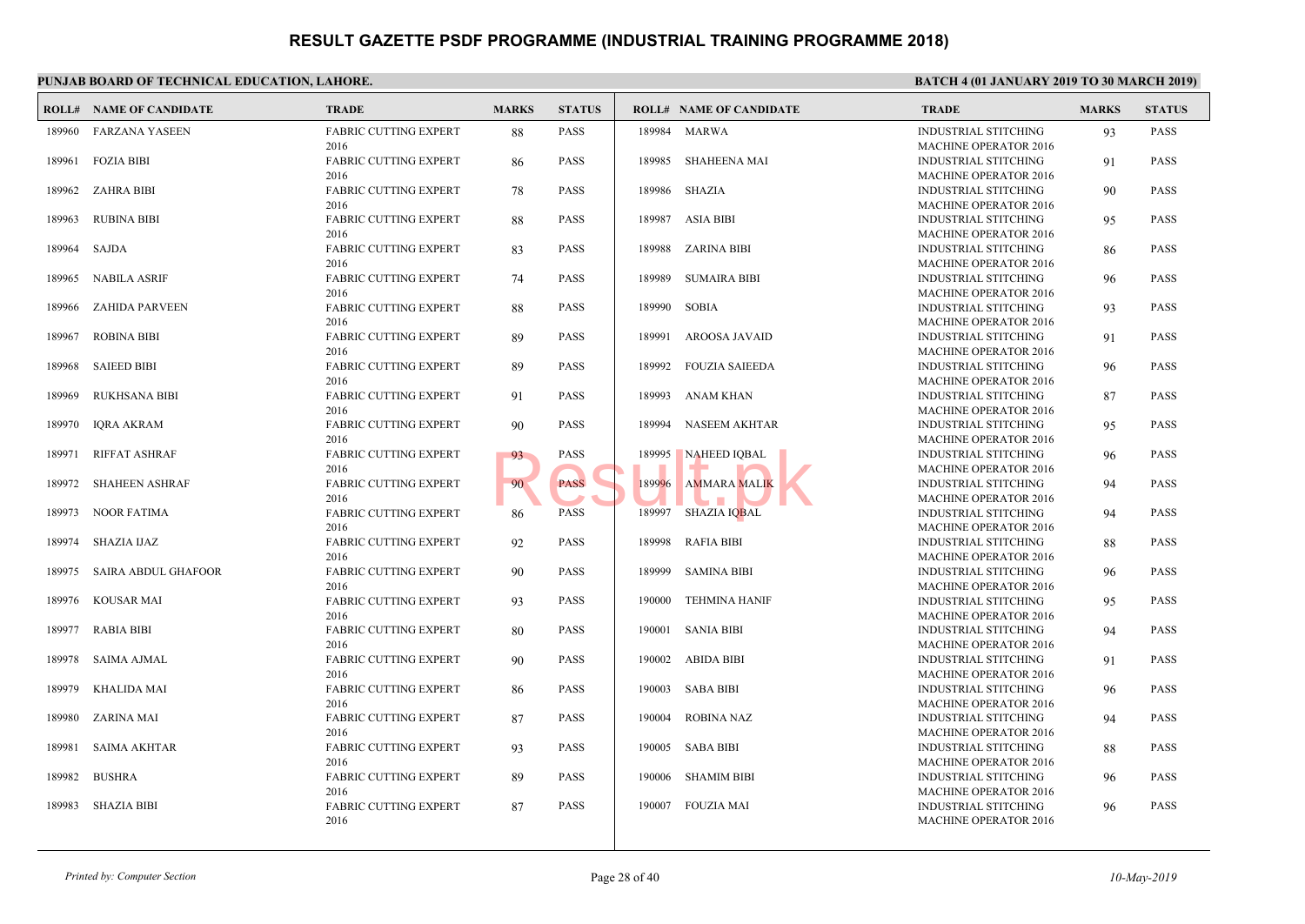|        | <b>ROLL# NAME OF CANDIDATE</b>                                  | <b>TRADE</b>                                           | <b>MARKS</b> | <b>STATUS</b> |        | <b>ROLL# NAME OF CANDIDATE</b> | <b>TRAL</b>                 |
|--------|-----------------------------------------------------------------|--------------------------------------------------------|--------------|---------------|--------|--------------------------------|-----------------------------|
| 190008 | ALIA SHAFIQ                                                     | <b>INDUSTRIAL STITCHING</b>                            | 95           | <b>PASS</b>   |        | 190038 SABA TARIO              | FABRI                       |
| 190009 | <b>SHAHINA MAI</b>                                              | <b>MACHINE OPERATOR 2016</b><br><b>SCREEN PRINTING</b> | 91           | <b>PASS</b>   |        | 190039 NAGINA MAI              | 2016<br>FABRI               |
| 190010 | <b>TEHMINA KHIZAR</b>                                           | <b>SCREEN PRINTING</b>                                 | 91           | <b>PASS</b>   |        |                                | 2016                        |
| 190011 | <b>SAFIA JAVED</b>                                              | <b>SCREEN PRINTING</b>                                 | 92           | <b>PASS</b>   |        | 190040 SONIYA MAI              | FABRI<br>2016               |
|        |                                                                 |                                                        |              |               |        | 190041 RAMZANA                 | FABRI                       |
| 190012 | <b>ROBINA BIBI</b>                                              | <b>SCREEN PRINTING</b>                                 | 92           | <b>PASS</b>   |        |                                | 2016                        |
| 190013 | NAGINA IQBAL                                                    | <b>SCREEN PRINTING</b>                                 | 91           | <b>PASS</b>   |        | 190042 FARZANA IQBAL           | FABRI                       |
| 190014 | <b>SHAHINA BASHEER</b>                                          | <b>SCREEN PRINTING</b>                                 | 92           | <b>PASS</b>   | 190043 | SAMIYA FATIMA                  | 2016<br>FABRI               |
| 190015 | <b>SHAHIDA SAMREEN</b>                                          | <b>SCREEN PRINTING</b>                                 | 91           | <b>PASS</b>   |        |                                | 2016                        |
| 190016 | SAMINA MAI                                                      | <b>SCREEN PRINTING</b>                                 | 92           | <b>PASS</b>   | 190044 | MUNIBA                         | FABRI                       |
| 190017 | NARGIS SADIO                                                    | <b>SCREEN PRINTING</b>                                 | 91           | <b>PASS</b>   |        | 190045 SARIA BABI              | 2016<br><b>FABRI</b>        |
|        |                                                                 |                                                        |              |               |        |                                | 2016                        |
| 190018 | <b>GULSHAN NADEEM</b>                                           | <b>SCREEN PRINTING</b>                                 | 91           | <b>PASS</b>   |        | 190046 ALLAH RAHKI             | FABRI                       |
| 190019 | <b>ASMA PARVEEN</b>                                             | <b>SCREEN PRINTING</b>                                 | 88           | <b>PASS</b>   |        |                                | 2016                        |
| 190020 | <b>AMNA BIBI</b>                                                | <b>SCREEN PRINTING</b>                                 | 90           | <b>PASS</b>   |        | 190047 SUMREEN                 | FABRI                       |
| 190021 | <b>AIMAN SALEEM</b>                                             | <b>SCREEN PRINTING</b>                                 | 89           | <b>PASS</b>   |        | 190048 ASIA BIBI               | 2016<br>FABRI               |
| 190022 | <b>UM-E-FARWA</b>                                               | <b>SCREEN PRINTING</b>                                 | 88           | <b>PASS</b>   |        |                                | 2016                        |
| 190023 | ZOBIA AKRAM                                                     | <b>SCREEN PRINTING</b>                                 | 90           | <b>PASS</b>   | 190049 | <b>RABIA HAMED</b>             | FABRI<br>2016               |
| 190024 | MARYAM                                                          | <b>SCREEN PRINTING</b>                                 | 91           | <b>PASS</b>   | 190050 | <b>BAKHTAWAR MANZOR</b>        | FABRI                       |
| 190025 | <b>SHAMIM MAI</b>                                               | <b>SCREEN PRINTING</b>                                 | 89           | <b>PASS</b>   |        | 190051 NAGINA MAI              | 2016<br>FABRI               |
| 190026 | <b>SHAZIA MAI</b>                                               | <b>SCREEN PRINTING</b>                                 |              | <b>PASS</b>   |        |                                | 2016                        |
|        |                                                                 |                                                        | 92           |               |        | 190052 HASEENA MAI             | FABRI                       |
| 190027 | AYESHA NAWAZ                                                    | <b>SCREEN PRINTING</b>                                 | 92           | <b>PASS</b>   |        |                                | 2016                        |
| 190028 | WAJEEHA AKBAR                                                   | <b>SCREEN PRINTING</b>                                 | 94           | <b>PASS</b>   |        | 190053 HINA JAFEER             | FABRI<br>2016               |
| 190029 | SHAN-E-FATIMA MALIK                                             | <b>SCREEN PRINTING</b>                                 | 94           | <b>PASS</b>   | 190054 | NAGMA NAZ                      | FABRI                       |
| 190030 | <b>SONIA BIBI</b>                                               | <b>SCREEN PRINTING</b>                                 | 86           | <b>PASS</b>   |        |                                | 2016                        |
| 190031 | <b>BUSHRA SHOUKAT</b>                                           | <b>SCREEN PRINTING</b>                                 | 93           | <b>PASS</b>   |        | 190055 SANIA BIBI              | FABRI<br>2016               |
| 190032 | <b>SANIA BIBI</b>                                               | <b>SCREEN PRINTING</b>                                 | 86           | <b>PASS</b>   | 190056 | KHALIDA MAI                    | FABRI                       |
|        | 190033 SUMERA BIBI                                              | <b>SCREEN PRINTING</b>                                 | 92           | <b>PASS</b>   |        | 190057 ROHINA BIBI             | 2016<br>FABRI               |
|        | SOUTHERN PUNJAB EMBROIDERY INDUSTRIES PVT LTD, QADIR PUR RAWAN, |                                                        |              |               |        |                                | 2016                        |
|        | KHANEWAL ROAD,, MULTAN                                          |                                                        |              |               | 190058 | AYESHA BIBI                    | FABRI                       |
|        | 190034 FARZANA                                                  | <b>FABRIC CUTTING EXPERT</b>                           | 86           | <b>PASS</b>   | 190059 | SANAM ZAFAR                    | 2016<br><b>INDUS</b>        |
| 190035 | <b>ROBINA BIBI</b>                                              | 2016<br><b>FABRIC CUTTING EXPERT</b>                   | 89           | <b>PASS</b>   |        |                                | <b>MACH</b>                 |
|        |                                                                 | 2016                                                   |              |               | 190060 | <b>TEHMINA ALTAF</b>           | <b>INDUS</b>                |
| 190036 | RIFFAT ABDUL RAZZAQ                                             | FABRIC CUTTING EXPERT<br>2016                          | 94           | <b>PASS</b>   |        | 190061 SOBIA BIBI              | <b>MACH</b><br><b>INDUS</b> |
|        | 190037 SIHYAM                                                   | <b>FABRIC CUTTING EXPERT</b><br>2016                   | 89           | <b>PASS</b>   |        |                                | <b>MACH</b>                 |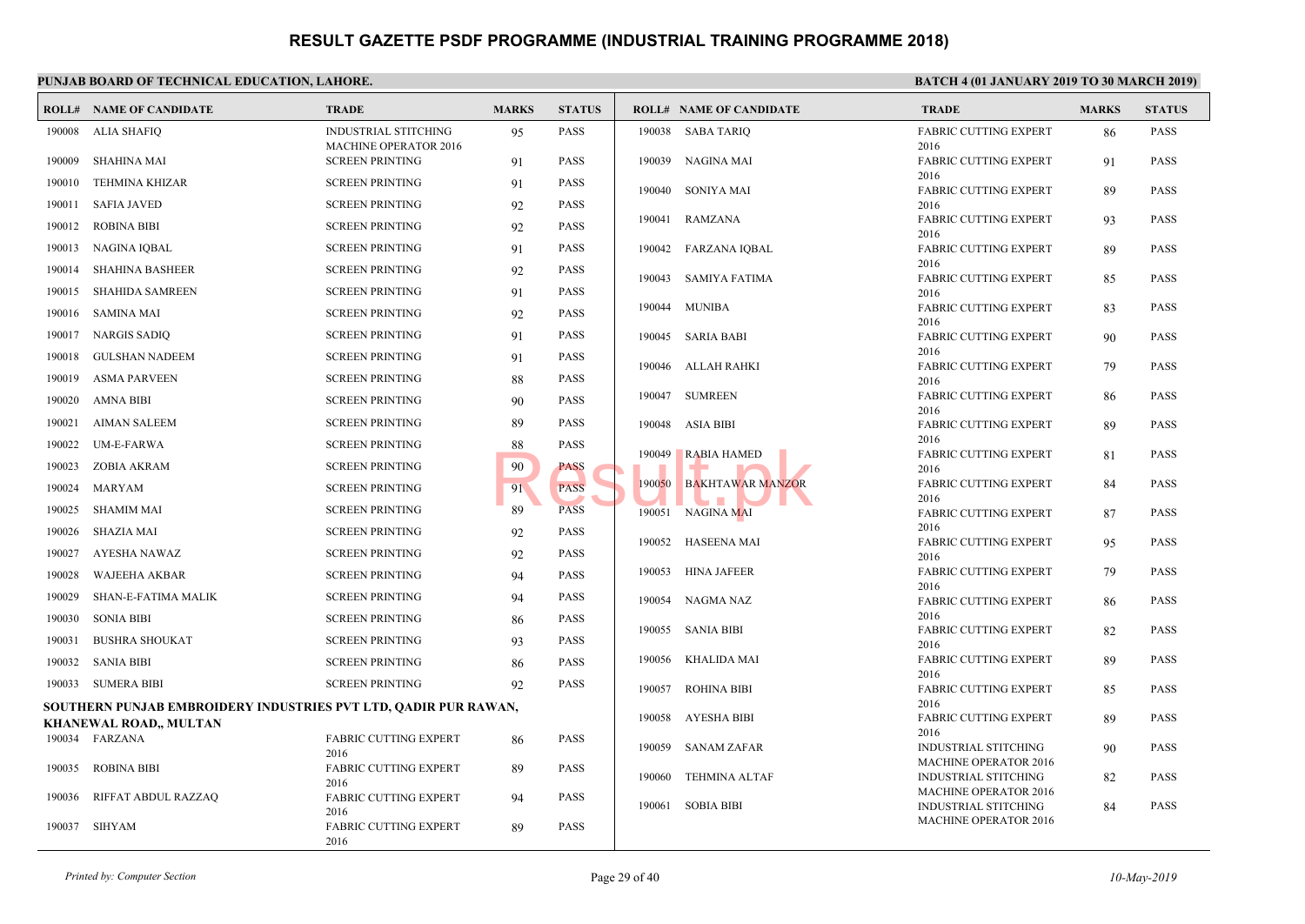|        | <b>ROLL# NAME OF CANDIDATE</b> | <b>TRADE</b>                                                | <b>MARKS</b> | <b>STATUS</b> |        | <b>ROLL# NAME OF CANDIDATE</b>                   | <b>TRAL</b>          |
|--------|--------------------------------|-------------------------------------------------------------|--------------|---------------|--------|--------------------------------------------------|----------------------|
|        | 190062 NASREEN BIBI            | <b>INDUSTRIAL STITCHING</b>                                 | 80           | <b>PASS</b>   | 190087 | <b>PARVEEN BIBI</b>                              | <b>SCREE</b>         |
|        |                                | <b>MACHINE OPERATOR 2016</b>                                |              |               | 190088 | <b>MISBAH NAAZ</b>                               | <b>SCREE</b>         |
| 190063 | <b>IRSHAD BIBI</b>             | <b>INDUSTRIAL STITCHING</b>                                 | 91           | <b>PASS</b>   |        |                                                  |                      |
|        |                                | <b>MACHINE OPERATOR 2016</b>                                |              |               | 190089 | <b>NAYAAB BIBI</b>                               | <b>SCREE</b>         |
| 190064 | <b>RUKHSANA AMIR</b>           | <b>INDUSTRIAL STITCHING</b>                                 | 98           | <b>PASS</b>   | 190090 | <b>PARVEEN BIBI</b>                              | <b>SCREE</b>         |
|        |                                | <b>MACHINE OPERATOR 2016</b>                                |              |               | 190091 | <b>NARGIS BIBI</b>                               | <b>SCREE</b>         |
| 190065 | AZRAAN BIBI                    | <b>INDUSTRIAL STITCHING</b><br><b>MACHINE OPERATOR 2016</b> | 97           | <b>PASS</b>   |        |                                                  |                      |
| 190066 | <b>ASIA BIBI</b>               | <b>INDUSTRIAL STITCHING</b>                                 | 87           | <b>PASS</b>   | 190092 | <b>SUMERA BIBI</b>                               | <b>SCREE</b>         |
|        |                                | <b>MACHINE OPERATOR 2016</b>                                |              |               | 190093 | AYESHA RANI                                      | <b>SCREE</b>         |
| 190067 | NADIA BIBI                     | <b>INDUSTRIAL STITCHING</b>                                 | 71           | <b>PASS</b>   |        |                                                  |                      |
|        |                                | <b>MACHINE OPERATOR 2016</b>                                |              |               | 190094 | <b>TAHIRA MAI</b>                                | <b>SCREE</b>         |
| 190068 | <b>IRUM BIBI</b>               | <b>INDUSTRIAL STITCHING</b>                                 | 78           | <b>PASS</b>   | 190095 | <b>SADIA SATTAR</b>                              | <b>SCREE</b>         |
|        |                                | <b>MACHINE OPERATOR 2016</b>                                |              |               | 190096 | <b>IRUM</b>                                      | <b>SCREE</b>         |
| 190069 | NAGINA ZAFAR                   | <b>INDUSTRIAL STITCHING</b>                                 | 80           | <b>PASS</b>   |        |                                                  |                      |
|        |                                | <b>MACHINE OPERATOR 2016</b>                                |              |               | 190097 | <b>BAKHTAWAR BIBI</b>                            | <b>SCREE</b>         |
| 190070 | HALEEMA MAI                    | <b>INDUSTRIAL STITCHING</b>                                 | 80           | <b>PASS</b>   | 190098 | <b>RUKHSANA BIBI</b>                             | <b>SCREE</b>         |
|        |                                | <b>MACHINE OPERATOR 2016</b>                                |              |               |        |                                                  |                      |
| 190071 | FARZANA BIBI                   | <b>INDUSTRIAL STITCHING</b>                                 | 76           | <b>PASS</b>   | 190099 | <b>SUMAIRA BIBI</b>                              | <b>SCREE</b>         |
|        |                                | <b>MACHINE OPERATOR 2016</b>                                |              |               | 190100 | NUSRAT MAI                                       | <b>SCREE</b>         |
| 190072 | AYESHA YUNAS                   | <b>INDUSTRIAL STITCHING</b><br><b>MACHINE OPERATOR 2016</b> | 83           | <b>PASS</b>   | 190101 | <b>NAZIA BIBI</b>                                | <b>SCREE</b>         |
| 190073 | <b>SURIA BANO</b>              | <b>INDUSTRIAL STITCHING</b>                                 | 94           | <b>PASS</b>   |        |                                                  |                      |
|        |                                | <b>MACHINE OPERATOR 2016</b>                                |              |               | 190102 | <b>SOBIA BIBI</b>                                | <b>SCREE</b>         |
| 190074 | SAMINA SAHZADI                 | <b>INDUSTRIAL STITCHING</b>                                 | 76           | <b>PASS</b>   | 190103 | <b>RUKHSANA BIBI</b>                             | <b>SCREE</b>         |
|        |                                | <b>MACHINE OPERATOR 2016</b>                                |              |               | 190104 | <b>RUKHSANA BIBI</b>                             | <b>SCREE</b>         |
| 190075 | MAHWISH BIBI                   | <b>INDUSTRIAL STITCHING</b>                                 | 76           | <b>PASS</b>   |        |                                                  |                      |
|        |                                | <b>MACHINE OPERATOR 2016</b>                                |              |               | 190105 | <b>NASREEN MAI</b>                               | <b>SCREE</b>         |
| 190076 | <b>SOBIA BIBI</b>              | <b>INDUSTRIAL STITCHING</b>                                 | 88           | <b>PASS</b>   |        | 190106 SAIMA KHADIM                              | <b>SCREE</b>         |
|        |                                | <b>MACHINE OPERATOR 2016</b>                                |              |               |        |                                                  |                      |
| 190077 | <b>AMBREEN KOSAR</b>           | <b>INDUSTRIAL STITCHING</b>                                 | 89           | <b>PASS</b>   |        | <b>SOUTHERN PUNJAB EMBROIDERY INDUSTRIES PVT</b> |                      |
|        |                                | <b>MACHINE OPERATOR 2016</b>                                |              |               |        | <b>BYPASS BOSAN ROAD,, MULTAN</b>                |                      |
| 190078 | SHAMSA KANWAL BIBI             | <b>INDUSTRIAL STITCHING</b>                                 | 98           | <b>PASS</b>   |        | 190107 MEHWISH BAQA                              | FABRI                |
| 190079 | SAMINA BIBI                    | <b>MACHINE OPERATOR 2016</b><br><b>INDUSTRIAL STITCHING</b> |              | PASS          | 190108 | SANA BIBI                                        | 2016<br><b>FABRI</b> |
|        |                                | <b>MACHINE OPERATOR 2016</b>                                | 98           |               |        |                                                  | 2016                 |
| 190080 | SAFIA MAII                     | <b>INDUSTRIAL STITCHING</b>                                 | 94           | <b>PASS</b>   |        | 190109 SANA NAWAZ                                | FABRI                |
|        |                                | <b>MACHINE OPERATOR 2016</b>                                |              |               |        |                                                  | 2016                 |
| 190081 | <b>SAMINA BIBI</b>             | <b>INDUSTRIAL STITCHING</b>                                 | 92           | <b>PASS</b>   |        | 190110 RABIA ASLAM                               | FABRI                |
|        |                                | <b>MACHINE OPERATOR 2016</b>                                |              |               |        |                                                  | 2016                 |
| 190082 | <b>KOSAR BIB</b>               | <b>INDUSTRIAL STITCHING</b>                                 | 90           | <b>PASS</b>   |        | 190111 SAIMA ASHGAR                              | FABRI                |
|        |                                | <b>MACHINE OPERATOR 2016</b>                                |              |               |        |                                                  | 2016                 |
| 190083 | SOBIA BIBI                     | <b>INDUSTRIAL STITCHING</b>                                 | 98           | <b>PASS</b>   |        | 190112 SHAZIA MAI                                | FABRI                |
|        |                                | <b>MACHINE OPERATOR 2016</b>                                |              |               |        |                                                  | 2016                 |
| 190084 | AFSHAN JAFAR                   | <b>SCREEN PRINTING</b>                                      | 94           | <b>PASS</b>   | 190113 | KHALIDA YASEEN                                   | FABRI                |
| 190085 | SAJIDA MAI                     | <b>SCREEN PRINTING</b>                                      | 84           | <b>PASS</b>   |        |                                                  | 2016                 |
|        | 190086 RAZIA BIBI              | <b>SCREEN PRINTING</b>                                      | 95           | PASS          | 190114 | NOREEN FATIMA                                    | <b>FABR</b><br>2016  |
|        |                                |                                                             |              |               |        |                                                  |                      |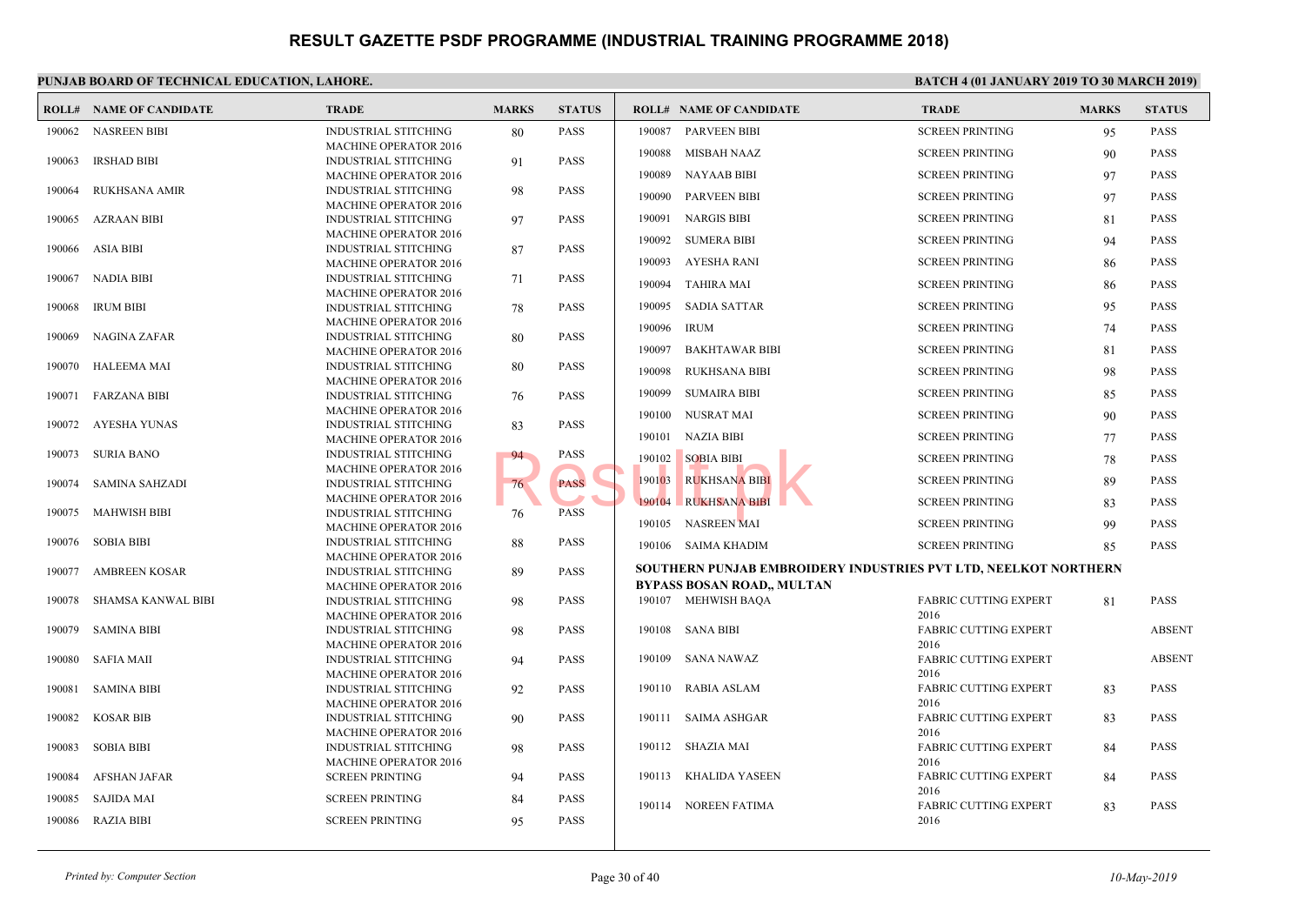|        | <b>ROLL# NAME OF CANDIDATE</b> | <b>TRADE</b>                                                | <b>MARKS</b> | <b>STATUS</b> |             | <b>ROLL# NAME OF CANDIDATE</b> | <b>TRAL</b>                 |
|--------|--------------------------------|-------------------------------------------------------------|--------------|---------------|-------------|--------------------------------|-----------------------------|
|        | 190115 AQSA ABBAS              | <b>FABRIC CUTTING EXPERT</b>                                | 81           | <b>PASS</b>   |             | 190139 ASIFA ANWAR             | <b>INDUS</b>                |
|        |                                | 2016                                                        |              |               |             |                                | <b>MACH</b>                 |
|        | 190116 TOOBA                   | <b>FABRIC CUTTING EXPERT</b>                                | 86           | <b>PASS</b>   | 190140 SABA |                                | <b>INDUS</b>                |
|        |                                | 2016                                                        |              |               |             |                                | <b>MACH</b>                 |
|        | 190117 SOBIA BILAL             | <b>FABRIC CUTTING EXPERT</b>                                |              | <b>ABSENT</b> |             | 190141 MAZRA MAI               | <b>INDUS</b>                |
|        | 190118 KHANZA RUBAB            | 2016<br><b>FABRIC CUTTING EXPERT</b>                        |              | <b>PASS</b>   |             | 190142 HINA PRVEEN             | <b>MACH</b><br><b>INDUS</b> |
|        |                                | 2016                                                        | 79           |               |             |                                | <b>MACH</b>                 |
|        | 190119 NIMRA KHAN              | <b>FABRIC CUTTING EXPERT</b>                                | 81           | <b>PASS</b>   |             | 190143 HAJRAAN MAI             | <b>INDUS</b>                |
|        |                                | 2016                                                        |              |               |             |                                | <b>MACH</b>                 |
|        | 190120 SUMIA KHIZAR            | <b>FABRIC CUTTING EXPERT</b>                                | 75           | <b>PASS</b>   |             | 190144 ALLA WAYIE              | <b>INDUS</b>                |
|        |                                | 2016                                                        |              |               |             |                                | <b>MACH</b>                 |
| 190121 | KALSOOM MAI                    | <b>FABRIC CUTTING EXPERT</b>                                | 80           | <b>PASS</b>   |             | 190145 FOZIA BIBI              | <b>INDUS</b>                |
|        |                                | 2016                                                        |              |               |             |                                | <b>MACH</b>                 |
|        | 190122 NADIA BIBI              | <b>FABRIC CUTTING EXPERT</b>                                | 84           | <b>PASS</b>   |             | 190146 TAHIRA QASSAM           | <b>INDUS</b>                |
|        |                                | 2016                                                        |              |               |             |                                | <b>MACH</b>                 |
| 190123 | SABINA BIBI                    | <b>FABRIC CUTTING EXPERT</b>                                |              | <b>ABSENT</b> |             | 190147 SOINA RAFOUE            | <b>INDUS</b>                |
|        |                                | 2016                                                        |              |               |             |                                | <b>MACH</b>                 |
| 190124 | <b>TASLEEM BIBI</b>            | <b>FABRIC CUTTING EXPERT</b>                                | 83           | <b>PASS</b>   |             | 190148 ZANAB NOR               | <b>INDUS</b>                |
|        |                                | 2016                                                        |              |               |             |                                | <b>MACH</b>                 |
|        | 190125 SALMA MAI               | <b>FABRIC CUTTING EXPERT</b>                                | 82           | <b>PASS</b>   |             | 190149 SHARMEEN SADQUEE        | <b>INDUS</b>                |
|        |                                | 2016                                                        |              | <b>ABSENT</b> | 190150      |                                | <b>MACH</b>                 |
|        | 190126 ASFA KHAAN              | <b>FABRIC CUTTING EXPERT</b><br>2016                        |              |               |             | <b>HUMA ASGHAR</b>             | <b>INDUS</b><br><b>MACH</b> |
|        | 190127 ASMA RASHEED            | <b>FABRIC CUTTING EXPERT</b>                                |              | <b>ABSENT</b> | 190151      | <b>RABIA BATOOL</b>            | <b>INDUS</b>                |
|        |                                | 2016                                                        |              |               |             |                                | <b>MACH</b>                 |
|        | 190128 AZRA KOSAR              | <b>FABRIC CUTTING EXPERT</b>                                |              | <b>ABSENT</b> |             | 190152 RAMISH LIAQAT ALI       | <b>INDUS</b>                |
|        |                                | 2016                                                        |              |               |             |                                | <b>MACH</b>                 |
| 190129 | KOSAR TALIB                    | <b>FABRIC CUTTING EXPERT</b>                                | 81           | <b>PASS</b>   |             | 190153 NADIA ASGHAR            | <b>INDUS</b>                |
|        |                                | 2016                                                        |              |               |             |                                | <b>MACH</b>                 |
|        | 190130 GULSHAN BIBI            | FABRIC CUTTING EXPERT                                       | 82           | <b>PASS</b>   |             | 190154 NUSRAT MAI              | <b>INDUS</b>                |
|        |                                | 2016                                                        |              |               |             |                                | <b>MACH</b>                 |
|        | 190131 ZAKIA BIBI              | <b>FABRIC CUTTING EXPERT</b>                                | 79           | <b>PASS</b>   |             | 190155 SABIMNA BIBI            | <b>INDUS</b>                |
|        |                                | 2016                                                        |              |               |             |                                | <b>MACH</b>                 |
|        | 190132 SONIA RAZAQ             | <b>INDUSTRIAL STITCHING</b>                                 | 93           | <b>PASS</b>   |             | 190156 FOZIA IJAZ              | <b>SCREE</b>                |
|        |                                | MACHINE OPERATOR 2016                                       |              |               |             | 190157 UZMA MUKHTIYAAR         | <b>SCREE</b>                |
| 190133 | RABIA BIBI                     | <b>INDUSTRIAL STITCHING</b>                                 | 90           | <b>PASS</b>   |             |                                |                             |
|        |                                | <b>MACHINE OPERATOR 2016</b>                                |              |               |             | 190158 ANSA GULL               | <b>SCREE</b>                |
|        | 190134 NAZIA MUSHTAQ           | INDUSTRIAL STITCHING                                        | 77           | <b>PASS</b>   |             | 190159 ANAM RAMZAN             | <b>SCREE</b>                |
|        |                                | <b>MACHINE OPERATOR 2016</b>                                |              |               |             |                                |                             |
|        | 190135 HAFSAH ASHFAQ           | INDUSTRIAL STITCHING                                        | 90           | <b>PASS</b>   |             | 190160 RAFIYA KHALIL           | <b>SCREE</b>                |
|        | 190136 SHEHLA BIBI             | <b>MACHINE OPERATOR 2016</b>                                |              | <b>PASS</b>   |             | 190161 FATIMA KHALIL           | <b>SCREE</b>                |
|        |                                | <b>INDUSTRIAL STITCHING</b><br><b>MACHINE OPERATOR 2016</b> | 92           |               | 190162 ISRA |                                | <b>SCREE</b>                |
|        | 190137 MARYAM ZAFAR            | INDUSTRIAL STITCHING                                        | 95           | PASS          |             |                                |                             |
|        |                                | <b>MACHINE OPERATOR 2016</b>                                |              |               | 190163      | <b>AFSHAN MUBEEN</b>           | <b>SCREE</b>                |
|        | 190138 RUKHSANA RAFIQ          | INDUSTRIAL STITCHING                                        | 81           | <b>PASS</b>   | 190164      | RABIA                          | <b>SCREE</b>                |
|        |                                | <b>MACHINE OPERATOR 2016</b>                                |              |               |             |                                |                             |
|        |                                |                                                             |              |               |             | 190165 AMMARA TAREEN           | <b>SCREE</b>                |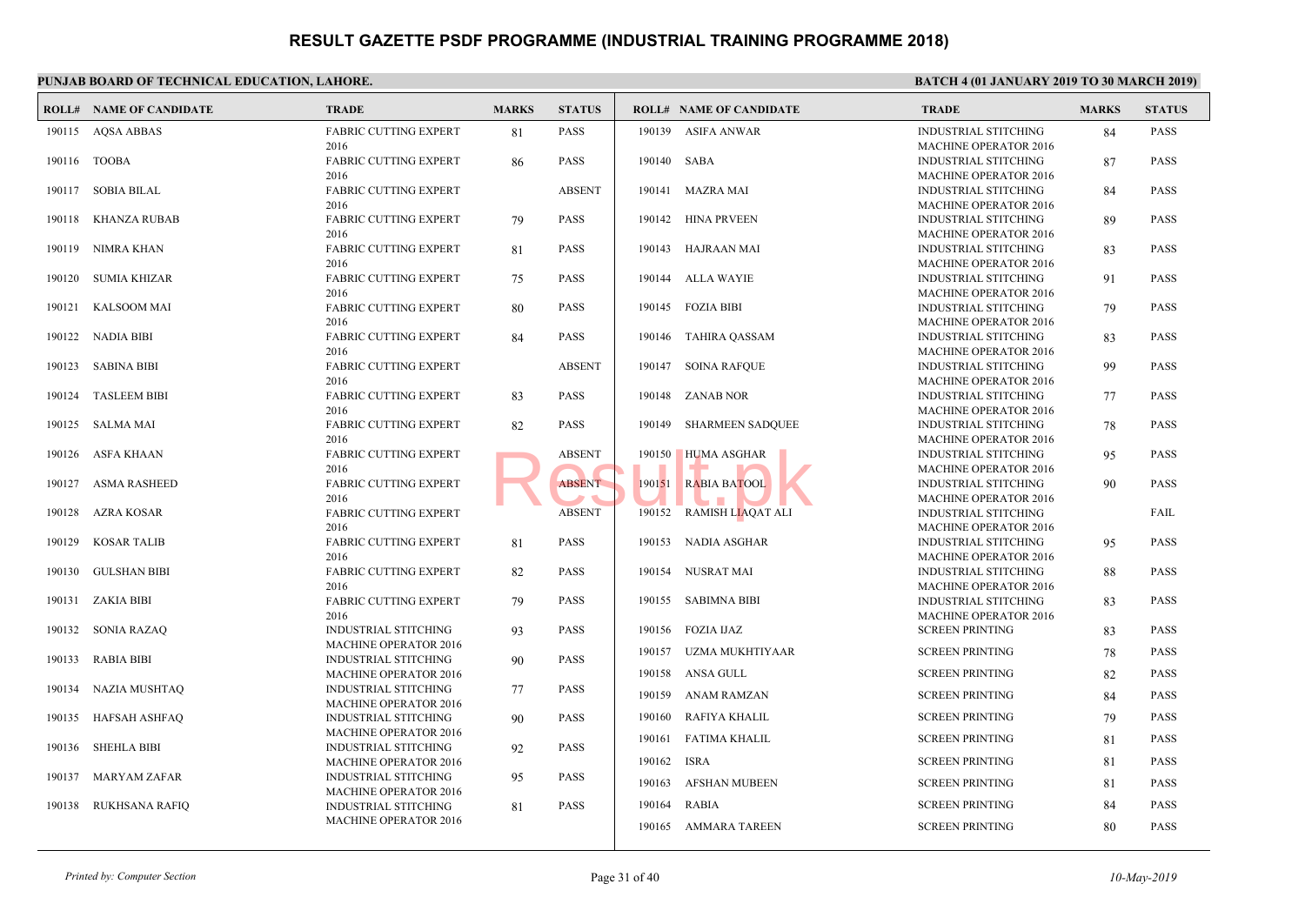|                          | <b>ROLL# NAME OF CANDIDATE</b>                                     | <b>TRADE</b>           | <b>MARKS</b> | <b>STATUS</b> |        | <b>ROLL# NAME OF CANDIDATE</b> | <b>TRAL</b>  |
|--------------------------|--------------------------------------------------------------------|------------------------|--------------|---------------|--------|--------------------------------|--------------|
| 190166                   | AREEBA JAFAR                                                       | <b>SCREEN PRINTING</b> | 84           | <b>PASS</b>   | 190197 | <b>SAQIB MEHMOOD</b>           | <b>SAFET</b> |
| 190167                   | <b>BAKHTAWAR MALIK</b>                                             | <b>SCREEN PRINTING</b> | 84           | <b>PASS</b>   | 190198 | <b>MALIK FAHAD YAR</b>         | <b>SAFET</b> |
| 190168                   | <b>TEHSEEN ZAFFAR</b>                                              | <b>SCREEN PRINTING</b> | 87           | <b>PASS</b>   | 190199 | <b>NAZIA</b>                   | <b>SAFET</b> |
| 190169                   | <b>KOMAL ZAFFAR</b>                                                | <b>SCREEN PRINTING</b> | 80           | <b>PASS</b>   | 190200 | MUHAMMAD WAQAS                 | <b>SAFET</b> |
| 190170                   | <b>BISMA NAZEER</b>                                                | <b>SCREEN PRINTING</b> | 85           | <b>PASS</b>   | 190201 | <b>UMAR HASEEB</b>             | <b>SAFET</b> |
| 190171                   | <b>HUMAIRA BIBI</b>                                                | <b>SCREEN PRINTING</b> | 87           | <b>PASS</b>   | 190202 | ALI JAMEEL MALHI               | <b>SAFET</b> |
| 190172                   | KIRAN SHAREEF                                                      | <b>SCREEN PRINTING</b> | 80           | PASS          | 190203 | AHSAN RAZA                     | <b>SAFET</b> |
| 190173                   | SOINA MAI                                                          | <b>SCREEN PRINTING</b> | 83           | <b>PASS</b>   | 190204 | ABDUL REHMAN ALAM              | <b>SAFET</b> |
| 190174                   | SANA                                                               | <b>SCREEN PRINTING</b> | 83           | <b>PASS</b>   | 190205 | MUHAMMAD USAMA                 | <b>SAFET</b> |
| 190175                   | SHAZIA BIBI                                                        | <b>SCREEN PRINTING</b> | 89           | <b>PASS</b>   | 190206 | ALI HAMZA                      | <b>SAFET</b> |
| 190176                   | <b>RUBINA PERVEEN</b>                                              | <b>SCREEN PRINTING</b> | 84           | <b>PASS</b>   | 190207 | <b>SANA SAEED</b>              | <b>SAFET</b> |
| 190177                   | MUSARAT BIBI                                                       | <b>SCREEN PRINTING</b> | 78           | <b>PASS</b>   | 190208 | <b>QAISAR YOUNIS</b>           | <b>SAFET</b> |
| 190178                   | <b>UMME HABIBA</b>                                                 | <b>SCREEN PRINTING</b> | 82           | <b>PASS</b>   | 190209 | ANEEQA SHAHZADI                | <b>SAFET</b> |
| 190179                   | NADIA BIBI                                                         | <b>SCREEN PRINTING</b> | 82           | <b>PASS</b>   | 190210 | MUHAMMAD MURTAZA KHAN          | <b>SAFET</b> |
| 190180                   | SHABANA BIBI                                                       | <b>SCREEN PRINTING</b> | 90           | <b>PASS</b>   | 190211 | MUHAMMAD RASHID                | <b>SAFET</b> |
|                          | WARRIACH BUILDERS, NIT BUILDING, MAIN CIRCULAR ROAD, SADDIQ PURA,, |                        |              |               | 190212 | MUHAMMAD ANEES SARWAR          | <b>SAFET</b> |
| <b>NAROWAL</b><br>190181 | JUNAID IQBAL                                                       | SAFETY INSPECTOR 2016  | 80           | <b>PASS</b>   | 190213 | <b>ASAD REHMAN</b>             | <b>SAFET</b> |
| 190182                   | SYED SHAHEED RAZWAN UL HAQ                                         | SAFETY INSPECTOR 2016  | 90           | <b>PASS</b>   | 190214 | <b>SAIQA SALAMAT</b>           | <b>SAFET</b> |
| 190183                   | WAQAS ALI                                                          | SAFETY INSPECTOR 2016  | 75           | <b>PASS</b>   | 190215 | <b>LAVEES BABAR</b>            | <b>SAFET</b> |
| 190184                   | <b>GHULAM ABBAS</b>                                                | SAFETY INSPECTOR 2016  |              | <b>ABSENT</b> | 190216 | <b>SAMAN AROOJ</b>             | <b>SAFET</b> |
| 190185                   | SHAHZAIB KHAN                                                      | SAFETY INSPECTOR 2016  | 85           | PASS          |        | 190217 SANA                    | <b>SAFET</b> |
| 190186                   | MUHAMMAD TANVEER                                                   | SAFETY INSPECTOR 2016  | 82           | <b>PASS</b>   | 190218 | <b>SHUMAILA BIBI</b>           | <b>SAFET</b> |
| 190187                   | SAQIB ALI                                                          | SAFETY INSPECTOR 2016  |              | <b>PASS</b>   | 190219 | <b>SOBIA IRSHAD</b>            | <b>SAFET</b> |
| 190188                   | <b>MUBEEN ARSHAD</b>                                               | SAFETY INSPECTOR 2016  | 88           | <b>PASS</b>   | 190220 | ALEENA SHAHZADI                | <b>SAFET</b> |
| 190189                   | MUHAMMAD SAJAWALANWAR                                              | SAFETY INSPECTOR 2016  | 87           | <b>PASS</b>   | 190221 | <b>HASEEB SHAHID</b>           | <b>SAFET</b> |
| 190190                   | ALI ASIM                                                           | SAFETY INSPECTOR 2016  | 88           | <b>PASS</b>   | 190222 | MUHAMMAD AMIR                  | <b>SAFET</b> |
| 190191                   | <b>HABIB SULTAN</b>                                                |                        | 79           | <b>PASS</b>   | 190223 | MUHAMMAD NAZIM                 | <b>SAFET</b> |
|                          |                                                                    | SAFETY INSPECTOR 2016  | 92           |               | 190224 | <b>FAREEHA BIBI</b>            | <b>SAFET</b> |
| 190192                   | AYESHA MEHMOOD                                                     | SAFETY INSPECTOR 2016  | 90           | <b>PASS</b>   | 190225 | <b>QURA TUL AIN</b>            | <b>SAFET</b> |
| 190193                   | <b>KHAWAR INAM BUTT</b>                                            | SAFETY INSPECTOR 2016  | 90           | <b>PASS</b>   | 190226 | MUHAMMAD NASIR                 | <b>SAFET</b> |
| 190194                   | <b>FAISAL RASHEED</b>                                              | SAFETY INSPECTOR 2016  | 82           | <b>PASS</b>   | 190227 | MUHAMMAD MOWIZ                 | <b>STEEL</b> |
| 190195                   | MUHAMMAD SAQIB                                                     | SAFETY INSPECTOR 2016  | 80           | PASS          | 190228 | MUHAMMAD NAWAZ SHARIF          | <b>STEEL</b> |
| 190196                   | MUHAMMAD WALEED ASLAM                                              | SAFETY INSPECTOR 2016  | 85           | <b>PASS</b>   |        | <b>MALLHI</b>                  |              |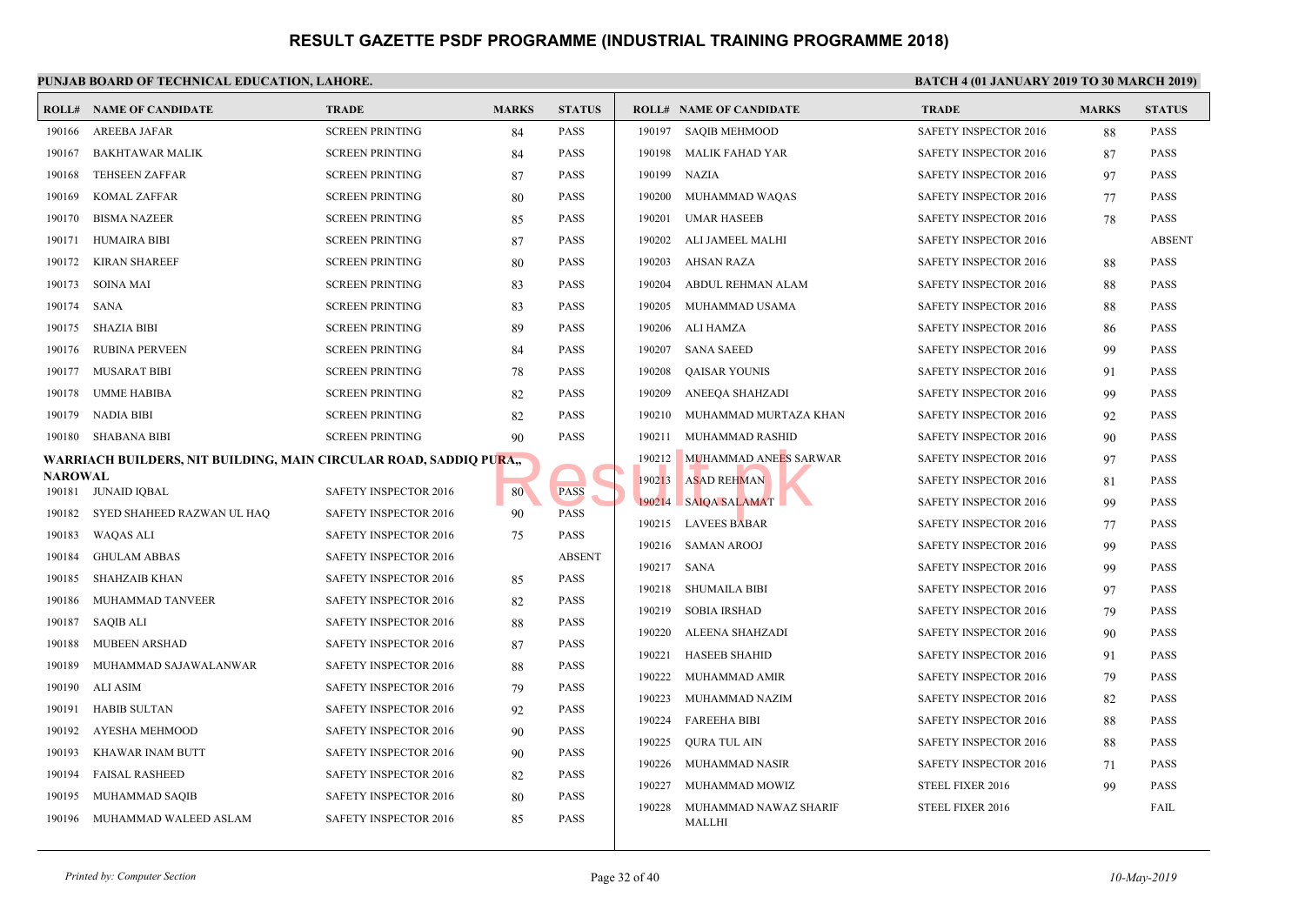| ROLL#  | <b>NAME OF CANDIDATE</b> | <b>TRADE</b>     | <b>MARKS</b> | <b>STATUS</b> |        | <b>ROLL# NAME OF CANDIDATE</b>               | <b>TRAI</b>      |
|--------|--------------------------|------------------|--------------|---------------|--------|----------------------------------------------|------------------|
| 190229 | MUHAMMAD ARSLAN          | STEEL FIXER 2016 | 90           | <b>PASS</b>   | 190262 | <b>FAIZAN ZAFAR</b>                          | <b>STEEL</b>     |
| 190230 | <b>ALI ABBAS</b>         | STEEL FIXER 2016 | 80           | <b>PASS</b>   | 190263 | <b>SHAKEEL MASIH</b>                         | <b>STEEL</b>     |
| 190231 | MUHAMMAD UMAR MUYAWIA    | STEEL FIXER 2016 | 77           | <b>PASS</b>   | 190264 | <b>RAQIA BIBI</b>                            | <b>STEEL</b>     |
| 190232 | RIZWANA FAZAL DIN        | STEEL FIXER 2016 | 91           | <b>PASS</b>   | 190265 | MARYAM NISAR                                 | <b>STEEL</b>     |
| 190233 | SAIMA BIBI               | STEEL FIXER 2016 | 91           | <b>PASS</b>   | 190266 | SANA SHAHZADI                                | <b>STEEL</b>     |
| 190234 | MUHAMMAD WAQAS           | STEEL FIXER 2016 | 80           | <b>PASS</b>   | 190267 | SHAMAS MANZOOR                               | <b>STEEL</b>     |
| 190235 | NIMRA SHAHZADI           | STEEL FIXER 2016 | 90           | <b>PASS</b>   | 190268 | <b>ASIF MASIH</b>                            | <b>STEEL</b>     |
| 190236 | <b>RIDA ASLAM</b>        | STEEL FIXER 2016 | 92           | <b>PASS</b>   | 190269 | MUHAMMAD IKRAM                               | <b>STEEL</b>     |
| 190237 | MUHAMMAD ABU HARARA      | STEEL FIXER 2016 | 93           | <b>PASS</b>   | 190270 | <b>ANEEKA</b>                                | <b>STEEL</b>     |
| 190238 | FAIZAN                   | STEEL FIXER 2016 | 98           | <b>PASS</b>   | 190271 | MUJAHID ISLAM                                | <b>STEEL</b>     |
| 190239 | ALI RAZA                 | STEEL FIXER 2016 | 93           | <b>PASS</b>   | 190272 | UMAR ASHFAQ                                  | <b>STEEL</b>     |
| 190240 | <b>SUMMIYA EJAZ</b>      | STEEL FIXER 2016 | 90           | <b>PASS</b>   |        | 190273 ALI HAMZA                             | <b>STEEL</b>     |
| 190241 | <b>SHAKEEL ASLAM</b>     | STEEL FIXER 2016 | 82           | <b>PASS</b>   |        | ABIDEES ENGINEERING (PVT) LIMITED, JAMILABA] |                  |
| 190242 | NIDA AMJAD               | STEEL FIXER 2016 | 80           | <b>PASS</b>   |        | <b>RAWAL GOODS, TAXILA</b>                   |                  |
| 190243 | MUHAMMAD SAMIULLAH       | STEEL FIXER 2016 | 95           | <b>PASS</b>   |        | 190274 MUHAMMAD BILAL                        | CNC <sub>N</sub> |
| 190244 | MUHAMMAD JUNAID KHAN     | STEEL FIXER 2016 | 83           | <b>PASS</b>   | 190275 | <b>SAQIB RAZA KHAN</b>                       | CNC <sub>N</sub> |
| 190245 | MUHAMMAD AMEER HAMZA     | STEEL FIXER 2016 | 78           | <b>PASS</b>   | 190276 | <b>SYED ZAWAR HUSSAIN ZAIDI</b>              | CNC <sub>N</sub> |
| 190246 | MUHAMMAD ABDULLAH        | STEEL FIXER 2016 | 79           | <b>PASS</b>   | 190277 | <b>MUHAMMAD FAHAD</b>                        | CNC <sub>N</sub> |
| 190247 | <b>ABDUL HANAN</b>       | STEEL FIXER 2016 | 83           | <b>PASS</b>   | 190278 | KAMRAN <mark>K</mark> HAN                    | CNC N            |
| 190248 | MUHAMMAD UMAR            | STEEL FIXER 2016 | 88           | <b>PASS</b>   | 190279 | MUHAMMAD FATIR                               | CNC <sub>N</sub> |
| 190249 | MEHREEN SHAHZADI         | STEEL FIXER 2016 | 96           | <b>PASS</b>   | 190280 | <b>AWAIS AYUB</b>                            | CNC <sub>N</sub> |
| 190250 | MUHAMMAD UMAIR SAEED     | STEEL FIXER 2016 | 99           | <b>PASS</b>   | 190281 | <b>ADIL JAHANGIR</b>                         | CNC <sub>N</sub> |
| 190251 | MUHAMMAD ABDULLAH        | STEEL FIXER 2016 | 99           | <b>PASS</b>   | 190282 | MIR HARIS MEHMOOD                            | CNC M            |
| 190252 | ANAM YOUSAF              | STEEL FIXER 2016 | 80           | <b>PASS</b>   | 190283 | <b>ATIF JAHANGIR</b>                         | CNC <sub>N</sub> |
| 190253 | <b>MISBAH YOUSAF</b>     | STEEL FIXER 2016 | 82           | <b>PASS</b>   | 190284 | <b>ABDULLAH KASHIF</b>                       | CNC <sub>N</sub> |
| 190254 | AMINA MAQBOOL            | STEEL FIXER 2016 | 78           | <b>PASS</b>   | 190285 | EHTESHAM UL HAQ                              | CNC <sub>N</sub> |
| 190255 | <b>ARSLAN AHMAD</b>      | STEEL FIXER 2016 | 88           | <b>PASS</b>   | 190286 | MUHAMMAD ZEESHAN ABBAS                       | CNC <sub>N</sub> |
| 190256 | MUHAMMAD REHMAN          | STEEL FIXER 2016 | 89           | <b>PASS</b>   | 190287 | FAIZAN LATIF                                 | CNC <sub>N</sub> |
| 190257 | MUHAMMAD UMAIR           | STEEL FIXER 2016 | 89           | <b>PASS</b>   | 190288 | MUBASHIR JAVED QAZI HASHMI                   | CNC <sub>N</sub> |
| 190258 | MUHAMMAD ATTIQ           | STEEL FIXER 2016 | 88           | <b>PASS</b>   | 190289 | <b>BABAR ALI</b>                             | CNC <sub>N</sub> |
| 190259 | KIRAN SHEHZADI           | STEEL FIXER 2016 | 75           | <b>PASS</b>   | 190290 | <b>IMRAN KHAN</b>                            | CNC <sub>N</sub> |
| 190260 | <b>SANEEL SALAMAT</b>    | STEEL FIXER 2016 | 77           | <b>PASS</b>   | 190291 | ZAIN ALI                                     | CNC <sub>N</sub> |
| 190261 | AMMAR KHAN               | STEEL FIXER 2016 | 93           | <b>PASS</b>   | 190292 | ABDUL WASAY                                  | CNC <sub>N</sub> |
|        |                          |                  |              |               |        |                                              |                  |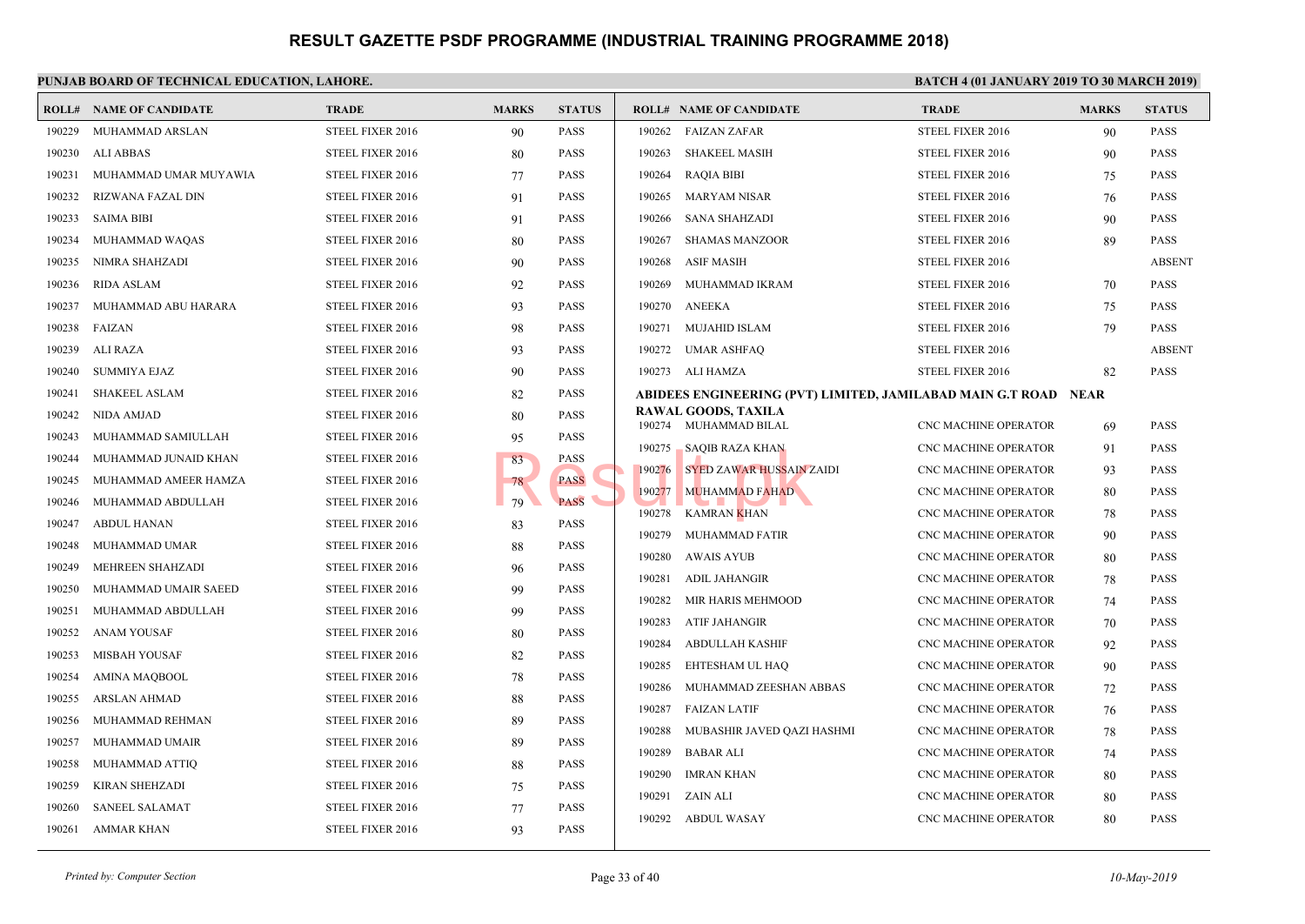|        | <b>ROLL# NAME OF CANDIDATE</b>                                            | <b>TRADE</b>                       | <b>MARKS</b> | <b>STATUS</b> |        | <b>ROLL# NAME OF CANDIDATE</b> | <b>TRAL</b>                 |
|--------|---------------------------------------------------------------------------|------------------------------------|--------------|---------------|--------|--------------------------------|-----------------------------|
|        | 190293 MUNEEB AHSAN BHATTI                                                | <b>CNC MACHINE OPERATOR</b>        | 78           | PASS          |        | 190320 NADIA HANIF             | <b>PROFE</b>                |
| 190294 | <b>ANEES ELAHI</b>                                                        | <b>CNC MACHINE OPERATOR</b>        | 74           | PASS          |        |                                | <b>CHEF</b>                 |
| 190295 | <b>SHARJEEL HUSSAIN</b>                                                   | <b>CNC MACHINE OPERATOR</b>        | 72           | <b>PASS</b>   |        | 190321 AYESHA DILAWAR          | <b>PROFE</b><br><b>CHEF</b> |
| 190296 | ARBAB AHMAD                                                               | <b>CNC MACHINE OPERATOR</b>        |              | <b>PASS</b>   | 190322 | NAYAB ZAHEEN                   | <b>PROFE</b>                |
|        |                                                                           |                                    | 80           |               |        |                                | <b>CHEF</b>                 |
| 190297 | MUHAMMAD SULMAN                                                           | CNC MACHINE OPERATOR               | 90           | <b>PASS</b>   |        | 190323 AMNA KAREEM             | <b>PROFE</b>                |
| 190298 | AHSAN ALI KHAN                                                            | <b>CNC MACHINE OPERATOR</b>        | 80           | <b>PASS</b>   | 190324 | LUBNA BASHIR                   | <b>CHEF</b><br><b>PROFE</b> |
| 190299 | MUHAMMAD ABDULLAH ZIA                                                     | FITTER GENERAL                     | 80           | PASS          |        |                                | <b>CHEF</b>                 |
| 190300 | MUHAMMAD IKRASH                                                           | FITTER GENERAL                     | 84           | PASS          |        | 190325 TAYYABA SHAMSHAD        | <b>PROFE</b><br><b>CHEF</b> |
| 190301 | <b>ANEEL KHOKHAR</b>                                                      | FITTER GENERAL                     | 80           | PASS          |        | 190326 SAMRA MUNIR             | <b>PROFE</b>                |
| 190302 | HURAIRA NADEEM                                                            | FITTER GENERAL                     | 90           | PASS          |        |                                | <b>CHEF</b>                 |
| 190303 | ABD UR REHMAN KHAN                                                        | FITTER GENERAL                     | 88           | PASS          |        | 190327 HUMAIRA                 | <b>PROFE</b><br><b>CHEF</b> |
| 190304 | MUHAMMAD SOHAIL                                                           | FITTER GENERAL                     | 84           | PASS          |        | 190328 ZAINAB FARRUKH          | <b>PROFE</b>                |
| 190305 | <b>SAAD PERVAIZ</b>                                                       | FITTER GENERAL                     | 80           | PASS          |        | 190329 MAHNOOR                 | <b>CHEF</b><br><b>PROFI</b> |
| 190306 | DANIYAL ARSHAD                                                            | <b>FITTER GENERAL</b>              | 80           | <b>PASS</b>   |        |                                | <b>CHEF</b>                 |
| 190307 | MUHAMMAD HARIS SADIQUE                                                    | FITTER GENERAL                     | 70           | <b>PASS</b>   |        | 190330 SEEMAB                  | <b>PROFE</b><br><b>CHEF</b> |
| 190308 | MUHAMMAD MAJID                                                            | FITTER GENERAL                     | 70           | <b>PASS</b>   |        | 190331 AMNA KHAMEED            | <b>PROFE</b>                |
|        | 190309 MUHAMMAD MUZZAMMIL                                                 | FITTER GENERAL                     | 74           | <b>PASS</b>   | 190332 | a po<br><b>SHAHIDA KALSOOM</b> | <b>CHEF</b><br><b>PROFE</b> |
|        | <b>HARMONY CATERING &amp; EVENT SERVICES (PRIVATE) LIMITED., B-BLOCK,</b> |                                    |              |               |        | $\mathcal{L}$                  | <b>CHEF</b>                 |
|        | <b>SATELLITE TOWN,, RAWALPINDI</b>                                        |                                    |              |               |        | 190333 NAMRA AZIZ              | <b>PROFE</b>                |
|        | 190310 RUKHSANA YASMEEN                                                   | PROFESSIONAL COOK /                | 86           | PASS          |        |                                | <b>CHEF</b>                 |
|        |                                                                           | <b>CHEF</b>                        |              |               | 190334 | ZAINAB BIBI                    | <b>PROFE</b><br><b>CHEF</b> |
|        | 190311 SUMBAL ZAHOOR                                                      | PROFESSIONAL COOK /<br><b>CHEF</b> | 82           | PASS          | 190335 | RIMSHA FAYYAZ                  | <b>PROFE</b>                |
|        | 190312 NADIA RAHEEM                                                       | PROFESSIONAL COOK /                | 86           | PASS          |        | 190336 SAMREEN ISHAQ           | <b>CHEF</b><br><b>PROFE</b> |
|        |                                                                           | <b>CHEF</b>                        |              |               |        |                                | <b>CHEF</b>                 |
|        | 190313 IQRA KANWAL                                                        | PROFESSIONAL COOK /<br><b>CHEF</b> | 84           | <b>PASS</b>   | 190337 | SIDRA ASGHAR                   | <b>PROFE</b>                |
|        | 190314 SHUMAILA BIBI                                                      | PROFESSIONAL COOK /                | 80           | PASS          | 190338 | NEELUM AFTAB                   | <b>CHEF</b><br><b>PROFE</b> |
|        |                                                                           | <b>CHEF</b>                        |              |               |        |                                | <b>CHEF</b>                 |
|        | 190315 MARIA KANWAL                                                       | PROFESSIONAL COOK /<br><b>CHEF</b> | 82           | <b>PASS</b>   | 190339 | <b>BENAZIR JANHANGIR</b>       | <b>PROFE</b>                |
|        | 190316 MARYAM NAEEM KHAN                                                  | PROFESSIONAL COOK /                | 84           | PASS          |        |                                | <b>CHEF</b>                 |
|        |                                                                           | <b>CHEF</b>                        |              |               | 190340 | SHAHINA REHMAT                 | <b>PROFE</b><br><b>CHEF</b> |
|        | 190317 SANA GHAFOOR                                                       | PROFESSIONAL COOK /<br><b>CHEF</b> | 80           | <b>PASS</b>   | 190341 | ANSA BASHARAT                  | <b>PROFE</b>                |
| 190318 | RIFFAT SULTANA                                                            | PROFESSIONAL COOK /                | 86           | PASS          |        |                                | <b>CHEF</b>                 |
|        |                                                                           | <b>CHEF</b>                        |              |               | 190342 | SANA BATOOL                    | <b>PROFE</b><br><b>CHEF</b> |
| 190319 | <b>IQRA ISHAQ</b>                                                         | PROFESSIONAL COOK /                | 87           | PASS          | 190343 | WASIA YAQOOB                   | <b>PROFE</b>                |
|        |                                                                           | <b>CHEF</b>                        |              |               |        |                                | <b>CHEF</b>                 |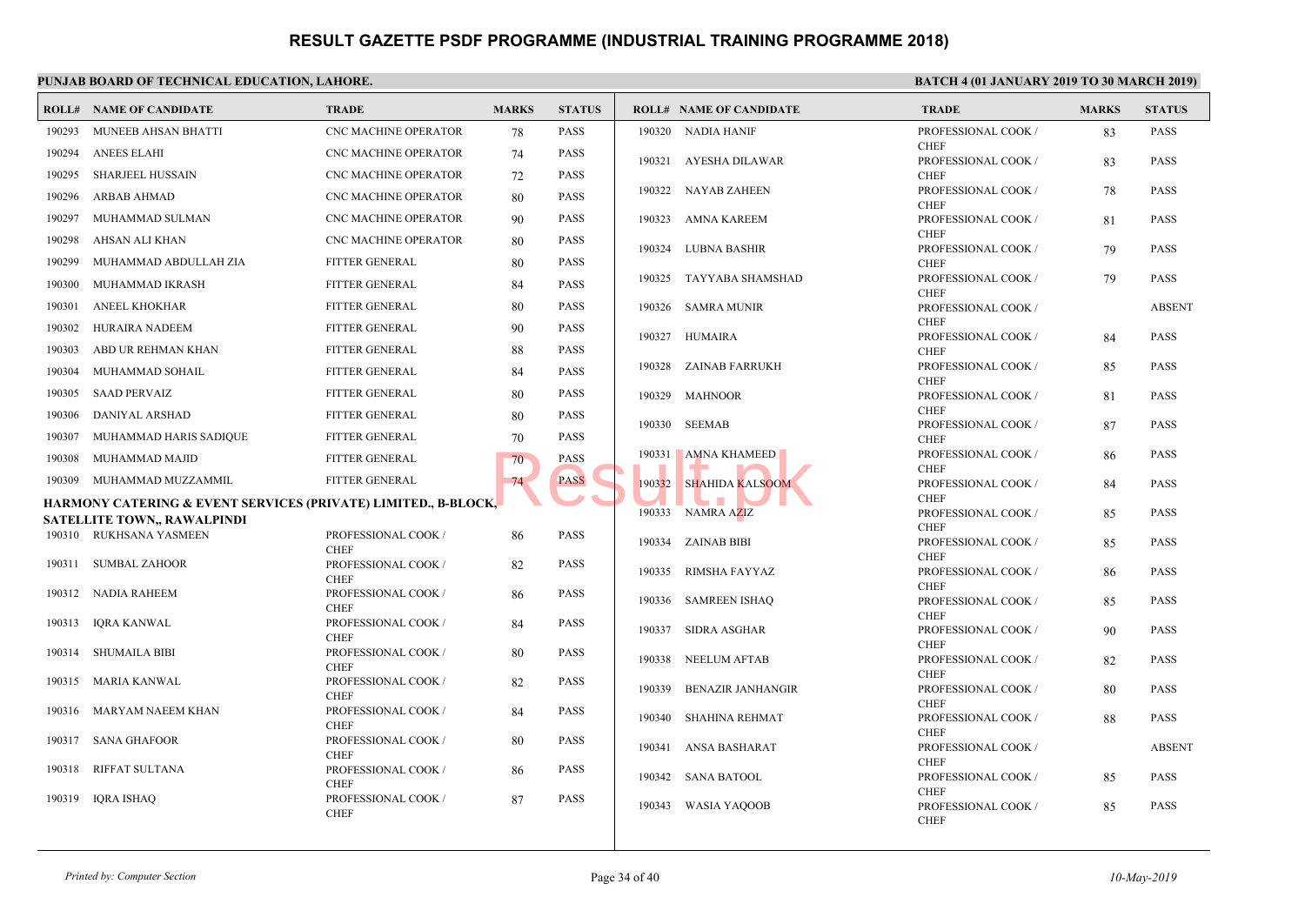|        | <b>ROLL# NAME OF CANDIDATE</b> | <b>TRADE</b>                       | <b>MARKS</b> | <b>STATUS</b> |        | <b>ROLL# NAME OF CANDIDATE</b> | <b>TRAL</b>  |
|--------|--------------------------------|------------------------------------|--------------|---------------|--------|--------------------------------|--------------|
|        | 190344 ZARQA BATOOL            | PROFESSIONAL COOK /                | 84           | PASS          | 190369 | <b>AMREEN MALIK</b>            | WAITI        |
|        | 190345 HIFZA PARVEEN           | <b>CHEF</b><br>PROFESSIONAL COOK / | 84           | PASS          | 190370 | <b>KIANAT ARSHAD</b>           | WAITI        |
|        |                                | <b>CHEF</b>                        |              |               | 190371 | <b>IQRA SHABBIR</b>            | WAITI        |
| 190346 | REHANA AKRAM                   | PROFESSIONAL COOK /<br><b>CHEF</b> | 83           | <b>PASS</b>   | 190372 | <b>SHUMAILA FAIZ</b>           | WAITI        |
| 190347 | <b>SANA BIBI</b>               | PROFESSIONAL COOK /                | 90           | <b>PASS</b>   | 190373 | <b>SIDRA KHALID</b>            | <b>WAITE</b> |
|        |                                | <b>CHEF</b>                        |              |               | 190374 | <b>MARIA NASEEM</b>            | WAITI        |
| 190348 | AYESHA AQEEL                   | PROFESSIONAL COOK /<br><b>CHEF</b> | 88           | <b>PASS</b>   | 190375 | <b>RABIA ASHFAQ</b>            | WAITI        |
| 190349 | <b>MARYAM ZUBAIR</b>           | PROFESSIONAL COOK /                | 78           | PASS          | 190376 | MAHNOOR ALI                    | <b>WAITI</b> |
| 190350 | SAMIYA BASHARAT                | <b>CHEF</b><br>PROFESSIONAL COOK / | 91           | <b>PASS</b>   | 190377 | <b>RABIA PARVEEN</b>           | WAITI        |
|        |                                | <b>CHEF</b>                        |              |               | 190378 | <b>NOSHEEN</b>                 | WAITI        |
| 190351 | <b>FARIDA SALEEM</b>           | PROFESSIONAL COOK /<br><b>CHEF</b> | 85           | <b>PASS</b>   | 190379 | IQRA WAHEED ABBASI             | WAITI        |
| 190352 | <b>SAIQA IBRAHIM</b>           | PROFESSIONAL COOK /                | 85           | <b>PASS</b>   | 190380 | <b>MARYAM AREEJ</b>            | <b>WAITI</b> |
|        |                                | <b>CHEF</b>                        |              |               | 190381 | <b>ISMAT BIBI</b>              | WAITI        |
| 190353 | <b>MAHNOOR</b>                 | PROFESSIONAL COOK /<br><b>CHEF</b> | 81           | <b>PASS</b>   |        |                                |              |
| 190354 | <b>SHAISTA BIBI</b>            | PROFESSIONAL COOK /                | 79           | <b>PASS</b>   | 190382 | <b>SHANZA HAMEED</b>           | WAITI        |
|        | 190355 GUL ZAHRA               | <b>CHEF</b><br>PROFESSIONAL COOK / | 78           | PASS          | 190383 | <b>SUNIA JAHANGIR</b>          | WAITI        |
|        |                                | <b>CHEF</b>                        |              |               | 190384 | <b>BUSHRA SHABBIR</b>          | WAITI        |
|        | 190356 QURAT UL AIN            | PROFESSIONAL COOK /<br><b>CHEF</b> | 78           | <b>PASS</b>   | 190385 | <b>SAYADA RABIA</b>            | WAITI        |
|        | 190357 YASMEEN QADIR           | PROFESSIONAL COOK /                | 93           | <b>PASS</b>   | 190386 | <b>SANIA ARSHAD</b>            | WAITI        |
|        |                                | <b>CHEF</b>                        |              |               | 190387 | <b>SADIA MUNIR</b>             | WAITI        |
|        | 190358 AYESHA NAEEM            | PROFESSIONAL COOK /<br><b>CHEF</b> | 88           | PASS          | 190388 | SHAZIA RAMZAN                  | <b>WAITE</b> |
| 190359 | SABA AFTAB                     | PROFESSIONAL COOK /                | 78           | <b>PASS</b>   | 190389 | <b>NAZIA PARVEEN</b>           | WAITI        |
| 190360 | MADIHA SADIQ                   | <b>CHEF</b><br>PROFESSIONAL COOK / |              | <b>PASS</b>   | 190390 | SHUMAILA AKRAM                 | <b>WAITI</b> |
|        |                                | <b>CHEF</b>                        | 86           |               | 190391 | <b>TAHIRA PARVEEN</b>          | <b>WAITE</b> |
| 190361 | <b>MOMINA SHAKOOR</b>          | PROFESSIONAL COOK /                | 78           | PASS          | 190392 | <b>KAINAT HANIF</b>            | WAITI        |
| 190362 | <b>NOREEN SHAFIQ</b>           | <b>CHEF</b><br>PROFESSIONAL COOK / | 87           | <b>PASS</b>   | 190393 | <b>SONIA TARIQ</b>             | WAITI        |
|        |                                | <b>CHEF</b>                        |              |               | 190394 | MEHWISH MAHARRAM               | WAITI        |
| 190363 | <b>IQRA ZIA ABBASI</b>         | PROFESSIONAL COOK /<br><b>CHEF</b> | 78           | PASS          | 190395 | <b>SIDRA ZAHEER</b>            | WAITI        |
| 190364 | <b>TAYYABA SAGHIR</b>          | PROFESSIONAL COOK /                | 85           | PASS          | 190396 | RABBIA KANWAL                  | WAITI        |
| 190365 |                                | <b>CHEF</b>                        |              | <b>PASS</b>   | 190397 | MEHWISH EJAZ                   | WAITI        |
|        | LARIAB SHAFIQUE                | PROFESSIONAL COOK /<br><b>CHEF</b> | 79           |               | 190398 | <b>SADAF ALTAF</b>             | WAITI        |
| 190366 | <b>SADIA NABEEL</b>            | WAITER 2016                        | 92           | <b>PASS</b>   | 190399 | <b>IQRA ARSHAD</b>             | WAITI        |
| 190367 | <b>SUMBAL JAMIL</b>            | WAITER 2016                        | 78           | PASS          | 190400 | SAJJAL                         | WAITI        |
| 190368 | KIRAN NAZ                      | WAITER 2016                        | 88           | PASS          | 190401 | FOUZIA BADAR                   | WAITI        |
|        |                                |                                    |              |               |        |                                |              |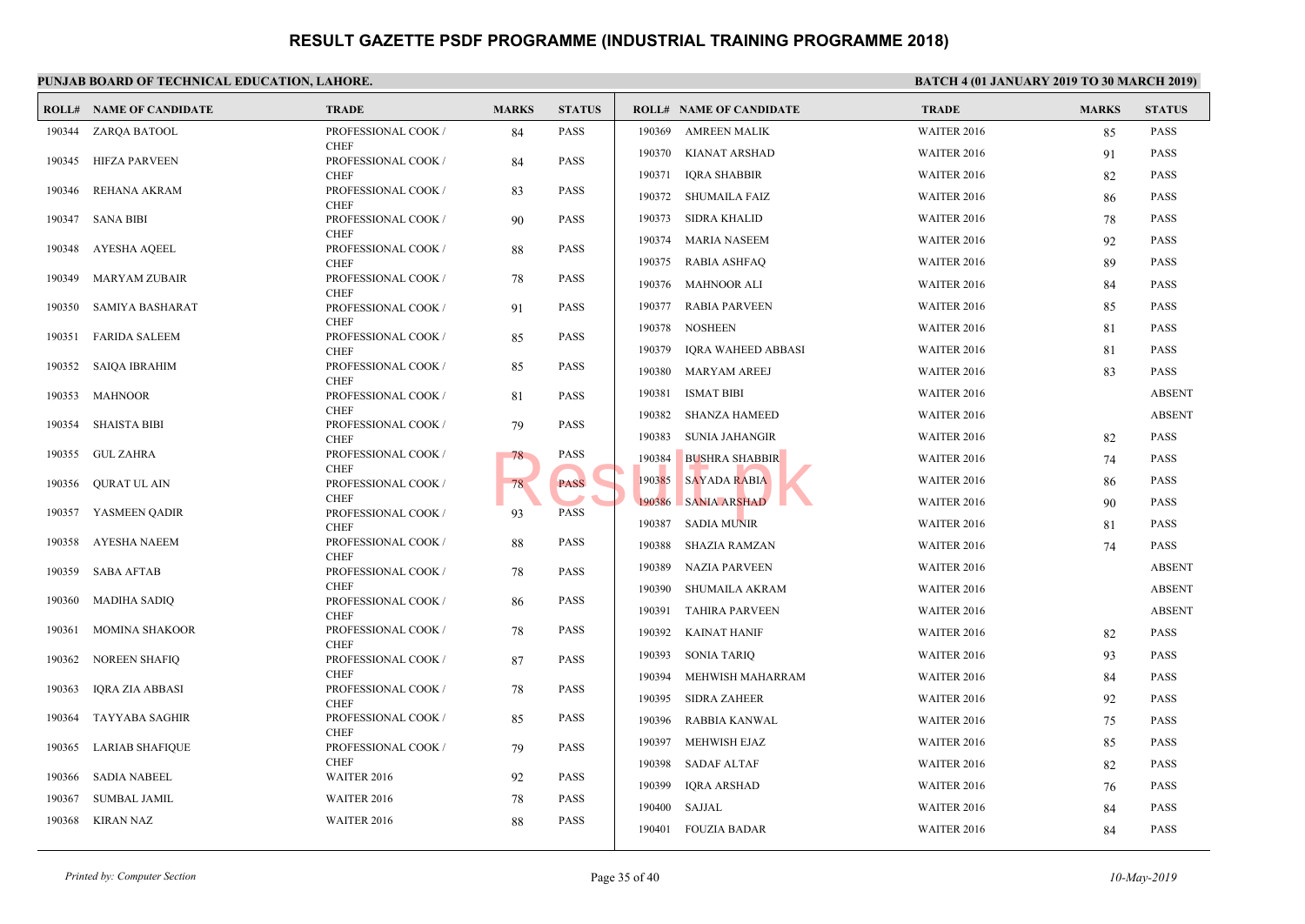|        | I CHUIND DOINND OF TECHNICINE EDUCTITION, ENINONE,         |                                              |              |               |                   |                                            |                              |
|--------|------------------------------------------------------------|----------------------------------------------|--------------|---------------|-------------------|--------------------------------------------|------------------------------|
|        | <b>ROLL# NAME OF CANDIDATE</b>                             | <b>TRADE</b>                                 | <b>MARKS</b> | <b>STATUS</b> |                   | <b>ROLL# NAME OF CANDIDATE</b>             | <b>TRAL</b>                  |
| 190402 | ALIA NASREEN                                               | WAITER 2016                                  | 91           | <b>PASS</b>   |                   | 190430 ANEES UL ARFEEN                     | <b>CLOSE</b>                 |
| 190403 | SHAGUFTA NAZ                                               | WAITER 2016                                  | 76           | <b>PASS</b>   |                   | 190431 SALEEM AHMED                        | <b>TECHI</b><br><b>CLOSE</b> |
| 190404 | AMAIRA MUSTAQEEM                                           | WAITER 2016                                  | 86           | <b>PASS</b>   |                   |                                            | <b>TECHI</b>                 |
| 190405 | MARIA                                                      | WAITER 2016                                  | 80           | <b>PASS</b>   | 190432            | MUHAMMAD KHAYAM                            | <b>CLOSE</b>                 |
| 190406 | SEHRISH REHMAN                                             | WAITER 2016                                  | 72           | PASS          | 190433            | ADNAN HUSSAIN                              | <b>TECHI</b><br><b>CLOSE</b> |
|        |                                                            | <b>WAITER 2016</b>                           |              |               |                   |                                            | <b>TECHI</b>                 |
| 190407 | <b>SADAF RIAZ</b>                                          |                                              | 92           | <b>PASS</b>   | 190434            | MIRAJ ALI DANIYAL                          | <b>CLOSE</b>                 |
| 190408 | <b>HALA NOOR</b>                                           | WAITER 2016                                  | 90           | <b>PASS</b>   |                   |                                            | <b>TECHI</b>                 |
| 190409 | <b>SHAZIA UROOJ</b>                                        | WAITER 2016                                  | 81           | <b>PASS</b>   | 190435            | SHAHBAZ HUSSAIN                            | <b>CLOSE</b><br><b>TECHI</b> |
| 190410 | ASIEA NAZIR                                                | WAITER 2016                                  | 83           | <b>PASS</b>   |                   | 190436 MUHAMMAD MOHSIN IQBAL               | <b>CLOSE</b>                 |
| 190411 | MARYAM FAYYAZ                                              | WAITER 2016                                  | 75           | <b>PASS</b>   | 190437            | EHTISHAM WAHEED                            | <b>TECHI</b><br><b>CLOSE</b> |
| 190412 | MAHAM ABBASI                                               | WAITER 2016                                  | 89           | <b>PASS</b>   |                   |                                            | <b>TECHI</b>                 |
| 190413 | NARGIS BIBI                                                | WAITER 2016                                  | 81           | <b>PASS</b>   | 190438            | ATIF MEHMOOD                               | <b>CLOSE</b>                 |
| 190414 | <b>MANAHIL TANVEER</b>                                     | <b>WAITER 2016</b>                           | 84           | <b>PASS</b>   | 190439            | MUHAMMAD ZOHAIB                            | <b>TECHI</b><br><b>CLOSE</b> |
| 190415 | <b>IEMAN MALIK</b>                                         | WAITER 2016                                  | 81           | <b>PASS</b>   |                   |                                            | <b>TECHI</b>                 |
| 190416 | SHAZINA BIBI                                               | WAITER 2016                                  | 89           | PASS          | 190440            | WAQAS ALI                                  | <b>CLOSE</b><br><b>TECHI</b> |
| 190417 | NAIHA HABIB                                                | WAITER 2016                                  | 83           | <b>PASS</b>   | 190441            | <b>DANISH PARVAZ</b>                       | <b>CLOSE</b>                 |
| 190418 | NIMRA ASGHAR                                               | WAITER 2016                                  | 85           | <b>PASS</b>   | 190442            | <b>MUHAMMAD SAAD</b>                       | <b>TECHI</b><br><b>CLOSE</b> |
| 190419 | <b>ANUM ZAHID</b>                                          | WAITER 2016                                  | 81           | <b>PASS</b>   |                   |                                            | <b>TECHI</b>                 |
| 190420 | NATASHA MAQBOOL                                            | WAITER 2016                                  | 71           | <b>PASS</b>   | 190443            | ADNAN AFZAL                                | <b>CLOSE</b><br><b>TECHI</b> |
| 190421 | NABILA NOREEN                                              | WAITER 2016                                  | 84           | <b>PASS</b>   | 190444            | SHAHBAZ HUSSAIN                            | <b>SOLAI</b>                 |
|        | JIGSAW ENGINEERING TECHNOLOGIES, KALAR CHOK NEAR JANI FOOD |                                              |              |               | 190445            | MUHAMMAD MOHSIN IOBAL                      | <b>TRAIN</b><br><b>SOLAI</b> |
|        | <b>RESTURAUNT, KAHUTA</b>                                  |                                              |              |               |                   |                                            | <b>TRAIN</b>                 |
|        | 190422 MUHAMMAD AMMAR                                      | CLOSE CIRCUIT TV (CCTV)<br><b>TECHNICIAN</b> | 88           | <b>PASS</b>   |                   | 190446 HASAN AZAD                          | <b>SOLAI</b><br><b>TRAIN</b> |
| 190423 | UMAIR JAVED                                                | CLOSE CIRCUIT TV (CCTV)                      | 90           | <b>PASS</b>   | 190447            | EHTISHAM WAHEED                            | <b>SOLAI</b>                 |
| 190424 | <b>SAAD MEHMOOD</b>                                        | <b>TECHNICIAN</b><br>CLOSE CIRCUIT TV (CCTV) | 83           | <b>PASS</b>   |                   | 190448 ATIF MEHMOOD                        | <b>TRAIN</b><br><b>SOLAI</b> |
|        |                                                            | <b>TECHNICIAN</b>                            |              |               |                   |                                            | <b>TRAIN</b>                 |
| 190425 | <b>SOHAIL MUNEER</b>                                       | CLOSE CIRCUIT TV (CCTV)<br><b>TECHNICIAN</b> | 97           | <b>PASS</b>   | 190449            | MUHAMMAD ZOHAIB                            | <b>SOLAR</b>                 |
| 190426 | SAIF UR REHMAN                                             | CLOSE CIRCUIT TV (CCTV)                      | 94           | <b>PASS</b>   |                   | 190450 WAQAS ALI                           | <b>TRAIN</b><br><b>SOLAI</b> |
|        |                                                            | <b>TECHNICIAN</b>                            |              |               |                   |                                            | <b>TRAIN</b>                 |
| 190427 | SARDAR FAISAL SADIQUE                                      | CLOSE CIRCUIT TV (CCTV)<br><b>TECHNICIAN</b> | 87           | <b>PASS</b>   |                   | 190451 DANISH PARVAZ                       | <b>SOLAR</b><br><b>TRAIN</b> |
| 190428 | ARSLAN QAMAR                                               | CLOSE CIRCUIT TV (CCTV)                      | 81           | PASS          |                   | NAKHLAH WEAR, RCCI REWET UNIT #13 RCCI REV |                              |
|        |                                                            | <b>TECHNICIAN</b>                            |              |               | <b>RAWALPINDI</b> |                                            |                              |
| 190429 | <b>ABDUL MANAN</b>                                         | CLOSE CIRCUIT TV (CCTV)<br><b>TECHNICIAN</b> | 82           | <b>PASS</b>   |                   | 190452 AAMIR ABBAS                         | <b>INDUS</b>                 |
|        |                                                            |                                              |              |               |                   |                                            | <b>MACH</b>                  |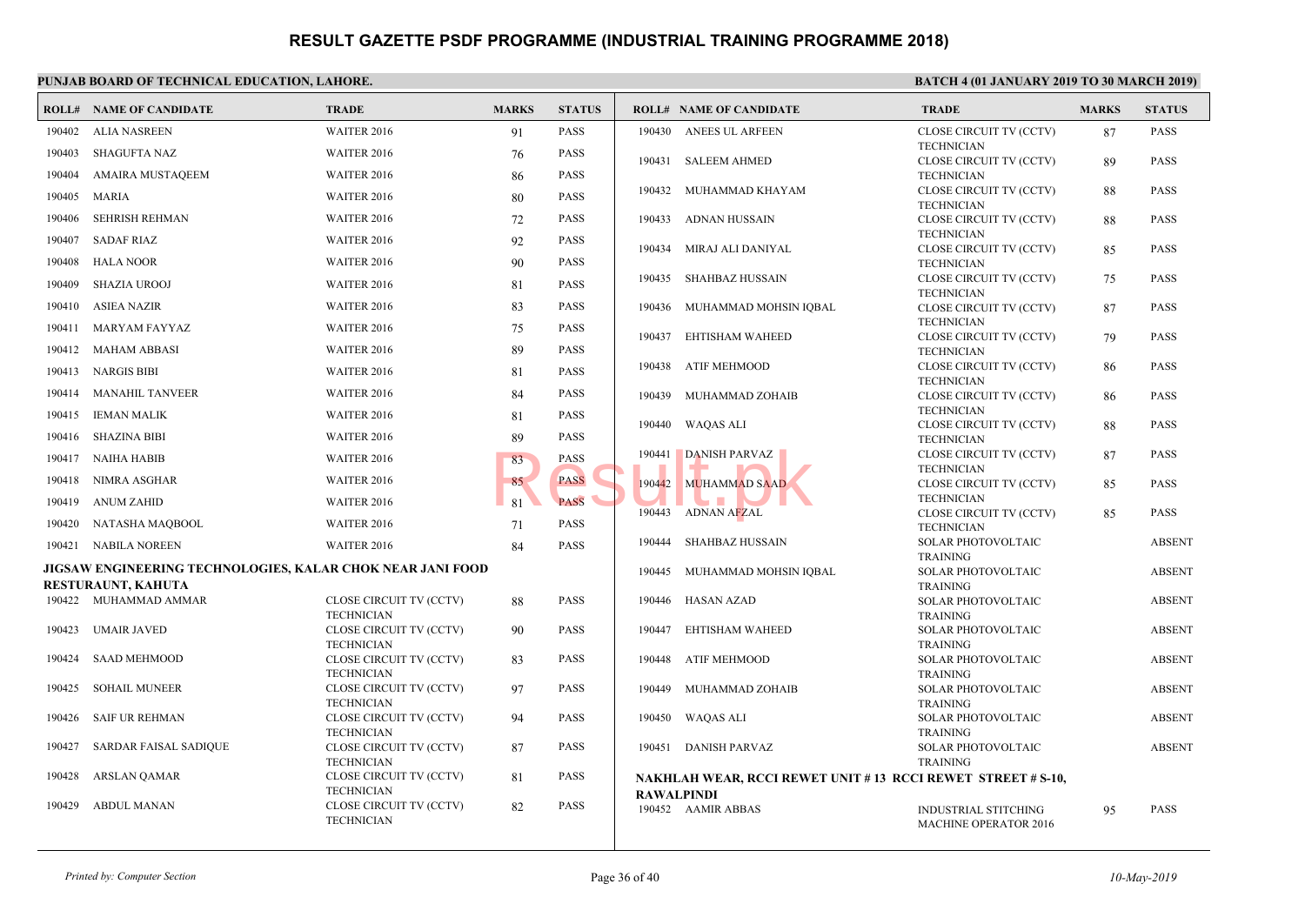|        | l UNIAD DOARD OF TECHNICAL EDUCATION, LAHORE                     |                                                             |              |               |                  |                                        | i da T                         |
|--------|------------------------------------------------------------------|-------------------------------------------------------------|--------------|---------------|------------------|----------------------------------------|--------------------------------|
|        | <b>ROLL# NAME OF CANDIDATE</b>                                   | <b>TRADE</b>                                                | <b>MARKS</b> | <b>STATUS</b> |                  | <b>ROLL# NAME OF CANDIDATE</b>         | TRAD                           |
| 190453 | AHMED KHAN                                                       | INDUSTRIAL STITCHING<br><b>MACHINE OPERATOR 2016</b>        | 93           | <b>PASS</b>   |                  | 190475 MUHAMMAD UBAID                  | <b>CLOSE</b><br><b>TECHI</b>   |
| 190454 | SUMBAL FIAZ                                                      | <b>INDUSTRIAL STITCHING</b><br><b>MACHINE OPERATOR 2016</b> | 94           | <b>PASS</b>   |                  | 190476 SYED FASIH ALI                  | <b>CLOSE</b><br><b>TECHI</b>   |
| 190455 | <b>ADIL RASHEED</b>                                              | <b>INDUSTRIAL STITCHING</b>                                 | 96           | <b>PASS</b>   | 190477           | HAFIZ MUHAMMAD NAEEM                   | <b>CLOSE</b>                   |
| 190456 | MUQADDAS JABEEN                                                  | <b>MACHINE OPERATOR 2016</b><br><b>INDUSTRIAL STITCHING</b> | 91           | <b>PASS</b>   |                  | <b>IFTIKHAR</b><br>190478 OSAMA DANISH | <b>TECHI</b><br><b>CLOSE</b>   |
| 190457 | MOHEED AHMED                                                     | <b>MACHINE OPERATOR 2016</b><br><b>INDUSTRIAL STITCHING</b> | 89           | <b>PASS</b>   | 190479           | MUHAMMAD KHIZAR AWAN                   | <b>TECHI</b><br><b>CLOSE</b>   |
| 190458 | <b>WASEEM SHABBIR</b>                                            | <b>MACHINE OPERATOR 2016</b><br><b>INDUSTRIAL STITCHING</b> | 89           | <b>PASS</b>   |                  | 190480 SAIF-UR-REHMAN                  | <b>TECHI</b><br><b>CLOSI</b>   |
| 190459 | MUHAMMAD ABBAS                                                   | <b>MACHINE OPERATOR 2016</b><br><b>INDUSTRIAL STITCHING</b> | 95           | <b>PASS</b>   | 190481           | MUHAMMAD SUNIL                         | <b>TECHI</b><br><b>CLOSI</b>   |
|        | 190460 MUHAMMAD ZAFAR IQBAL                                      | <b>MACHINE OPERATOR 2016</b><br><b>INDUSTRIAL STITCHING</b> | 95           | <b>PASS</b>   | 190482           | AHSAN SHAKOOR ABBASI                   | <b>TECHN</b><br><b>CLOSE</b>   |
|        | NAKHLAH WEAR, UNIT, SAEED PLAZA, 1ST FLOOR NEAR NOOR MOSQUE,     | <b>MACHINE OPERATOR 2016</b>                                |              |               | 190483           | <b>SOHAIL AHMED</b>                    | <b>TECHN</b><br><b>CLOSE</b>   |
|        | KALLAR SYEDAN, RAWALPINDI                                        |                                                             |              |               |                  |                                        | <b>TECHN</b>                   |
|        | 190461 HINA SAGHIR                                               | <b>INDUSTRIAL STITCHING</b><br><b>MACHINE OPERATOR 2016</b> | 87           | <b>PASS</b>   | 190484           | IKRAM UL HAQ                           | <b>CLOSE</b><br><b>TECHI</b>   |
| 190462 | MUSARAT SHAEEN                                                   | <b>INDUSTRIAL STITCHING</b><br><b>MACHINE OPERATOR 2016</b> | 76           | <b>PASS</b>   | 190485           | SHAHBAZ KHALIL                         | <b>CLOSE</b><br><b>TECHI</b>   |
| 190463 | BUSHRA KIRAN                                                     | <b>INDUSTRIAL STITCHING</b><br><b>MACHINE OPERATOR 2016</b> | 75           | <b>PASS</b>   | 190486           | <b>SYED ALI RAZA RIZVI</b>             | <b>CLOSI</b><br><b>TECHI</b>   |
| 190464 | <b>NAZIMA ZAHEER</b>                                             | <b>INDUSTRIAL STITCHING</b><br><b>MACHINE OPERATOR 2016</b> | 85           | <b>PASS</b>   | 190487           | <b>HASSAN MUSTAFA</b>                  | <b>CLOSE</b><br><b>TECHI</b>   |
| 190465 | MARYAM PERWEZ                                                    | <b>INDUSTRIAL STITCHING</b><br><b>MACHINE OPERATOR 2016</b> | 74           | <b>PASS</b>   | 190488           | BILAWAL JAVED                          | <b>CLOSE</b><br><b>TECHI</b>   |
| 190466 | AROOMA BIBI                                                      | <b>INDUSTRIAL STITCHING</b><br><b>MACHINE OPERATOR 2016</b> | 79           | <b>PASS</b>   | 190489           | MUHAMMAD ABDULLAH                      | <b>CLOSE</b><br><b>TECHI</b>   |
|        | RELACOM SERVICES(PVT) LIMITED, B-85, SATELLITE TOWN,, RAWALPINDI |                                                             |              |               | 190490           | MUSHAID HUSSAIN                        | <b>GIS SU</b>                  |
|        | 190467 DANIYAL HASSAN                                            | CLOSE CIRCUIT TV (CCTV)<br><b>TECHNICIAN</b>                | 70           | <b>PASS</b>   | 190491<br>190492 | MUHAMMAD UMAR<br>MUHAMMAD ASHRAF ASLAM | <b>GIS SU</b><br><b>GIS SU</b> |
| 190468 | <b>ISFAHAN AFZAL</b>                                             | CLOSE CIRCUIT TV (CCTV)<br><b>TECHNICIAN</b>                | 68           | <b>PASS</b>   | 190493           | MALIK HAMZA                            | <b>GIS SU</b>                  |
| 190469 | ABDUL REHMAN DAR                                                 | CLOSE CIRCUIT TV (CCTV)<br><b>TECHNICIAN</b>                | 70           | <b>PASS</b>   | 190494           | LUQMAN SADIQ                           | <b>GIS SU</b>                  |
| 190470 | USAMA ALI                                                        | CLOSE CIRCUIT TV (CCTV)                                     | 65           | <b>PASS</b>   | 190495           | <b>FARID HAIDER MUJTABA</b>            | <b>GIS SU</b>                  |
| 190471 | <b>MAHMOOD AKHTAR</b>                                            | <b>TECHNICIAN</b><br>CLOSE CIRCUIT TV (CCTV)                | 67           | <b>PASS</b>   | 190496<br>190497 | NAUMAN AHMAD<br>MUHAMMAD BILAL MUSHTAQ | <b>GIS SU</b><br><b>GIS SU</b> |
| 190472 | HAIDER ALI ABBASI                                                | <b>TECHNICIAN</b><br>CLOSE CIRCUIT TV (CCTV)                | 68           | <b>PASS</b>   | 190498           | HAMZA MANZOOR                          | <b>GIS SU</b>                  |
| 190473 | MUHAMMAD USAMA ABBASI                                            | <b>TECHNICIAN</b><br>CLOSE CIRCUIT TV (CCTV)                | 75           | <b>PASS</b>   | 190499           | MUHAMMAD EHTISHAM ZAFAR                | <b>GIS SU</b>                  |
| 190474 | <b>JUNAID TASADAQ</b>                                            | <b>TECHNICIAN</b><br>CLOSE CIRCUIT TV (CCTV)                |              | <b>ABSENT</b> | 190500<br>190501 | SHAHAB GHLFAM<br><b>NABEEL AHMED</b>   | <b>GIS SU</b><br><b>GIS SU</b> |
|        |                                                                  | <b>TECHNICIAN</b>                                           |              |               |                  |                                        |                                |
|        |                                                                  |                                                             |              |               |                  | 190502 BILAL SHAUKAT                   | <b>GIS SU</b>                  |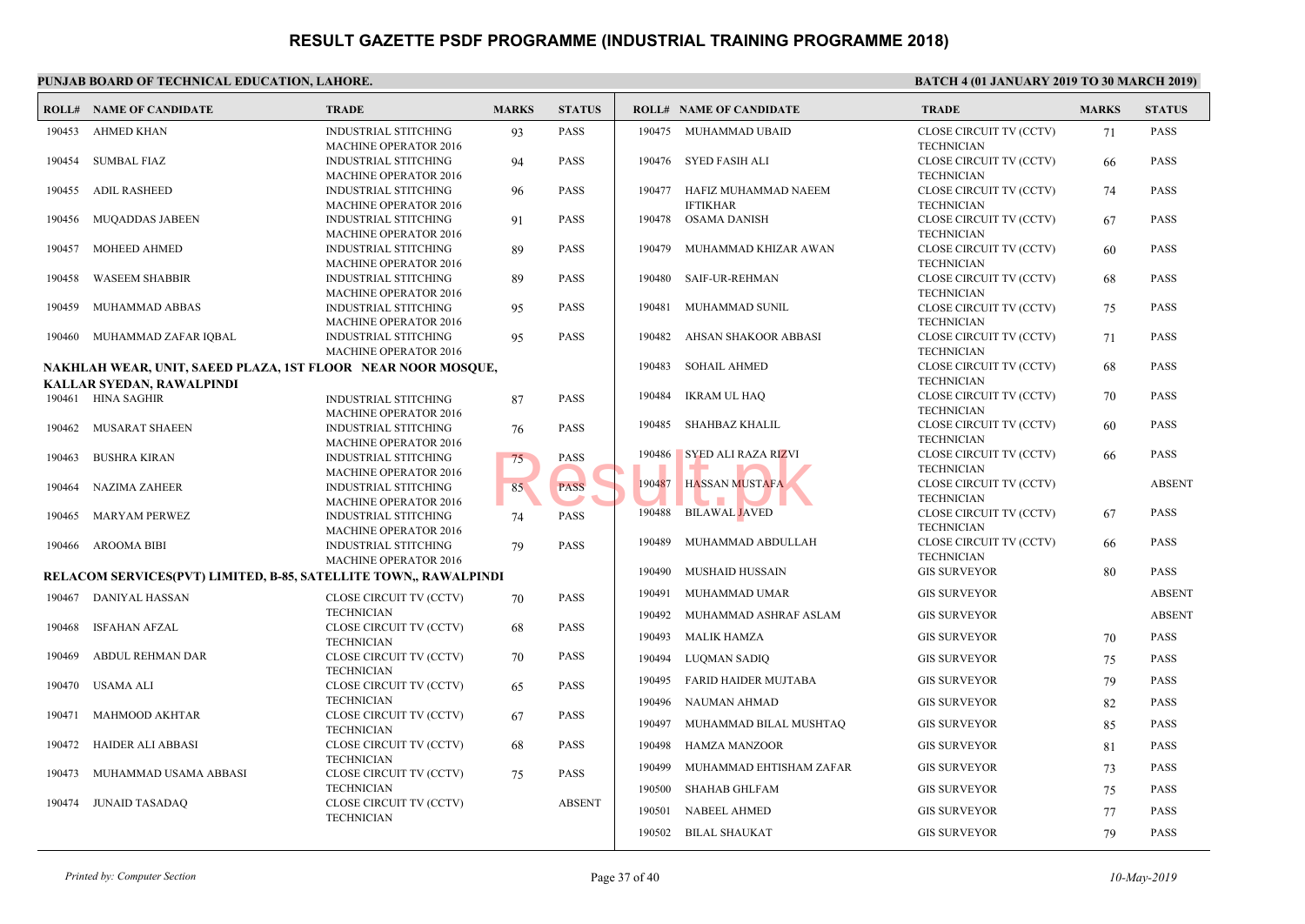|        | <b>ROLL# NAME OF CANDIDATE</b>         | <b>TRADE</b>         | <b>MARKS</b> | <b>STATUS</b> |        | <b>ROLL# NAME OF CANDIDATE</b>             | <b>TRAL</b>  |
|--------|----------------------------------------|----------------------|--------------|---------------|--------|--------------------------------------------|--------------|
| 190503 | SYED MUZAMIL SHABBIR                   | <b>GIS SURVEYOR</b>  | 81           | <b>PASS</b>   | 190535 | MUHAMMAD ARSLAN GHOURI                     | <b>MICRO</b> |
| 190504 | MUHAMMAD HAMZA                         | <b>GIS SURVEYOR</b>  | 74           | <b>PASS</b>   | 190536 | MUHAMMAD SUFFWAN                           | <b>MICRO</b> |
| 190505 | TAIMOOR JAN MUHAMMAD                   | <b>GIS SURVEYOR</b>  | 76           | <b>PASS</b>   | 190537 | AZEEM AKRAM                                | <b>MICRO</b> |
| 190506 | MUHAMMAD UMAR KALYAR                   | <b>GIS SURVEYOR</b>  | 78           | <b>PASS</b>   | 190538 | <b>SHARYAR TAHIR</b>                       | <b>MICRO</b> |
| 190507 | MUHAMMAD UMAR AWAIS                    | <b>GIS SURVEYOR</b>  | 82           | <b>PASS</b>   | 190539 | MUHAMMAD HASSAN SHERAZ                     | <b>MICRO</b> |
| 190508 | MUHAMMAD SHERAZ                        | <b>GIS SURVEYOR</b>  | 84           | <b>PASS</b>   | 190540 | AGHA ZAMIN ALI                             | <b>MICRO</b> |
| 190509 | MUHAMMAD USMAN AMIN                    | <b>GIS SURVEYOR</b>  | 81           | <b>PASS</b>   | 190541 | RAJA EJAZ AHMED                            | <b>MICRO</b> |
| 190510 | MUHAMMAD HAMZA FAROOQ                  | <b>GIS SURVEYOR</b>  | 79           | <b>PASS</b>   | 190542 | MUHAMMAD BILAL                             | <b>MICRO</b> |
| 190511 | KHALIQ-UZ-ZAMAN                        | <b>GIS SURVEYOR</b>  | 75           | <b>PASS</b>   | 190543 | IRFAN ALI                                  | <b>MICRO</b> |
| 190512 | NIDA-UR-REHMAN                         | <b>GIS SURVEYOR</b>  | 74           | <b>PASS</b>   |        | SAMHAN TECHNOLOGIES (PRIVATE) LIMITED, FIT |              |
| 190513 | <b>SOHAIB AHMED</b>                    | <b>GIS SURVEYOR</b>  | 73           | <b>PASS</b>   |        | RAWALPINDI                                 |              |
| 190514 | <b>SAYAM ABBASI</b>                    | <b>GIS SURVEYOR</b>  | 79           | <b>PASS</b>   |        | 190544 SIDRA AYAZ                          | <b>MICRO</b> |
| 190515 | <b>HAIDER MALIK</b>                    | <b>GIS SURVEYOR</b>  | 80           | <b>PASS</b>   | 190545 | RIMSHA ANSAR                               | <b>MICRO</b> |
| 190516 | MUHAMMAD AHMAD ILYAS                   | <b>GIS SURVEYOR</b>  |              | <b>ABSENT</b> | 190546 | ANITA PARVEZ                               | <b>MICRO</b> |
| 190517 | <b>SAQIB NAWAZ</b>                     | MICROWAVE TECHNICIAN | 70           | <b>PASS</b>   | 190547 | <b>SHUMAILA PARVEEN</b>                    | <b>MICRO</b> |
| 190518 | MUHAMMAD ARSLAN ABBASI                 | MICROWAVE TECHNICIAN | 60           | PASS          | 190548 | KIRAN SAFDAR                               | <b>MICRO</b> |
| 190519 | YASIR ALI                              | MICROWAVE TECHNICIAN | 68           | <b>PASS</b>   | 190549 | <b>AYESHA AZIZ</b>                         | <b>MICRO</b> |
| 190520 | <b>UMAIR AHMAD</b>                     | MICROWAVE TECHNICIAN | 73           | <b>PASS</b>   | 190550 | <b>RIMSHA KANWAL</b>                       | <b>MICRO</b> |
| 190521 | DANYAL AHMED                           | MICROWAVE TECHNICIAN | 76           | <b>PASS</b>   | 190551 | HUMA ASIF                                  | <b>MICRO</b> |
| 190522 | MUHAMMAD SAAD                          | MICROWAVE TECHNICIAN | 73           | <b>PASS</b>   | 190552 | <b>FARAH NAZ</b>                           | <b>MICRO</b> |
| 190523 | <b>SAMAMA ABBASI</b>                   | MICROWAVE TECHNICIAN | 75           | <b>PASS</b>   | 190553 | <b>SHUMAILA KHURAM</b>                     | <b>MICRO</b> |
| 190524 | SAYAM KHALIL                           | MICROWAVE TECHNICIAN | 77           | <b>PASS</b>   | 190554 | <b>ASIA IFTIKHAR</b>                       | <b>MICRO</b> |
| 190525 | MUHAMMAD TARIQ                         | MICROWAVE TECHNICIAN | 75           | <b>PASS</b>   | 190555 | <b>SANIYA IRFAN</b>                        | <b>MICRO</b> |
| 190526 | <b>MEHRAN ABBASI</b>                   | MICROWAVE TECHNICIAN | 63           | <b>PASS</b>   | 190556 | <b>SUMAIRA AKBAR</b>                       | <b>MICRO</b> |
| 190527 | MUHAMMAD BILAL SIDDIQUE                | MICROWAVE TECHNICIAN | 65           | <b>PASS</b>   | 190557 | <b>ANAM TAZEEM</b>                         | <b>MICRO</b> |
| 190528 | <b>SHEIKH</b><br>MUHAMMAD AHMED CHEEMA | MICROWAVE TECHNICIAN | 68           | <b>PASS</b>   | 190558 | KAYANAT WAHEED                             | <b>MICRO</b> |
| 190529 | RAJA ADIL ASLAM                        | MICROWAVE TECHNICIAN |              | <b>ABSENT</b> | 190559 | SANIYA KANWAL                              | <b>MICRO</b> |
| 190530 | MUHAMMAD DANISH SHAHZAD                | MICROWAVE TECHNICIAN | 66           | <b>PASS</b>   | 190560 | <b>MARYAM BIBI</b>                         | <b>MICRO</b> |
| 190531 | <b>SAQIB ALI INAYAT</b>                | MICROWAVE TECHNICIAN |              | <b>ABSENT</b> | 190561 | <b>MEHNAZ BIBI</b>                         | <b>MICRO</b> |
| 190532 | MUHAMMAD USMAN                         | MICROWAVE TECHNICIAN |              | <b>PASS</b>   | 190562 | RIMSHA AREEJ                               | <b>MICRO</b> |
|        |                                        |                      | 70           |               | 190563 | <b>RIDA JAVED</b>                          | <b>MICRO</b> |
| 190533 | WAJAHAT AHMED ALVI                     | MICROWAVE TECHNICIAN | 69           | <b>PASS</b>   | 190564 | AYESHA ABBAS                               | <b>MICRO</b> |
| 190534 | MUHAMMAD DILLAWAR                      | MICROWAVE TECHNICIAN | 64           | <b>PASS</b>   | 190565 | RAIMA NAZ                                  | <b>MICRO</b> |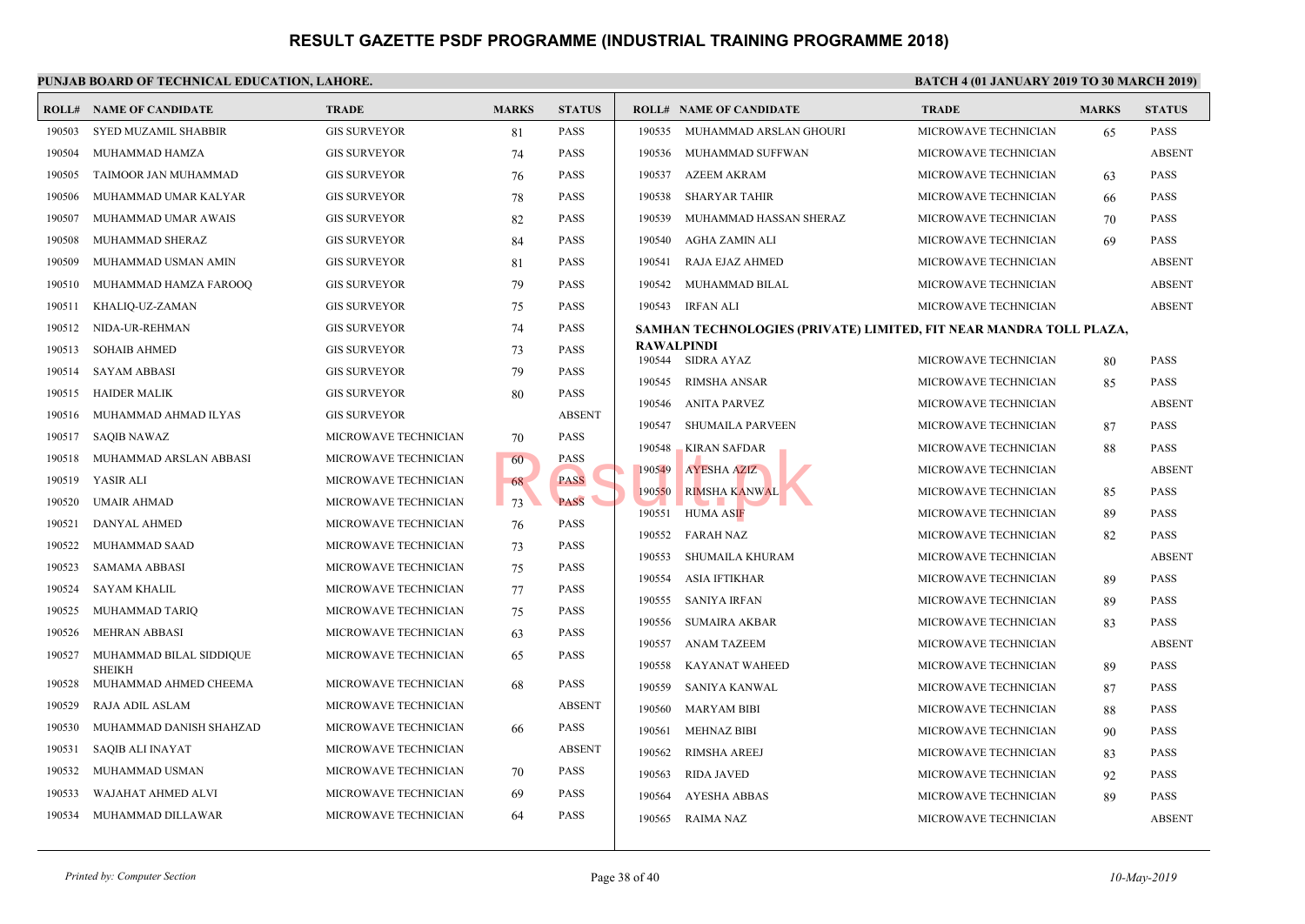|        | <b>BATC</b><br>PUNJAB BOARD OF TECHNICAL EDUCATION, LAHORE.         |                                |              |               |        |                                |                      |  |  |  |  |
|--------|---------------------------------------------------------------------|--------------------------------|--------------|---------------|--------|--------------------------------|----------------------|--|--|--|--|
|        | <b>ROLL# NAME OF CANDIDATE</b>                                      | <b>TRADE</b>                   | <b>MARKS</b> | <b>STATUS</b> |        | <b>ROLL# NAME OF CANDIDATE</b> | <b>TRAL</b>          |  |  |  |  |
| 190566 | <b>SIDRA ISHFAQ</b>                                                 | MICROWAVE TECHNICIAN           |              | <b>ABSENT</b> |        | 190596 TOSEEF YOUSAF           | <b>INDUS</b>         |  |  |  |  |
| 190567 | <b>HINA RAHEEM</b>                                                  | MICROWAVE TECHNICIAN           |              | <b>ABSENT</b> | 190597 | MUHAMMAD HAMAD NIAZ            | 2016<br><b>INDUS</b> |  |  |  |  |
| 190568 | MEHREEN AKHTAR                                                      | MICROWAVE TECHNICIAN           | 85           | <b>PASS</b>   |        |                                | 2016                 |  |  |  |  |
| 190569 | <b>NIMRA TAFSEER</b>                                                | MICROWAVE TECHNICIAN           |              | <b>ABSENT</b> | 190598 | JUNAID                         | <b>INDUS</b><br>2016 |  |  |  |  |
| 190570 | <b>KAINAT BIBI</b>                                                  | MICROWAVE TECHNICIAN           |              | <b>ABSENT</b> | 190599 | <b>HARIS RASHEED</b>           | <b>INDUS</b>         |  |  |  |  |
| 190571 | NITASHA ZULFIQAR                                                    | MICROWAVE TECHNICIAN           | 83           | <b>PASS</b>   |        | 190600 ALI SHER ARIF           | 2016<br><b>INDUS</b> |  |  |  |  |
|        | SUBHAN ENGINEERING, BASEMENT, 11-D, D-BLOCK, 6TH ROAD, SATELLITE    |                                |              | 2016          |        |                                |                      |  |  |  |  |
|        | TOWN, NEAR PTCL EXCHANGE,, RAWALPINDI<br>190572 MUHAMMAD YASIR KHAN | <b>GIS SURVEYOR</b>            | 88           | <b>PASS</b>   | 190601 | ZUBAIR IQBAL                   | <b>INDUS</b><br>2016 |  |  |  |  |
| 190573 | HAMZA SADAQAT                                                       | <b>GIS SURVEYOR</b>            |              | <b>PASS</b>   | 190602 | IHSAN UL HAQ                   | <b>INDUS</b>         |  |  |  |  |
| 190574 | OSAMA WAQAS                                                         | <b>GIS SURVEYOR</b>            | 88<br>81     | <b>PASS</b>   | 190603 | <b>USMAN SAEED</b>             | 2016<br><b>INDUS</b> |  |  |  |  |
| 190575 | SIKANDAR ALI                                                        | <b>GIS SURVEYOR</b>            | 83           | PASS          |        |                                | 2016                 |  |  |  |  |
| 190576 | ATIR BIN TARIQ                                                      | <b>GIS SURVEYOR</b>            | 72           | PASS          | 190604 | <b>ASAD BASHEER</b>            | <b>INDUS</b><br>2016 |  |  |  |  |
| 190577 | MUHAMMAD KAMRAN                                                     | <b>GIS SURVEYOR</b>            | 73           | <b>PASS</b>   | 190605 | <b>MOHSIN RAZA</b>             | <b>INDUS</b>         |  |  |  |  |
| 190578 | <b>SHAHZAD SOHAIL</b>                                               | <b>GIS SURVEYOR</b>            | 87           | PASS          | 190606 | <b>FASIH UR REHMAN</b>         | 2016<br><b>INDUS</b> |  |  |  |  |
| 190579 | MUHAMMAD WAQAS                                                      | <b>GIS SURVEYOR</b>            | 80           | PASS          |        |                                | 2016                 |  |  |  |  |
| 190580 | <b>ESHA MEHMOOD</b>                                                 | <b>GIS SURVEYOR</b>            | 91           | <b>PASS</b>   | 190607 | <b>SYED IRTIZA AMEER</b>       | <b>INDUS</b><br>2016 |  |  |  |  |
| 190581 | <b>SABA MUJEEB</b>                                                  | <b>GIS SURVEYOR</b>            | 85           | <b>PASS</b>   | 190608 | MUHAMMAD ARSLAN AMEEN          | <b>INDUS</b>         |  |  |  |  |
| 190582 | LAMEHA HAMEED                                                       | <b>GIS SURVEYOR</b>            | 90           | <b>PASS</b>   |        | 190609 ZOHAIB HASSAN           | 2016<br><b>INDUS</b> |  |  |  |  |
| 190583 | SYED ALA UD DIN                                                     | <b>GIS SURVEYOR</b>            | 81           | <b>PASS</b>   |        |                                | 2016                 |  |  |  |  |
| 190584 | ALI AMAN                                                            | <b>GIS SURVEYOR</b>            | 79           | <b>PASS</b>   |        | 190610 ATTA UR REHMAN          | <b>INDUS</b><br>2016 |  |  |  |  |
| 190585 | MUHAMMAD WAQAS                                                      | <b>GIS SURVEYOR</b>            | 73           | PASS          |        | 190611 MUHAMMAD UMER FAROOQ    | <b>INDUS</b>         |  |  |  |  |
| 190586 | <b>ABDUL SABOOR</b>                                                 | <b>GIS SURVEYOR</b>            | 80           | <b>PASS</b>   |        | 190612 MUHAMMAD MOHSIN RAJA    | 2016<br><b>SAFET</b> |  |  |  |  |
| 190587 | ZIYAB UR REHMAN                                                     | <b>GIS SURVEYOR</b>            | 82           | <b>PASS</b>   | 190613 | <b>SHAKEEL WAQAS</b>           | <b>SAFET</b>         |  |  |  |  |
| 190588 | SAQLAIN ABDULLAH HUSSAIN                                            | <b>GIS SURVEYOR</b>            | 82           | <b>PASS</b>   | 190614 | EHTASHAM YOUSAF                | <b>SAFET</b>         |  |  |  |  |
| 190589 | <b>AHMAR ZAHEER</b>                                                 | <b>GIS SURVEYOR</b>            | 88           | PASS          | 190615 | AHMED UL HASSAN                | <b>SAFET</b>         |  |  |  |  |
| 190590 | MUHAMMAD ALI                                                        | <b>GIS SURVEYOR</b>            | 73           | <b>PASS</b>   | 190616 | ASAD NIAZ HUSSAIN              | <b>SAFET</b>         |  |  |  |  |
| 190591 | MUHAMMAD FAHEEM                                                     | <b>GIS SURVEYOR</b>            | 80           | <b>PASS</b>   | 190617 | HUMAYUN NIAZ HUSSAIN           | <b>SAFET</b>         |  |  |  |  |
| 190592 | SYED INZAMAM UL HASSAN                                              | <b>GIS SURVEYOR</b>            | 88           | <b>PASS</b>   | 190618 | MUHAMMAD TAHIR GHAFAR          | <b>SAFET</b>         |  |  |  |  |
| 190593 | <b>AMNA LIAQAT</b>                                                  | <b>GIS SURVEYOR</b>            | 92           | <b>PASS</b>   | 190619 | <b>USMAN AHMED</b>             | <b>SAFET</b>         |  |  |  |  |
| 190594 | MALIK ZAKRIYA HASSAN                                                | INDUSTRIAL ELECTRICIAN         | 82           | PASS          | 190620 | AFAQ UL HASSAN                 | <b>SAFET</b>         |  |  |  |  |
|        |                                                                     | 2016                           |              |               | 190621 | MUHAMMAD ADNAN                 | <b>SAFET</b>         |  |  |  |  |
| 190595 | <b>HASEEB QAISER</b>                                                | INDUSTRIAL ELECTRICIAN<br>2016 | 77           | <b>PASS</b>   |        | 190622 TAYYAB KHURSHEED        | <b>SAFET</b>         |  |  |  |  |
|        |                                                                     |                                |              |               |        |                                |                      |  |  |  |  |